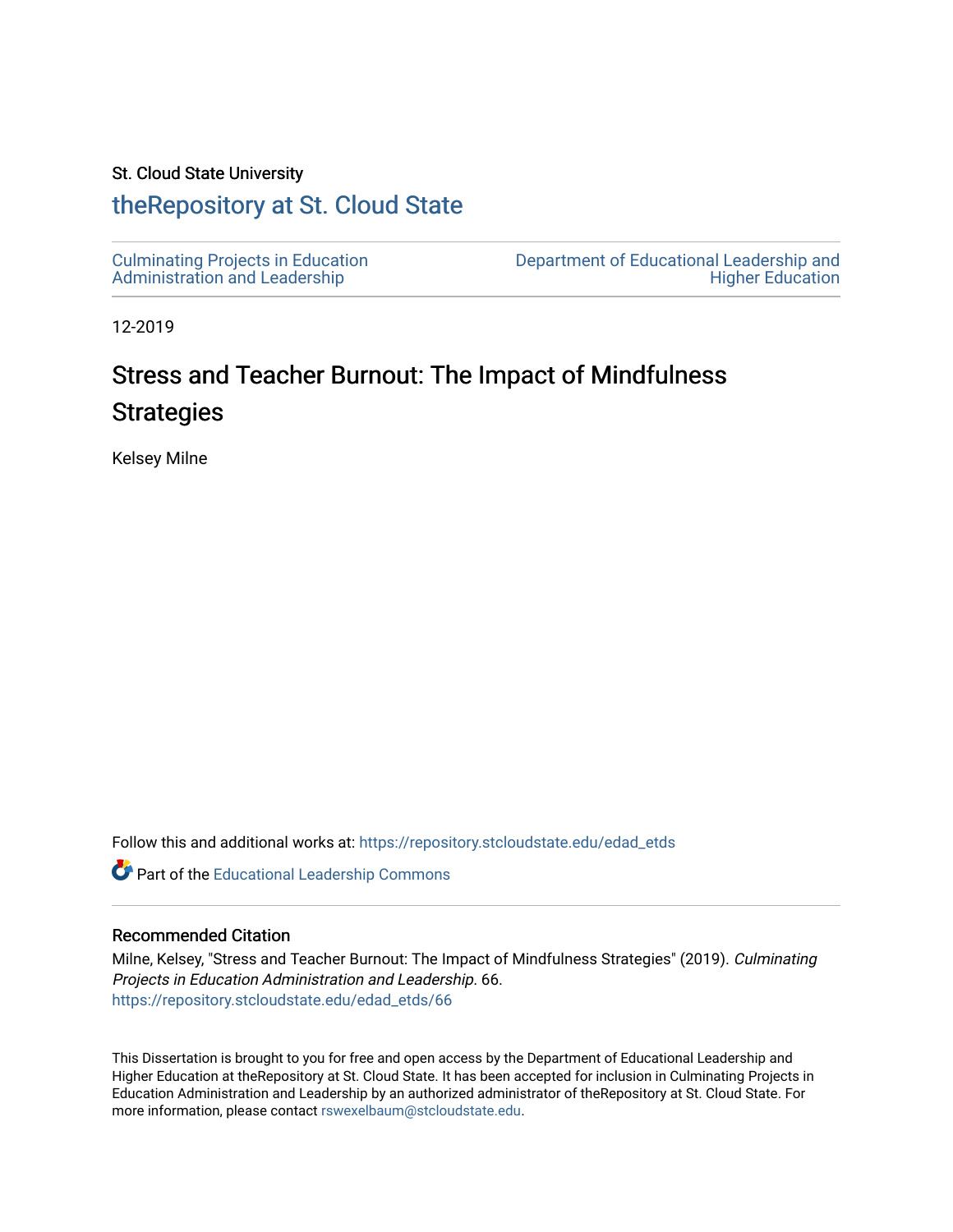## **Stress and Teacher Burnout: The Impact of Mindfulness Strategies**

by

Kelsey A. Milne

A Dissertation

Submitted to the Graduate Faculty of

St. Cloud State University

in Partial Fulfillment of the Requirements

for the Degree of

Doctor of Education

in Educational Administration and Leadership

December, 2019

Dissertation Committee: Kay Worner, Chairperson David Lund Plamen Miltenoff Roger Worner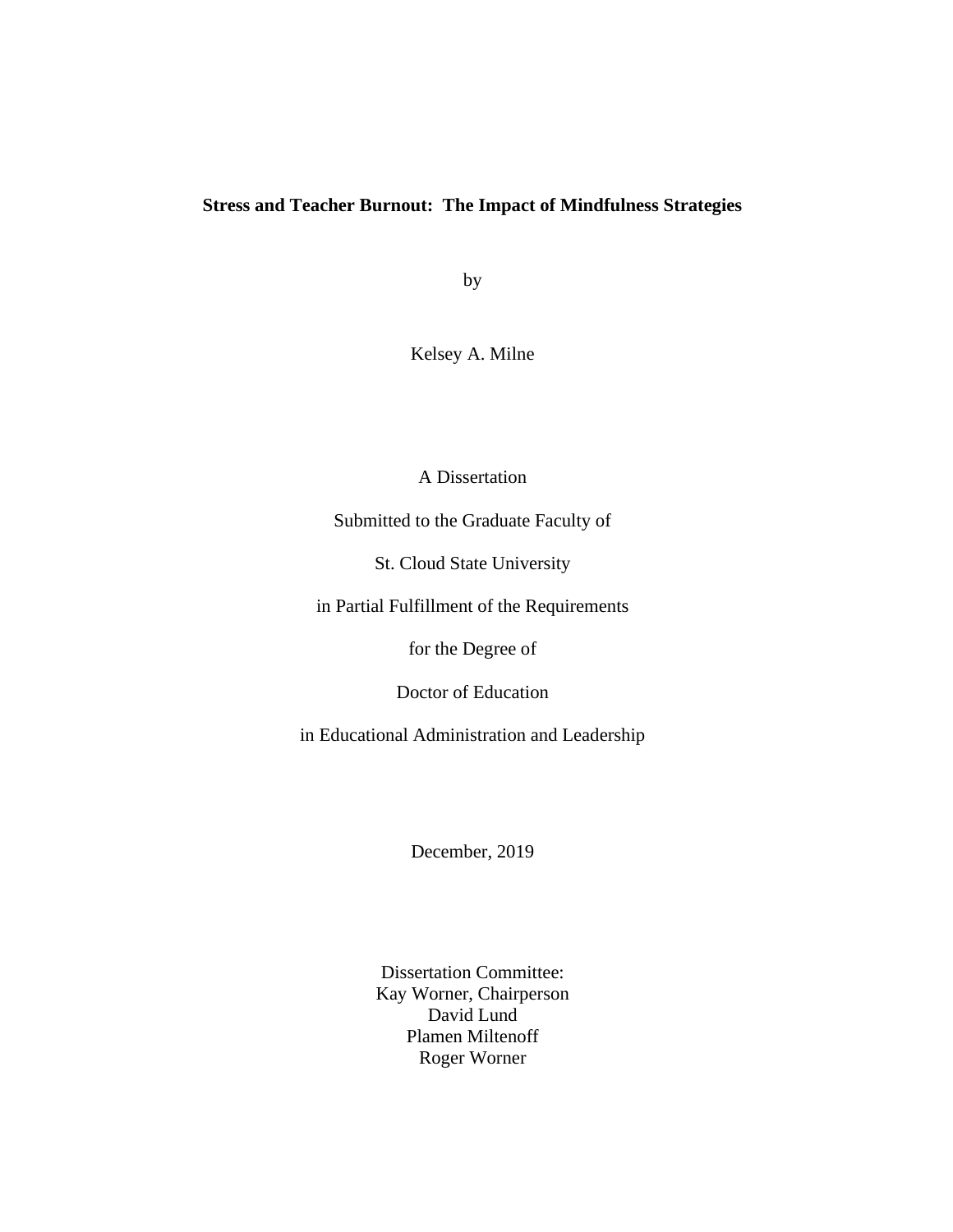#### **Abstract**

Teaching is a high-risk profession considering the impact it has on a teacher's mental health (McLean & Connor, 2015). Since work-related stress can lead to job burnout, it is important for teachers to develop effective coping strategies to alleviate the high degree of burnout in the teaching occupation (Steinhardt, Jaggars, Faulk, & Gloria, 2011). Numerous studies pointed out the effectiveness, the ease of implementation and the cost-effective factor of mindfulness techniques to address stress and potential burnout (Abenavoli, Harris, Katz, Jennings, & Greenberg, 2014; Roeser, Skinner, Beers, & Jennings, 2012; Stanley, 2011; Winzelberg & Luskin, 1999). Mindfulness techniques have been linked to decreased levels of distress and increased job satisfaction (Friedman, 2000; Hülsheger, Alberts, Feinholdt, & Lang, 2013; Roeser et al, 2013; Luken & Sammons, 2016).

The purpose of the study was to examine the level of stress reported by a select group of Minnesota elementary teachers and to determine their awareness and use of mindfulness strategies to mitigate their work-related stress. Additionally, the study examined teachers' exposure to mindfulness strategies through training\professional development and their reported likelihood of using mindfulness strategies to reduce work-related stress. Select voluntary teachers reported their beliefs on the benefits, challenges, and recommendations for other teachers regarding the use of mindfulness strategies to reduce work-related stress.

Most study respondents, 82.9% ( $n = 208$ ), reported that they either frequently or always experienced stress at work, illustrating a high stress level for this group of elementary school teachers. Of the 250 participants, 98.4% ( $n = 246$ ) had at least some knowledge or awareness of mindfulness strategies while  $14.4\%$  (n = 36) reported using mindfulness strategies frequently to reduce their work-related stress.

According to all four voluntary teacher interview participants, they used mindfulness strategies to reduce their work-related stress and discussed mindfulness techniques they used in their classrooms with students; they all believed mindfulness was helpful in their classroom with their students and for themselves. Additionally, all four participants said they would recommend mindfulness strategies to other educators. Participants identified time as a barrier to their practice of mindfulness techniques. The study results indicated that district administrators and school leaders can increase retention and efficacy by seeking out ways to support teachers' self-care and learning of mindfulness techniques.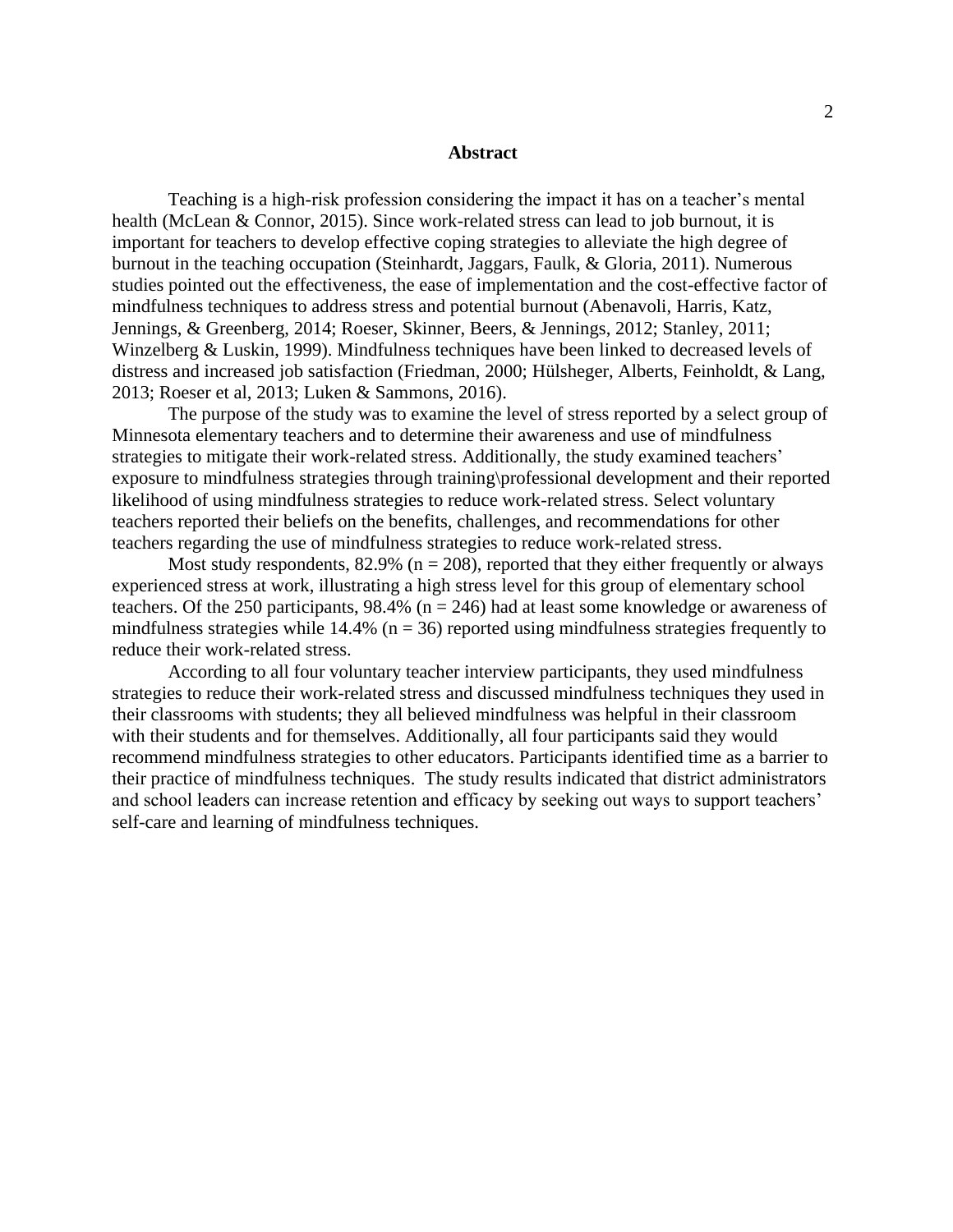## **Acknowledgements and Dedication**

I have learned so much throughout this process and there have been many helpful people along the way. I would like to first thank my chair, Dr. Kay Worner, who was always available, encouraging, and a great mentor to me. Dr. Worner, I very much appreciate you! I'd like to thank Dr. Plamen Miltenoff, Dr. David Lund and Dr. Roger Worner for being on my committee and for always providing support and believing in me.

I want to thank the members of Cohort VI for teaching me so much throughout our courses at St. Cloud State University's Educational Administration and Leadership doctoral program. Thank you also to the excellent staff and professors in this program.

I wish to thank my family, especially my mother and father Elizabeth and Paul Milne, for always being there for me and helping me stay motivated. I love you guys so much and am thankful for your endless support, humor, patience, and love.

I dedicate my dissertation to Phyllis Johnson, my late grandmother. She has always been an inspiration to me who provided endless laughs, love, and support. She taught me that I can do and be anything. She was an extraordinary woman and I know she would have been proud to know that I reached my goal.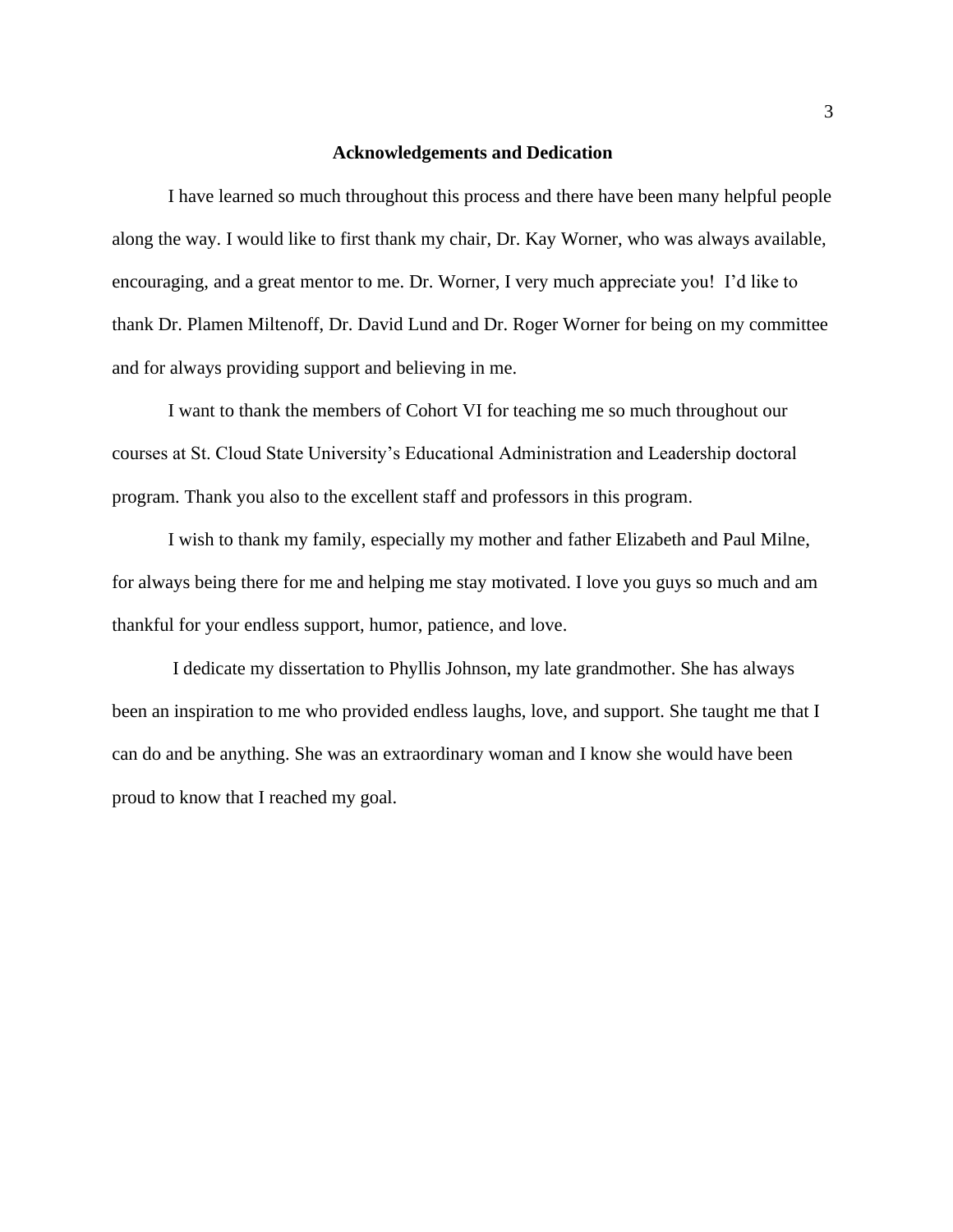## **Table of Contents**

|         | Page |
|---------|------|
|         | 7    |
| Chapter |      |
| I.      | 8    |
|         | 8    |
|         | 10   |
|         | 11   |
|         | 12   |
|         | 12   |
|         | 13   |
|         | 13   |
|         | 14   |
|         | 15   |
| II.     | 17   |
|         | 17   |
|         | 17   |
|         | 20   |
|         | 21   |
|         | 29   |
|         | 32   |
|         | 35   |
|         | 38   |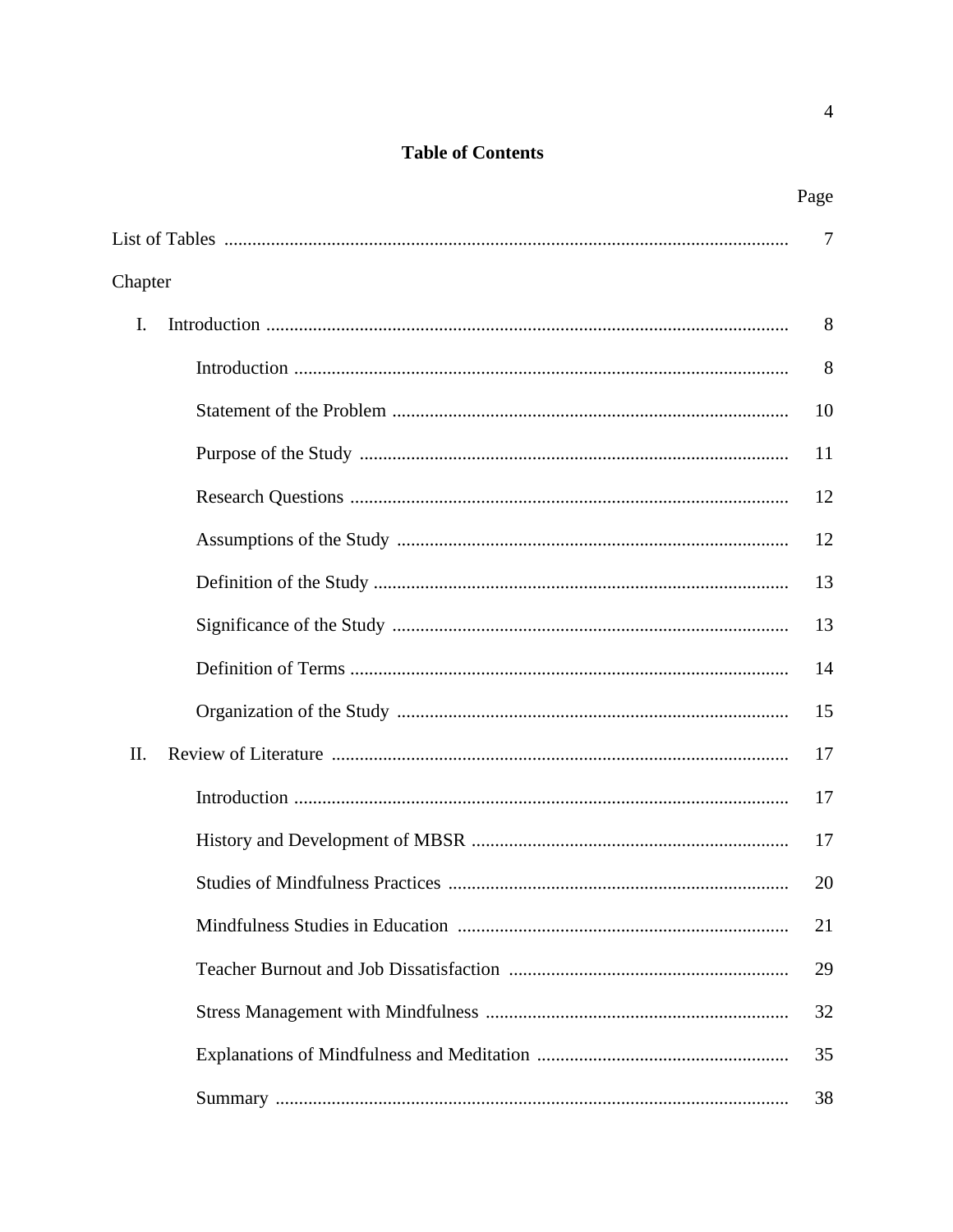| Ш.  | 40 |
|-----|----|
|     | 40 |
|     | 40 |
|     | 41 |
|     | 41 |
|     | 42 |
|     | 44 |
|     | 44 |
|     | 44 |
|     | 48 |
|     | 49 |
|     | 49 |
| IV. | 50 |
|     | 50 |
|     | 51 |
|     | 52 |
|     | 53 |
|     | 53 |
|     | 66 |
|     |    |
|     | 69 |
| V.  | 71 |
|     | 71 |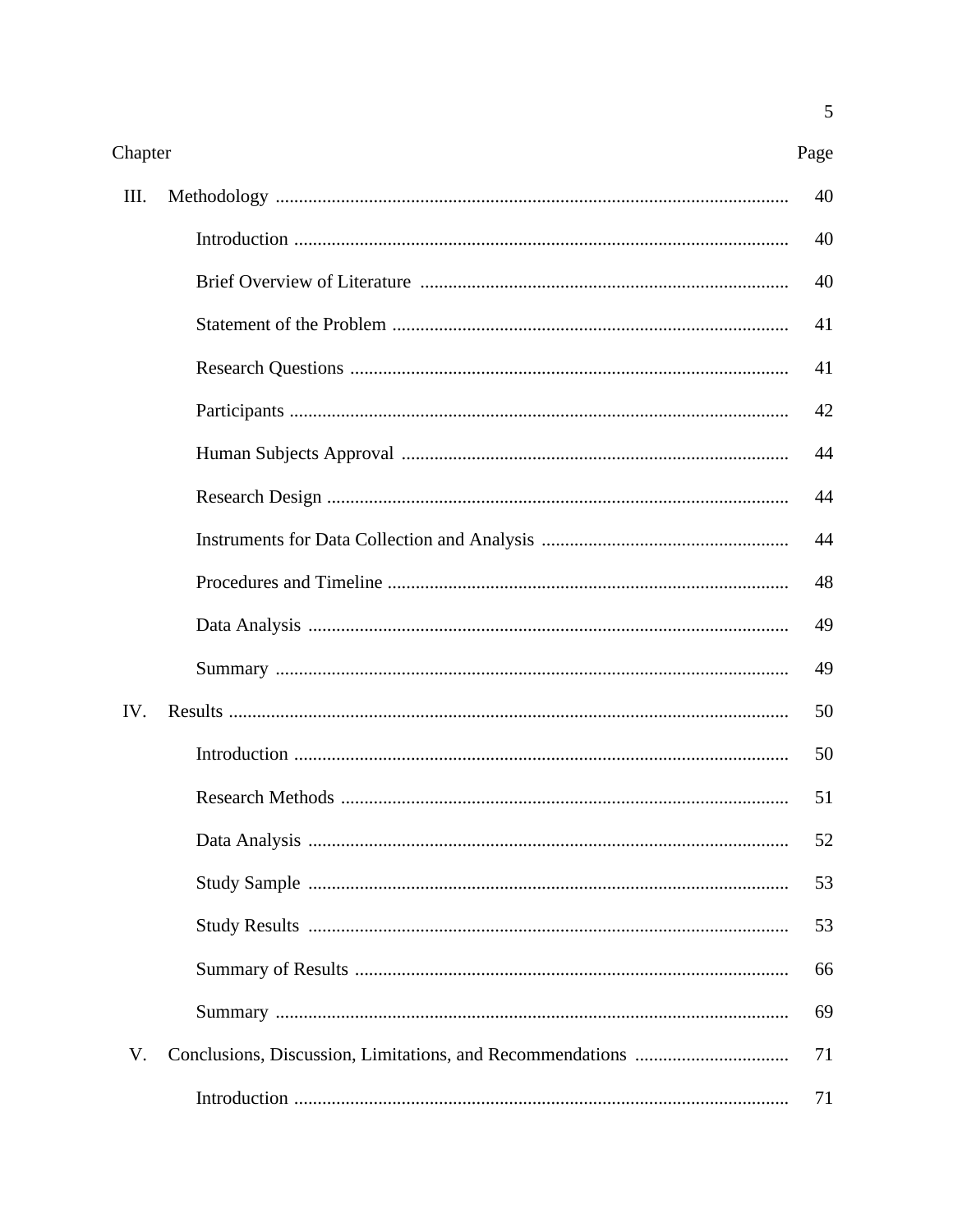| Chapter    | Page |
|------------|------|
|            | 73   |
|            | 83   |
|            | 84   |
|            | 85   |
|            | 86   |
|            | 88   |
| Appendices |      |
| A.         | 98   |
| B.         | 99   |
| C.         | 101  |
| $d$ .      | 103  |
| Ε.         | 105  |

 $\overline{6}$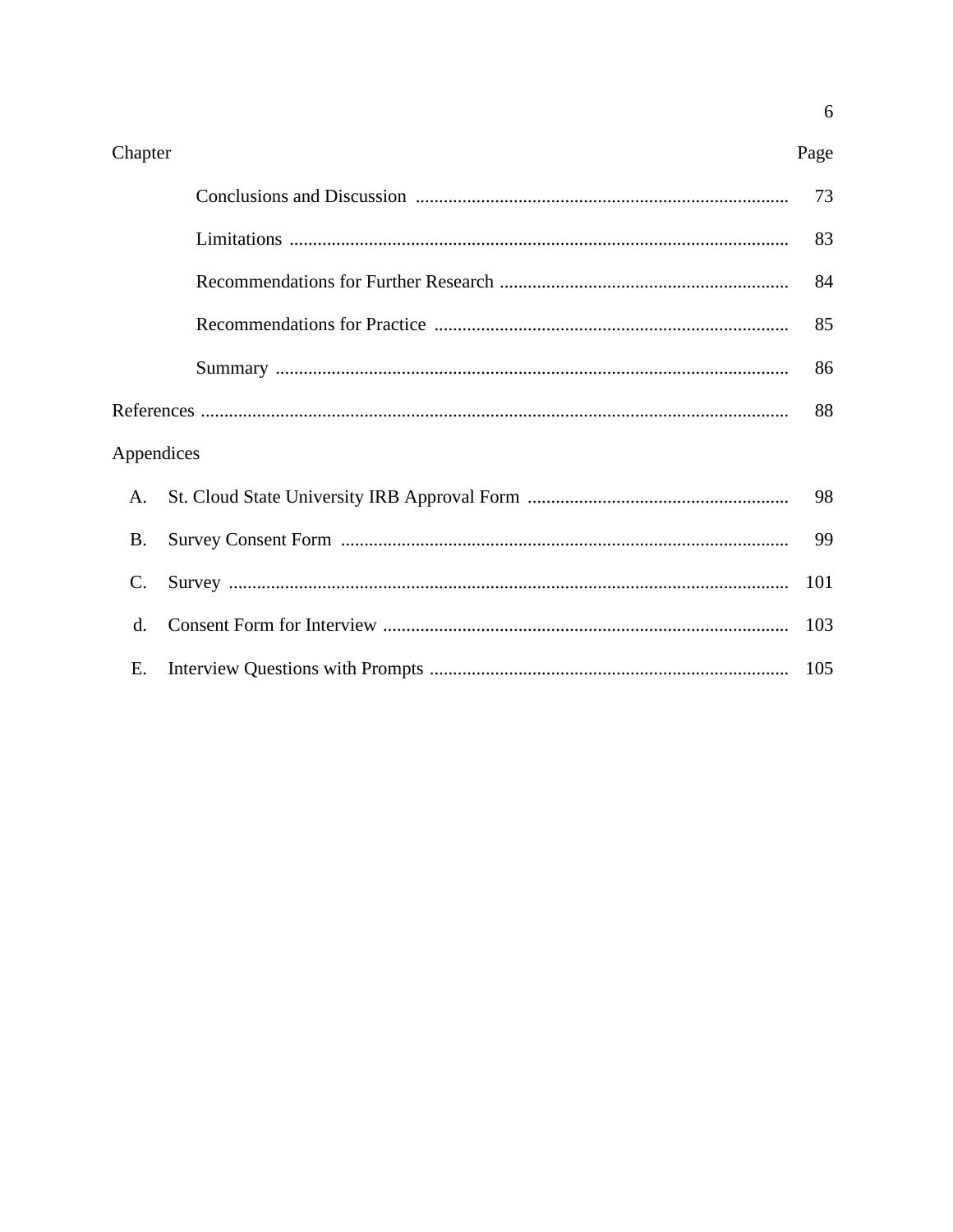## **List of Tables**

| Table |                                                                  | Page |
|-------|------------------------------------------------------------------|------|
| 1.    |                                                                  | 54   |
| 2.    | How Would You Describe Your Awareness and Use of Mindfulness     |      |
|       |                                                                  | 55   |
| 3.    | How Would You Describe Your Training/professional Development on |      |
|       |                                                                  | 56   |
| 4.    |                                                                  | 57   |
| 5.    |                                                                  | 57   |
| 6.    |                                                                  | 58   |
| 7.    |                                                                  | 58   |
| 8.    |                                                                  | 59   |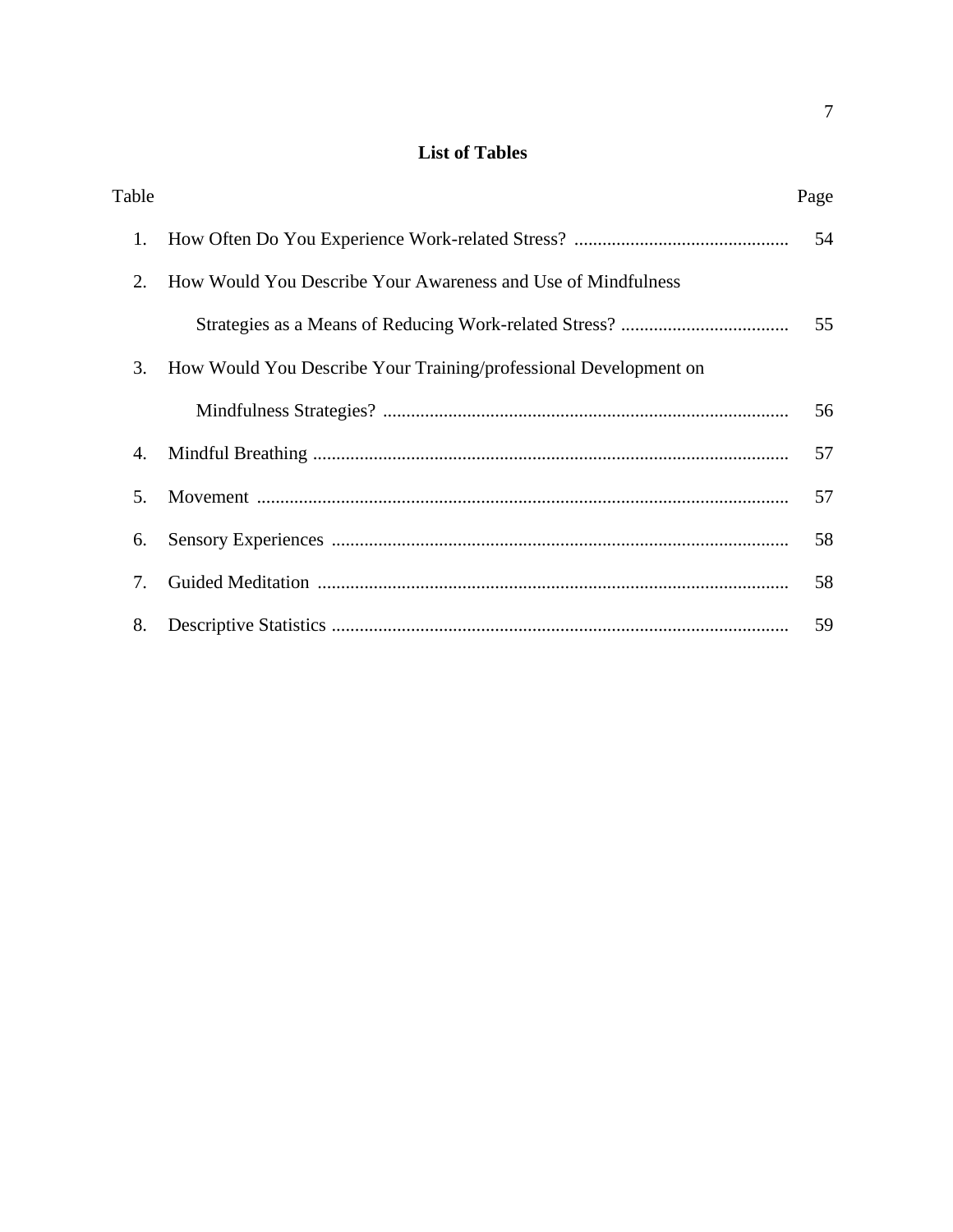#### **Chapter I: Introduction**

## **Introduction**

Teaching is a high-risk profession considering its impact on a teacher's mental health (McLean & Connor, 2015). Elder, Nidich, Moriarty, and Nidich (2014) identified school teachers as "professionals who may experience a tremendous amount of stress in their work environment" (p. 19). According to Franco, Manas, Cangas, Moreno and Gallego (2010), teaching is one of the professions most impacted by psychological issues with numerous teachers experiencing significant distress due to requirements at work.

The work of a teacher is "uncertain and emotionally demanding," making it important to develop the skills necessary to meet the needs of students (Roeser, Skinner, Beers, & Jennings, 2012). McLean and Connor (2015) described teaching as a profession with numerous factors, such as difficult students and parents and pressure on student testing and teacher performance, resulting in chronic stress. Napoli (2004) drew attention to the challenges faced by teachers in the last 2 decades; their role shifted from strictly teaching cognitive development to helping students emotionally. Teachers are still required to teach despite the lack of necessary tools to meet the emotional challenges of their students (Napoli, 2004).

In 1974, Herbert Freudenberger first coined the term "burnout" as severe, on the job stress (Williams & Dikes, 2015). As cited by Aloe, Amo, and Shanahan (2014), Maslach (1976) identified the dimensions of burnout as emotional exhaustion, depersonalization and (lowered) personal accomplishment. Goddard, O'Brien, and Goddard (2006) stated that "the burnout phenomenon is a chronic state of physical, emotional, and mental exhaustion that arises in personnel from the cumulative demands of work" (p. 857). When teachers are emotionally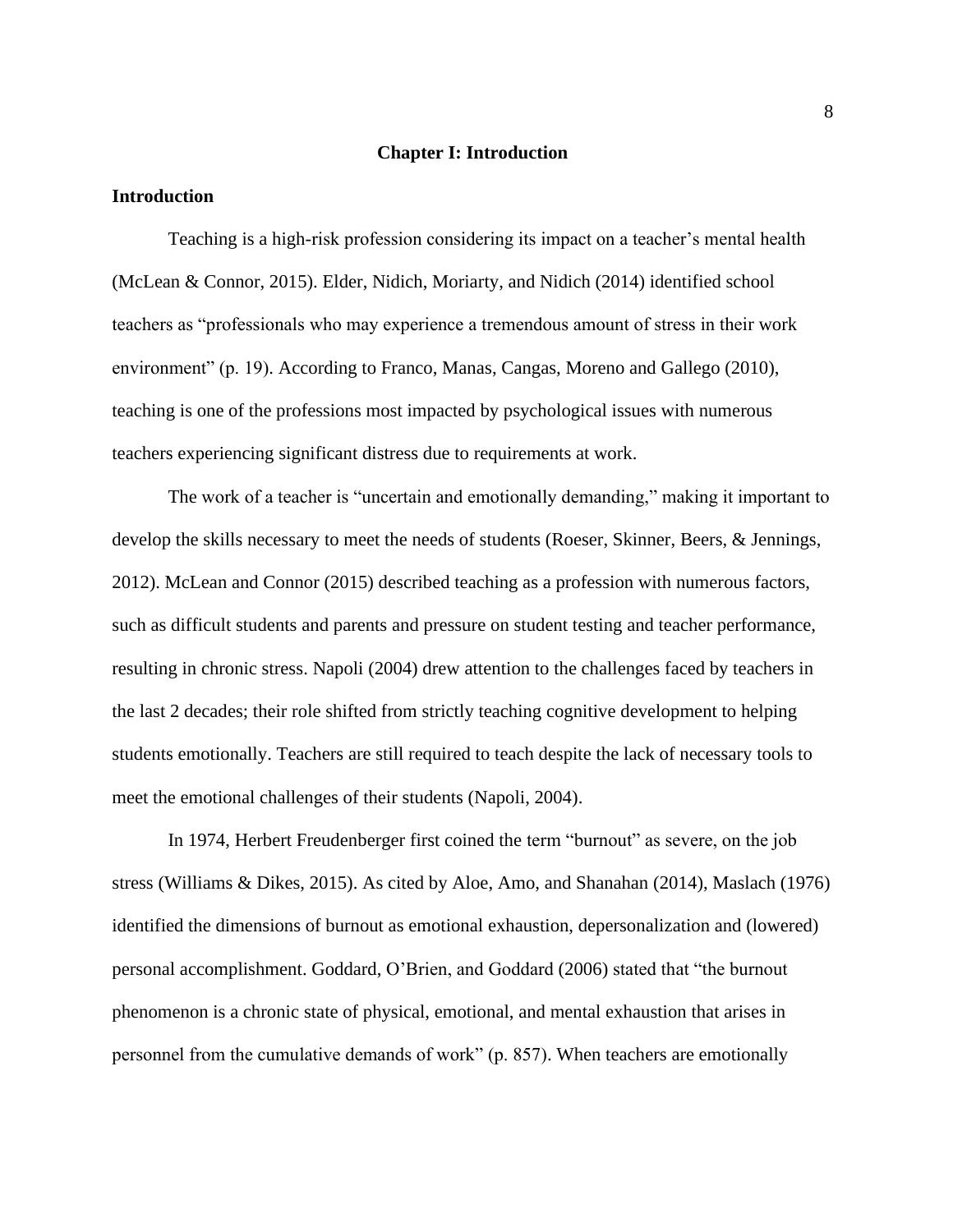exhausted, the likelihood of burnout increases and can have negative consequences for students, including contributing to damaging learning environments (Jennings & Greenberg, 2009).

Luken and Sammons (2016) stated, "burnout is a serious risk among people working in emotionally demanding professions" (p. 7). Most would agree that teaching is an emotionally demanding profession as teachers strive to educate all students in highly diverse classrooms. In education, there is a correlation between the well-being of a teacher and the same teacher staying in the profession (Fisher, 2011). Efforts to decrease burnout and increase job satisfaction can reduce teacher stress and improve teacher retention (Friedman, 2000). A teachers' ability to regulate their emotions may be a predictor of their capacity to handle stress in the classroom and, thus, may impact their feelings of accomplishment and job satisfaction (Brackett, Palomera, Mojsa-Kaja, Reyes & Salovey, 2010). Additionally, stress has an impact on the performance of teachers (Banerjee & Mehta, 2016).

The prevalence of physical and mental health problems associated with work-related stress provides the inspiration to equip employees with support and resources (Poulin, Mackenzie, Soloway, & Karayolas, 2008). The proven impact of stress on the performance of teachers urged Banerjee and Mehta (2016) to recommend: "appropriate job resources should be provided to the faculty by the institutions, which can help fight stress and can boost performance" (p. 18).

Mindfulness training was identified as an area for teacher professional development due to its ability to help future teachers manage their stress levels (Dorman, 2015; Miller & Nozawa, 2005; Winzelberg & Luskin, 1999). In addition to helping teachers cope with stress, learning coping strategies allows teachers to model socially appropriate emotion regulation to their students (Poulin et al., 2008).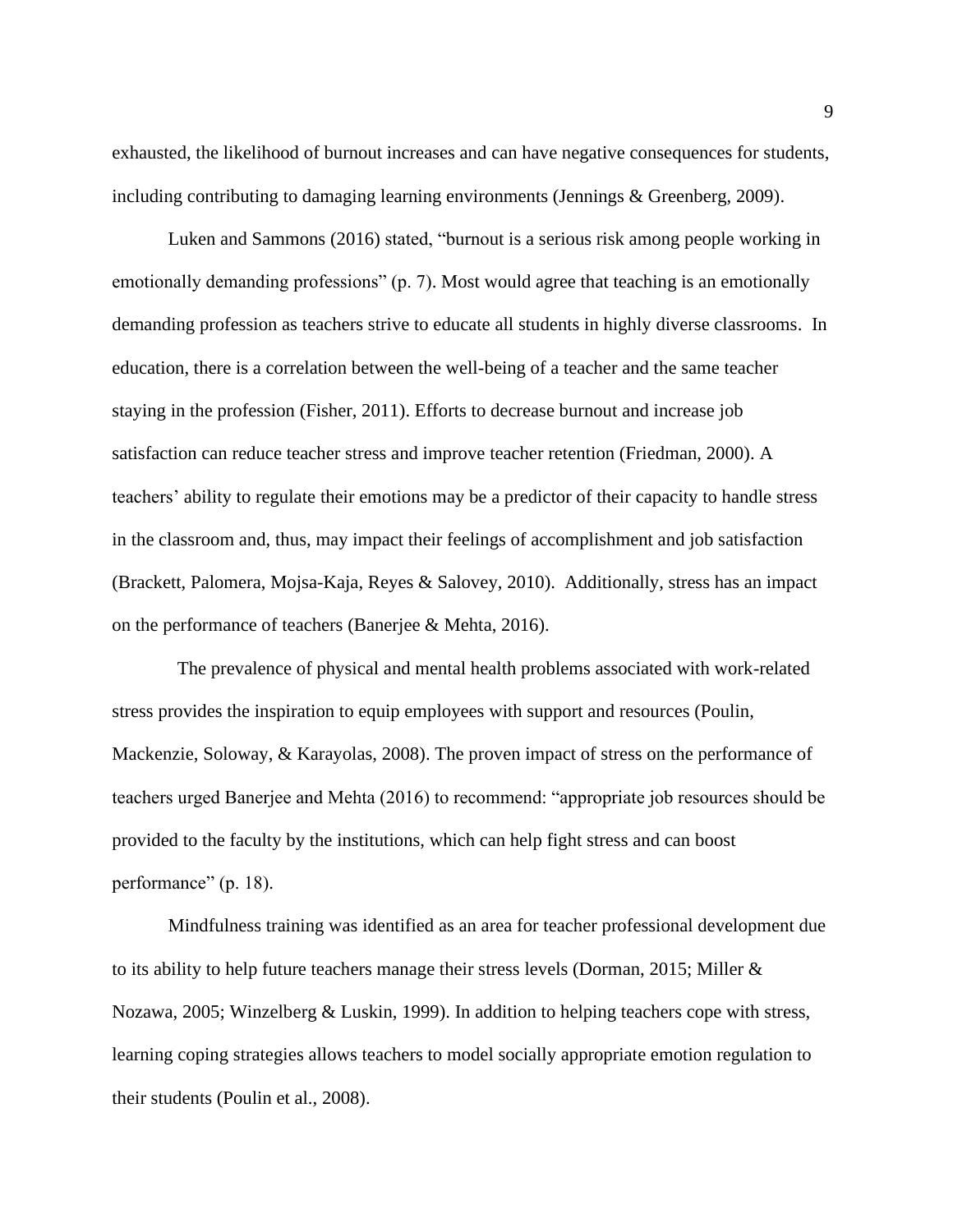Meditation and mindfulness are two helpful strategies to foster well-being among individuals and help them develop skills to regulate their emotions (Fried, 2011). Mindfulness is a flexible skill and can be taught in a variety of ways (Luken & Sammons, 2016). People practicing mindfulness meditation have a goal of changing the way they see themselves, through being aware of their body, their emotions, and the attention of their mind (Hölzel et al., 2011).

Studies have found benefits for students in the classrooms in which teachers have received training in mindfulness strategies (Abenavoli et al., 2014). Those benefits include greater engagement, less classroom management concerns and greater efficacy in classroom instruction (Abenavoli et al., 2014). Teachers can use mindfulness as a resource to self-regulate emotions resulting from job stress, thereby increasing their ability to focus on the students and their performances in the classrooms (Roeser et al., 2013).

Mindfulness strategies improve job satisfaction and help people working in emotionally taxing jobs avoid burnout by improving their emotional exhaustion levels (Hülsheger et l., 2013). Mindfulness strategies can be used as a general stress reliever and aid individuals in coping with stress (Grossman, Niemann, Schmidt, & Walach, 2004). Winzelberg and Luskin (1999) determined meditation to be a straightforward, economical method used to help teachers manage their stress levels.

## **Statement of the Problem**

Teachers experiencing significant stress have a higher likelihood of missing work, being dissatisfied with their work, and eventually "burning out" causing them to leave the profession (Roeser et al, 2012). For those and other reasons, Vanderslice (2010) recommended school leaders to support teachers in reducing their stress to retain quality teachers in the classroom.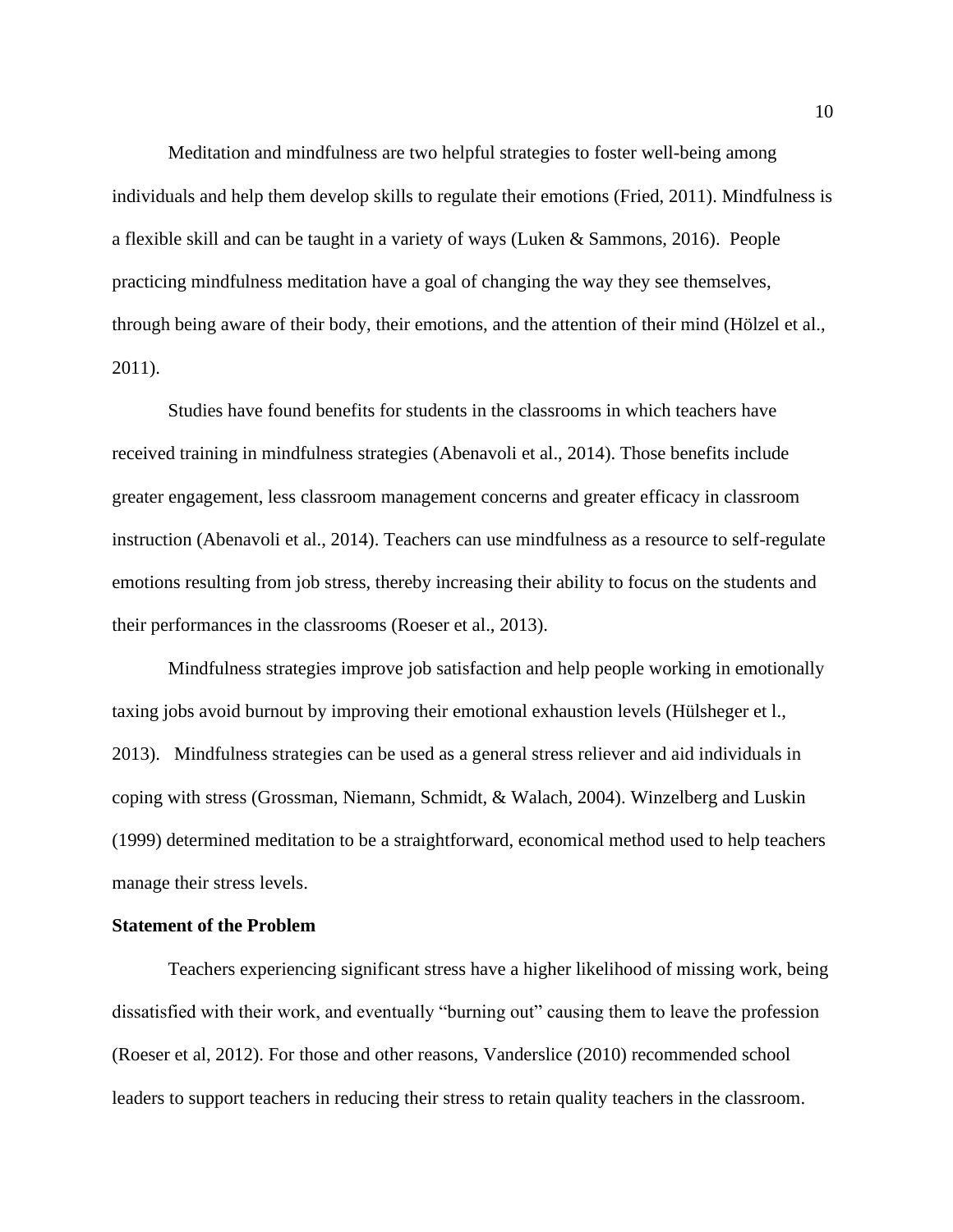Burnout impacts the health of the teacher, student achievement, and teacher attrition, therefore, administrators are encouraged to provide stress-relief assistance for teachers (Brunsting, Sreckovic, & Lane, 2014). Since the well-being of teachers can also determine their employment longevity, administrators should be concerned with seeking methods for decreasing burnout and increasing job satisfaction (Fisher, 2011).

Numerous studies demonstrate the effectiveness of mindfulness strategies. Mindfulness techniques have been linked to lowering levels of distress and increasing job satisfaction (Friedman, 2000; Hülsheger et al., 2013; Luken & Sammons, 2016; Roeser et al, 2013). However, little is known with regard to the number of teachers aware of and/or use mindfulness strategies to reduce their work-related stress.

## **Purpose of the Study**

The purpose of this mixed data method study was to examine the frequency with which a select group of Minnesota elementary school teachers reported their experienced work-related stress and to determine their awareness of and/or use of mindfulness strategies to mitigate their work-related stress. Additionally, the study examined teachers' exposure to mindfulness strategies through training/professional development and their reported likelihood of using mindfulness strategies to reduce work-related stress.

The results of the study intend to furnish school administrators with an understanding of teachers' usage of mindfulness strategies and those teachers' perceptions of the effectiveness of those strategies to reduce job-related stress. The findings of the study may reveal select strategies for mitigating work-related stress experienced by Minnesota elementary school teachers.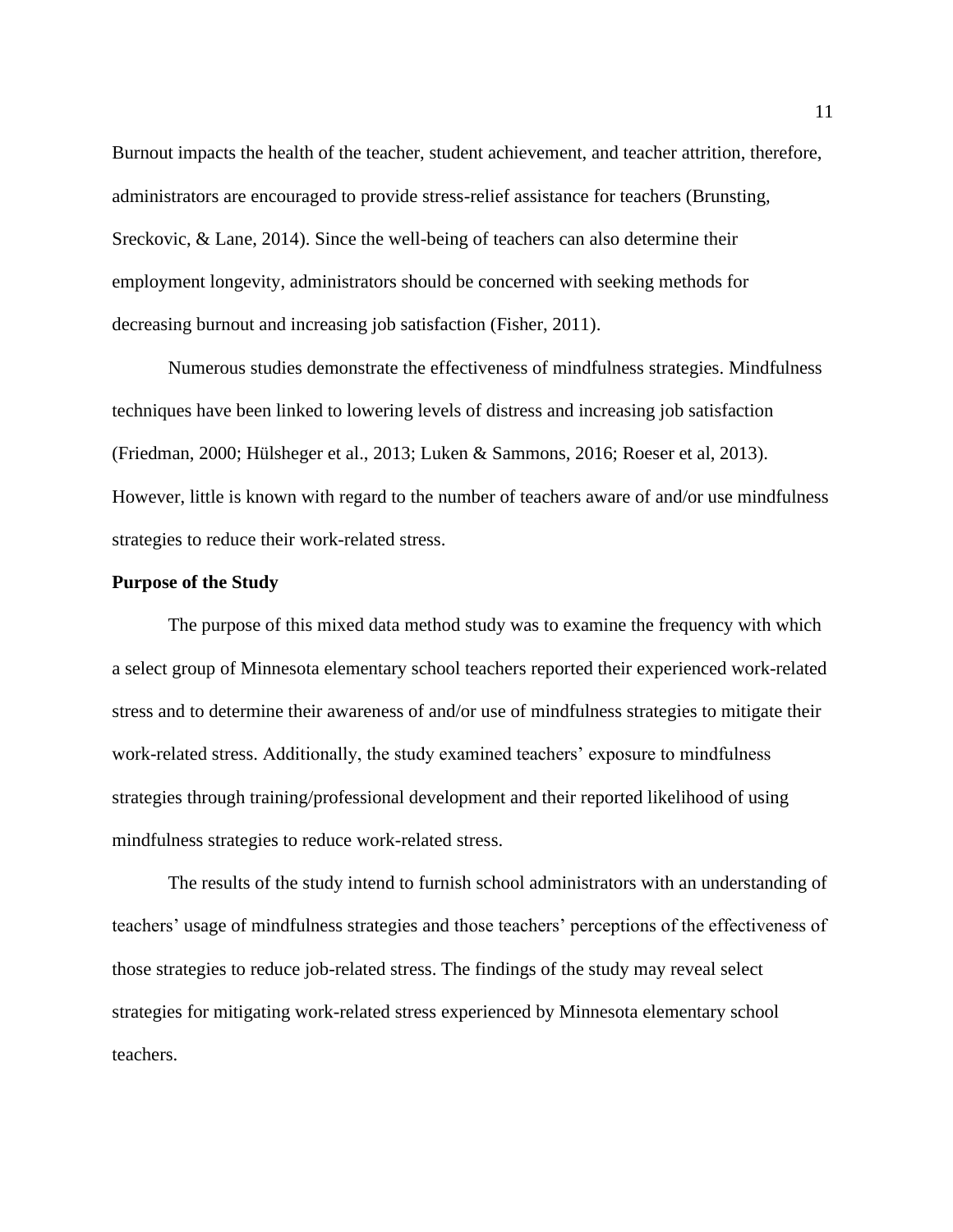## **Research Questions**

The following research questions were developed to guide the study:

- 1. How frequently did select Minnesota elementary school teachers report they experienced work-related stress?
- 2. What did select Minnesota elementary school teachers report as their level of awareness and use of mindfulness strategies as a means of reducing work-related stress?
- 3. What did select Minnesota elementary school teachers report as their level of training/professional development on mindfulness strategies?
- 4. How did select Minnesota elementary school teachers rank their likelihood of using specific mindfulness strategies to reduce stress in the work environment?
- 5. What did select Minnesota elementary school teachers report as the benefits, challenges, and recommendations for other teachers in their use of mindfulness strategies?

## **Assumptions of the Study**

According to Roberts (2010), assumptions in a study are the parts presumed to be true. The study was based on the opinions and viewpoints of the teachers who responded to a survey and who volunteered to participate in an interview. The following are assumptions made by the researcher while conducting the mixed methods study:

- It was assumed that study participants answered survey questions honestly.
- It was assumed that study participants understood the term "mindfulness strategies" and had received some level of training or exposure to mindfulness strategies.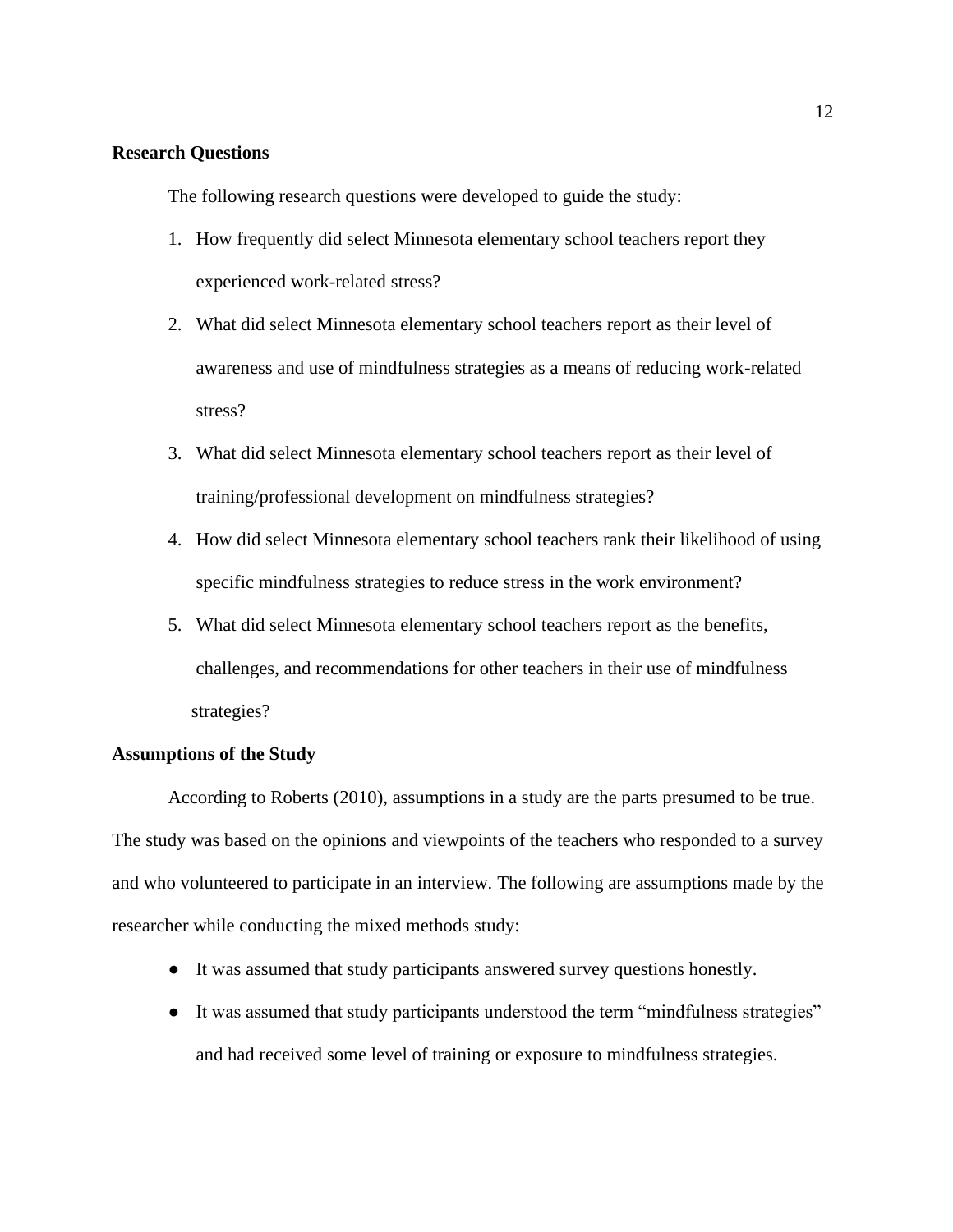● It was assumed that at least four to six participants would self-identify for the follow-up interview questions.

## **Delimitations of the Study**

Delimitations result from the design and execution of the study, choices that the researcher made (Simon & Goes, 2013). Delimitations in the study include:

- The convenience sample used in the study included the opinions of select elementary school teachers in Minnesota. These opinions were not representative of all elementary school teachers in Minnesota or elementary school teachers' opinions elsewhere.
- The researcher specifically selected only those elementary school districts known to have some level of mindfulness training available to teachers. It was not known, however, the exact mindfulness training each building or teacher had received.
- The survey questions were kept brief to encourage a higher response rate and focused results from respondents.
- The online survey allowed participants to skip questions instead of requiring an answer to each question.

## **Significance of the Study**

Teaching is a high stress profession (Elder et al., 2014). Teachers practicing mindfulness techniques showed a decrease of psychological distress compared to their colleagues in the control group (Franco et al., 2010). Teachers presented with an opportunity to learn stress management practices could offset the work-related stress of teaching. Mindfulness strategies improve job satisfaction and help people working in emotionally taxing jobs avoid burnout by improving their emotional exhaustion levels (Hülsheger et al., 2013).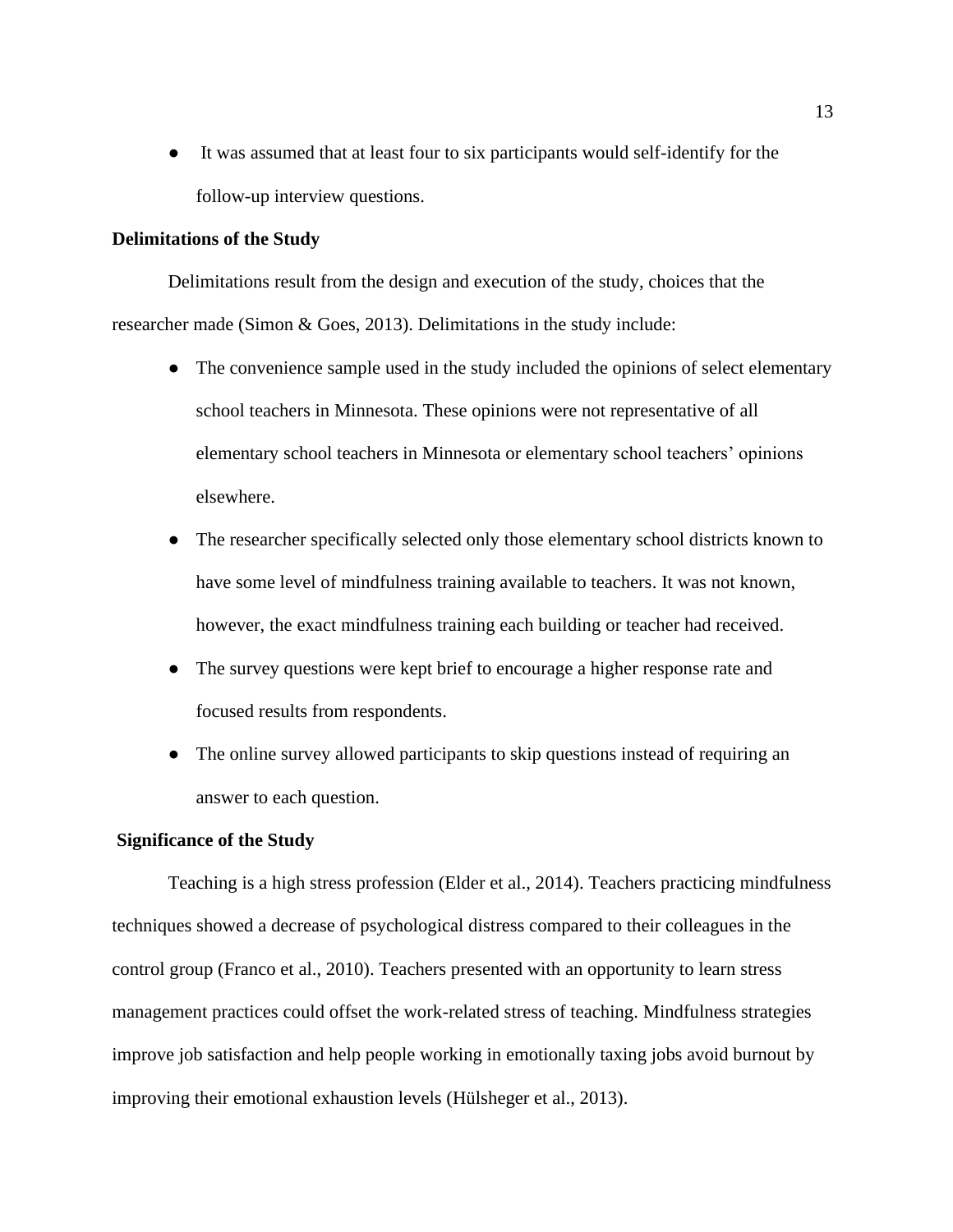Mindfulness has become popular in a short amount of time and studies in a variety of fields of work and concerning various conditions have increased (Williams & Kabat-Zinn, 2011). Mindfulness strategies can be used as a general stress reliever and help individuals cope with stress (Grossman et al., 2004). Teachers can use mindfulness as a resource to self-regulate emotions resulting from on the job stress, thereby increasing their ability to focus on the students and their performance in the classroom (Roeser et al., 2013). The number of educators employing mindfulness strategies, or the extent they view them as an effective stress-relief method, is unknown.

## **Definition of Terms**

The following terms are defined to assist the reader:

**Burnout**: Burnout is described as severe, on the job stress (Freudenberger as cited by Williams & Dikes, 2015). Burnout is typically viewed as a three- part occurrence which includes exhaustion, depersonalization, and un-accomplishment (Friedman, 2000)

**Meditation**: Meditation is a practice has existed for over 5,000 years and is used for both healing and contemplative reasons; the word meditation is derived from the Latin "meditari," which means "to engage in contemplation or reflection" (Chiesa & Malinowski, 2011, p. 407).

**Mindfulness**: Mindfulness is a way for people to reduce suffering and increase their well-being by being in the present moment (Germer, 2004). Germer (2004) promoted the use of mindfulness as a method to reduce suffering by allowing people to be in the moment and less reactive; instead of being "caught up" in the past or future, the goal was to remain in the present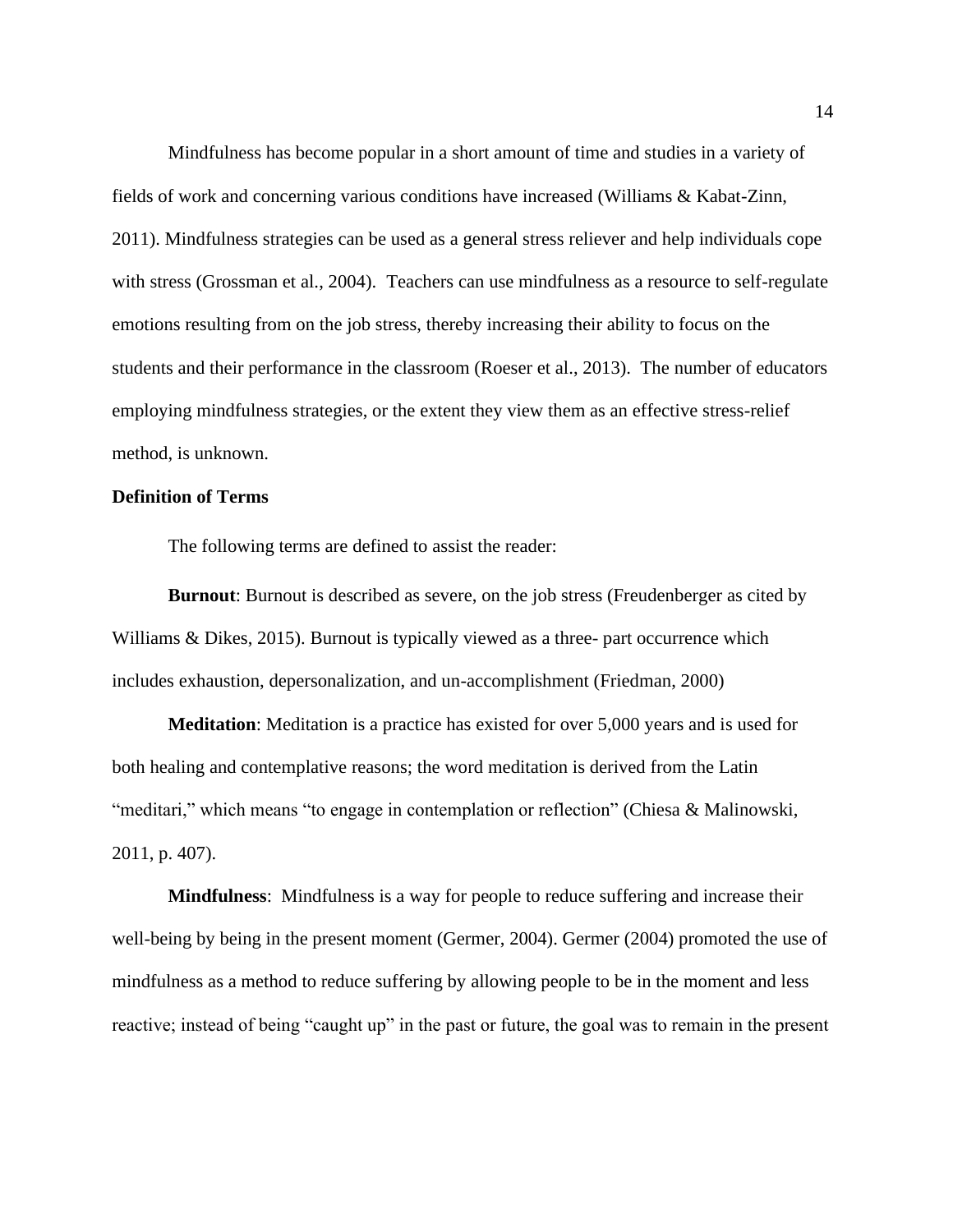and accept that moment without judgement. Kabat-Zinn (2013) described mindfulness as a method to change the way people see and respond to situations.

**Mindfulness Strategies:** Include but are not limited to body scan, tai chi, mindful breathing, yoga, walking meditation, meditation, mindful eating, and loving kindness meditation (Kabat-Zinn & Hanh, 2009).

 **Mindfulness Based Stress Reduction (MBSR)**: In 1979, mindfulness-based stress reduction (MBSR) came into being at the Stress Reduction Clinic at the University of Massachusetts Medical Center. Kabat-Zinn (2013) described his program of MBSR as an eightweek program, which meets once a week but encourages people to practice meditation daily; including mindfulness practices and mindful breathing (sitting for a specified number of minutes and focusing on your breath).

**Stress:** "a physical, chemical, or emotional factor that causes bodily or mental tension and may be a factor in disease causation" (Merriam-Webster.com, n.d.).

## **Organization of the Study**

The study is presented in five chapters. Chapter I contains an introduction to the study, statement of the problem, purpose of the study, research questions, significance of the study, assumptions, limitations and delimitations of the study and definition of terms. Chapter II features a review of related literature including the history and development of MBSR, mindfulness in education, teacher burnout and job dissatisfaction, and explanations of mindfulness and meditation. Chapter III presents the methodology employed during the collection of the data and provides a synopsis of the participants, instrumentation, data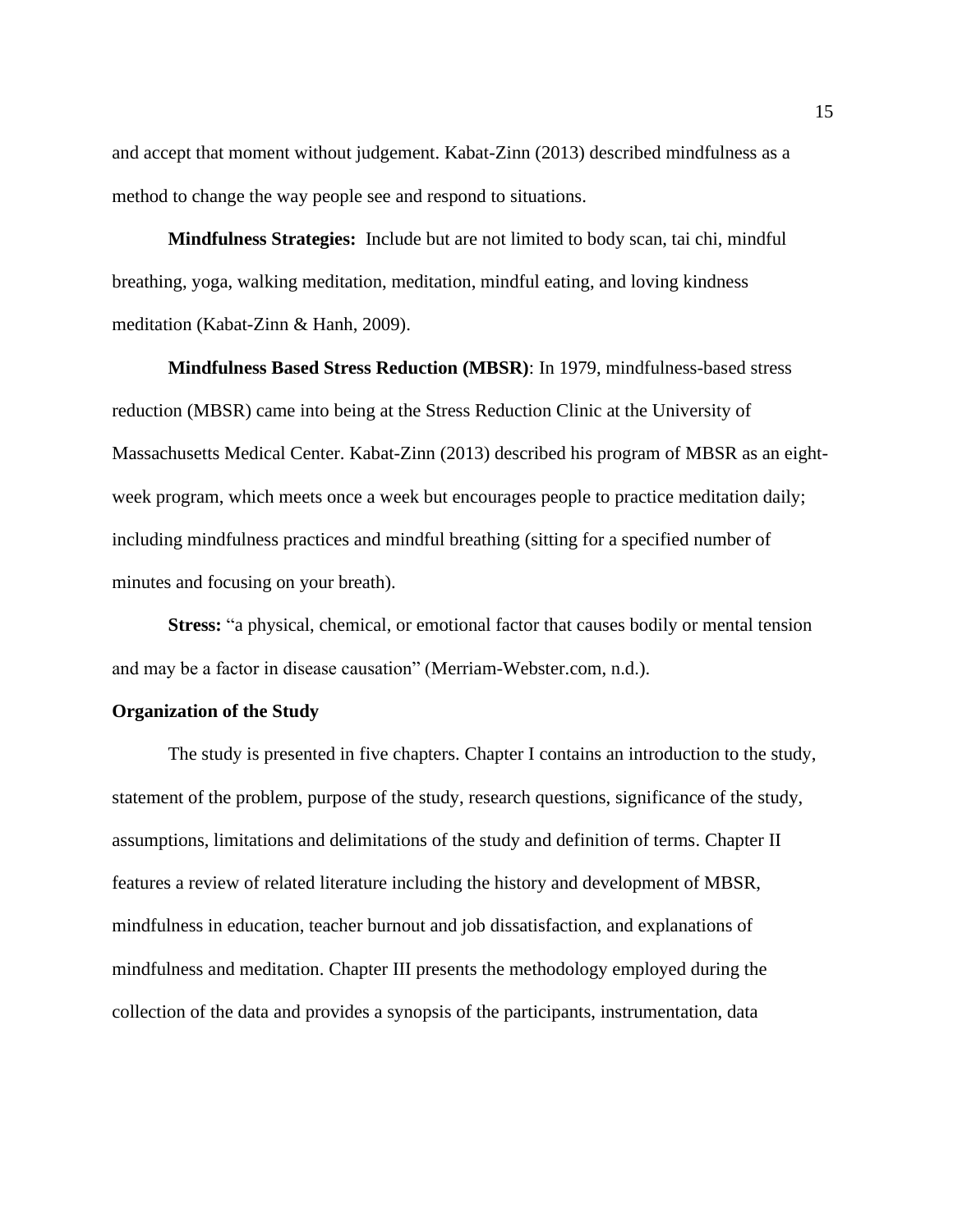collection and analysis. Chapter IV reports the results of the study and Chapter V establishes the summary, conclusions and recommendations for future research.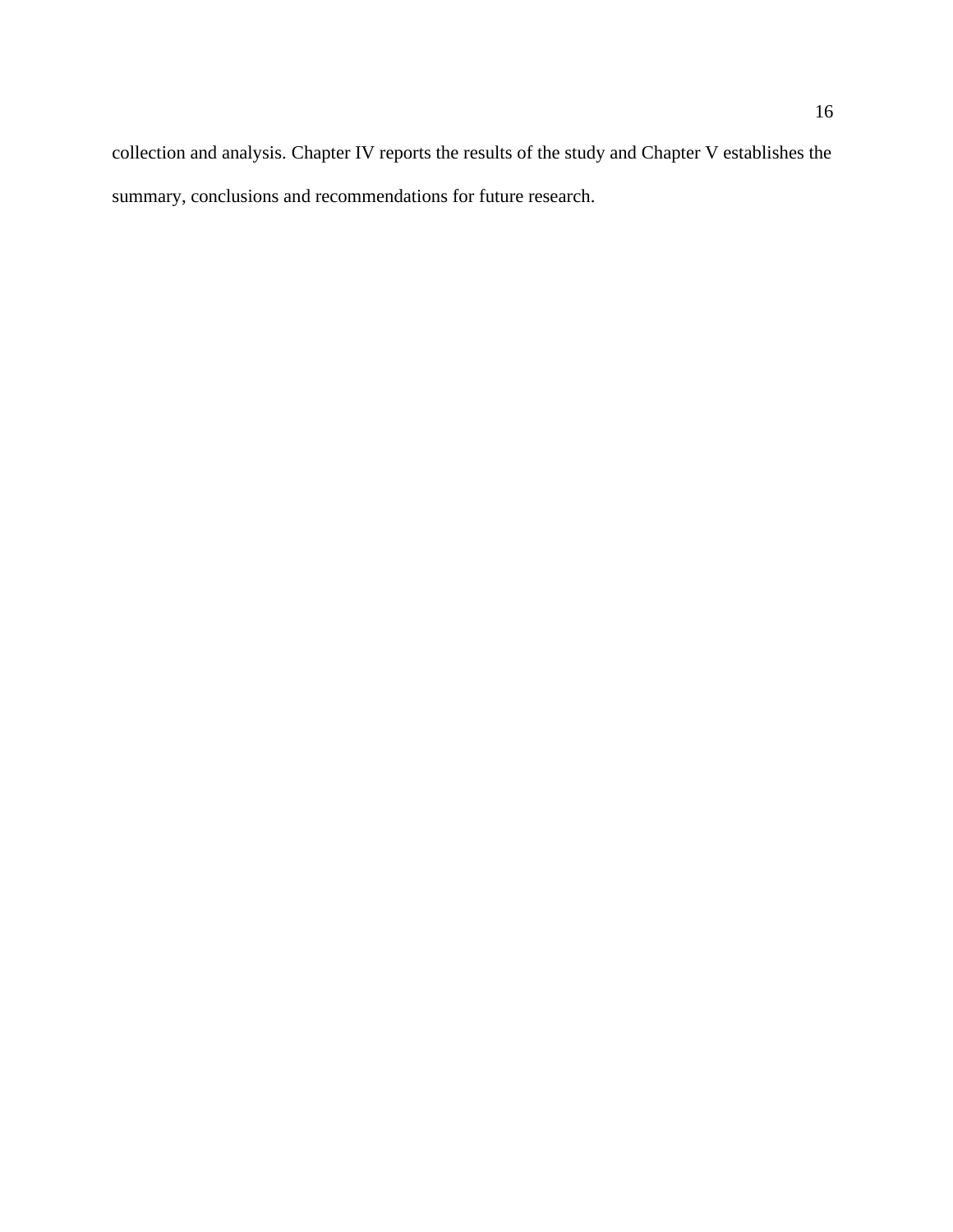#### **Chapter II: Review of Literature**

## **Introduction**

The purpose of this mixed data method study was to examine the frequency with which a select group of Minnesota elementary school teachers reported their experienced work-related stress and to determine their awareness of and/or use of mindfulness strategies to mitigate their work-related stress. Additionally, the study examined teachers' exposure to mindfulness strategies through training/professional development and their reported likelihood of using mindfulness strategies to reduce work-related stress.

The review of related literature focused on the following themes: (a) the history and development of Mindfulness Based Stress Relief (MBSR), (b) studies of mindfulness practices and (c) mindfulness studies in education, (d) teacher burnout and job dissatisfaction, (e) stress management with mindfulness, and (f) explanations of mindfulness and meditation.

#### **History and Development of MBSR**

In 1979, Mindfulness-Based Stress Reduction (MBSR) was constructed at the Stress Reduction Clinic at the University of Massachusetts Medical Center (Kabat‐Zinn, 2003). It was first called stress reduction and relaxation. Later, it was changed to MBSR title to highlight the awakening and attention aspects of the program (Kabat-Zinn, 1982 as cited by Buttle, 2015).

Kabat-Zinn (2003) created the program and described the original intentions of the program as twofold, the first designed to relieve suffering. Patients needed to learn mindfulness meditation strategies as a way to help explore the mind/body connection and decrease the stress, pain and illness in their lives. The second intention was to create a model to be replicated and used in hospitals, clinics and eventually other avenues (Kabat-Zinn, 2003). In 1990, Kabat-Zinn published a book titled Full Catastrophe Living: Using the Wisdom of Your Body and Mind to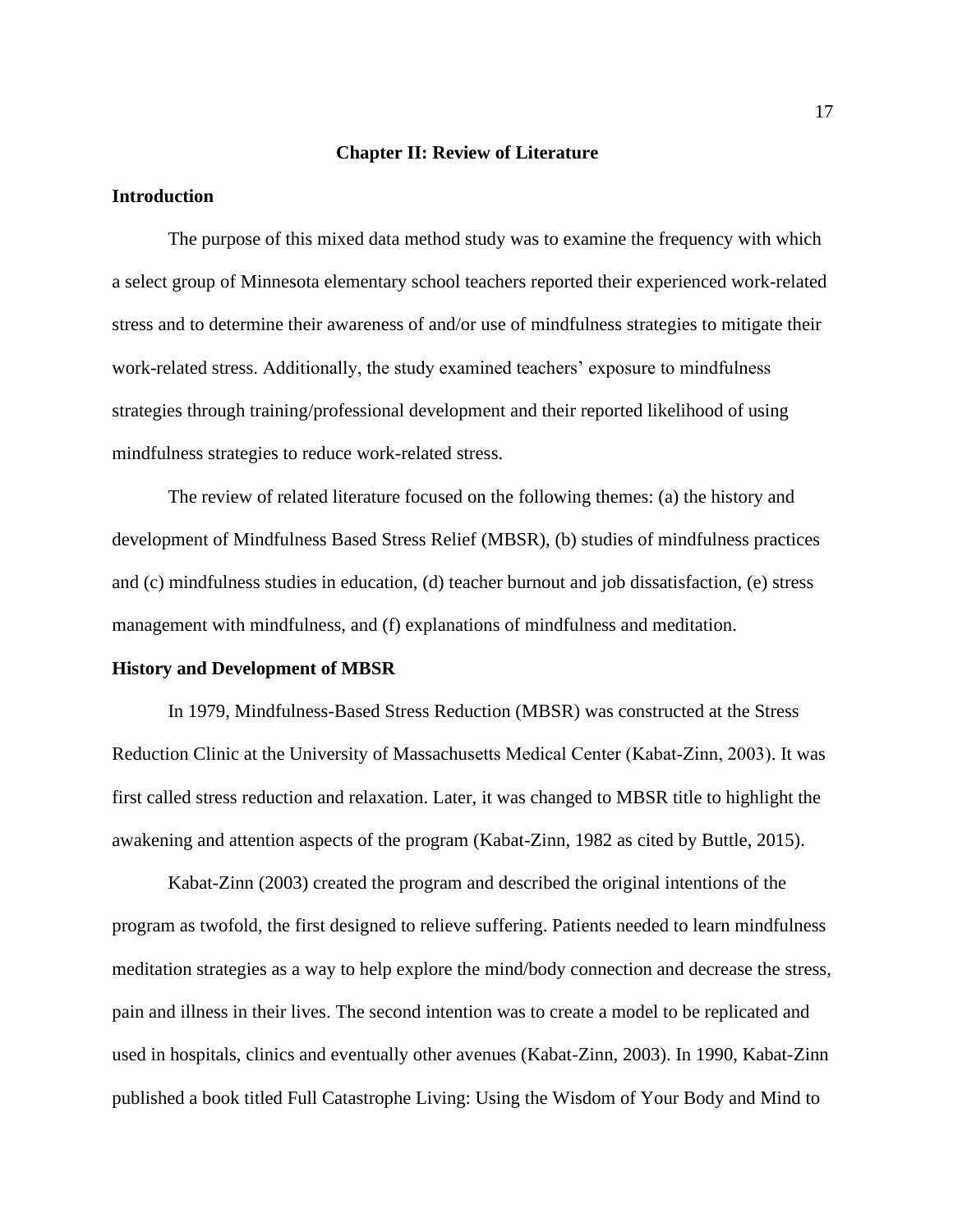Face Stress, Pain, and Illness. This book was based on the Stress Reduction and Relaxation Program (SR-RP) now MBSR Program at UMASS Medical and the book included a full description of Kabat-Zinn's program as summarized below (Kabat-Zinn, 2013).

Kabat-Zinn (2013) described MBSR as an eight-week program of once-a-week meetings with the end goal of exposing participants to various techniques and encouraging them to incorporate the ideas in their lives and to find a daily mindfulness practice. Examples of mindfulness techniques that participants learn in the program included: body scan meditations, being fully present, hatha yoga postures, sitting meditation, yoga, walking meditation, mindful eating, and loving kindness meditation. The class ends by encouraging participants to continue their own practice in their lives (Kabat-Zinn, 2013).

Kabat-Zinn's MBSR program described above has been adapted and revised in various studies. Mindfulness is something people can practice in formal or informal ways; they can practice on their own, with a partner, or in a group. Sometimes people learn mindfulness techniques by researching on their own and developing an individual practice. In other instances, people participate in a formal training class or program, spiritually based or secular (Luken & Sammons, 2016). The MBSR program serves as the base for a significant number of the formal programs currently offered. The exact format of MBSR is often adapted based on the needs of the people in the group or time constraints (Luken & Sammons, 2016).

The literature review of literature revealed a slow start of mindfulness as a discipline; until the late '90s, research on mindfulness was sparse. According to Ludwig and Kabat-Zinn (2008), mindfulness, research specifically involving the therapeutic uses of mindfulness, has increased in recent years. Mindfulness has become popular in a short amount of time and studies in a variety of fields of work and concerning various conditions have increased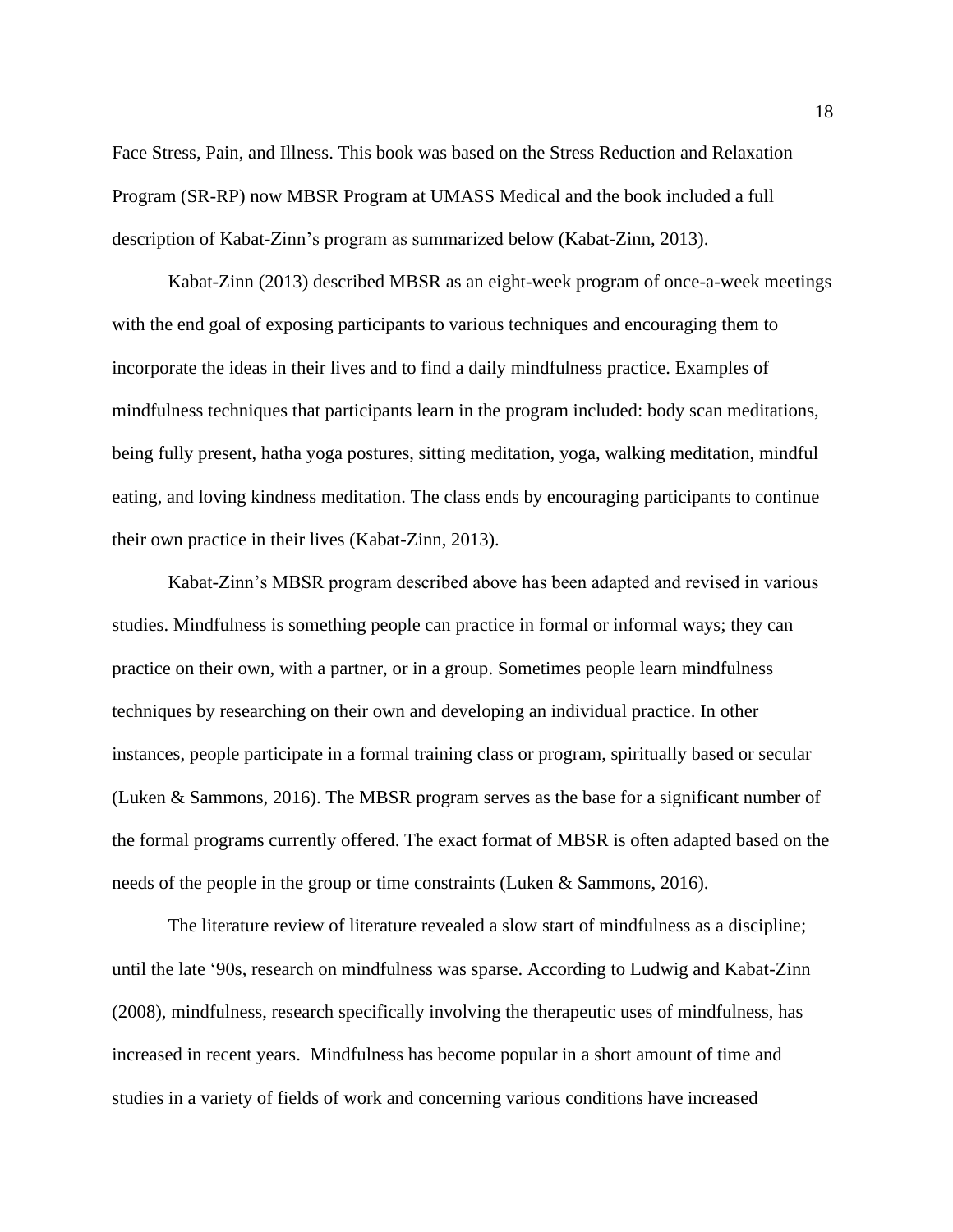(Williams & Kabat-Zinn, 2011). "The enormous interest in mindfulness theory and practice within western science, medicine, healthcare and education will continually bring new challenges, and also new opportunities" (Williams & Kabat-Zinn, 2011, p. 16).

The Center for Mindfulness released the following information with regard to clinics and graduates in 2011: more than 18,000 graduates of the 8-week MBSR program at UMass (since 1979), more than 500 clinics are around the world, and more than 9,000 graduates of Oasis-the Center for Mindfulness' institute for professional training (Cullen, 2011). Additionally, according to the American Mindfulness Research Association in 2014 alone, 535 papers were published on mindfulness meditation (Schlanger, 2015).

Cullen (2011) explained the popularity of mindfulness as an antidote to the current multi-tasking and constant connectivity lifestyle of most people. In addition, mindfulness has the potential to help with numerous ailments and has been shown to reduce stress and anxiety (Praissman, 2008).

With over 250 stress reduction clinics now established at hospitals and medical centers worldwide and hundreds of peer-reviewed studies on a wide variety of populations, the MBSR model of mindfulness training for adults can accurately be said to be a proven and accepted intervention for stress reduction and mood problems. (Meiklejohn et al., 2012, p. 13)

MBSR has become popular around the world and "can provide evidence-based rationales for the implementation of contemplative programs in mainstream settings such as hospitals, schools, prisons and businesses" (Cullen, 2011, p. 192).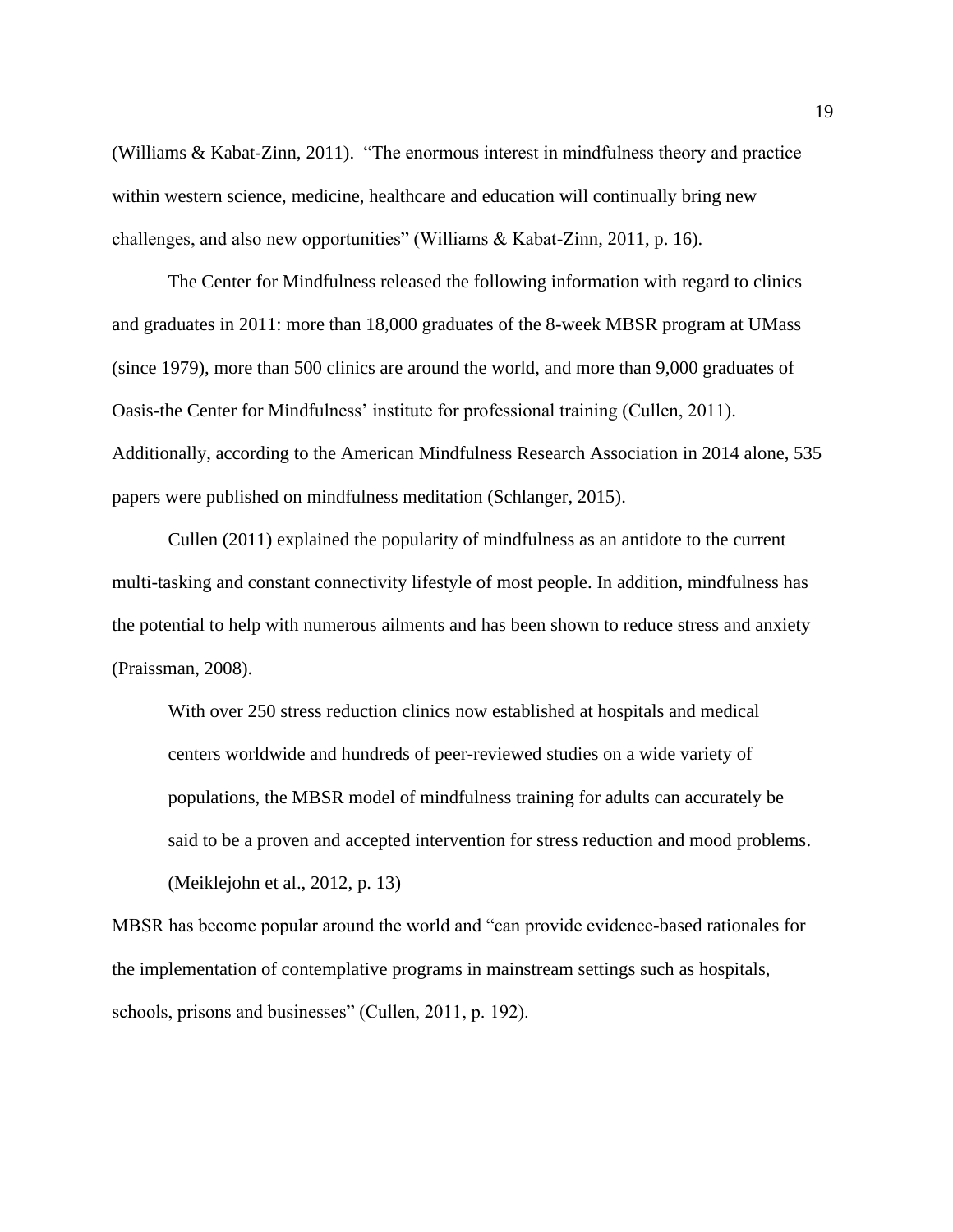## **Studies of Mindfulness Practices**

As mindfulness and meditation gained popularity in society, an increasing number of researchers began to study the techniques (Williams & Kabat-Zinn, 2011). People can practice mindfulness in a variety of ways, and findings indicate that MBSR is an intervention that is beneficial for a wide range of issues. "Mindfulness is not simply a quick fix for a stressful day. It involves learning leading towards renewable and sustainable health and well-being through greater experiential understanding the interplay between mind, body and emotions" (Poulin et al., 2008, p. 78).

The studies illustrated below prove the impact of mindfulness techniques on the participants' mental health. In a meta-analysis of studies, researchers examined 64 reports of MBSR or mindfulness techniques used to improve health (Grossman et al., 2003). The findings recognized the MBSR program to be effective for a wide range of issues. Mindfulness benefits people as a general stress reliever and method to help people, both with and without serious distress, cope (Grossman et al., 2003). Along the same lines, Chiesa and Serretti (2009) reviewed studies focused on MBSR use in stress relief in otherwise healthy people. The review suggested "that MBSR has both a non-specific and possibly a specific effect on stress reduction in healthy subjects" (Chiesa & Serretti, 2009, p. 599). According to Marchand (2012), the MBSR program complemented traditional health programs and was beneficial for both healthy individuals and for those with medical or psychological illnesses.

Praissman's (2008) literature review suggested the MBSR program reduces stress and anxiety in individuals, yielding positive changes. The researcher recommended people to complete the eight-week course in order to enhance their ability to productively cope with their lives, especially with stressors (Praissman, 2008). Shapiro, Brown, and Biegel (2007) reported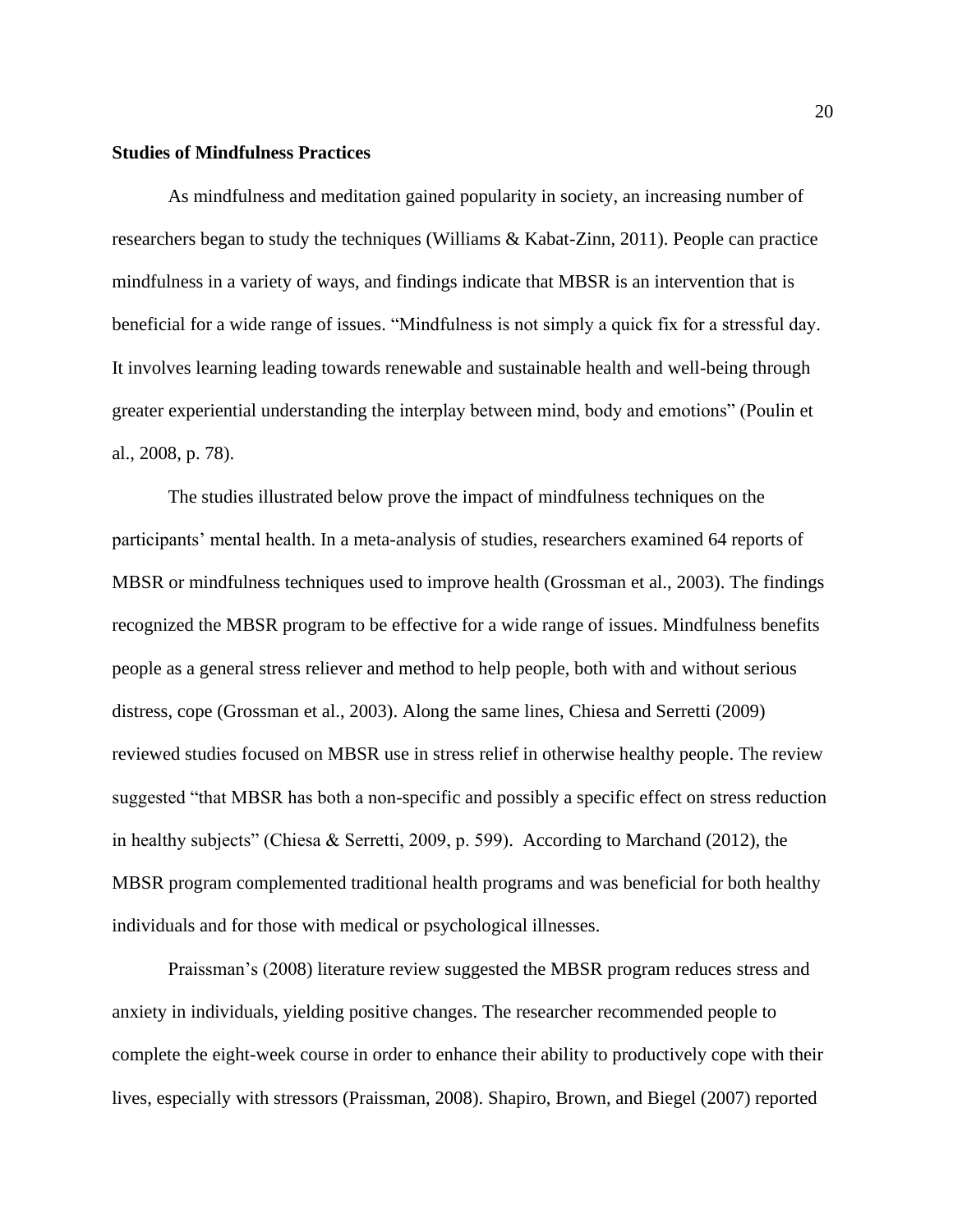that after completion of the MBSR program, graduate students showed enhanced personal mental health. Specifically, students reported being able to better moderate their emotional state as they ruminate less, and as a result their mental health improved.

Looking at randomized controlled studies, Fjorback, Arendt, Ørnbøl, Fink and Walach (2011) studied the effectiveness of MBSR. They saw reduced symptoms/better coping of stress, anxiety, and depression, in people participating in the mindfulness programs (Fjorback et al., 2011). Mindfulness meditation offered a break from people's routines of work and home induced stress and ability to alter the way participants related to these experiences in a positive way. Instead of the brain focusing on automatic thought processes and actions, people learned to "be in" the present moment (Lea, Cadman, & Philo, 2015). Participants learning mindfulness techniques reported two themes: an increase of awareness of both themselves and others and, a greater self-acceptance and recognition of others. They learned to observe and slow their responses instead of automatically reacting (Campbell & Christopher, 2012).

Participants in a mindfulness intervention displayed a marked decrease in the amount of mental stress experienced after using the techniques and as a result they reported less distress in their mental health (Jain et al., 2007). Similarly, participants in a meditation management program learned positive responses to stressful situations and reported feeling less suffering from those situations (Oman, Shapiro, Thoresen, Plante, & Flinders, 2008).

## **Mindfulness Studies in Education**

According to Williams and Kabat-Zinn (2011), in the United States educational system students learn to think but rarely are taught about exploring and developing awareness within themselves. Roeser et al. (2012) sought to improve public education by studying the quality of teaching. Researchers in this article identified mindfulness as a method teachers could use to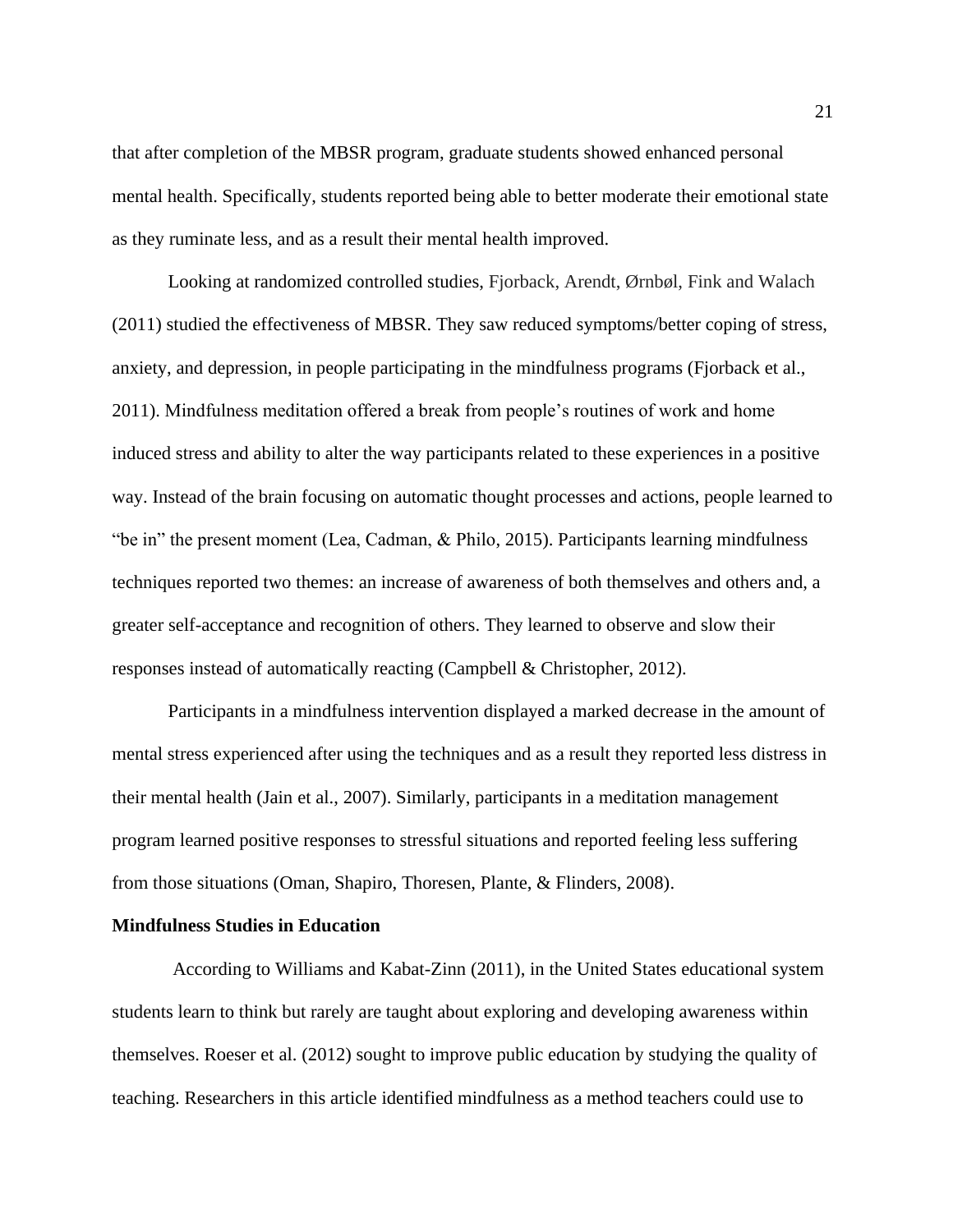improve their health and well-being. This would lead to multiple benefits including greater job satisfaction and decreased absences. Further, Roeser et al. (2012) presented a logic model suggesting that suggested that mindfulness training among teachers "should lead to greater occupational engagement and satisfaction and lower rates of absenteeism, occupational burnout, health care use and leaving the profession because of stress and burnout" (pp.170-171). Schools are becoming a place for mindfulness to be practiced and studied, and the studies below illustrate the utilization of mindfulness by how those schools are utilizing mindfulness.

The following studies discuss specific schools/teachers who have added mindfulness practices to their curriculum and the results of this addition. Mindfulness training was identified as an area to include in teacher professional development due to its ability to help future teachers manage their stress levels (Winzelberg & Luskin, 1999). In their 1999 study of utilizing a meditation stress relief program in student teaching, Winzelberg and Luskin determined meditation to be a straightforward, economical method used to help teachers manage their stress level.

Miller and Nozawa (2005) also advocated for contemplative practices to be included in teacher education. For over 25 years Miller, a professor in Ontario Institute for Teacher Education, has required meditation from his students. Miller's results showed meditation as valuable to future educators as they gain more self-awareness, possess increased stress management skills, and engage in less power struggles with students. Overall learning meditation paved the way for better classroom management and experiences (Miller & Nozawa, 2005).

In a 3-year action research project Dorman (2015) taught mindfulness and contemplative strategies to her students studying to become teachers. The majority of students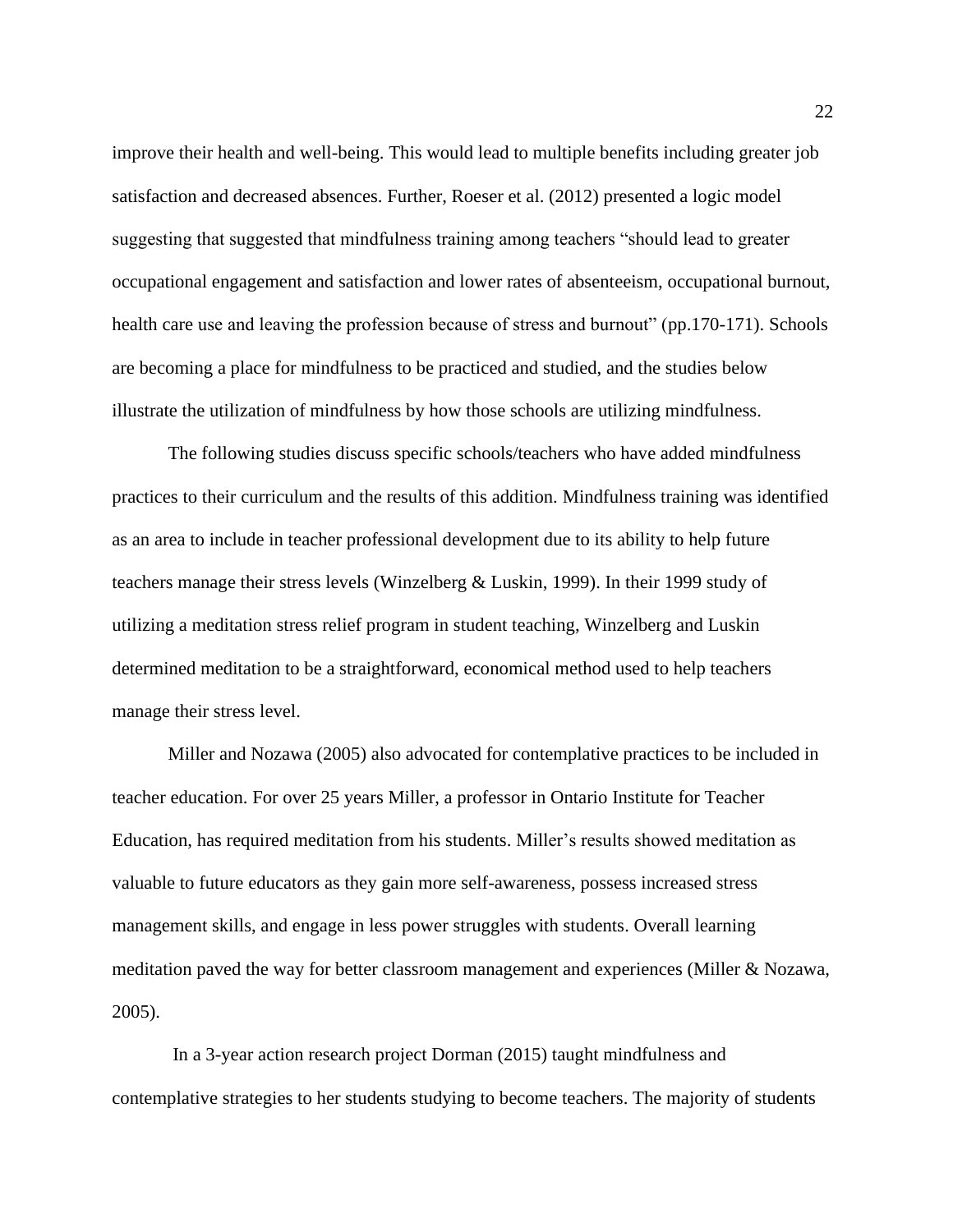responded in a positive way to the mindfulness practices and wanted to expand their socialemotional skills (Dorman, 2015). Only six students (4%) of 149 reported negative feelings (frustration or distraction) caused by the mindfulness practices. Examining the evidence, Dorman (2015) concluded the majority of future teachers benefited from the addition of the mindfulness strategies and they were more prepared to handle the stressful and challenging environments faced by modern day teachers. Hartwick and Kang (2013) recommended requirements for future teachers to develop a plan for managing their stress and encouraged school leaders to provide a supportive place in the school where teachers could utilize their plan.

Richard Brady (2007) is a high school math teacher who has taught and studied mindfulness. Brady (2007) encourages with:

an invitation to those educators with some contemplative experience to find ways to share this gift with their students and an invitation to those for whom contemplative practice is a new idea, to explore it as an option for their own well-being and growth as well as for the growth and well-being of their students. (p. 22)

Mindfulness programs in education can vary in length, content, and in their use of incorporating mindfulness techniques; below are examples of how various programs were implemented. Winzelberg and Luskin (1999) taught student teachers the RISE response meditation program. RISE used a straightforward meditation practice and also teaches about mantras, slowing down, and one-pointed attention. The RISE training consisted of four 45 minute weekly training sessions in a small group (Winzelberg & Luskin, 1999).

Gold et al. (2010) offered an 8-week course in mindfulness to include approximately 25 hours of instruction and practice and closely followed Kabat-Zinn's MBSR syllabus. Benn,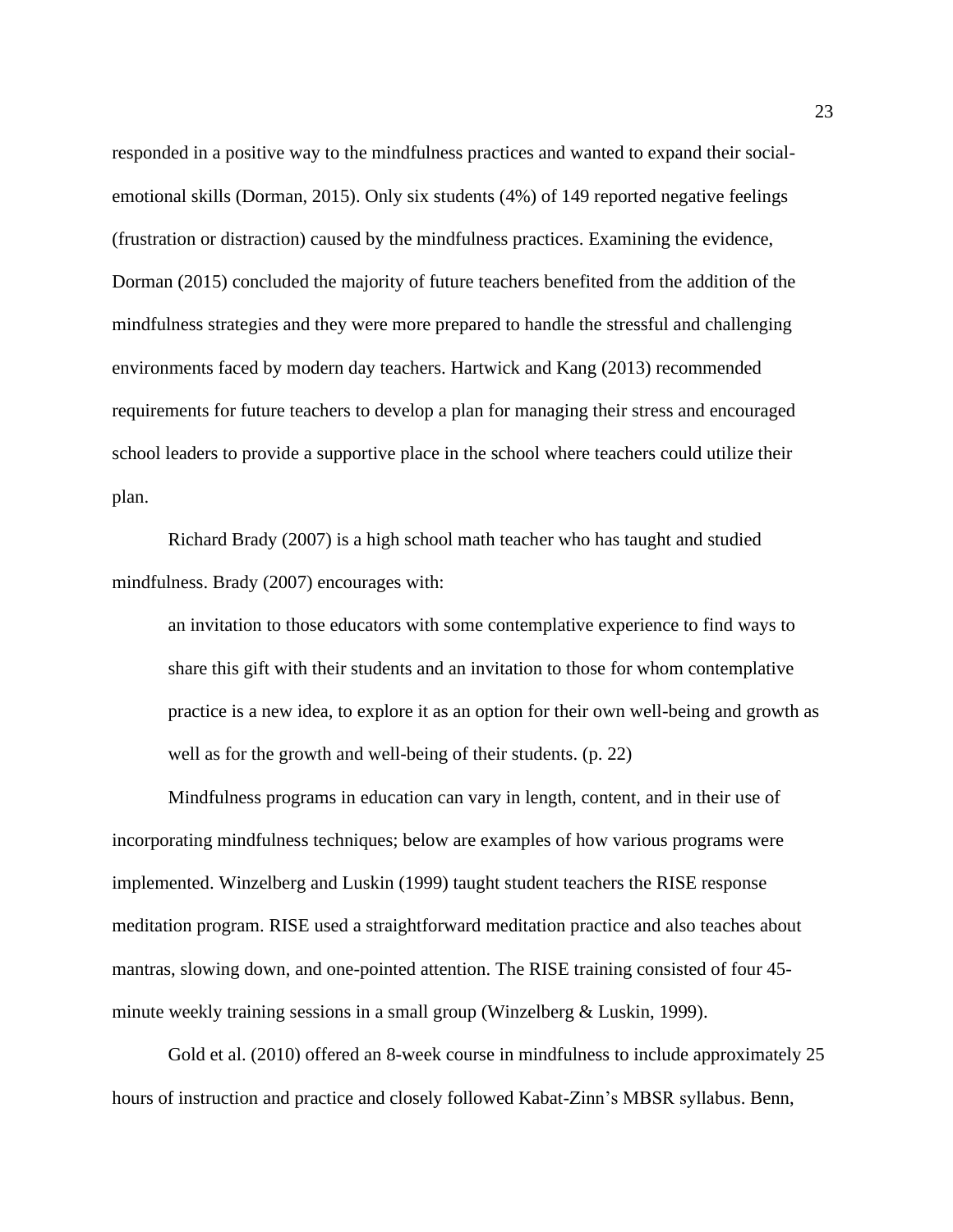Akiva, Arel, and Roeser (2012) surveyed participants at a program similar to the MBSR program by Kabat-Zinn and consisted of 36 hours of training in mindfulness practices. Flook, Goldberg, Pinger, Bonous, and Davidson (2013) adapted the MBSR curriculum to make it accessible for teachers, allowing them to better use it in their classroom. The adapted curriculum is referred to as mMBSR and included such adaptations as length of the guided practices and included specific school related activities and practices (Flook et al., 2013).

Burrows (2011) studied eight participants in a 10-week program consisting of six 90 minutes sessions. The sessions included information about mindfulness, as well as mindfulness meditation. Participants were also encouraged to journal about a difficult student or colleague, and they "were asked to practice body sensing and grounding meditation each week in the group and at other times" (Burrows, 2011, p. 2). As revealed in the literature above, mindfulness programs in education vary in length and content in their use of incorporating mindfulness techniques.

The studies listed below focus on the results of the study and how the participants felt and what they learned when and/or after participating. In Napoli's (2004) study, teachers learning mindfulness reported their experiences at school improved. If teachers are more aware and focused, they are better prepared to handle stressors and their teaching improves. The mindfulness techniques helped improve their curriculum, address anxiety and conflict in a more productive manner, improve their life outside of the classroom, and helped their students learn from their own experiences (Napoli, 2004). "The gift of being in the moment can create harmony amidst the many challenges and stresses teachers and children face today" (Napoli, 2004, p. 40).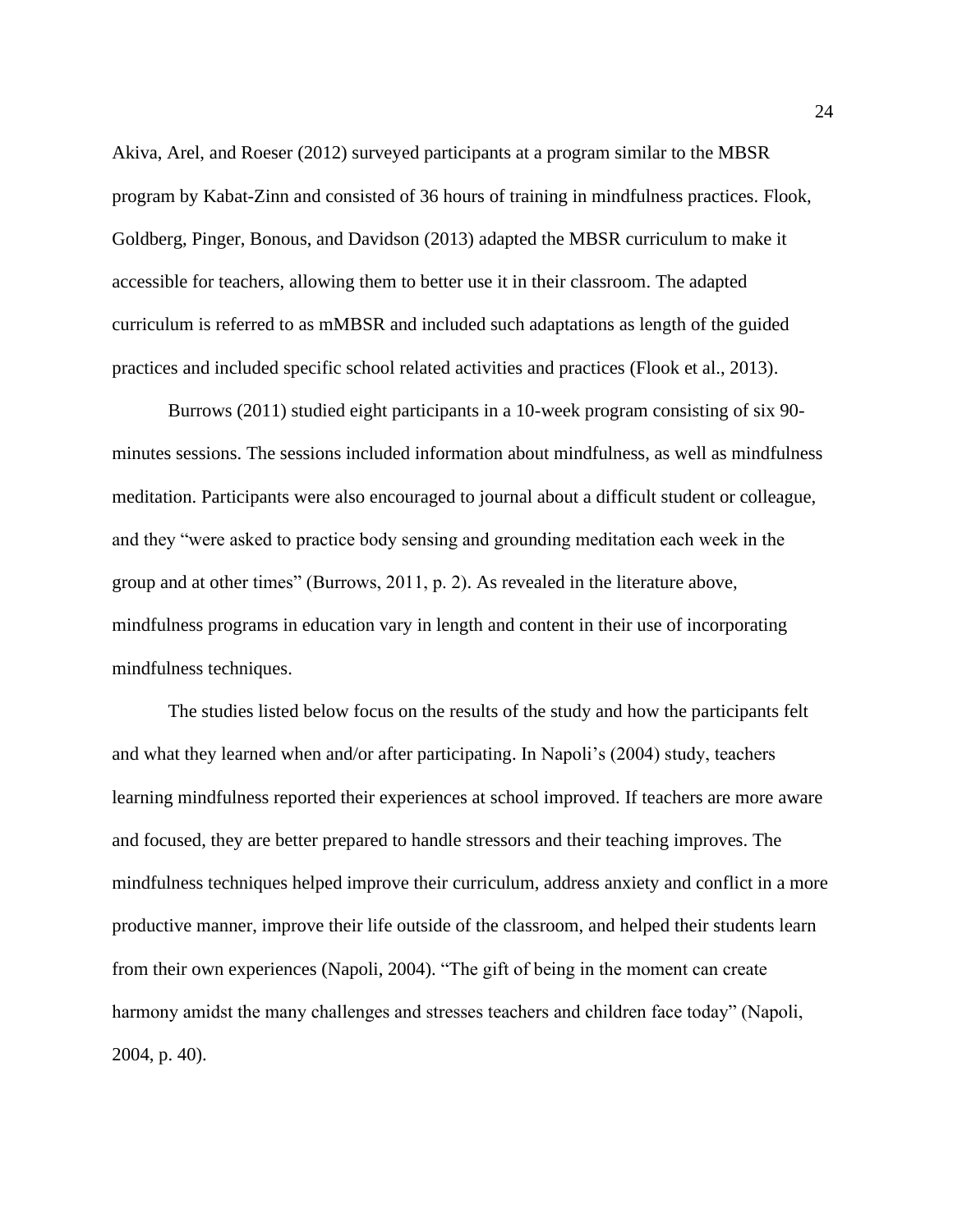In McLean's (2001) interviews of teachers practicing meditation, the staff presented themselves as calm and they seemed to cope with stress easily. During the interviews, all of the teachers identified their own meditation practice as the reason they were relaxed amid the demands of the job (McLean, 2001). After completing a mindfulness program, participants reported increased positive behaviors and mindset including positive affect and compassion and decreased depression and negative emotional behaviors (Kemeny et al., 2012).

Eleven teachers in emotional distress completed the MBSR course and reported less anxiety, stress, and depression (Gold et al., 2010). They reported an ability to respond not react, accept more and judge less, and the ability to notice their automatic negative thought processes and curb them. One teacher described mindfulness as an "invisible tool box you can carry around with you" which is especially useful in times of crisis (Gold et al., p. 188).

Burrows (2015) discovered through self-reported dilemmas were dealing with complicated situations at work and they were "feeling they were not trained to deal with the level of complexity, and heavy workloads and demands" (p. 131). The teachers learned simple mindfulness techniques and journaled about their experiences. Through the journaling, they reported their self-awareness of the body sensations experienced from the stress and as these teachers were able to feel the sensations inside their bodies, they learned to slow down instead of automatically reacting (Burrows, 2015). Participants eventually started to feel freer when they let go of the dilemma and began to have distance between themselves and the situation they were facing. In addition, they reported feelings of calmness, peacefulness, happiness, and clarify from learning the mindfulness techniques (Burrows, 2015). With little time and simple approaches, participants in that study were able to interrupt their automatic thoughts and experience mindfulness (Burrows, 2015).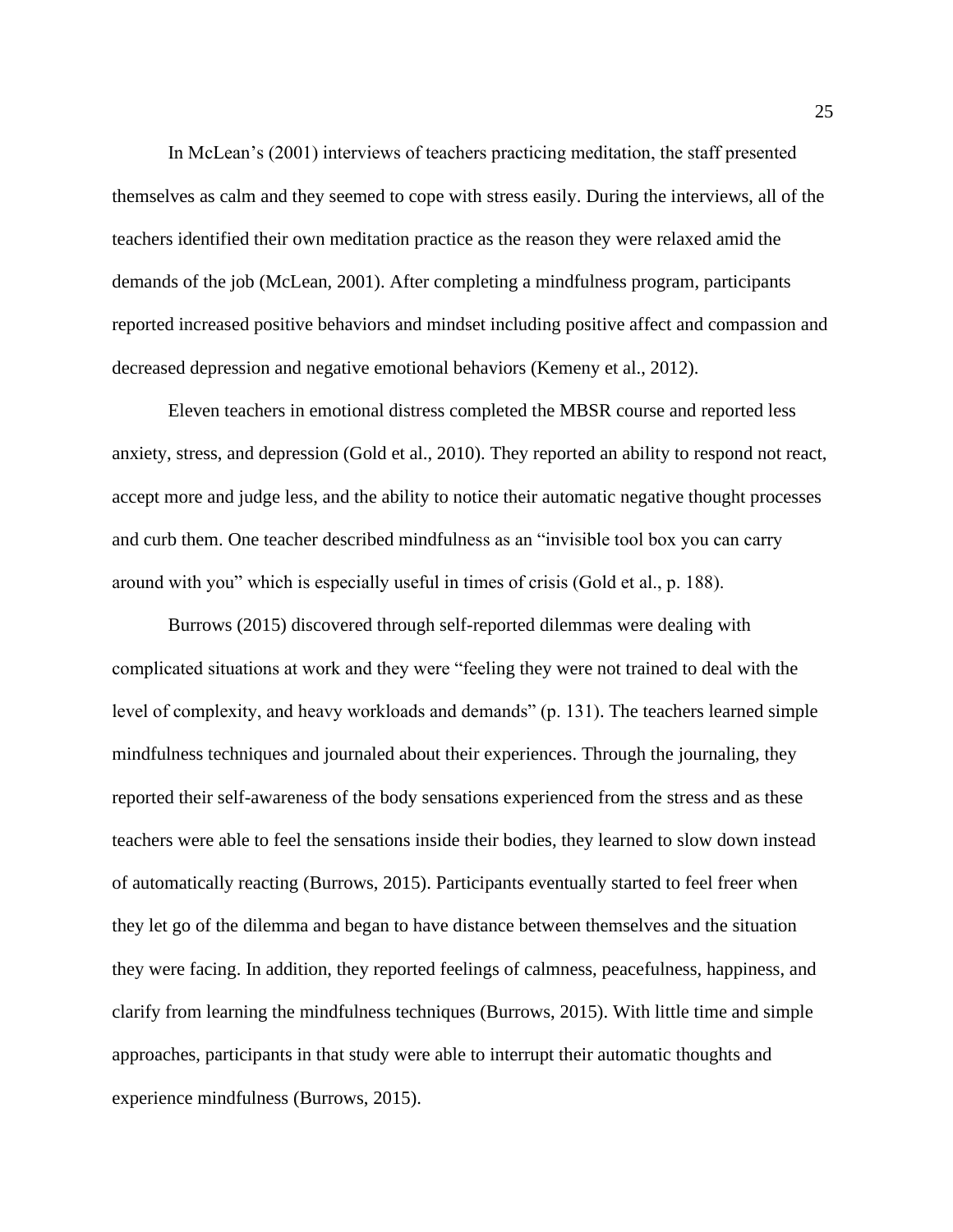Through self-reported journal entries, Burrows (2011) found all participants "reported changes in their felt experience of thoughts, feelings, listening, observing, slowing down, being grounded, self- awareness, and their own and others' reactions" (p. 3). The researcher concluded "relational mindfulness can help educators address the management, teaching and emotional challenges of classroom and school environments" (Burrows, 2011, p. 5).

Meiklejohn et al. (2012) examined three mindfulness training programs for teachers and 14 for students believing K-12 teachers, and students, need supports to balance the increased pressures in education. Identified potential benefits for students include: "fostering prosocial behavior via strengthening self-regulation and impulse control; alleviating the effects of stress that obstruct learning; and providing a skill set that promotes brain hygiene, and physical and emotional well-being across the lifespan" (Meiklejohn et al., 2013, p. 304). Researchers suggested the benefits to students would be greater if programs focused on both helping teachers improve their resilience and emotional intelligence in addition to bringing the practices to students in the classroom. Numerous programs focus on one of these areas or the other but the idea is integrating both would yield more powerful results (Meiklejohn et al., 2013).

Researchers proposed the model below to promote a classroom environment is more conducive to student learning (Jennings and Greenberg, 2009, p. 494).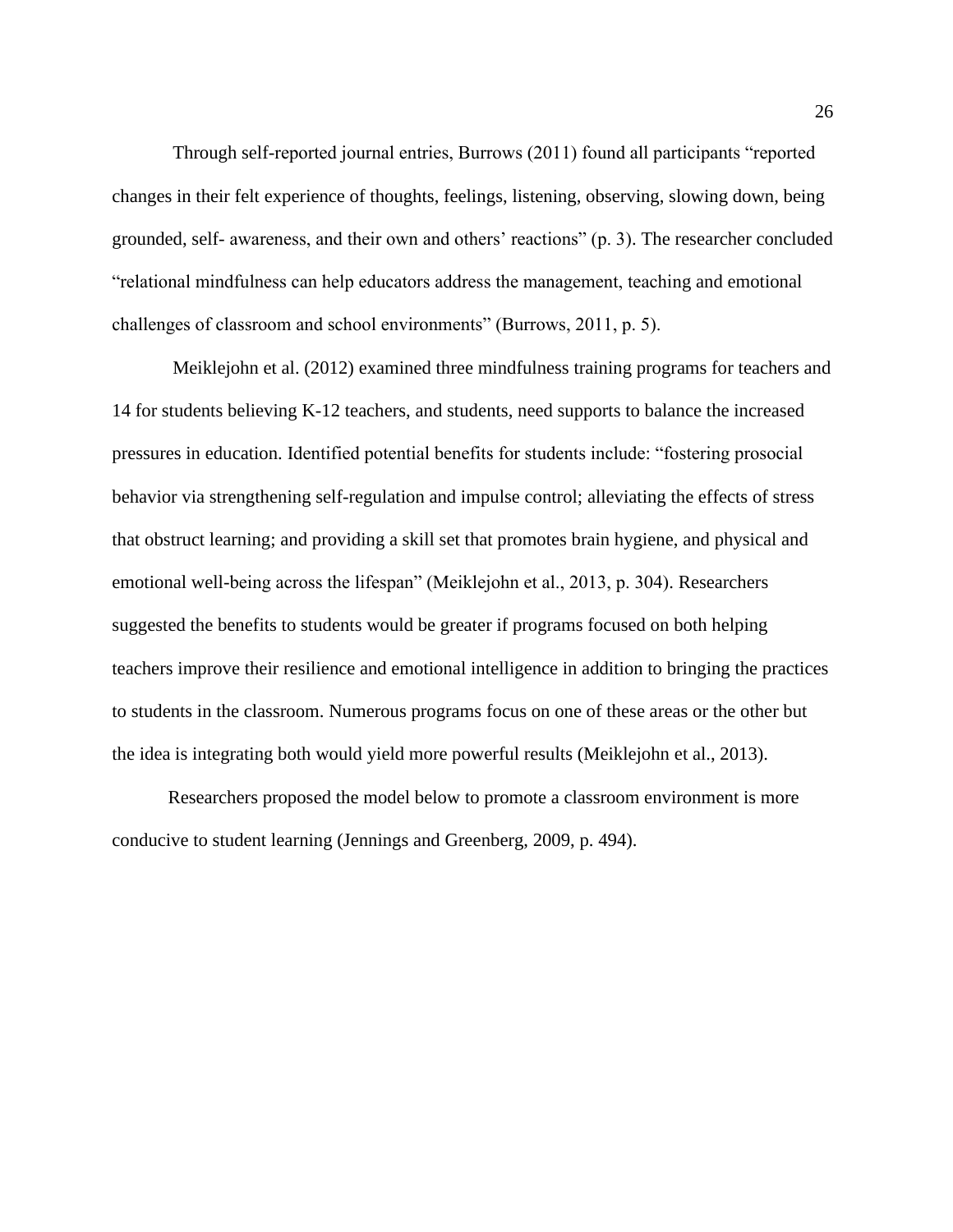

*Figure 1*. The prosocial classroom: A model of teacher social and emotional competence and classroom and student outcomes.

Using the model above researchers acknowledged that the teacher's well-being and emotional competence leads to healthy relationships, productive classroom management, a healthy climate and in turn more positive outcomes for students (Jennings & Greenberg, 2009). The model focused on a teacher's social and emotional competence (SEC) and highlighted the possible positive impact on the classroom environment in three ways. The teacher can now understand and respond to a student's individual emotion, which allowed the teacher to respond with empathy and compassion, rather than punitive means (Jennings & Greenberg, 2009). Second, the teacher's classroom management skills are more effective with their SEC skills. Third, teachers with high SEC skills can serve as role-models for students as they demonstrate the social and emotional behaviors they want to see from students (Jennings & Greenberg, 2009).

Employees from a live-in school focused on students who showed behavioral issues participated in a meditation program called Transcendental Meditation (TM). The participating employees experienced a decrease in burnout and in their suffering of depressive symptoms and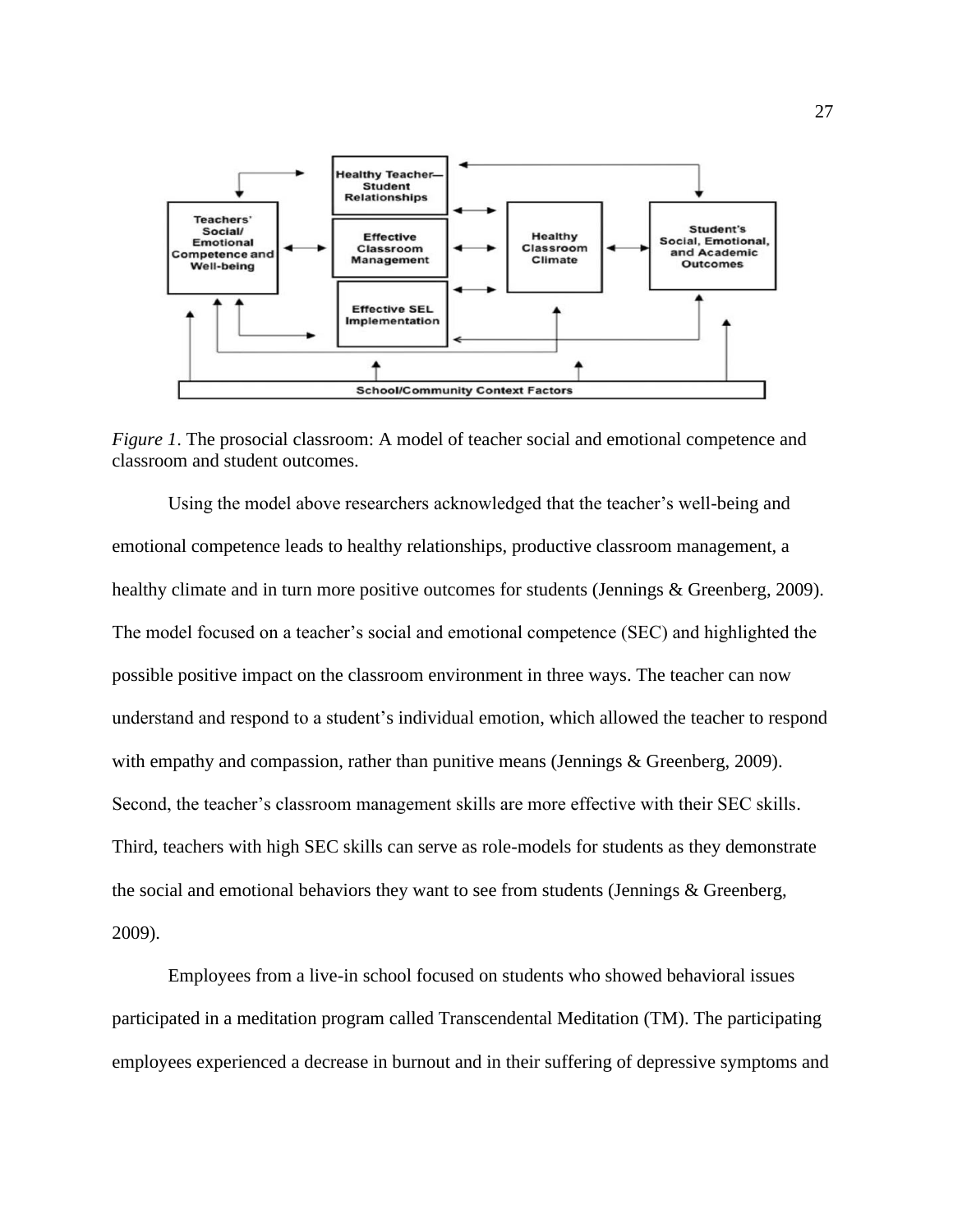stress (Elder et al., 2014). Researchers inferred as the mental and physical health of teachers improved their classroom teaching would be impacted as well.

Training in mind-body techniques may have the potential to counter the effects of employee stress and burnout. Such techniques could, in theory, provide employees with a pragmatic tool for mitigating or reducing the impact of ongoing stimulation of the 'fight-or-flight' response in the fact of chronic psychosocial stressors. (Elder et al., 2014, p. 19)

Employees armed with these techniques should be able to manage their stress and any potential negative health effects and would be able to operate more efficiently in their stressful workplace (Elder et al., 2014). Flook et al. (2013) found the mMBSR program helped teachers reduce their stress level as well as their psychological symptoms, and they experienced an increase in their own teaching efficacy. Teachers not receiving the intervention were prone to stress in a greater degree and a decreased sense of accomplishment; those with access to the mMBSR curriculum observed increased student learning in their classrooms (Flook et al., 2013).

Stanley (2011) studied teachers' ability to maintain their effectiveness while under great amounts of stress. He discovered that participants learning to respond in lieu of reacting were able to not take students' behaviors personally. Instead they realized skills to handle their stress and were able to maintain their skills as a teacher and build positive relationships with students. Abenavoli et al. (2014) studied teachers using mindfulness at the beginning of the school year. They questioned their effectiveness regarding student engagement, classroom management, and their instructional practices for the school year. Their evidence suggested the teachers who practiced mindfulness reported more efficacy, further suggesting that mindfulness does influence the teacher's emotional competence (Abenavoli et al., 2014).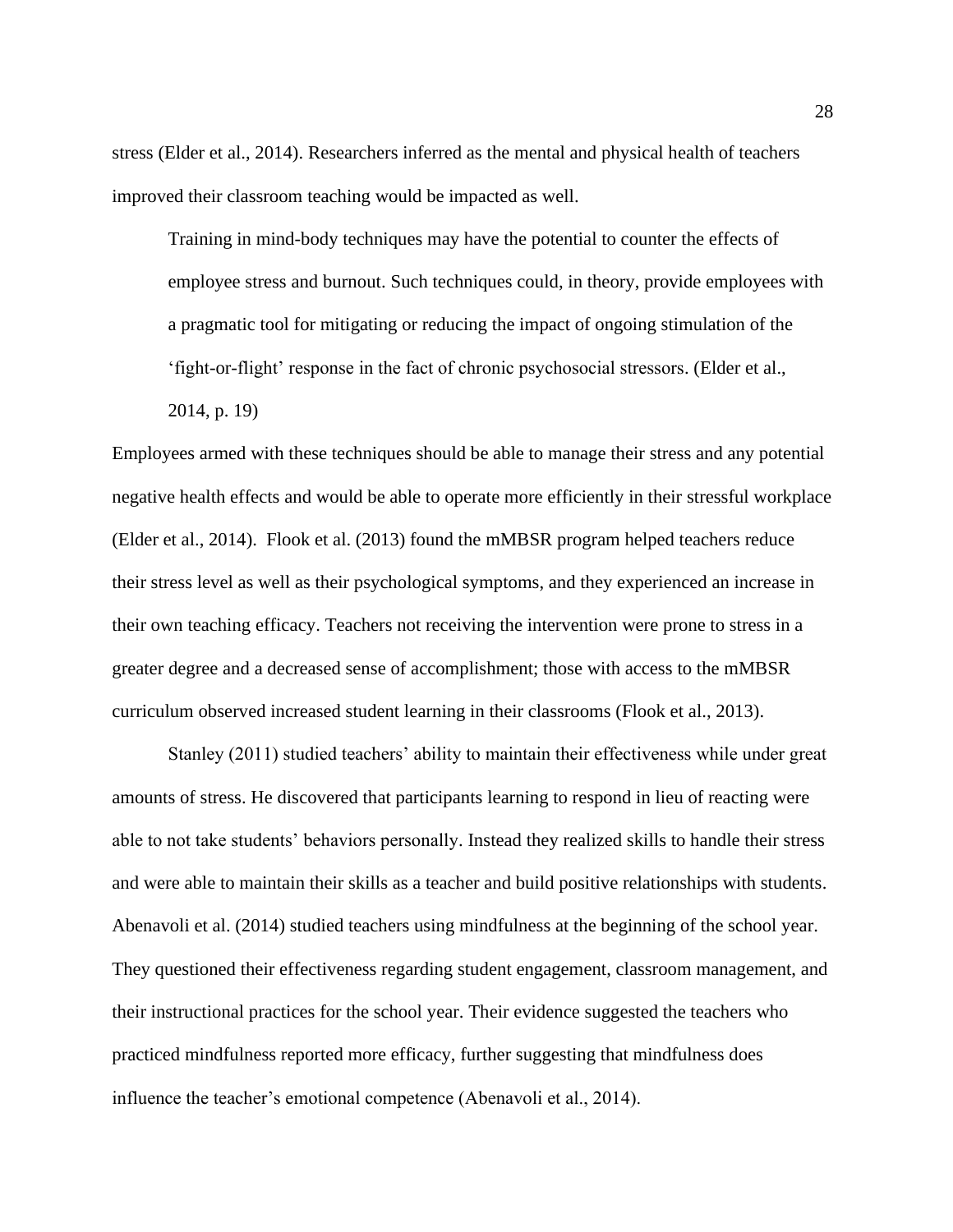As illustrated in the research above, numerous studies use rating scales and other selfreporting methods to study stress and mindfulness techniques. There are multiple studies that measure physiological effects of mindfulness. One such study examined the brain electricity of people after taking the MBSR class. The study noticed a positive difference in brain and immune function of the participants (Davidson et al., 2003). Since this type of study is more difficult to find, researchers suggested the necessity of further studies modeled after theirs (Davidson et al., 2003).

Researchers studying mindfulness noted the limitations in their data and authors encouraged further research and the use of larger samples, longer time periods and to further inquire about the effects of the MBSR program (Chisea & Serretti, 2009). Additionally, it was suggested to be aware of potential negative outcomes of educators' using mindfulness.

## **Teacher Burnout and Job Dissatisfaction**

Napoli (2004) highlighted the numerous stress-producing challenges from the last two decades, particularly affecting teachers.

Historically, teachers focused primarily on the cognitive development of children, more specifically, the "three R's" of reading, writing, and arithmetic. Today's society has set new norms for family life, therefore, restructuring the role of the teacher...Teachers are now expected to be aware of the emotional challenges children face and are required to have the tools to deal with them. (p. 31)

Teachers are required to teach even if they do not have the necessary skills to combat these challenges (Napoli, 2004).

Teaching is a profession with a possibility for long-term stress as a side effect. This can impact the overall mental health of the teacher. Teachers have little opportunity to self-regulate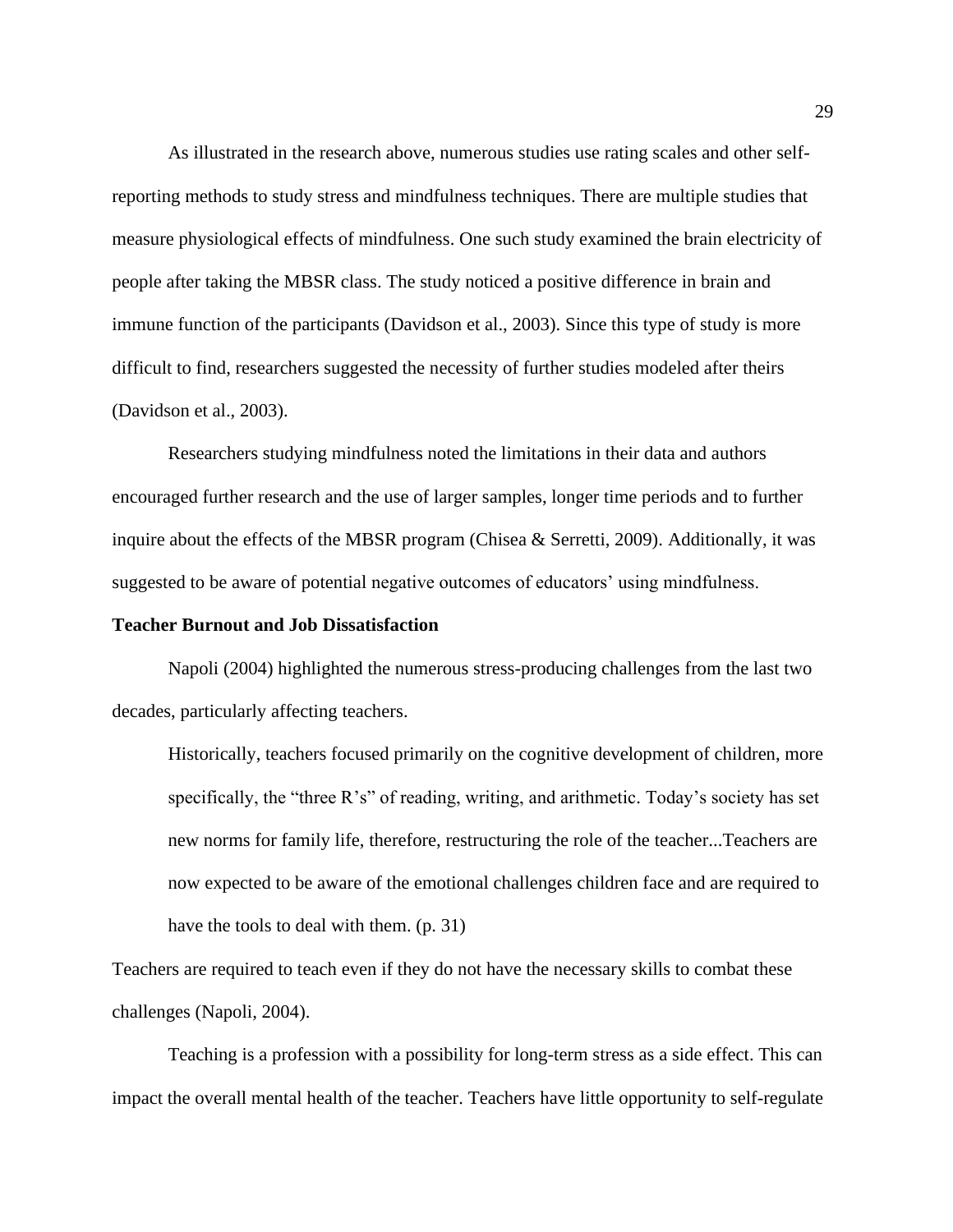their emotions as they are required to stay in the classroom**;** additionally, they are faced with stressful situations such as managing difficult students and parents, and pressure related to their own and their students' performance (McLean & Connor, 2015). According to Franco et al. (2010), teaching is one of the professions most impacted by psychological issues; significant numbers of teachers experience considerable distress due to demands at work. Elder et al. (2014) identified school teachers as "professionals who may experience a tremendous amount of stress in their work environment" (p. 19).

Teaching is often described as an emotionally demanding profession, the stress and exhaustion associated with teaching can lead to professional burnout (Roeser et al., 2013). As a result, teachers may leave the profession or they may cope by staying but operating in a stressed state, often accompanied with decreased teaching performance (Jennings & Greenberg, 2009). Teacher burnout can have negative consequences for students as well as the district and community (Jennings & Greenberg, 2009). In addition, teachers experiencing a large amount of stress have a higher likelihood of absenteeism, dissatisfaction with their work, and exiting the profession altogether (Roeser et al., 2012).

In 1974, Herbert Freudenberger coined the term "burnout" as severe, on the job stress (cited in Williams & Dikes, 2015). Christina Maslach and colleagues discovered the term during the same time period while conducting interviews with workers in the human services field (Schaufeli, Leiter & Maslach, 2009). Schaufeli et al. (2009) explained burnout as a metaphor "smothering of a fire or the extinguishing of a candle" further using the illustration of a burning candle becoming extinguished if no replenishment of resources is available (p. 205).

Goddard et al. (2006) explained the burnout phenomenon as a result of physical, emotional and mental exhaustion due to intensifying demands of work. As cited by Aloe et al.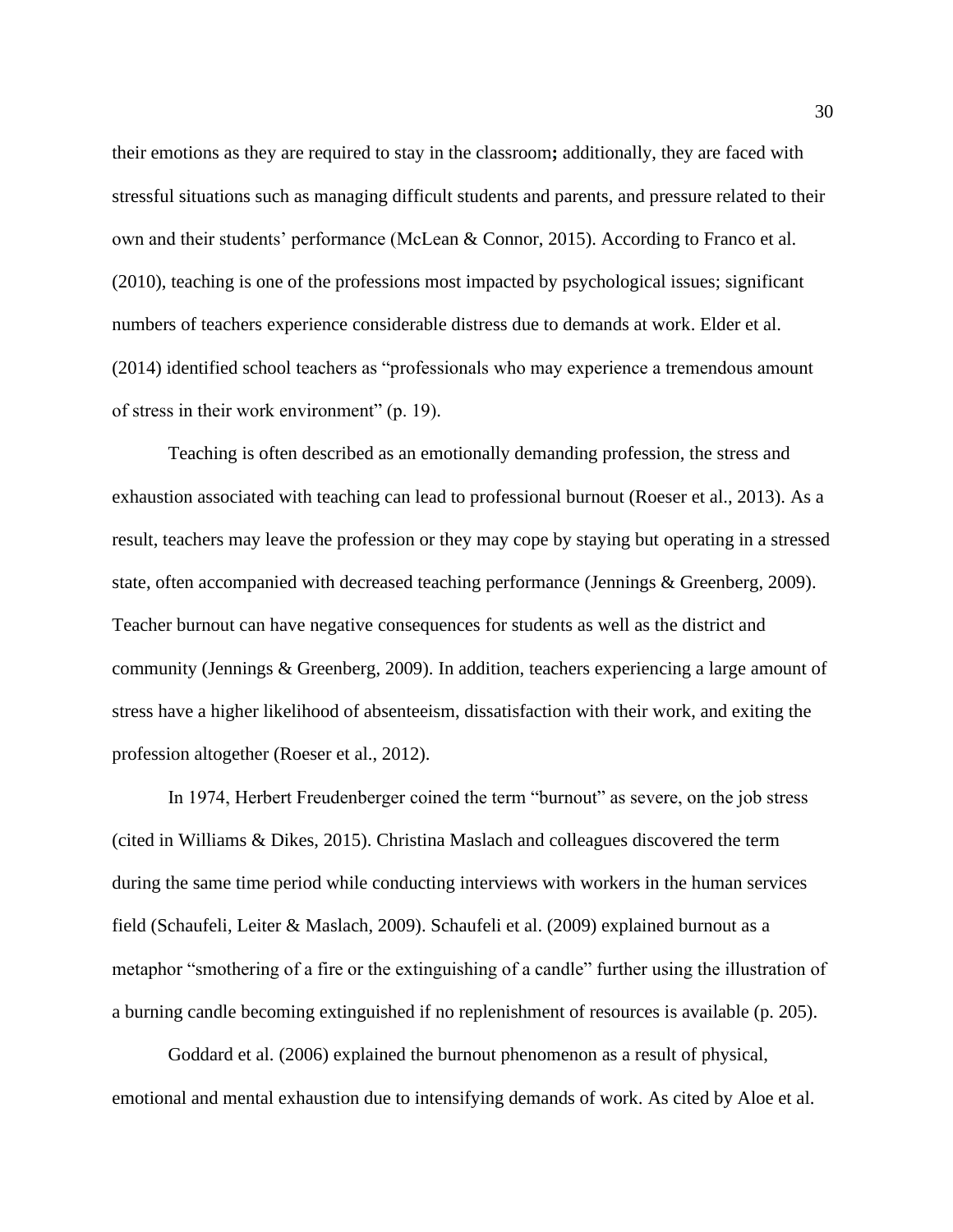(2014), Maslach (1976) identified the "specific dimensions of burnout as being emotional exhaustion, depersonalization and (lowered) personal accomplishment" (p. 103). According to Friedman (2000), a person experiencing burnout may feel overloaded and/or emotionally drained and may distance him or herself from the stressful situation. Such a condition can eventually result in a confidence loss and impact a person's belief in making a difference (Friedman, 2000). The consequences of burnout can be severe for the workers, the clients, and the organizations employing them. Burnout has been linked to a variety of consequences including lowered level of job performance, higher turnover, increased absences as well as debilitated functioning in a staff's personal life (Banerjee & Mehta, 2016; Maslach, Jackson & Leiter, 1996).

In education, "stress, burnout and teacher attrition have reached alarming levels, threatening quality education and subsequent student achievement" (Steinhardt et al., 2011, p. 420). According to Bauer et al. (2006), over half of the 408 participants in German high schools were at risk for developing health issues related to stress and burnout.

Numerous factors can provoke stress and lead to teacher burnout. Teachers identified the size of their class and difficult student behavior as being two pervasive causes of stress (Bauer et al., 2006). Similarly, Haberman (2005) identified classroom management and discipline as having the greatest influence on teacher burnout with perceived lack of administrative support as second. Teacher perceptions, values and attributes influence their experiences: one teacher may be able to manage a classroom while another has trouble, a student may be disruptive in one class but work diligently in another teacher's classroom (Haberman, 2005).

The mental health of the teacher can impact the classroom learning environment as teachers struggle to manage their own emotions as well as the students in their classrooms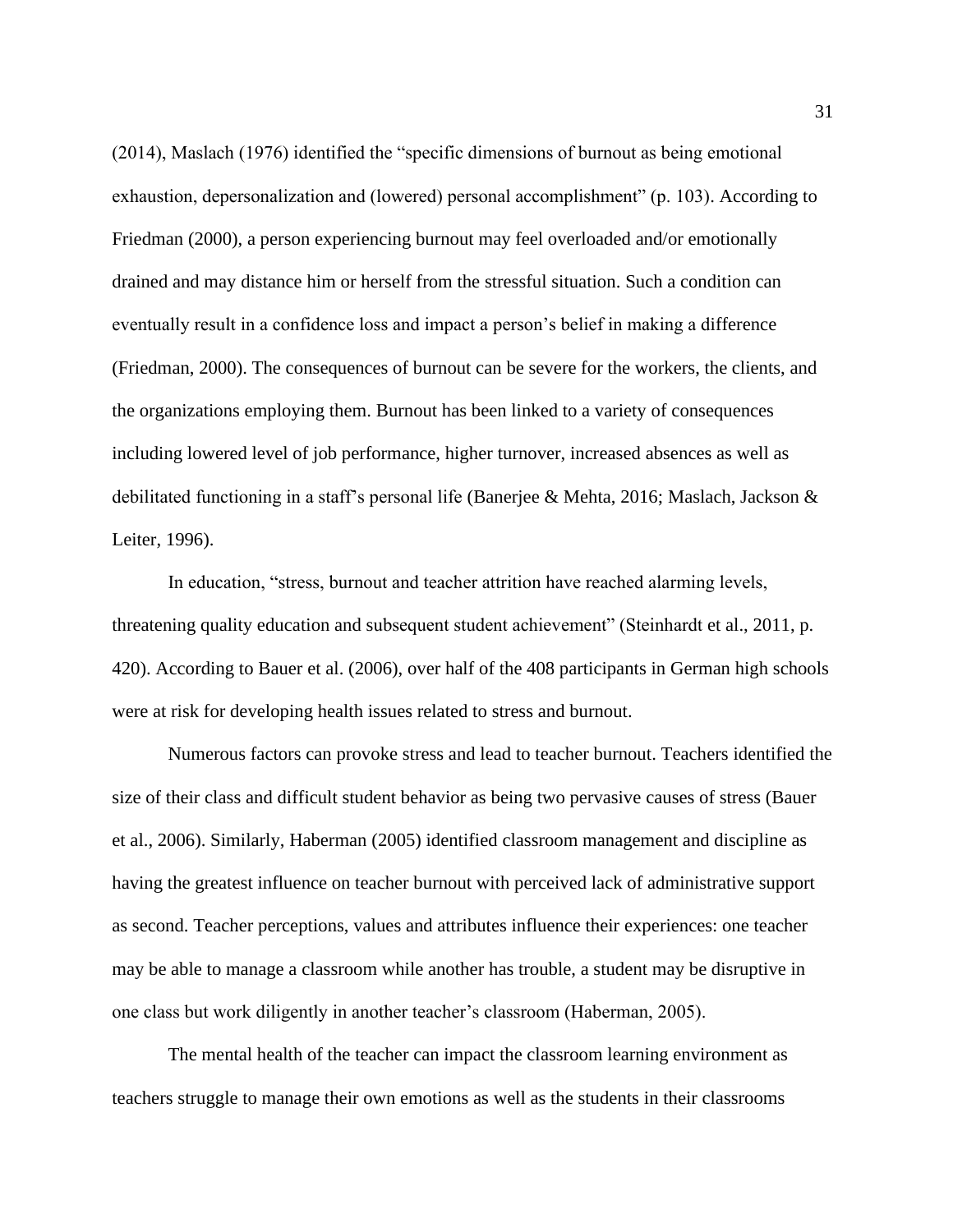(Brackett et al., 2010, McLean & Connor, 2015). Several studies draw attention to the interconnection between the health of the teacher and of the students, linking both teacher/student stress level and/or achievement (Banerjee & Mehta, 2016; McLean, 2001; McLean & Connor, 2015; Oberle & Schonert-Reichl, 2016). "Because emotions have a significant effect on learning and because schooling is an emotional process, there are times when students and teachers need to implement emotion regulation strategies in the classroom" (Fried, 2011, p. 123).

#### **Stress Management with Mindfulness**

Teachers' ability to regulate their emotions may also be a predictor of their level of stress and thus may impact their feelings of accomplishment and job satisfaction (Brackett et al., 2010). By their own report, teachers can become better in the classroom by learning to manage their emotions (Sutton, Mudrey-Camino, & Knight, 2009). Teachers with the ability to regulate their own emotions and help those around them do the same tend to have more positive interactions with students (Poulin et al., 2008). Furthermore, teachers with high ability to regulate their emotions tend to create welcoming relationships and a classroom with acceptance and warmth (Brackett et al., 2010).

As work-related stress can lead to job burnout, it becomes important to develop effective coping strategies to alleviate the degree of job burnout in the teaching profession (Steinhardt et al., 2011). Brunsting et al. (2014) also emphasized the importance of providing resources to teachers to help them address work-related stress and burnout. Latifoglu (2016) found a relationship between the amount and quality of support for beginning teachers and their stress level. Workload and work-life balance were identified as key concerns; school leaders who address the workload stress were more likely to retain beginning teachers (Latifoglu, 2016).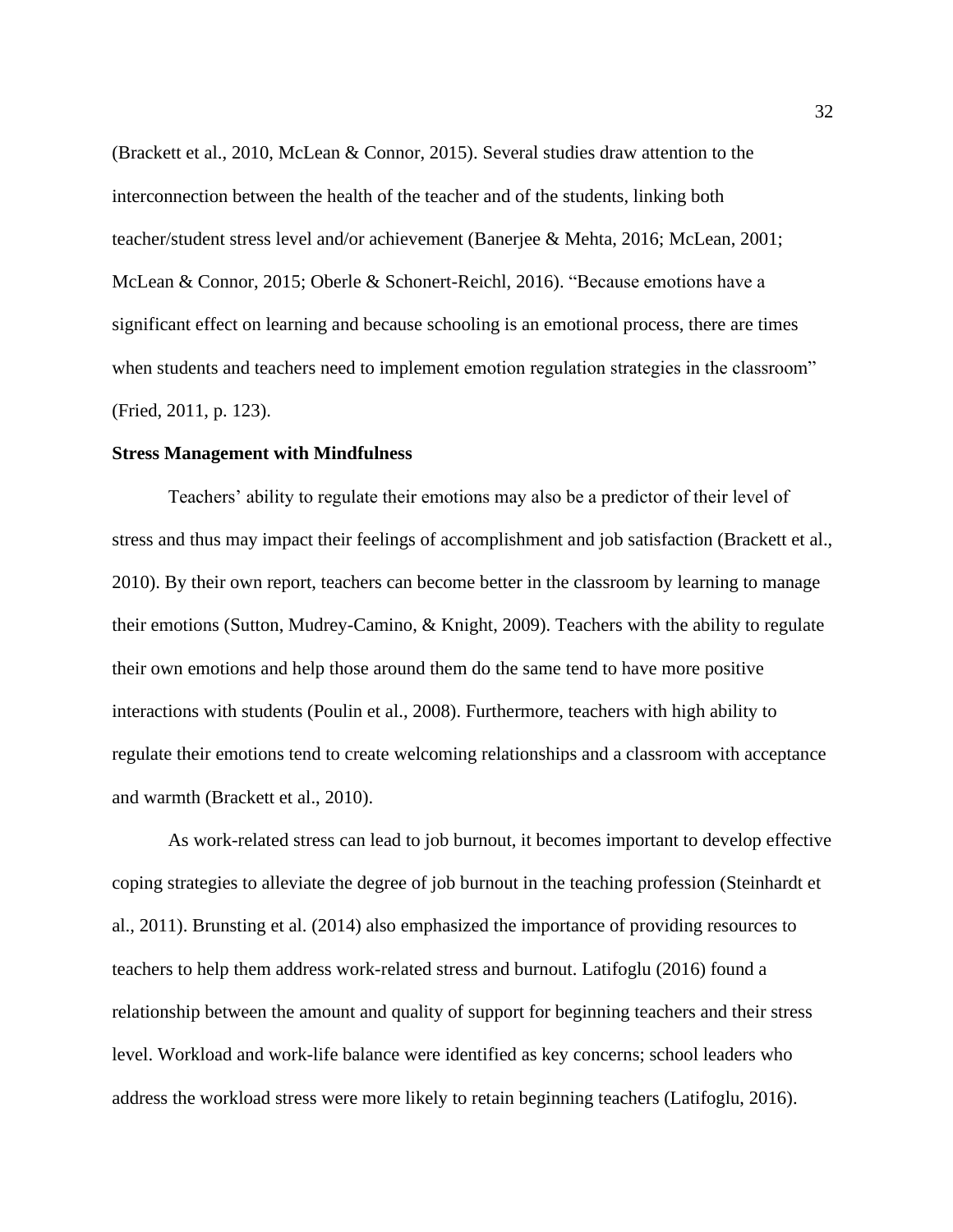Banerjee and Mehta (2016) suggested for institutions to provide resources to lower stress and increase teacher performance. They recommended for teachers to take advantage of these resources and look into personal resources to manage their work-related stress and job performance. Mindfulness strategies can improve job satisfaction. When people use the strategies their emotional exhaustion levels can improve and this helping them to avoid job burnout (Hüshegar el al., 2013). Learning mindfulness can help teachers cope and in addition, allow teachers to bring their learning of mindfulness strategies to the students (Poulin et al., 2008). Additionally, teachers can pass their mindfulness learning to students, teaching students to regulate their emotions using healthy strategies (Fried, 2011).

Kabat-Zinn (2013) described mindfulness as a method to change the way people see and respond to situations. The goal is to lower stress and improve an individual's coping mechanisms and overall health. According to Luken and Sammons (2016), the majority of literature on mindfulness and job burnout was originally focused on professionals in the healthcare field and their usage of mindfulness. However, there is growing evidence supporting the use of mindfulness techniques for employees in the educational field (Luken & Sammons, 2016).

Recent research suggests that building teachers' social-emotional competence, including via mindfulness training, can improve teachers' overall effectiveness and well-being, help equip them with the tools needed to respond to the unique stressors of the teaching profession, and potentially reduce burnout and attrition. (Dorman, 2015, p. 103)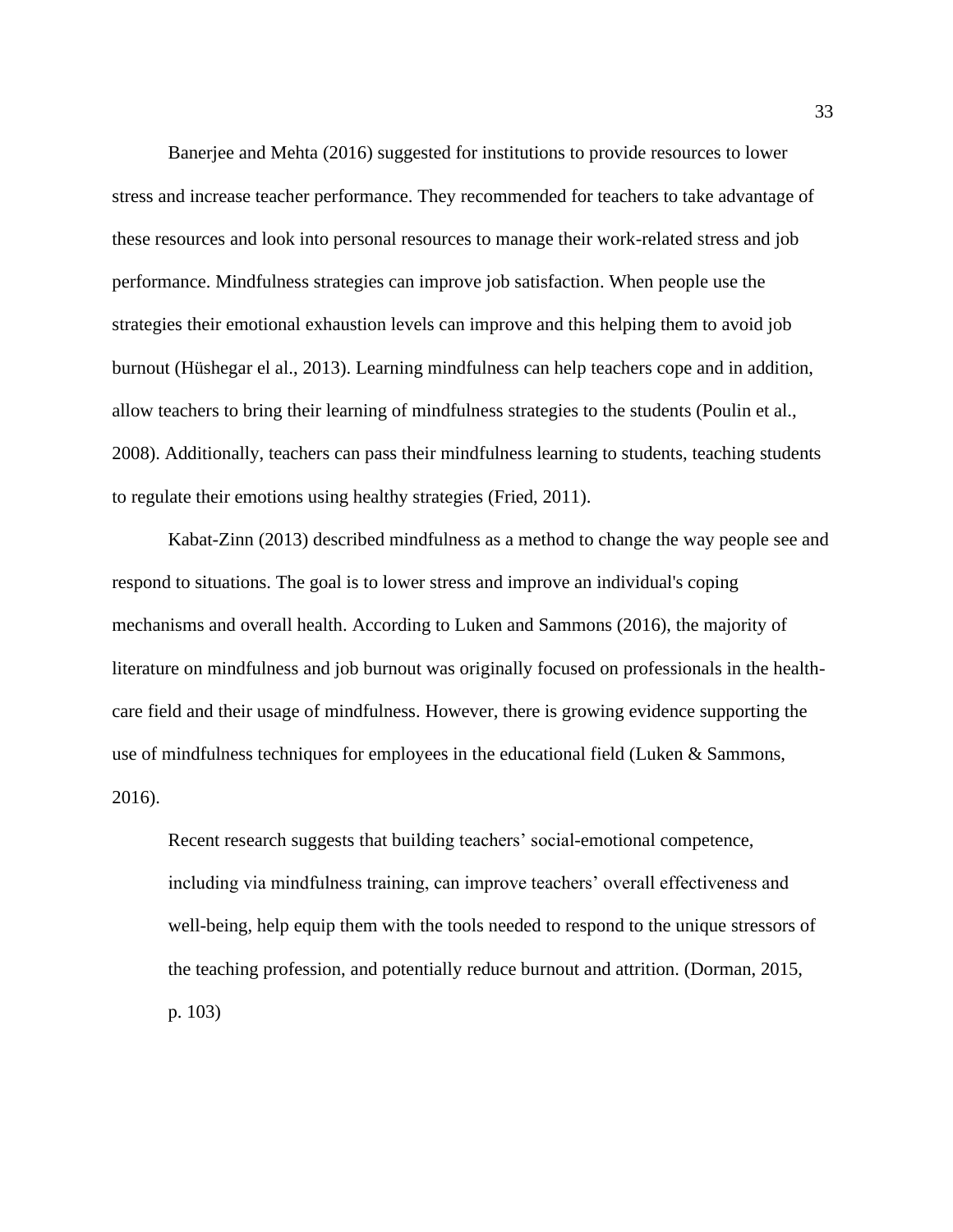Teachers practicing meditation and mindfulness exhibited a decrease of psychological distress. Such results suggest an opportunity to offset the stress and distress of being an educator (Franco et al., 2010).

In a systematic review of literature on mindfulness practice and the ability to reduce job burnout, researchers found "a limited but growing body of literature has assessed the application of mindfulness as a mitigation tool for job burnout" (Luken & Sammons, 2016, p. 2). Fore, Martin, and Bender (2002) studied teacher burnout in special education. Their recommendations included teaching of stress management techniques, mindfulness, and change of participants' negative thought processes. Richard Brady (2004) taught high school math for 30 years before he discovered mindfulness and he has presented about the topic at student and educator workshops. Brady (2004) introduced mindfulness and explained the mind's role in a person's well-being, he encouraged students and staff to pay attention to their thoughts, sensations, and emotions, embracing them with breath and thus experiencing less stress.

Mindfulness training helped teachers learn to self-regulate their emotions and allowed the teachers to more effectively cope with the demands of the profession (Roeser et al., 2013). Teachers practicing meditation and mindfulness reported a decrease of psychological distress compared to their colleagues in the control group. People aware of their stress and potential burnout were able to identify their experiences and receive support; they were less likely to leave the field due to job burnout (Friedman, 2000). Teachers with an opportunity to learn stress management practices could potentially offset the strain and distress of being an educator (Franco et al., 2010; Roeser et al., 2012; Roeser et al., 2013).

Teacher job burnout can impact personal health, job attrition, and the achievement of students in the teacher's classroom (Brunsting et al., 2014). Additional support for teachers by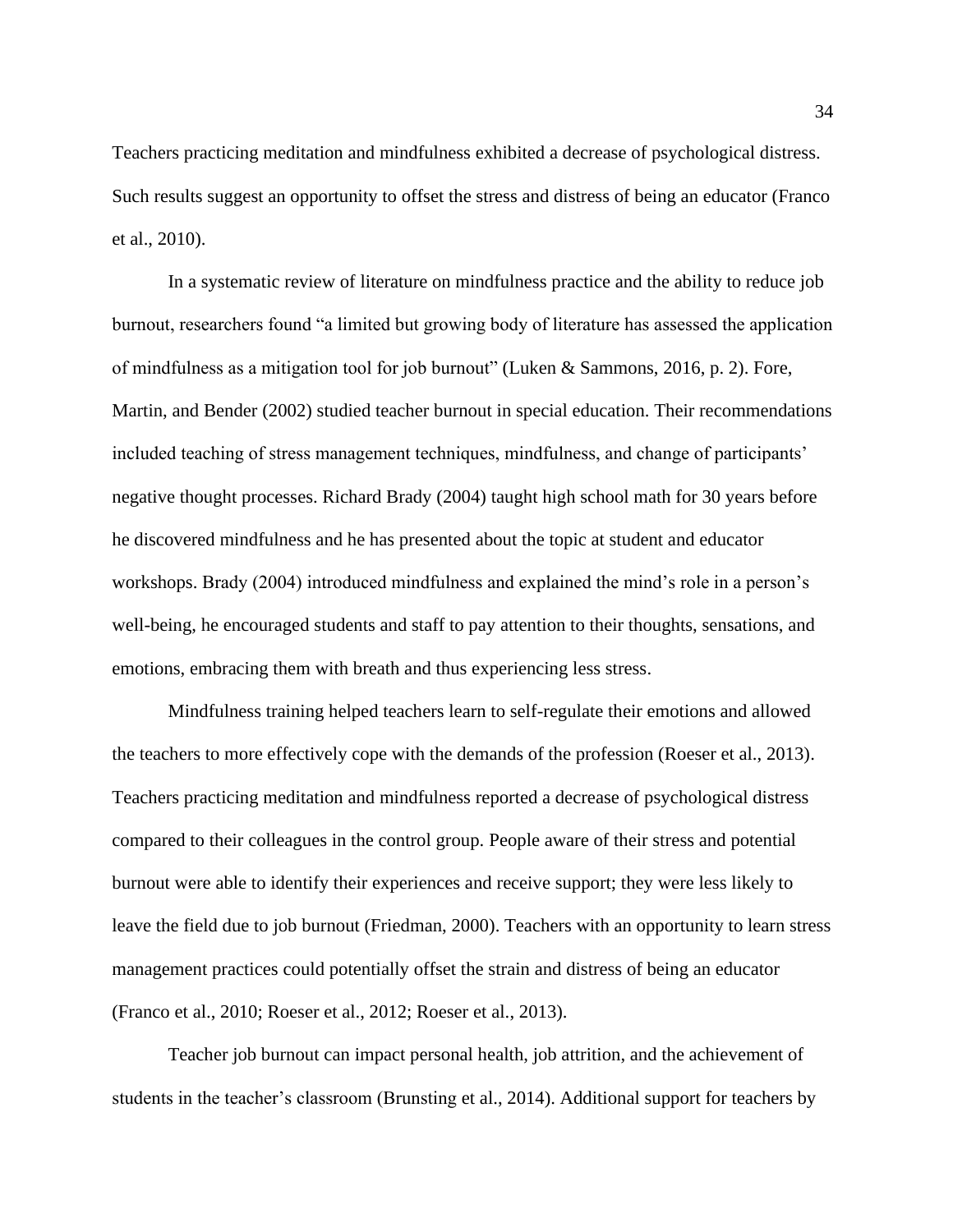using mindfulness strategies would help teachers to decrease burnout, increase job satisfaction, and decrease stress, thus allowing a greater number of teachers to stay in the profession (Brunsting et al., 2014; Fisher, 2011).

School leaders are encouraged to make it a priority to support and retain quality teachers in the classroom (Vanderslice, 2010). Administrators can utilize mindfulness training strategies as one method of offsetting the stress associated with the education profession, because mindfulness techniques have been linked to decreased levels of distress and increased job satisfaction (Elder et al., 2014; Friedman, 2000; Hülsheger et al., 2013; Luken & Sammons, 2016; Roeser et al., 2013). Employees who were trained in mind-body techniques had tools to use to help them overcome stress and burnout (Elder et al., 2014).

Poulin et al. (2008) explained, "human service professionals are a critical population for mindfulness training because as they begin to embody this learning, and experience benefits in their own lives, they also bring this education to the people they are working with" (p. 78). Teachers practicing mindfulness techniques experienced an increase in their own teaching efficacy and increased student learning in their classrooms (Flook et al., 2013).

#### **Explanations of Mindfulness and Meditation**

Siegel, Germer and Olendzki (2009) described humans' relentless strive to feel better throughout their lives, their quest to discover and eradicate the causes and feelings of suffering. Mindfulness is an ancient concept and a personal journey designed for humans to learn awareness and remain in the moment in an effort to reduce suffering (Siegel et al., 2009). Germer (2004) promoted the use of mindfulness as a method to reduce suffering by allowing people to be in the moment and less reactive; instead of being "caught up" in the past or future, the goal was to remain in the present and accept that moment without judgement.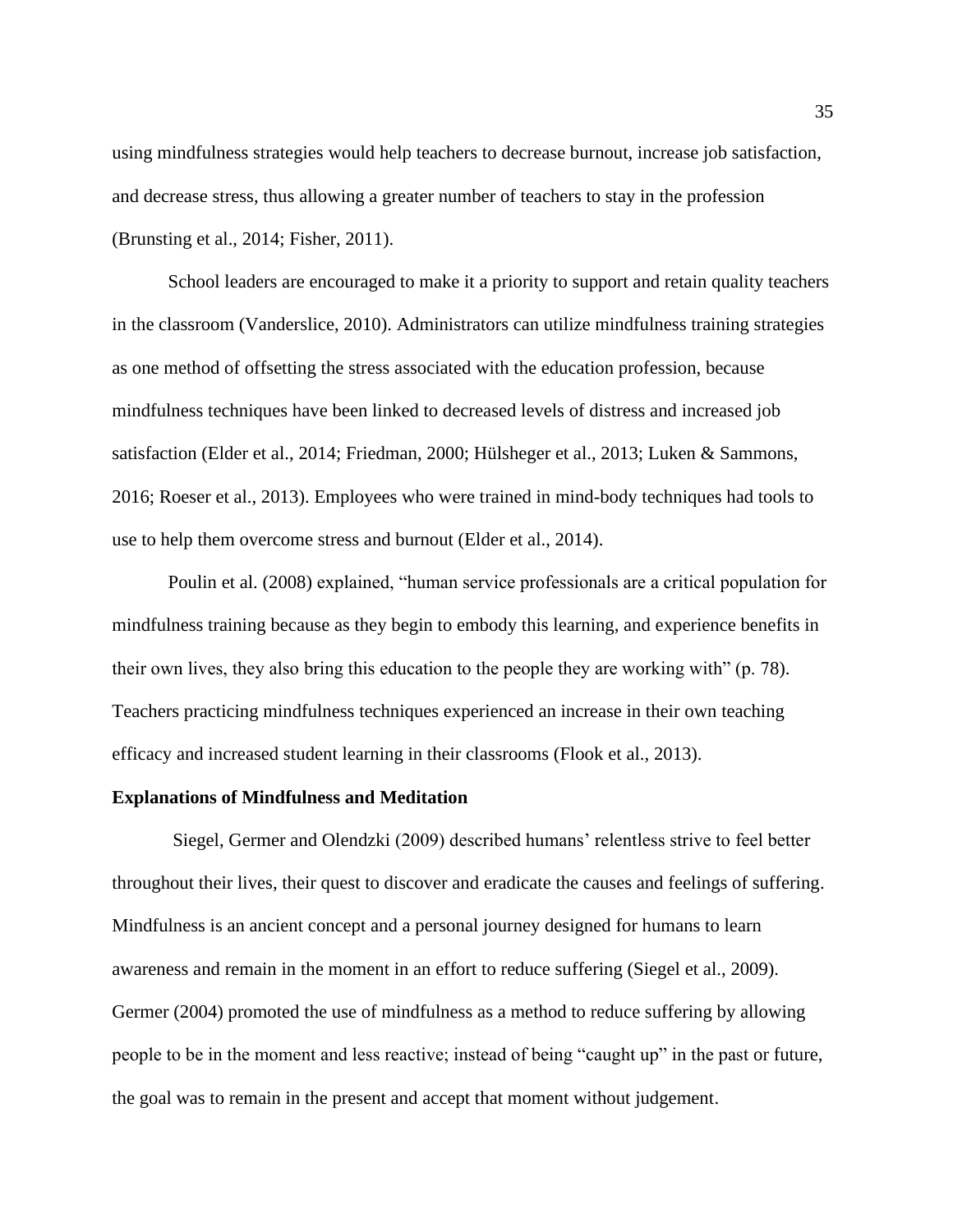"Mindfulness is an elusive, yet central, aspect of the 2,500-year-old tradition of Buddhist psychology" (Siegel et al., 2009, p. 17). The concept of mindfulness originated from an "English translation of the Pali word sati" which "connotes awareness, attention, and remembering" (Germer, 2004, p. 25). Over time, the Western definition of mindfulness has expanded to include a broader definition than the original ancient roots (Siegel et al., 2009).

Although the concept has been around for a long time, mindfulness is a word difficult to define (Chisea, 2013). Chisea (2013) believed that to understand the concept of mindfulness, an in-depth training was needed. Siegel et al. (2009) described mindfulness as a concept best understood if you experience it. Harris (2014) simplified and defined mindfulness as acknowledging the mind's process without assigning value. This creates space for people to respond rather than react to situations; although people cannot control their feelings, they can control their behavior (Harris, 2014). Bishop et al. (2004) proposed a two- part definition of mindfulness:

The first component involves the self-regulation of attention so that it is maintained on immediate experience, thereby allowing for increased recognition of mental events in the present moment. The second component involves adopting a particular orientation toward one's experiences in the present moment, an orientation that is characterized by curiosity, openness, and acceptance. (p. 232)

Germer's (2004) definition of mindfulness included: "(1) awareness, (2) of the present experience, (3) with acceptance" (p. 26). Mindfulness is a method of awareness, in which a person chooses to pay attention to the present state. Mindfulness does not mean emptying the mind of thoughts and emotions; instead, it helps people regulate their emotions (Teper, Segal, & Inzlicht, 2013). Brown, Ryan, and Creswell (2007) described the relationship of awareness to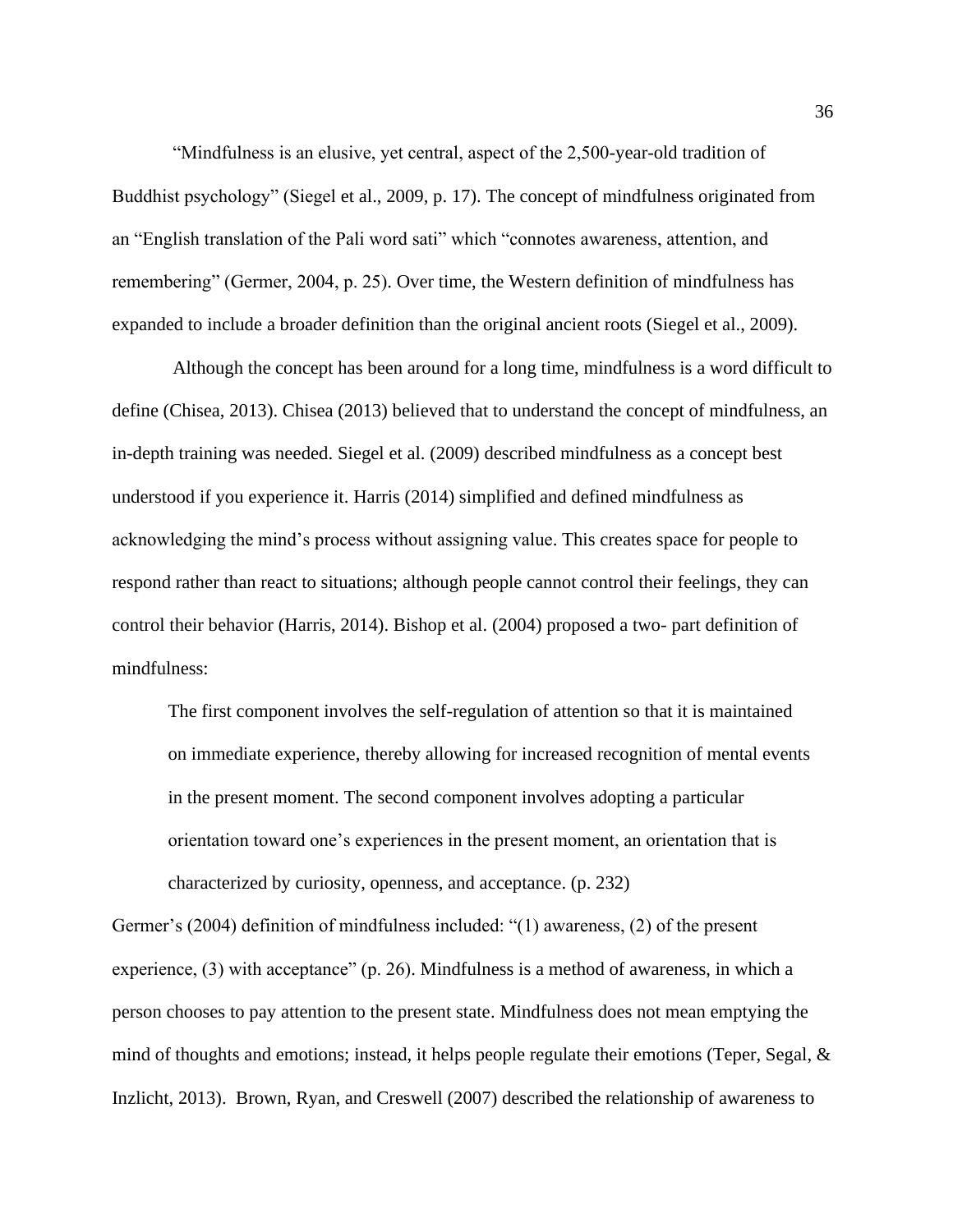people's response to stimulus. People give labels to stimulus including good, bad, or neutral and these labels are usually based on past experiences. Most people see objects and events through filters thereby risking distorted pictures of reality).

Mindfulness encourages keeping a receptive state of mind, whereas the goal is to observe facts and to "be present" to reality rather than to react to it (Brown et al., 2007, p. 212). Instead of people experiencing an emotional reaction, mindfulness encourages people to feel the initial emotion and then mobilize the regulatory emotions needed to control the emotion (Teper et al., 2013).

Mindfulness practices usually involve meditation. The word meditation is derived from the Latin "meditari," which means "to engage in contemplation or reflection" (Chiesa & Malinowski, 2011, p. 407). The meditation practices are aimed at removing the harmful automatic thought processes and patterns people can experience thereby promoting personal wellness (Siegel et al., 2009; Vago, 2014). Meditation as a practice has been in existence for over 5,000 years used for both healing and contemplative reasons (Dakwar & Levin, 2009).

Mindfulness and meditation are skills. Once learned such skills allow the practitioner to use them in a variety of situations in lieu of an emotional response (Bishop et al., 2004). The Mayo Clinic Health Letter defined meditation as a method to train one's mind, comparing it to aerobic exercise increase of the heart's strength. An untrained mind has more of a tendency to be restless, not fully engaged, and focused on the negative (Mayo Clinic, 2009).

Chiesa and Malinowski (2011) noted "mindfulness" and "meditation" are two words often used for multiple processes, making the true meaning difficult to capture with one definition. Kabat-Zinn (1982) described "mindfulness meditation" as detached self-observation. People practicing mindfulness meditation have a goal of changing the way they see themselves,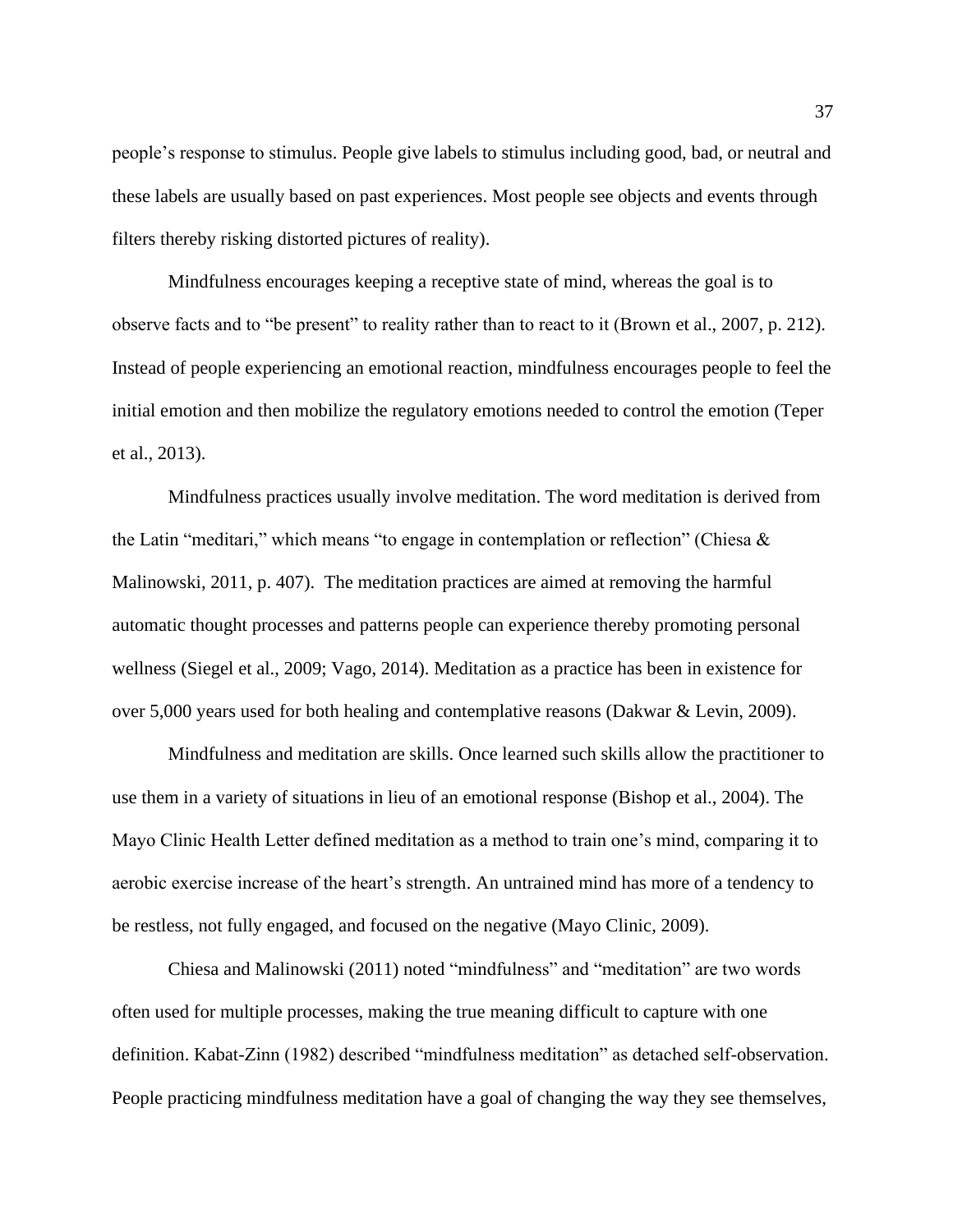through being aware of their body, their emotions, and the attention of their mind (Hölzel et al., 2011). Mindfulness meditation practice teaches people to observe their thoughts, all thoughts are treated as equal and people are taught to simply note thoughts as they come. "Mindfulness meditation is an integrative form of meditation that aims to cultivate awareness of the participant's current experience (notably their thoughts and feelings), as well as an attitude of non-judgement towards this experience" (Lea et al., 2015, p. 53).

#### **Summary**

 Teaching is a high-risk profession considering the impact it has on a teacher's mental health (McLean & Connor, 2015). Since work-related stress can lead to job burnout, it is important for teachers to develop effective coping strategies to alleviate the high degree of burnout in the teaching occupation (Steinhardt et al., 2011).

Numerous studies pointed out the effectiveness, the ease of implementation and the costeffective factor of mindfulness techniques to address stress and potential burnout (Abenavoli et al., 2014; Roeser et al., 2012; Stanley, 2011; Winzelberg & Luskin, 1999). Mindfulness training was identified as an area to introduce to teacher professional development due to its ability to help future teachers manage their stress levels (Dorman, 2015; Miller & Nozawa, 2005; Winzelberg & Luskin, 1999).

Mindfulness is a method for people to combat the "automatic process of appraisal that gives rise to disturbing emotions in the first place" (Chambers, Gullone, & Allen, 2009, p. 569) defusing the situation before the ingrained reaction. Mindfulness is a flexible skill and can be taught in a variety of ways (Luken & Sammons, 2016). People practicing mindfulness meditation have a goal of changing the way they see themselves, through being aware of their body, their emotions, and the attention of their mind (Hölzel et al., 2011).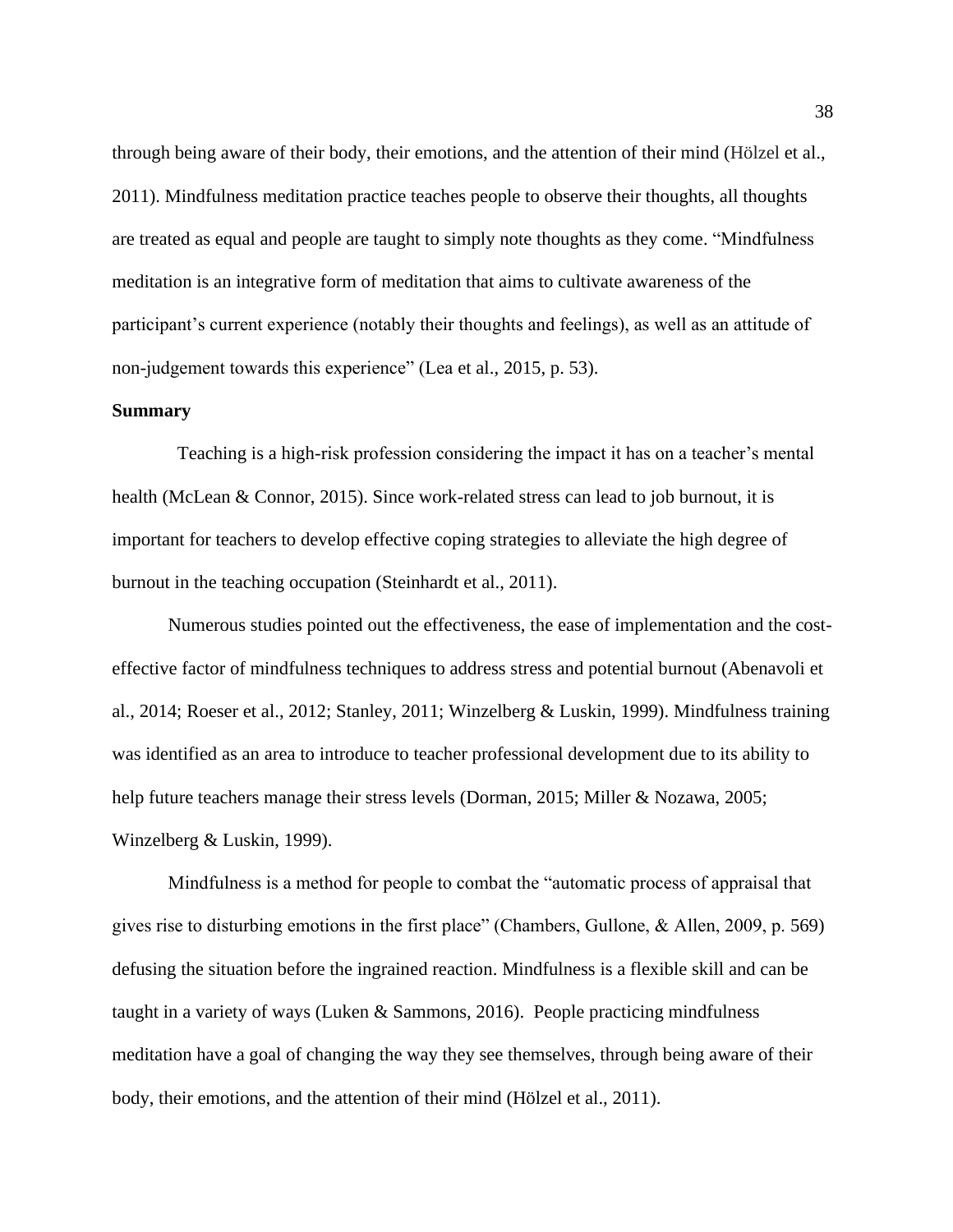In Napoli's (2004) study, teachers learning mindfulness reported the mindfulness techniques helped improve their curriculum, address anxiety and conflict in a more productive manner, improve their life outside of the classroom, and helped their students learn from their own experiences. Mindfulness techniques have been linked to decreased levels of distress and increased job satisfaction (Friedman, 2000; Hülsheger et al., 2013; Luken & Sammons, 2016; Roeser et al, 2013). Teachers can use mindfulness as a resource to self-regulate emotions resulting from on the job stress, thereby increasing their ability to focus on the students and their performance in the classroom (Roeser et al., 2013). School district administrators and school leaders can increase retention and efficacy by seeking out ways to support teachers' selfcare and learning of mindfulness techniques.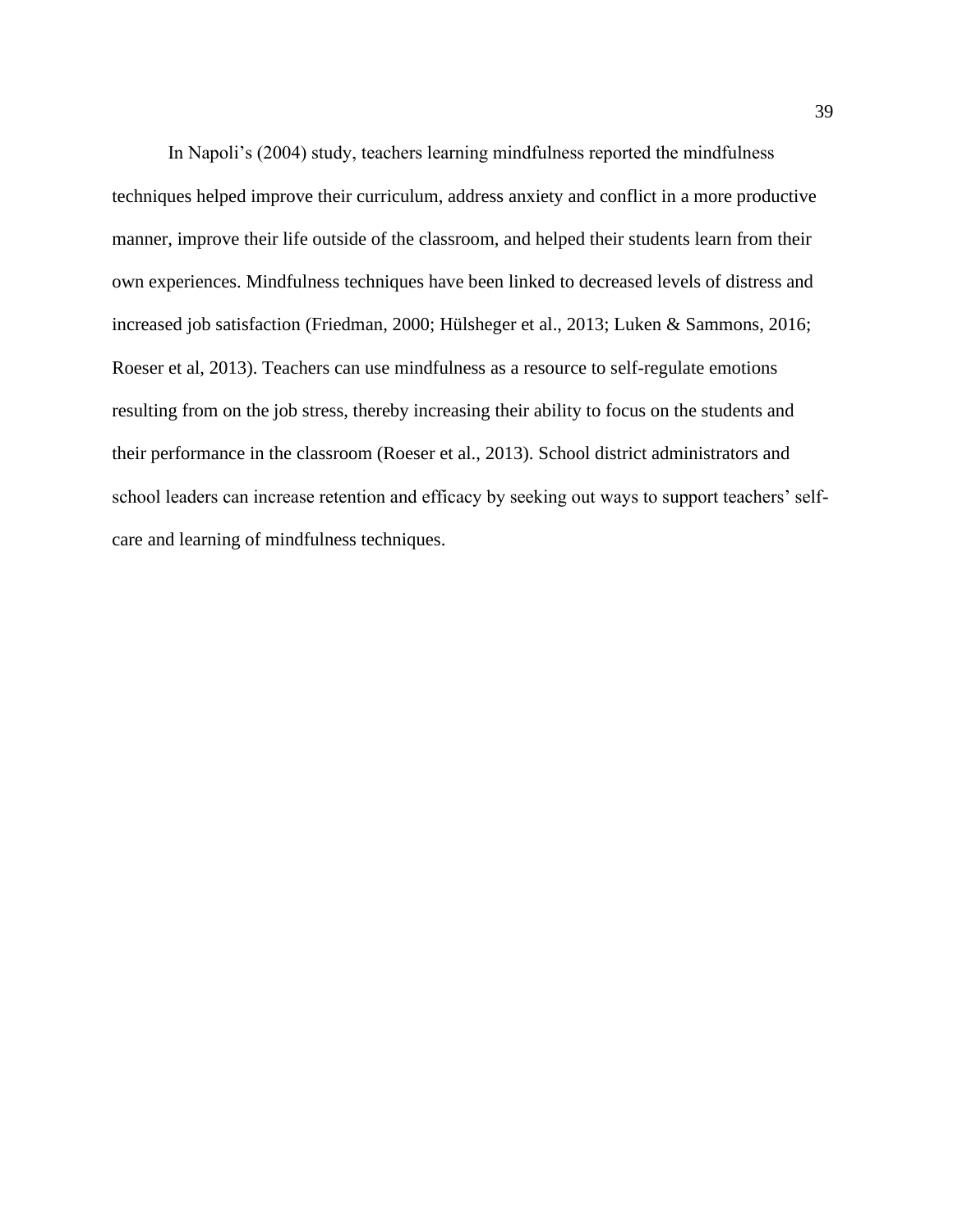#### **Chapter III***:* **Methodology**

#### **Introduction**

The purpose of the study was to examine the frequency with which a select group of Minnesota elementary school teachers reported they experienced work-related stress and to determine their awareness of and/or use of mindfulness strategies to mitigate their work-related stress. Additionally, the study examined teachers' exposure to mindfulness strategies through professional development trainings and their reported likelihood of using mindfulness strategies to reduce work-related stress. Chapter III provides the details of the mixed-methods study, including methodology, participants, instrumentation, and the procedures and timeline.

#### **Brief Overview of Literature**

Teaching is a high-risk profession considering the impact it has on a teacher's mental health (McLean & Connor, 2015). According to Franco et al. (2010), teaching is one of the professions most impacted by psychological issues; many teachers experience significant distress due to requirements at work. Often, teachers must manage both their own and their students' emotions in the classrooms (Brackett et al., 2010). Since work-related stress can lead to job burnout, it is important for teachers to develop effective coping strategies to alleviate the high degree of burnout in the teaching occupation (Steinhardt et al., 2011).

Mindfulness techniques have been linked to decreased levels of distress and increased job satisfaction (Friedman, 2000; Hülsheger et al., 2013; Luken & Sammons, 2016; Roeser et al., 2013). Mindfulness strategies improved job satisfaction and helped people working in emotionally taxing jobs to avoid burnout by improving their emotional exhaustion levels (Hülsheger et al., 2013). Teachers can use mindfulness as a resource to self-regulate emotions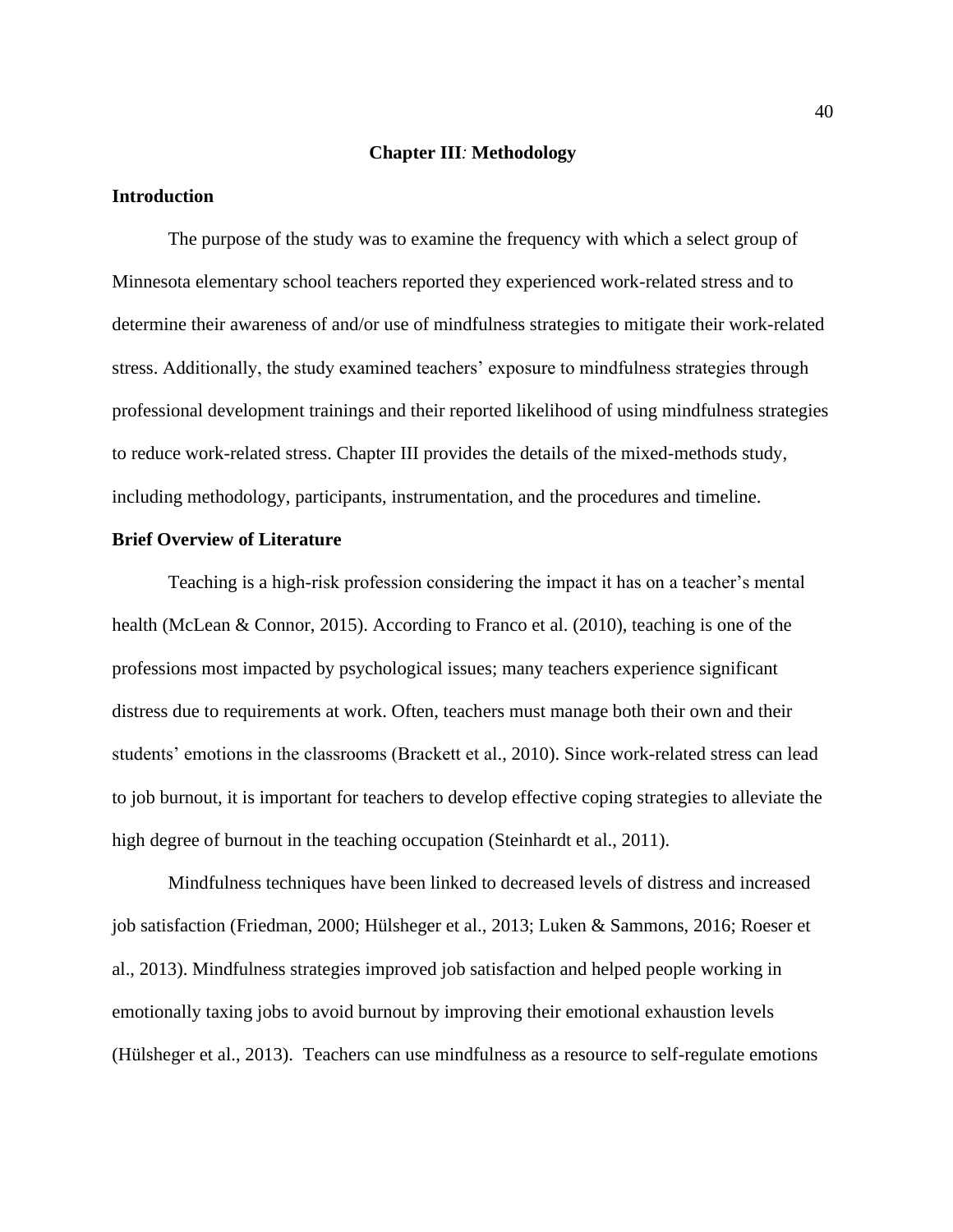resulting from on the job stress, thereby increasing their ability to focus on the students and their performance in the classroom (Roeser et al., 2013).

Mindfulness strategies can be used as a general stress reliever and help individuals cope with stress (Grossman et al., 2004). One such strategy is meditation, Winzelberg and Luskin (1999) determined meditation to be a straightforward, economical method used to help teachers manage their stress level.

## **Statement of the Problem**

Teachers experiencing significant stress have a higher likelihood of missing work, being dissatisfied with their work, and eventually "burning out" and leaving the profession (Roeser et al., 2012). For those and other reasons, Vanderslice (2010) recommended school leaders to support teachers in reducing their stress in order to retain quality teachers in the classroom. Burnout impacts the health of the teacher, student achievement, and teacher attrition; therefore, administrators are encouraged to provide stress-relief assistance for teachers (Brunsting et al., 2014). Since the well-being of teachers can also determine their employment longevity, school administrators should be concerned with seeking methods for decreasing burnout and increasing job satisfaction (Fisher, 2011).

Numerous studies have demonstrated the effectiveness of mindfulness strategies. Mindfulness techniques have been linked to lowering levels of distress and increasing job satisfaction (Friedman, 2000; Hülsheger et al., 2013; Luken & Sammons, 2016; Roeser et al., 2013). Nonetheless, research on the number of teachers aware of and using mindfulness strategies to reduce work related stress is limited.

#### **Research Questions**

The following research questions were developed to guide the study: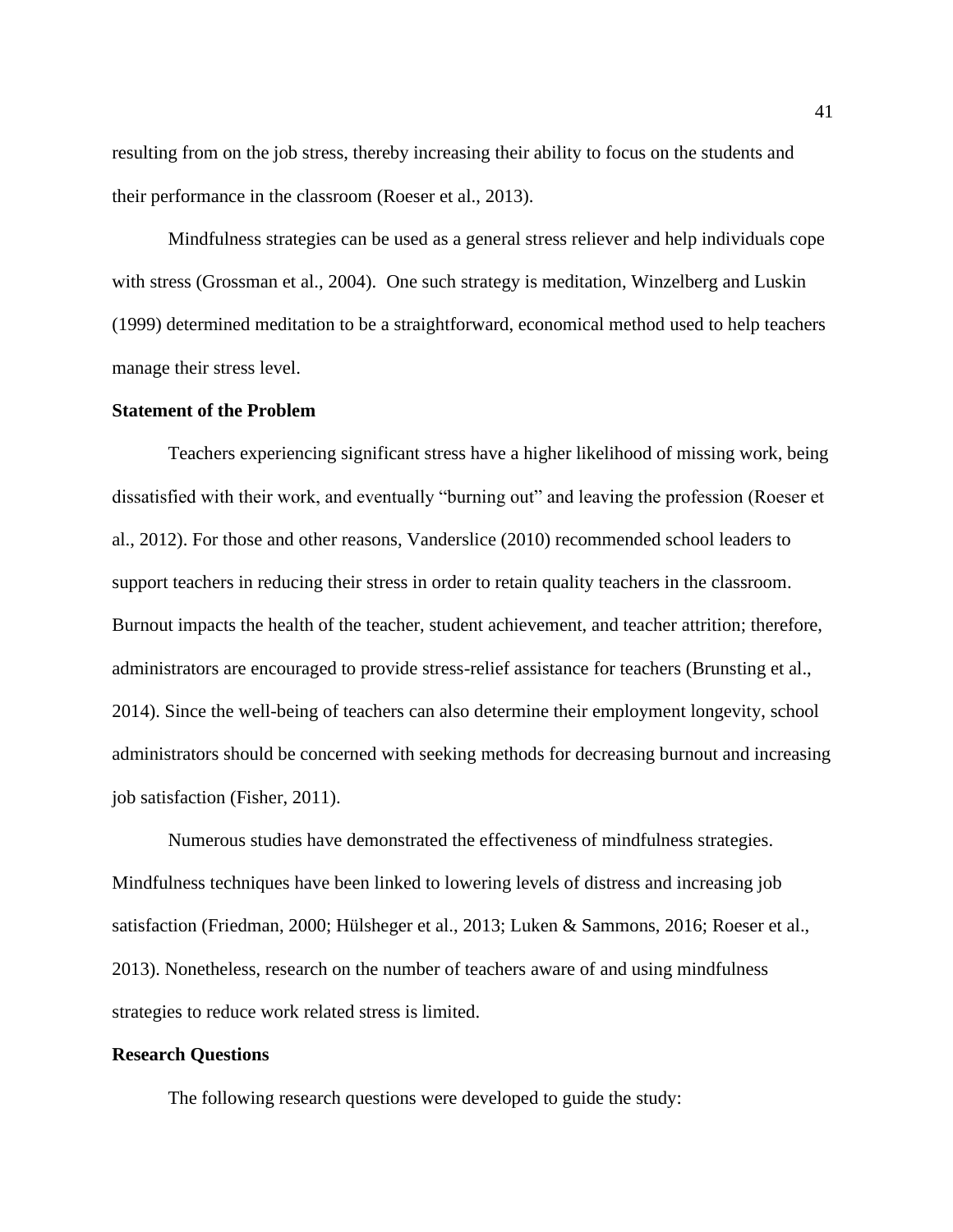- 1. How frequently did select Minnesota elementary school teachers report they experienced work-related stress?
- 2. What did select Minnesota elementary school teachers report as their level of awareness and use of mindfulness strategies as a means of reducing work-related stress?
- 3. What did select Minnesota elementary school teachers report as their level of training/professional development on mindfulness strategies?
- 4. How did select Minnesota elementary school teachers rank their likelihood of using specific mindfulness strategies to reduce stress in the work environment?
- 5. What did select Minnesota elementary school teachers report as the benefits, challenges, and recommendations for other teachers in their use of mindfulness strategies?

# **Participants**

Participants in the study were Kindergarten through grade five licensed teachers. The teachers were employed in a Minnesota school district in the metropolitan area. Of the 1,212 potential participants, 265 chose to participate in the study yielding a 21.9% response rate. The district's Director of Elementary Education approved the study, allowed participation, and assisted with communication regarding the survey.

The list of potential participants was generated by the school district's Human Resources department. The researcher was informed about their being a possibility for email duplication due to a teacher being a specialist in multiple buildings. The teachers were invited to participate in the study through an email message distributed by the school district's Communications Director on behalf of the Director of Elementary Education**.**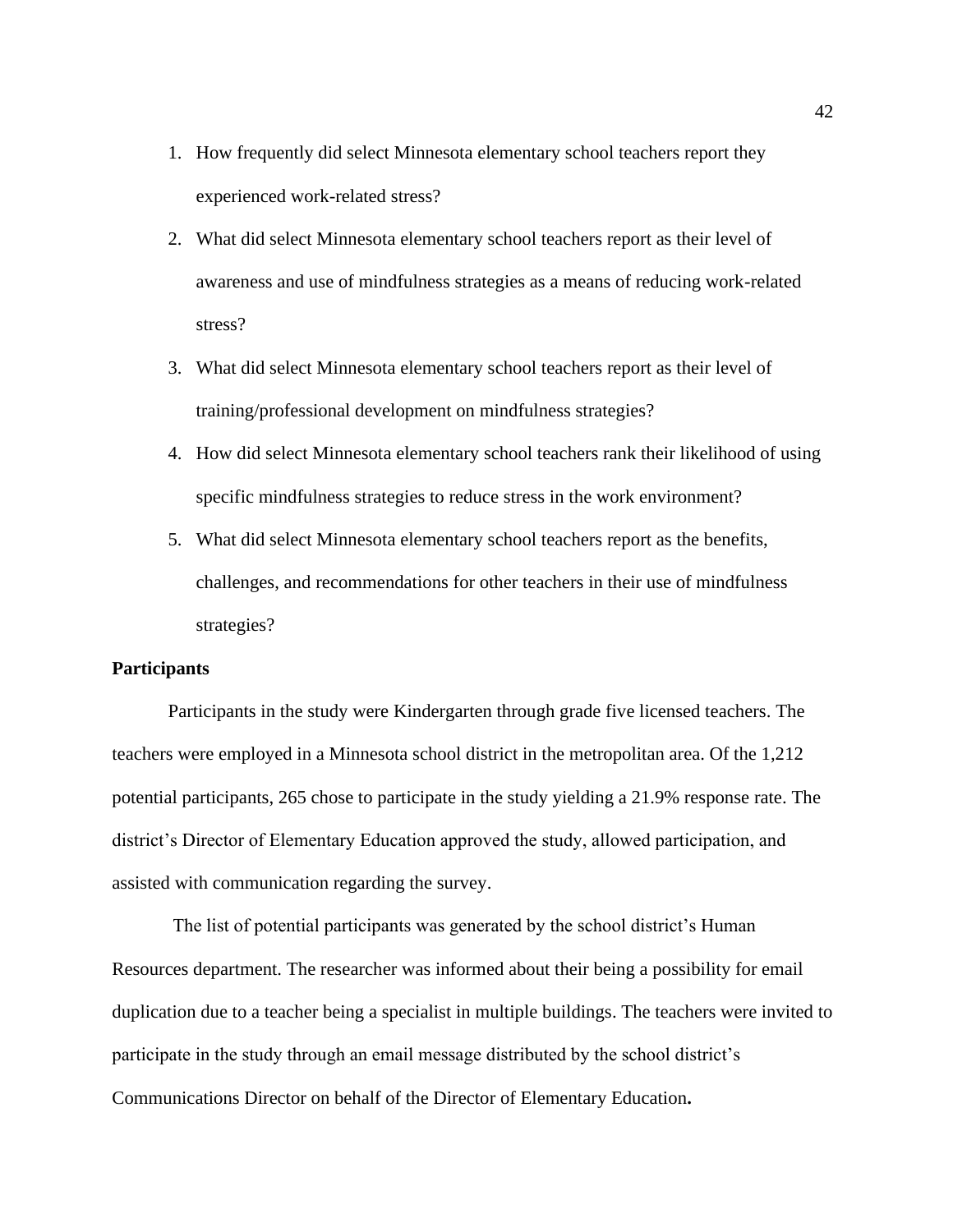Following the online survey, study participants were able to identify themselves to participate in a follow-up interview. Thirty-eight participants provided their information for a follow up interview. The researcher randomly contacted participants until four responded and committed to be interviewed. The interviews were conducted on May 14, 2019 and May 22, 2019 over the phone.

The sample group was selected using homogenous sampling "to focus on the precise similarity and how it relates to the topic being researched" (Eitkan, Musa, & Alkassim, 2016, p. 3). School districts were identified as possible research sites if the district had had some type of involvement with mindfulness training. The researcher used district websites, newspaper articles, information from school district contacts, and websites of organizations who provided mindfulness training to identify potential districts. The researcher further refined possible districts by selecting only those school districts within a 75-mile radius of her home. Convenience sampling was used as:

The participants are consecutively selected in order of appearance according to their convenient accessibility (also known as consecutive sampling) the sampling process comes to an end when the total amount of participants (sample saturation) and/or the time limit (time saturation) are reached. (Martínez-Mesa, González-Chica, Duquia, Bonamigo & Bastos, 2016, p. 327)

It was assumed that not all teachers in the selected districts had access to professional development or workshops about mindfulness, or practiced mindfulness strategies in their classroom. However, it was known that trainings regarding mindfulness strategies were offered and many teachers in the district were practicing mindfulness strategies in their classrooms.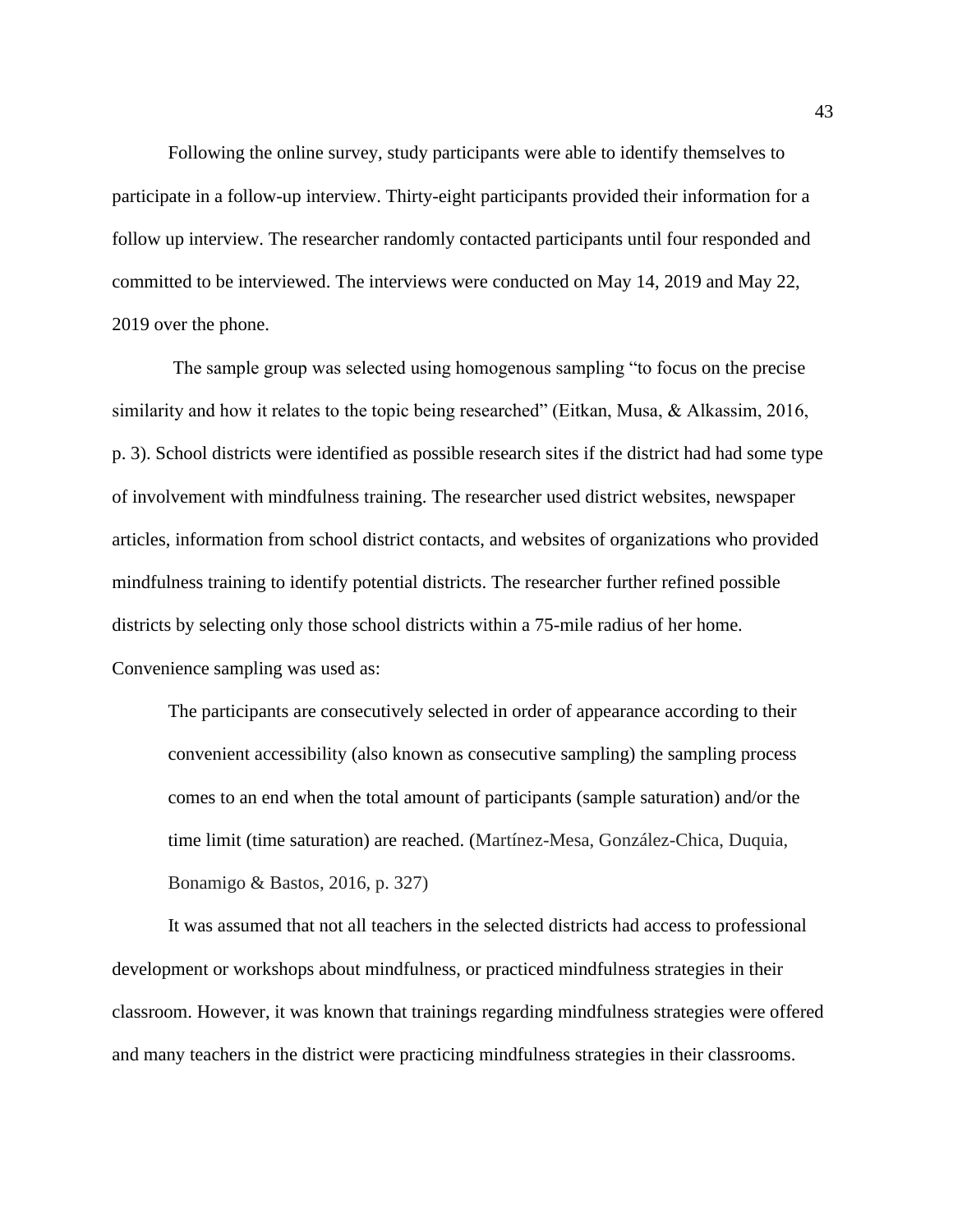#### **Human Subjects Approval**

Once the researcher's committee approved the study proposal, the researcher completed and submitted the required application to the St. Cloud State University Institutional Review Board (IRB) to gain authorization and conduct the study. In the IRB application, the researcher outlined the details of the study, permission documents, consent forms, the study procedures, any ethical implications, data collection and security procedures. Participant identities were not collected except in the case of the voluntary interviews. Anonymity was assured in the research study as names and any identifying information were changed. Data were securely stored and destroyed after 1 year. Participants did not receive any benefits for taking part in the survey, and the researcher did not influence the results. There was minimal risk involved with participation in the study.

#### **Research Design**

The study employed a mixed-methods approach. Mixed methods research was defined by Johnson and Onwuegbuzie (2004) as "the class of research where the researcher mixes or combines quantitative and qualitative research techniques, methods, approaches, concepts or language into a single study" (p. 17). The goal was to allow researchers to expand and use multiple approaches to answer the research questions (Johnson & Onwuegbuzie, 2004). Quantitative and qualitative methods can be combined if used to complement each other as the methods can measure different aspects of the research questions (Sale, Lohfeld, & Brazil, 2002).

#### **Instruments for Data Collection and Analysis**

The study employed a mixed-methods approach and included the use of close-ended survey response questions and open-ended interview questions. The questions of the survey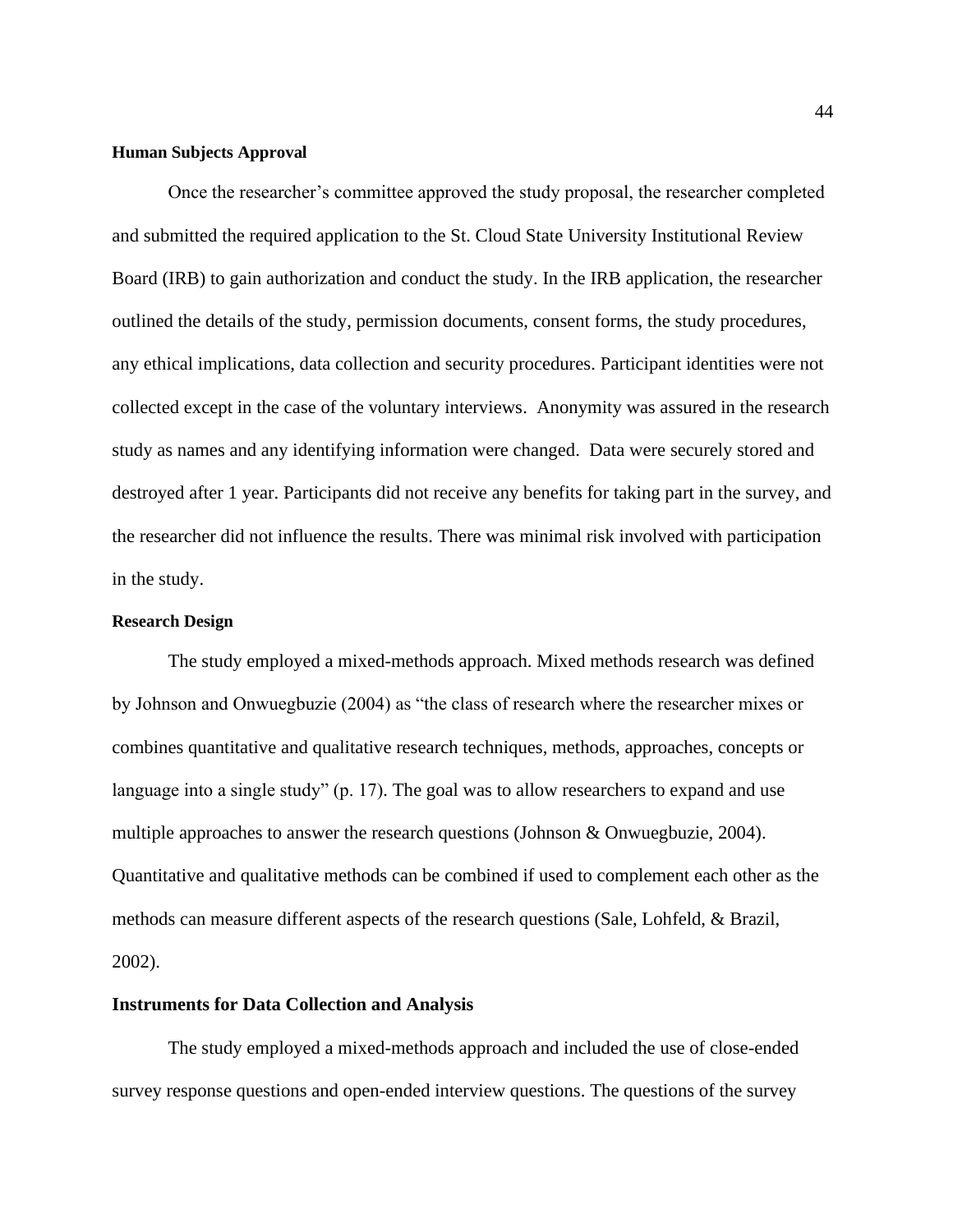were developed by the researcher after reviewing the literature and using the guiding research questions of the study. The survey was designed with the assistance of the St Cloud State Statistical Center using the online survey tool, SurveyMonkey.

Participants were asked to complete the survey using a link they received through email. If a respondent reported the use of mindfulness strategies to mitigate their work-related stress, the respondent was asked if they would voluntarily participate in an interview. If the participant provided contact information after the survey, this was considered consent to be contacted for the follow-up interview. The interviewer asked five open ended questions (qualitative questions) to four randomly selected respondents as a follow-up to the survey responses.

The researcher's original goal was a 50% response rate as Baruch and Holtom (2008) identified the average cumulative response rate for participants to be about 50%. The researcher worked with the St Cloud Statistical Research Center to develop the survey and with the district to distribute the survey. A cover letter was included with the survey, explaining to participants the reason for the research, the nature of the survey, informed consent, researcher contact information and the link to the online survey. Once the survey window closed the researcher worked with the St Cloud Statistical Research Center to obtain and analyze the results.

The study included the use of close-ended survey response questions and open-ended interview questions. The first part of the study (close ended, quantitative questions) was completed online through SurveyMonkey (https://www.surveymonkey.com/). Participants were asked to complete the 2-3-minute survey using a link they received through email. If a respondent reported the use of mindfulness strategies to mitigate stress, the respondent was asked to voluntarily participate in an interview. In the second part of the study method, interviews with four voluntary participants were conducted. The interviewer asked five open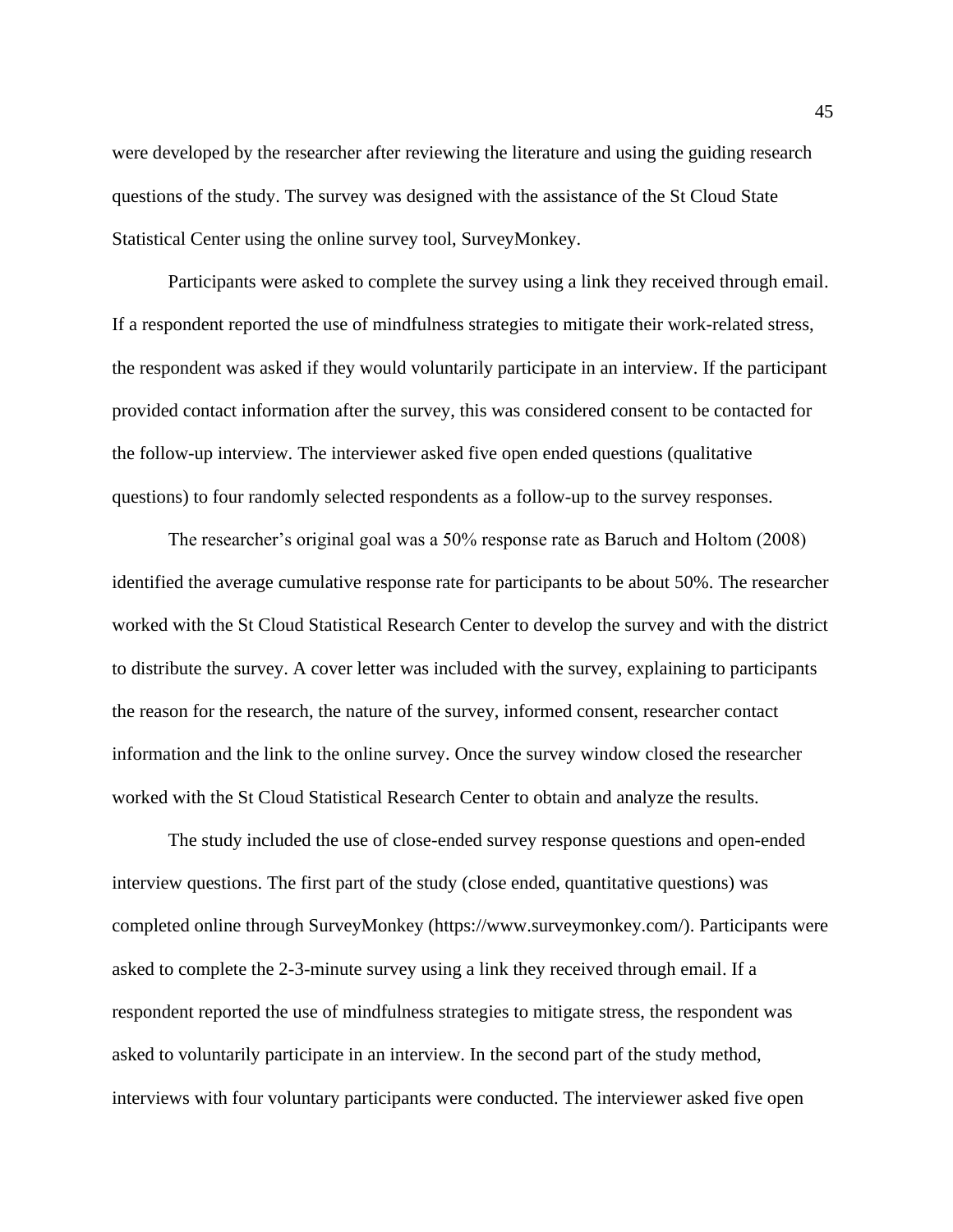ended questions (qualitative questions) as a follow-up to survey responses. The interview lasted approximately 15 minutes for each participant.

While completing the survey, participants responded using a different scale for each of the first three questions. In the first survey question: how often do you experience work-related stress?–the response descriptions were: "Never, Sometimes, Frequently, Always." This survey question correlates to the first research question: How often did select Minnesota elementary school teachers report they experienced work-related stress?

For the second survey question; How would you describe your awareness and use of mindfulness strategies as a means of reducing work-related stress? participants selected responses from the following options: "I don't know what it is; I am somewhat aware but do not practice these strategies; I practice mindfulness strategies on occasion to reduce work-related stress; I practice mindfulness strategies frequently to reduce work-related stress." This survey question correlates to the second research question: What did select Minnesota elementary teachers report as their awareness and use of mindfulness strategies as a means of reducing work-related stress?

The third survey question: How would you describe your training/professional development on mindfulness strategies asked respondents to select from the following: "None, Minimal, Extensive." This survey question correlates to the third research question: What did select Minnesota elementary teachers report as their level of training/professional development on mindfulness strategies?

In the next section of the survey, participants were asked to rank order four mindfulness strategies according to the likelihood of using them to reduce work stress. The four mindfulness strategies were: mindful breathing; guided meditation; movement (examples: yoga, walking,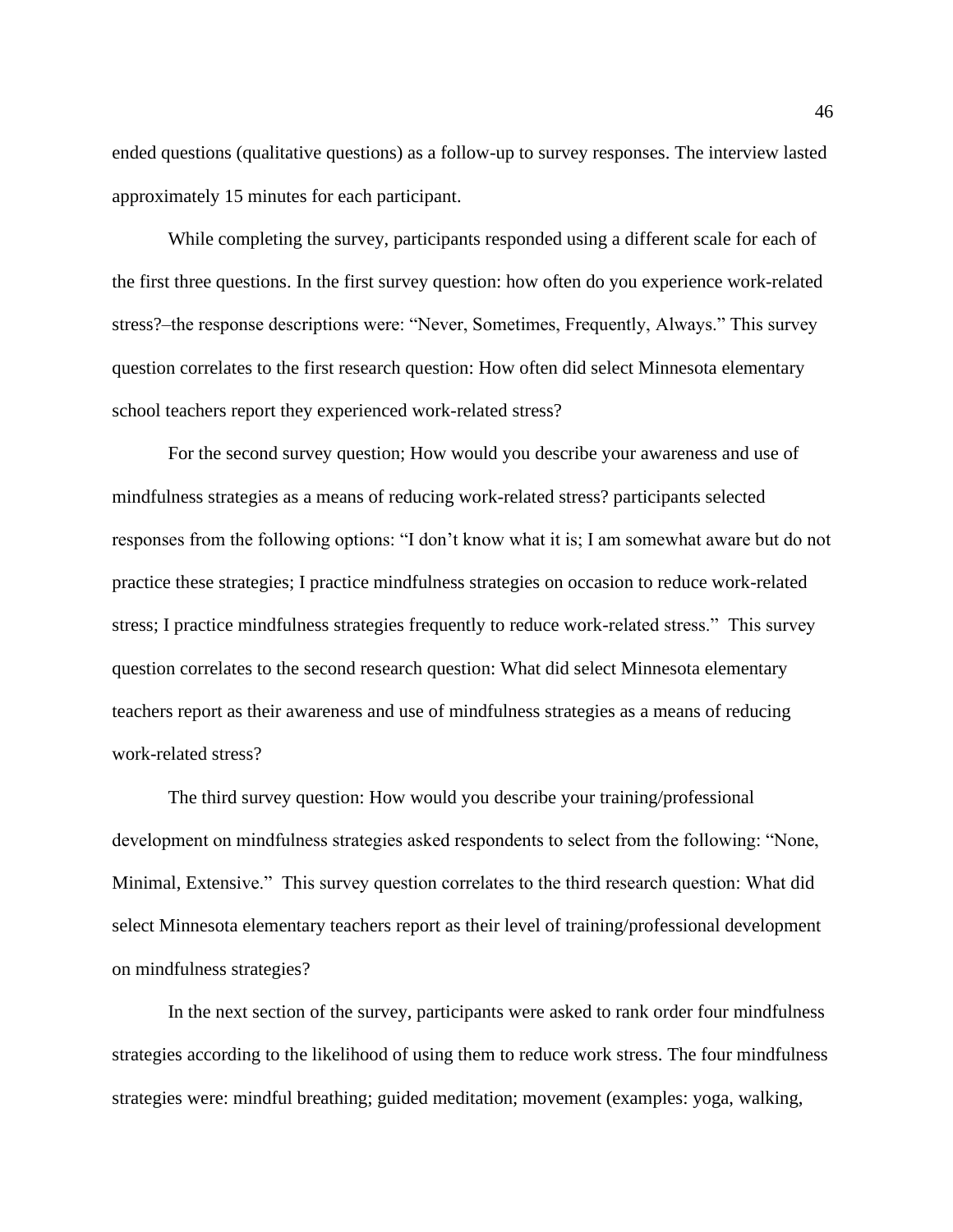stretching); and sensory experiences (examples: listening to music, calming smells, mindful eating). The survey section was developed to answer the fourth research question: How did select Minnesota elementary teachers rank their likelihood of using specific mindfulness strategies to reduce stress in the work environment?

Lastly, participants were provided an opportunity to provide contact information if they voluntarily decided to participate in a follow-up interview. Only participants who reported using mindfulness strategies as a means of reducing work-related stress were included in the interviews.

The interview questions provided data to answer the fifth research question: What did select Minnesota elementary teachers report as the benefits, challenges, and recommendations for other teachers in using mindfulness strategies? The interview questions were:

- 1. What is your training/professional development regarding mindfulness strategies? Please describe.
- 2. How do you use mindfulness strategies to reduce your work-related stress?
- 3. What benefits in your work-related stress can you attribute to the use of mindfulness strategies?
- 4. Have you experienced barriers regarding your use of mindfulness practices? If yes, what kind?
- 5. Would you recommend mindfulness to other educators and if so, which strategies? If not, why not?

The interviews were recorded and transcribed. Participants were identified using numbers to keep their anonymity and any identifying information was removed. The interviews were coded and analyzed to determine themes. The method for coding included: read the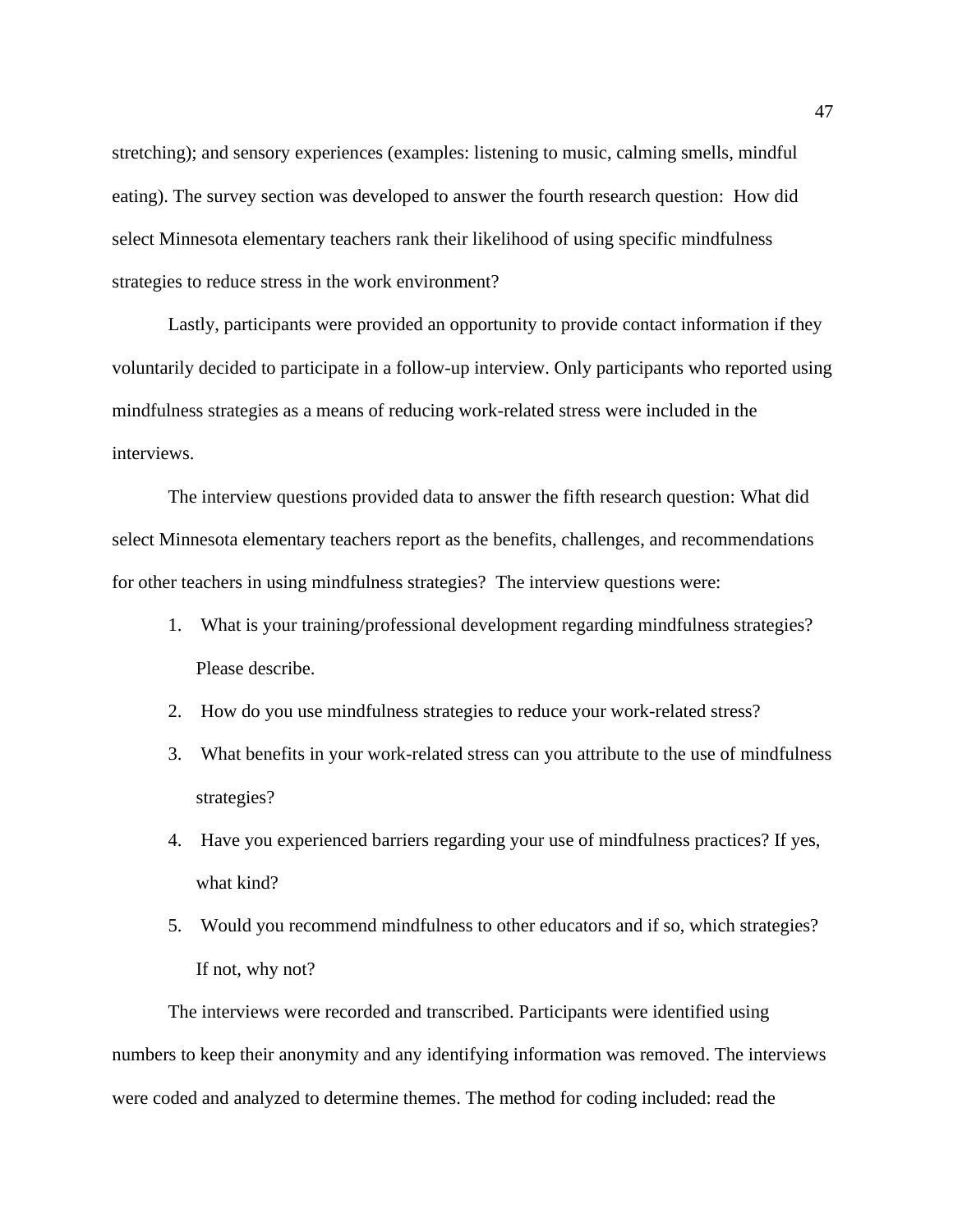transcript, divided data into segments, labeled the segments with codes, combined the codes to reduce overlap, and grouped the codes into themes (Plano Clark & Creswell, 2015 adapted from Creswell, 2008).

## **Procedures and Timeline**

A request for permission to conduct the study was sent to the Director of Elementary Education. Once permission was granted, the researcher sent the Director of Elementary Education the link to the survey along with an introduction email. The email was sent to 1,212 elementary teachers. The link to the survey was issued by the St. Cloud State University Statistical Research Center and researcher and included a cover letter indicating details about the survey as well as consent-to-participate.

Participants were initially sent an invitation to participate on April 8, 2019 and the survey closed on April 19, 2019. The invitation contained the explanation to participants and outlined the reason for the research, the nature of the survey, informed consent, researcher contact information and the link to the online survey (Appendix A).

Following the online survey, study participants were able to identify themselves for participation in a follow-up interview. The contact information for these participants was provided to the researcher by the St. Cloud Statistical Center and 15- minute follow-up interviews were scheduled using email. Thirty-eight participants provided their information for a follow up interview. The researcher randomly contacted participants until four responded and committed to the interviews. The interviews were conducted on May 14, 2019 and May 22, 2019 over the phone.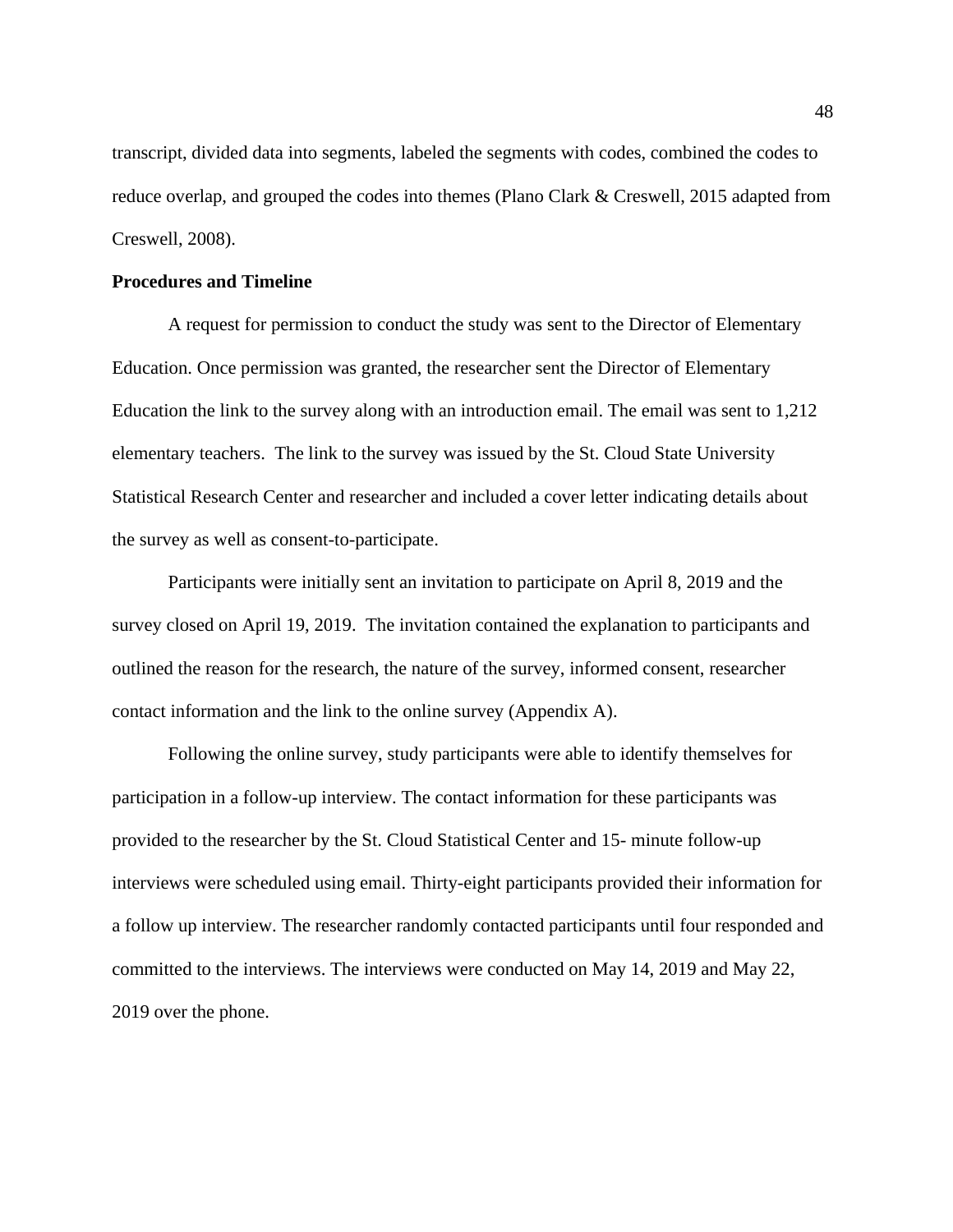#### **Data Analysis**

Once the survey results were collected by the survey application, SurveyMonkey, the researcher utilized the services in the Statistical Center at St. Cloud State University to analyze the results. The data were downloaded from SurveyMonkey as Excel spreadsheet format and imported into the Statistical Package for the Social Sciences (SPSS) version 25 to analyze the data. The Statistical Center at St Cloud State University computed (relative) frequency distributions of each question of the survey responses. The qualitative interviews were conducted over the phone and were recorded. The researcher then transcribed and coded the responses, identifying and analyzing the emerging themes.

## **Summary**

The purpose of the study was to examine the level of stress reported by a select group of Minnesota elementary teachers and to determine their awareness and use of mindfulness strategies to mitigate their work-related stress. Additionally, the study examined teachers' exposure to mindfulness strategies through training\professional development and their reported likelihood of using mindfulness strategies to reduce work-related stress. Select voluntary teachers reported their beliefs on the benefits, challenges, and recommendations for other teachers regarding the use of mindfulness strategies to reduce work-related stress.

 The results of the study intend to help school and district administrators understand teacher usage and their perception of effectiveness of the use of mindfulness strategies to reduce work-related stress. The study results may assist these administrators in identifying professional development opportunities for their teachers in the use of specific mindfulness strategies.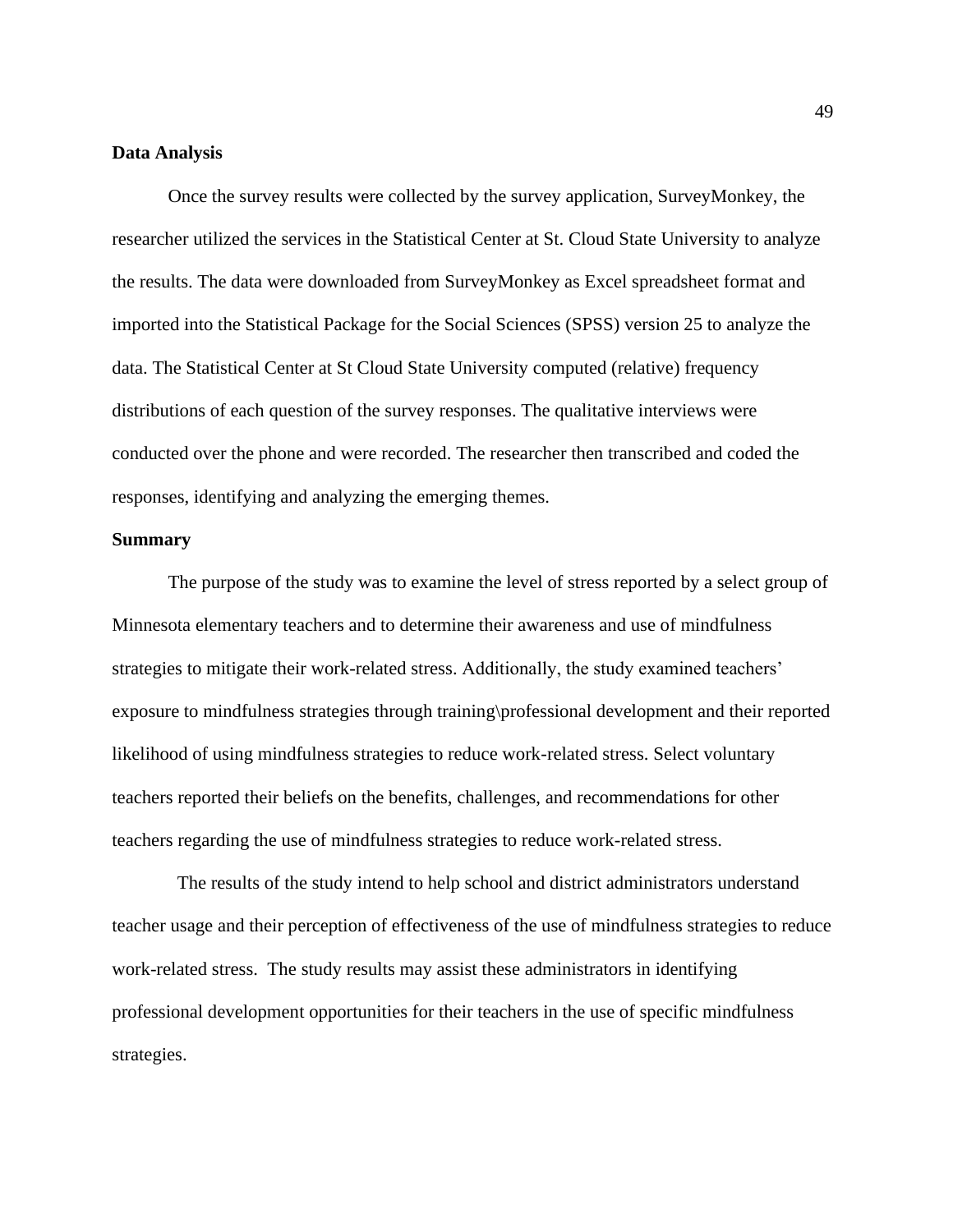#### **Chapter IV: Results**

#### **Introduction**

Teaching is a high-risk profession considering the impact it has on a teacher's mental health (McLean & Connor, 2015). According to Franco et al. (2010), teaching is one of the professions most impacted by psychological issues; many teachers experience significant distress due to requirements at work. Often, teachers must manage both their own and their students' emotions in the classrooms (Brackett et al., 2010). Since work-related stress can lead to job burnout, it is important for teachers to develop effective coping strategies to alleviate the high degree of burnout in the teaching occupation (Steinhardt et al., 2011).

Mindfulness techniques have been linked to decreased levels of distress and increased job satisfaction (Friedman, 2000; Hülsheger et al., 2013; Luken & Sammons, 2016; Roeser et al., 2013). Mindfulness strategies improved job satisfaction and helped people working in emotionally taxing jobs to avoid burnout by improving their emotional exhaustion levels (Hülsheger et al., 2013). Teachers can use mindfulness as a resource to self-regulate emotions resulting from on the job stress, thereby increasing their ability to focus on the students and their performance in the classroom (Roeser et al., 2013).

Mindfulness strategies can be used as a general stress reliever and helped individuals cope with stress (Grossman et al., 2004). One such strategy is meditation. Winzelberg and Luskin (1999) determined meditation to be a straightforward, economical method used to help teachers manage their stress levels.

The purpose of this mixed data method study was to examine the frequency with which a select group of Minnesota elementary school teachers reported their experienced work-related stress and to determine their awareness of and/or use of mindfulness strategies to mitigate their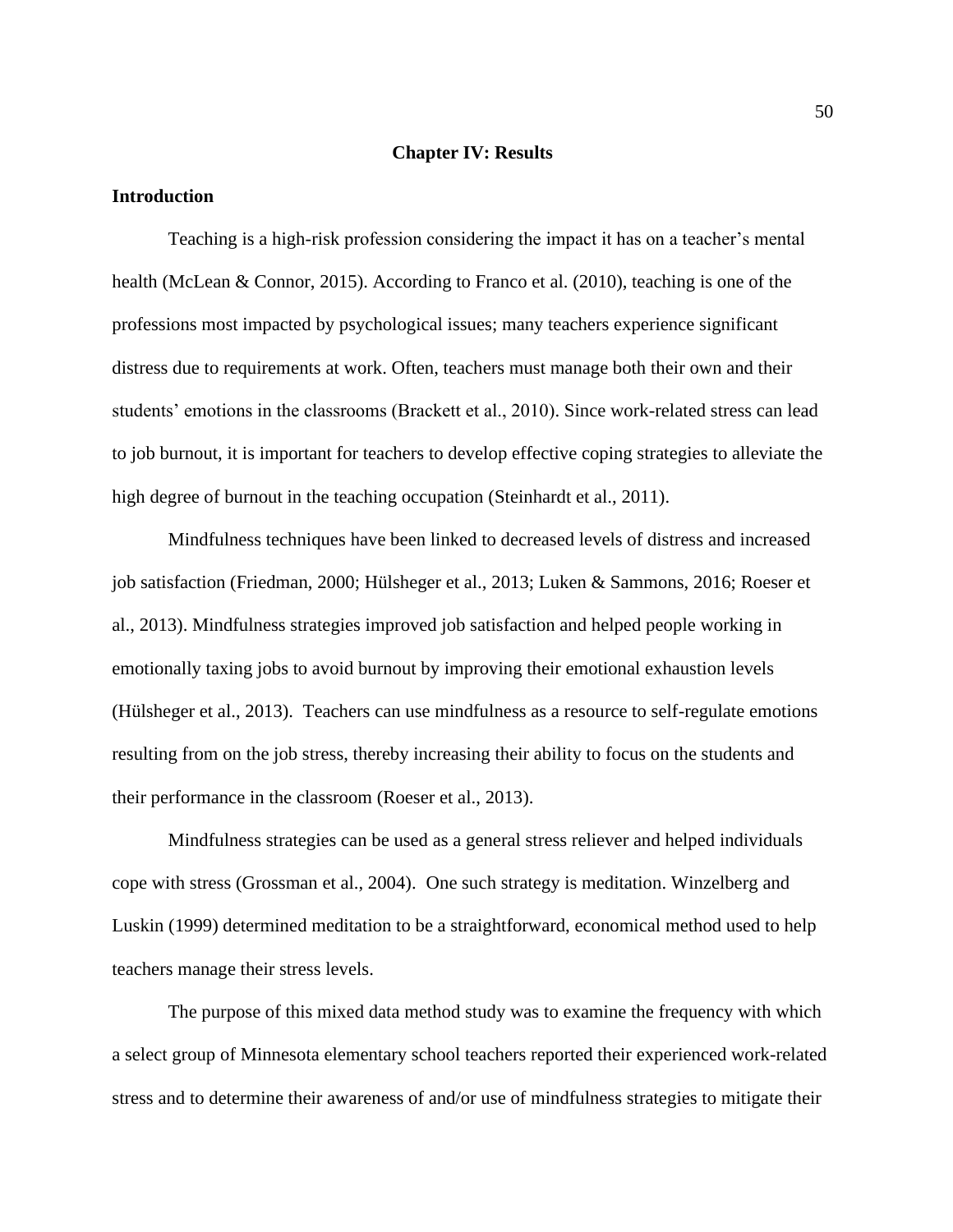work-related stress. Additionally, the study examined teachers' exposure to mindfulness strategies through training/professional development and their reported likelihood of using mindfulness strategies to reduce work-related stress.

To secure a more comprehensive understanding of teachers' applications of mindfulness strategies, four voluntary participants were asked open-ended interview questions. These questions provided respondents with opportunities to express their beliefs about the benefits, challenges, and recommendations for employing mindfulness strategies in education.

The results of the study are intended to furnish school administrators with an understanding of teacher usage of mindfulness strategies and those teachers' perceptions of the effectiveness of those strategies to reduce their job-related stress. The findings of the study may reveal select mindfulness strategies for mitigating work-related stress experienced by Minnesota elementary school teachers.

# **Research Methods**

The study employed a mixed-methods approach. Mixed-methods research was defined by Johnson and Onwuegbuzie (2004) as "the class of research where the researcher mixes or combines quantitative and qualitative research techniques, methods, approaches, concepts or language into a single study" (p. 17). The goal in employing the approach is to allow researchers to expand and use multiple techniques to answer the research questions (Johnson & Onwuegbuzie, 2004). Quantitative and qualitative methods can be combined if used to complement each other as the methods can measure different aspects of the research questions (Sale et al., 2002).

Chapter IV reports the findings of the study. Survey questions employed in securing responses from study participants were developed by the researcher after reviewing the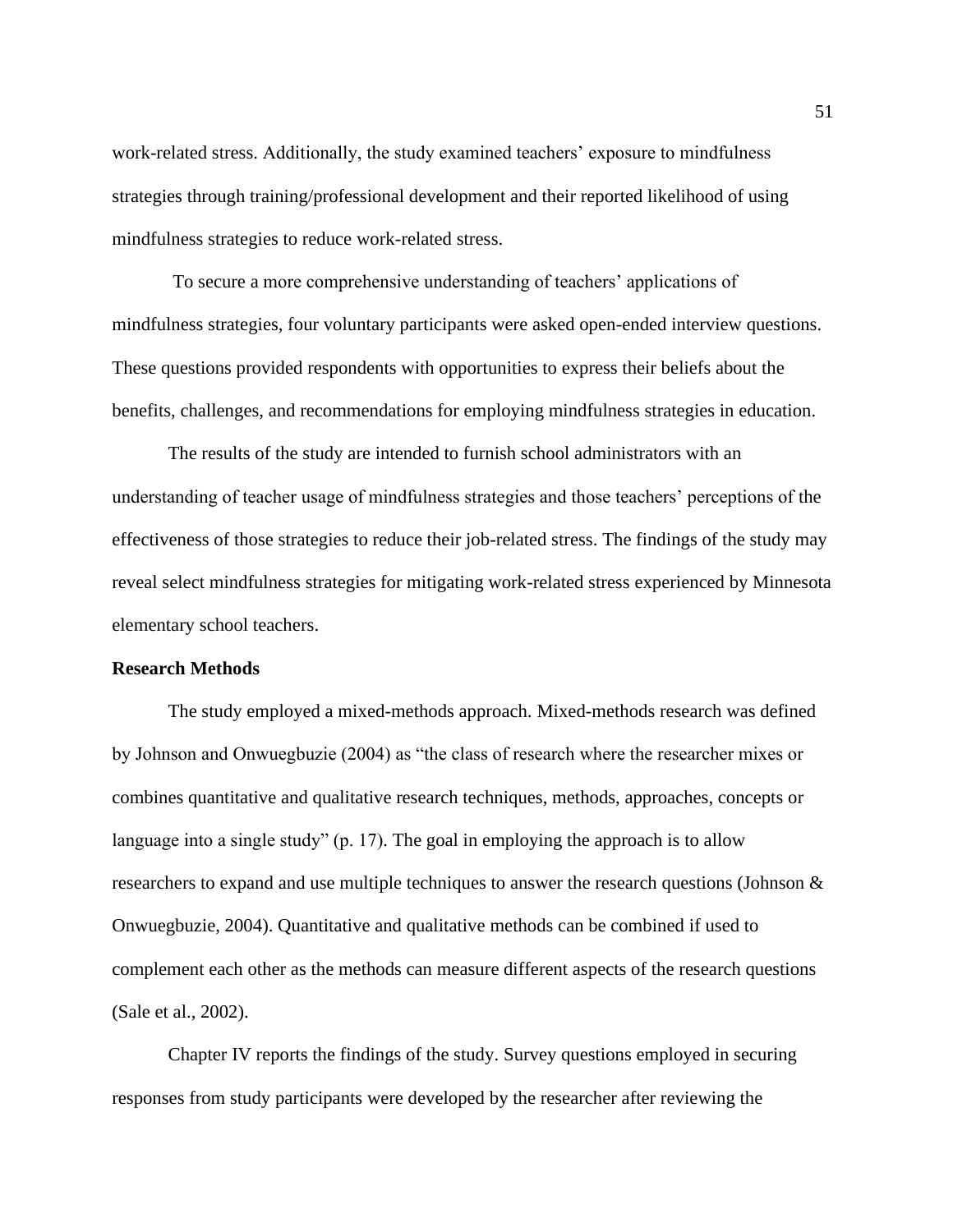literature. The data were analyzed, and findings reported by each research question. The study's research questions are as follows:

- 1. How frequently did select Minnesota elementary school teachers report they experienced work-related stress?
- 2. What did select Minnesota elementary school teachers report as their level of awareness and use of mindfulness strategies as a means of reducing work-related stress?
- 3. What did select Minnesota elementary school teachers report as their level of training/professional development on mindfulness strategies?
- 4. How did select Minnesota elementary school teachers rank their likelihood of using specific mindfulness strategies to reduce stress in the work environment?
- 5. What did select Minnesota elementary school teachers report as the benefits, challenges, and recommendations for other teachers in their use of mindfulness strategies?

## **Data Analysis**

Once the survey responses were collected, the researcher utilized the services of the Statistical Center at St Cloud State University to analyze the data. The data were downloaded into Excel spreadsheets, and the Statistical Package for the Social Sciences (SPSS) version 25 was used to analyze the data. The analysis was completed using quantitative descriptive statistics. The Statistical Center at St Cloud State University computed (relative) frequency distributions on the survey responses for each question.

While completing the survey, participants responded using a different scale for each of the first three questions and a rank order for the fourth question. For the fifth question,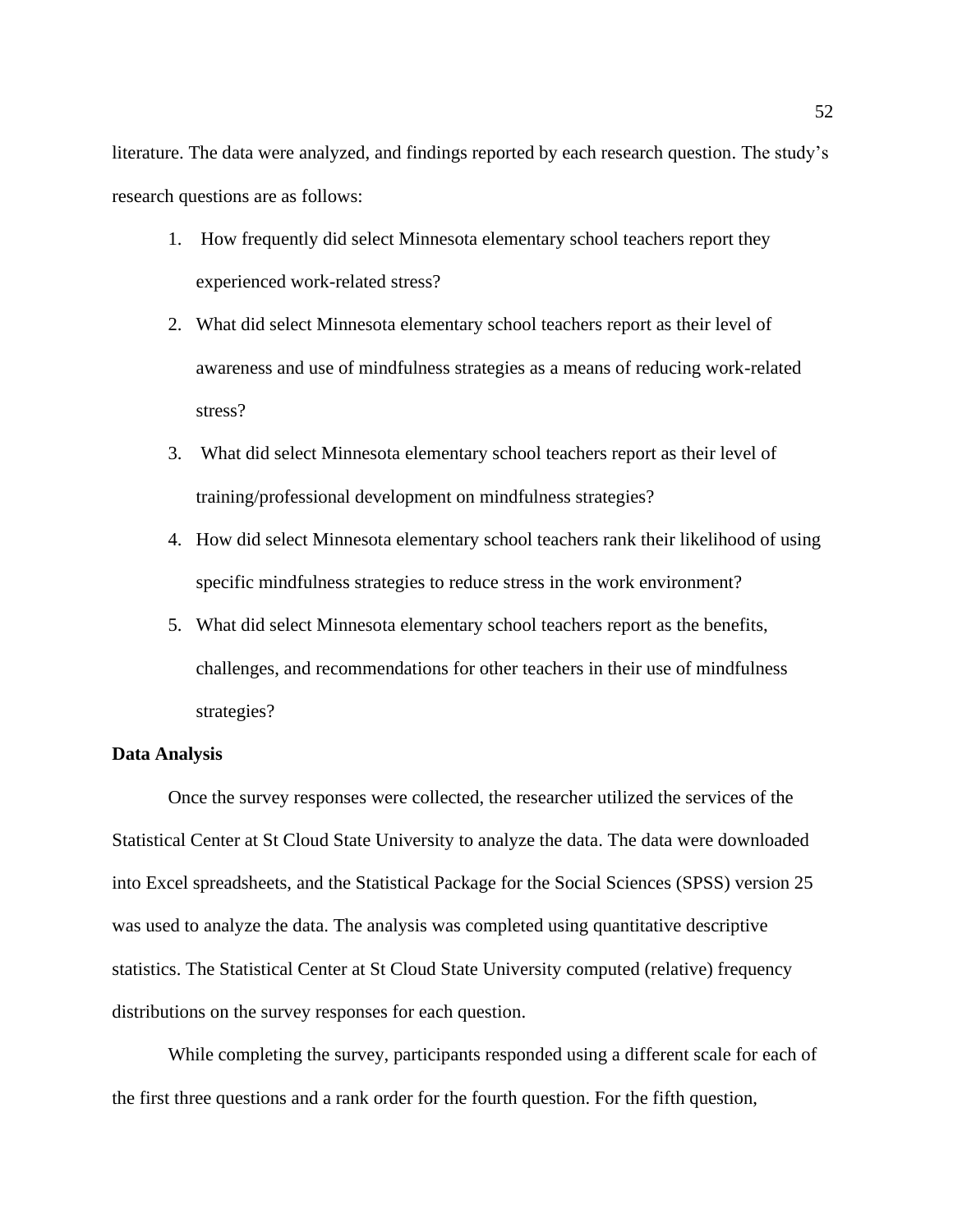participants were provided an opportunity to provide contact information if they voluntarily agreed to participate in a follow-up interview. Only participants who reported using mindfulness strategies as a means of reducing work-related stress would be considered for an interview. The researcher used a random sampling technique to obtain four voluntary interview subjects.

The qualitative interviews were conducted by telephone, recorded and transcribed. Participants were identified using alphabetical letters to assure anonymity. The interviews were coded and analyzed to determine themes and meanings. The method for coding included: read the transcript, divided data into segments, labeled the segments with codes, combined the codes to reduce overlap, and grouped the codes into themes (Clark & Creswell, 2015 adapted from Creswell, 2008).

#### **Study Sample**

The study sample consisted of 1,212 elementary school teachers from a suburban school district. The possible participant list was generated by the school district's Human Resources department; a few participants' emails were duplicates since they served multiple buildings. Of the 1,212 potential participants, 265 chose to participate in the study yielding a 21.9% response rate.

#### **Study Results**

**Research question 1**. How frequently did select Minnesota elementary school teachers report they experienced work-related stress?

Table 1 presents the data obtained from the first survey question: how often do you experience work-related stress? The response options were: "Never, Sometimes, Frequently, Always."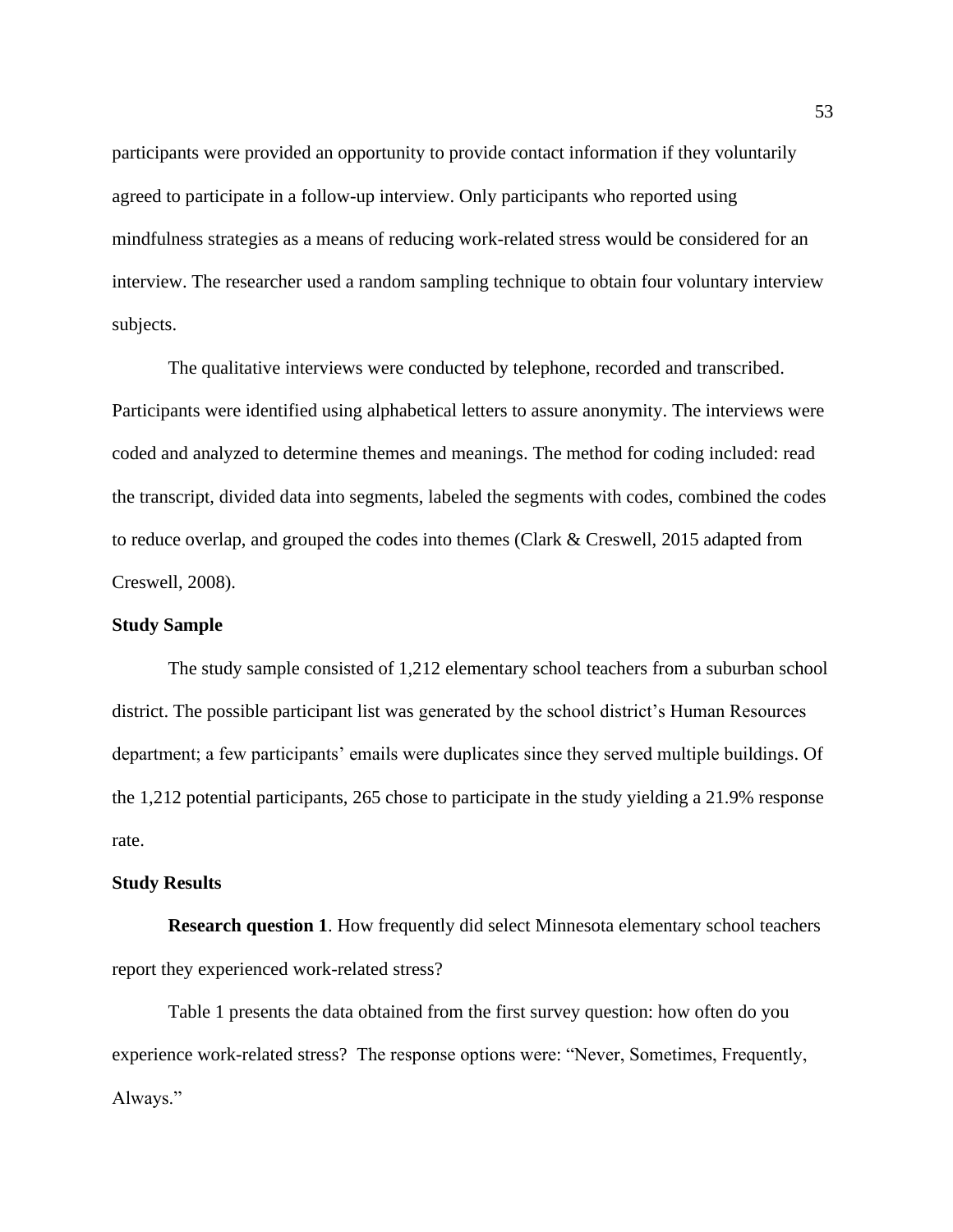|                   | <b>Frequency</b> | Percent |
|-------------------|------------------|---------|
| <b>Always</b>     | 66               | 26.3    |
| <b>Frequently</b> | 142              | 56.6    |
| <b>Sometimes</b>  | 43               | 17.1    |
| <b>Never</b>      |                  |         |
| <b>Total</b>      | 251              | 100     |

*How Often Do You Experience Work-related Stress?*

There were 251 valid responses to the first survey question of which 56.6% ( $n = 142$ ) of participants reported frequently experiencing stress and  $26.3\%$  (n = 66) reported always experiencing stress. There were  $17.1\%$  (n = 43) of participants who reported sometimes experiencing stress. None of the participants reported never experiencing work related stress.

**Research question 2**. What did select Minnesota elementary school teachers report as their level of awareness and use of mindfulness strategies as a means of reducing work-related stress?

Table 2 presents the data from the second survey question: How would you describe your awareness and use of mindfulness strategies as a means of reducing work-related stress? For this question, participants selected responses from among the following options: "I don't know what it is; I am somewhat aware but do not practice these strategies; I practice mindfulness strategies on occasion to reduce work-related stress; I practice mindfulness strategies frequently to reduce work-related stress."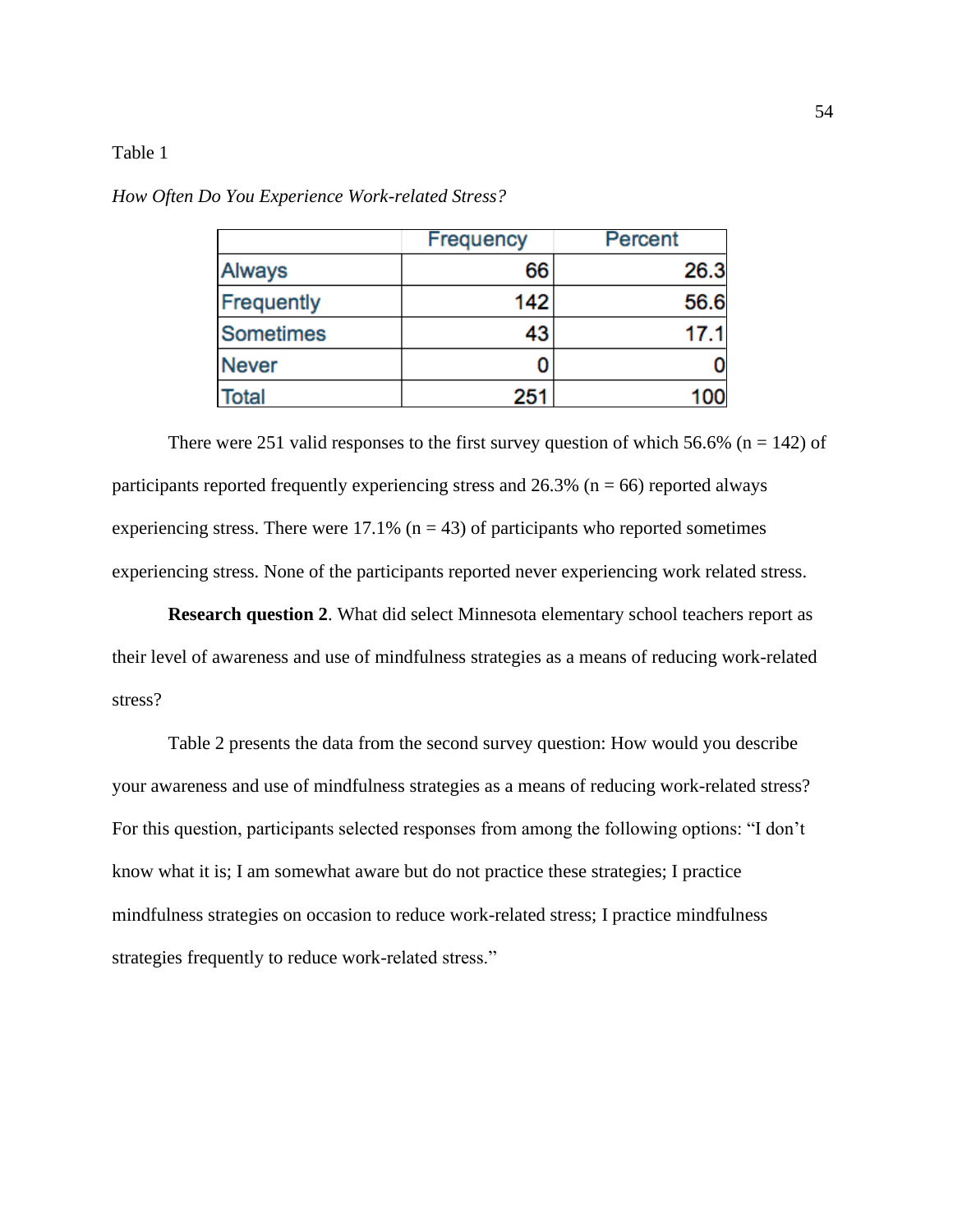*How Would You Describe Your Awareness and Use of Mindfulness Strategies as a Means of Reducing Work-related Stress?*

|                                                                                 | <b>Frequency</b> | Percent |
|---------------------------------------------------------------------------------|------------------|---------|
| I practice mindfulness strategies frequently to<br>reduce work-related stress.  | 36               | 14.4    |
| I practice mindfulness strategies on occasion<br>to reduce work-related stress. | 139              | 55.6    |
| I am somewhat aware but do not practice<br>these strategies.                    | 71               | 28.4    |
| I don't know what it is.                                                        |                  | 1.6     |
| <b>Total</b>                                                                    | 250              | 100     |

There were 250 participants who answered the survey question two. For those participants who were aware of and practicing mindfulness strategies,  $55.6\%$  (n = 139) reported they practiced on occasion and 14.4% ( $n = 36$ ) reported using mindfulness strategies frequently to reduce their work-related stress. Additionally, 28.4% ( $n = 71$ ) of participants reported being somewhat aware of but not practicing mindfulness strategies, and 1.6% ( $n = 4$ ) reported not being aware of or practicing mindfulness strategies. Of the 250 participants,  $98.4\%$  (n = 246) had at least some knowledge or awareness of mindfulness strategies.

**Research question 3**. What did select Minnesota elementary school teachers report as their level of training/professional development on mindfulness strategies?

Table 3 presents the data from the third survey question: How would you describe your training/professional development on mindfulness strategies? Participants were asked to select from among the following options: "None, Minimal, or Extensive."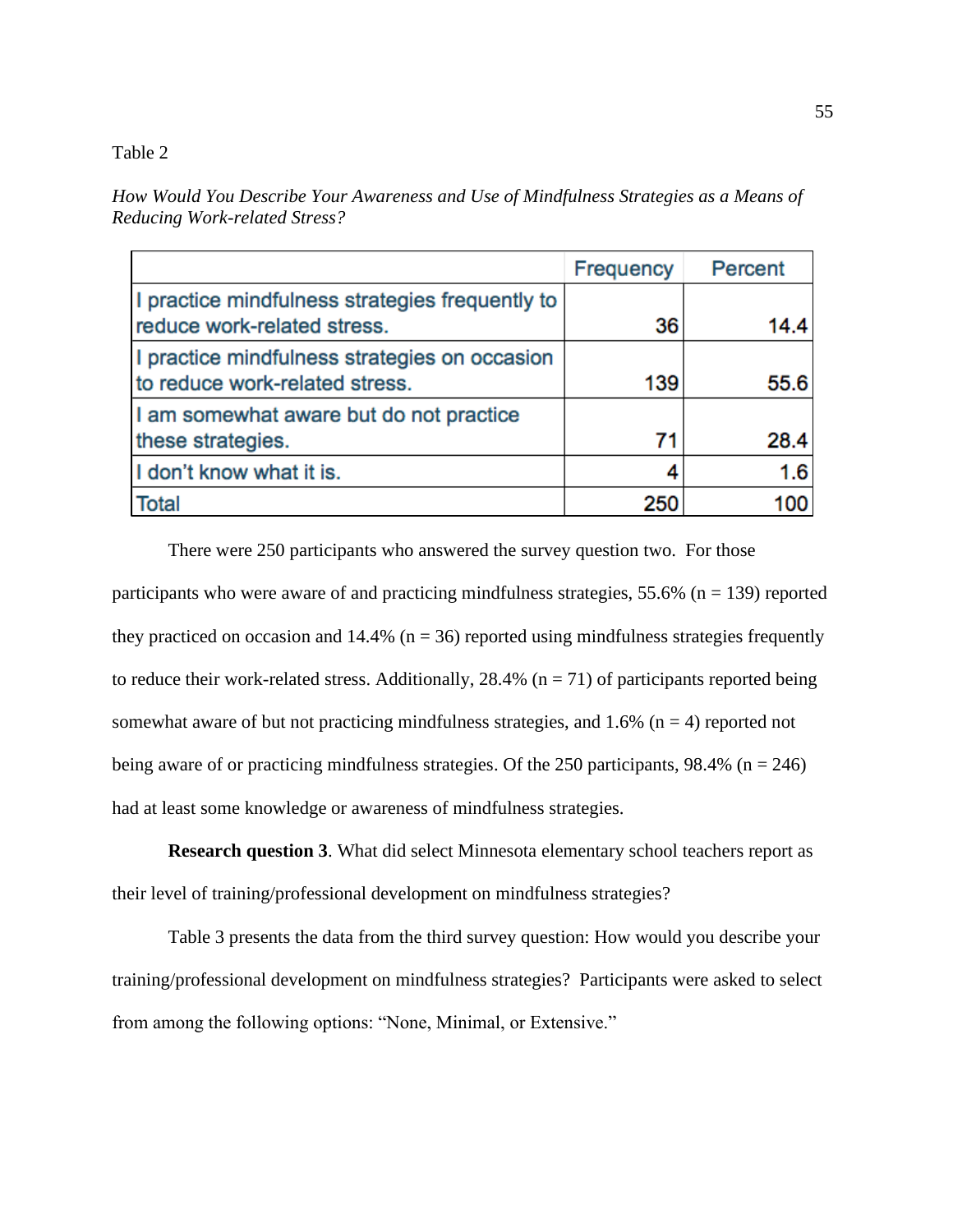|                  | Frequency | Percent |  |
|------------------|-----------|---------|--|
| <b>Extensive</b> | 35        | 13.9    |  |
| Minimal          | 174       | 69.3    |  |
| <b>None</b>      | 42        | 16.7    |  |
| <b>Total</b>     | 251       | 100     |  |

*How Would You Describe Your Training/professional Development on Mindfulness Strategies?*

Responses to the question were received from 251 participants. The most frequent response from participants was they had training/professional development on mindfulness strategies (69.3%;  $n = 174$ ). The respondents who reported they had received no training/ professional development totaled 16.7% ( $n = 42$ ), while 13.9% ( $n = 35$ ) reported they have had extensive training/professional development on mindfulness strategies.

**Research question 4**.How did select Minnesota elementary school teachers rank their likelihood of using specific mindfulness strategies to reduce stress in the work environment?

In the next section of the survey, participants were asked to rank order four mindfulness strategies according to their likelihood of using them to reduce work stress. The four mindfulness strategies were as follows: mindful breathing; guided meditation; movement (examples: yoga, walking, stretching); and sensory experiences (examples: listening to music, calming smells, mindful eating). The ranking for the four mindfulness strategies are presented in Tables 4-7 below: mindful breathing (Table 4); movement (Table 5); sensory experiences (Table 6); and guided meditation (Table 7). A mean weighted rank score was calculated for each mindfulness strategy, Table 8 illustrates the results of the mean weighted rank score for each mindfulness strategy.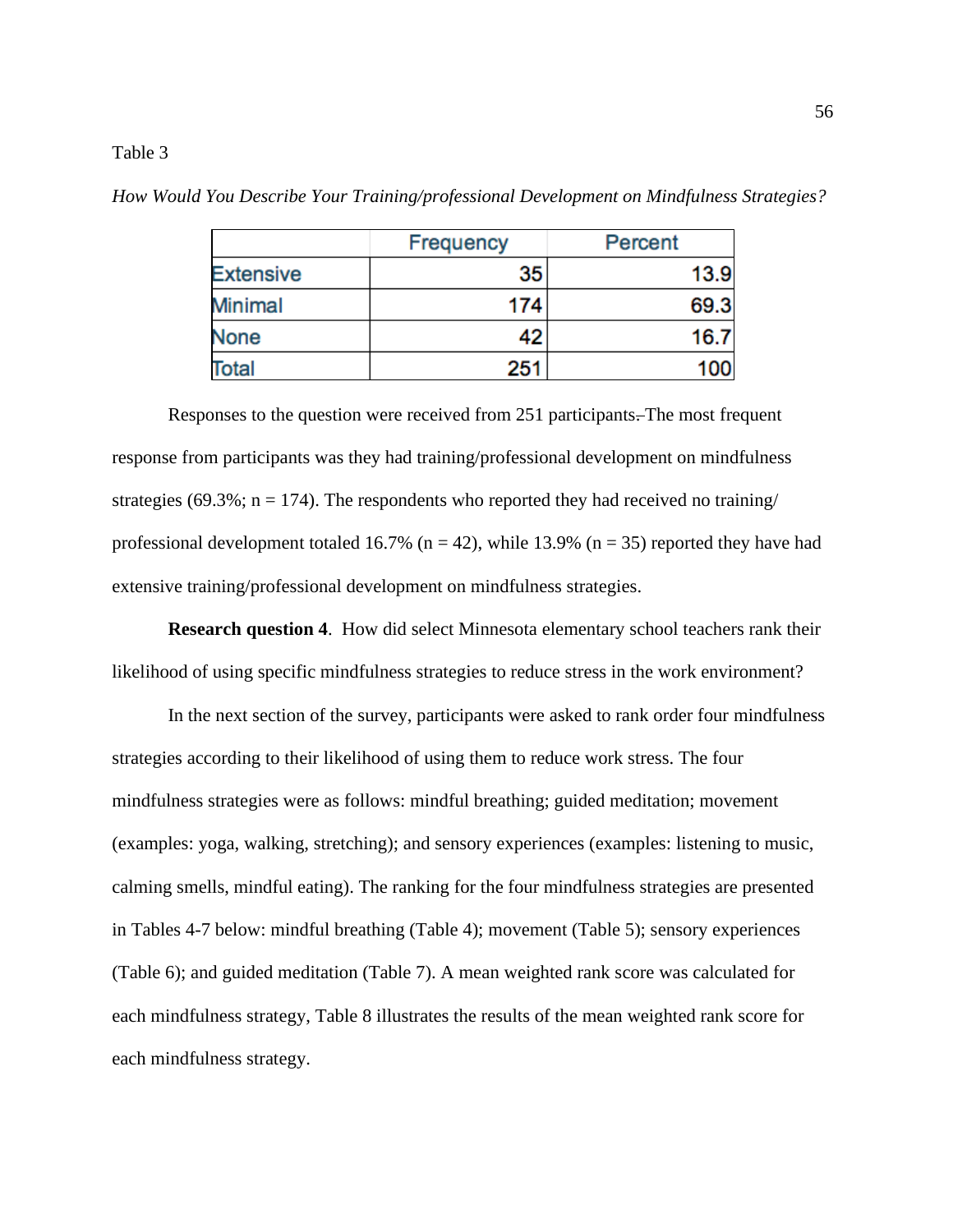#### *Mindful Breathing*

|              | <b>Frequency</b> | Percent |
|--------------|------------------|---------|
|              | 112              | 46.7    |
|              | 39               | 16.3    |
|              | 76               | 31.7    |
|              | 13               | 5.4     |
| <b>Total</b> | 240              | 100     |

According to Table 4 data, of the 240 participants who completed the question for mindful breathing,  $46.7\%$  (n = 112) of participants ranked this strategy as the one they would be most likely to use to reduce their work-related stress.

# Table 5

*Movement (examples: yoga, walking, stretching)*

|              | Frequency | Percent |  |
|--------------|-----------|---------|--|
|              | 68        | 28.3    |  |
|              | 102       | 42.5    |  |
|              | 56        | 23.3    |  |
|              | 14        | 5.8     |  |
| <b>Total</b> | 240       | 100     |  |

According to Table 5 data, respondents selected mindful movement as the highest ranked second choice strategy at  $42.5\%$  (n = 102) and the second highest ranked first choice strategy at 28.3% ( $n = 68$ ) of participants.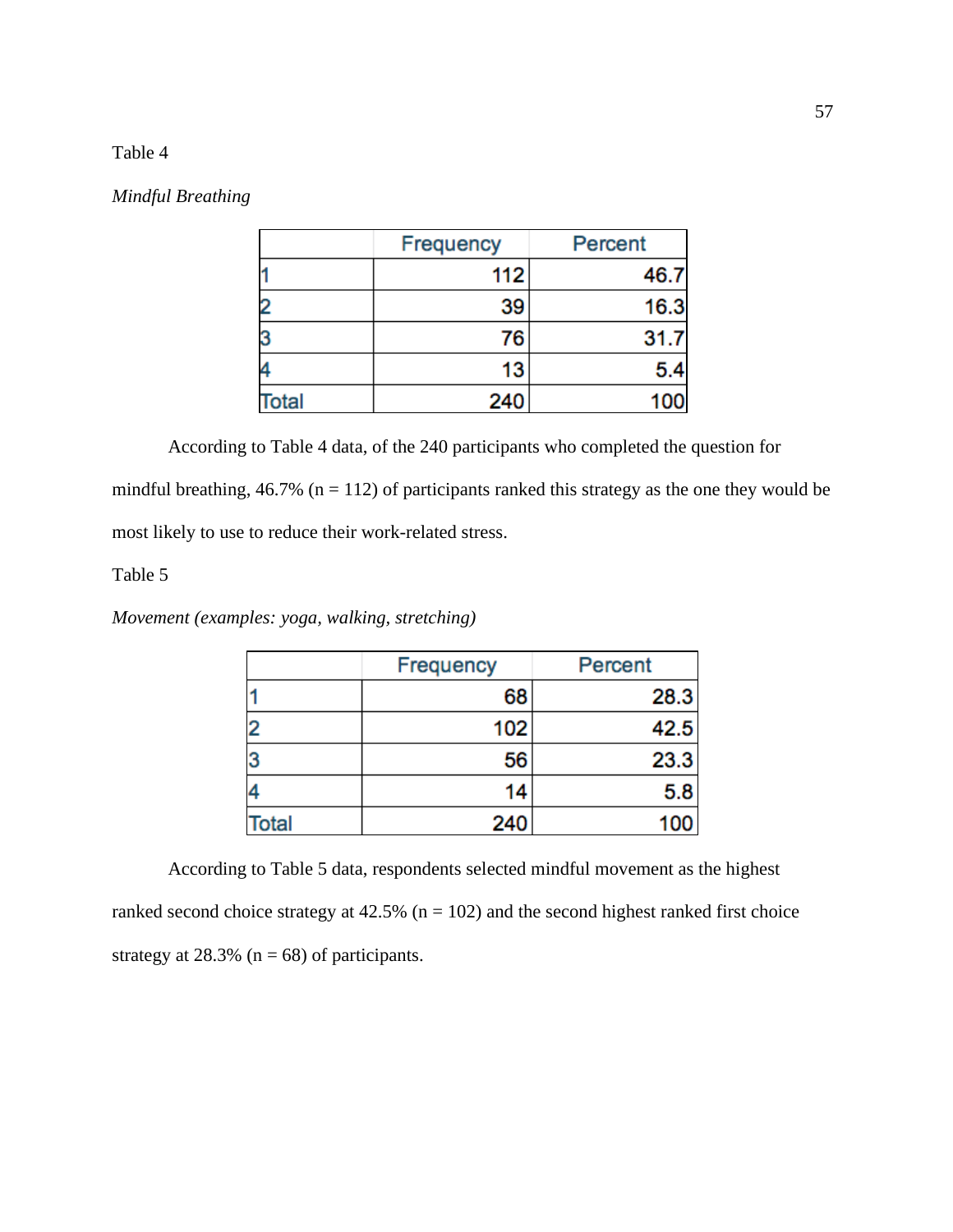|              | <b>Frequency</b> | Percent |
|--------------|------------------|---------|
|              | 45               | 18.8    |
| $\mathbf{2}$ | 89               | 37.1    |
| 3            | 80               | 33.3    |
|              | 26               | 10.8    |
| <b>Total</b> | 240              | 100     |

*Sensory Experiences (examples: listening to music, calming smells, mindful eating)*

As reported in Table 6, respondents cited sensory experiences as the highest ranking for third choice strategy at  $33.3\%$  (n = 80) and the third highest ranked first choice strategy at

 $18.8\%$  (n = 45).

Table 7

*Guided Meditation*

|      | Frequency | Percent |
|------|-----------|---------|
|      | 15        | 6.3     |
| 2    | 10        | 4.2     |
| 3    | 28        | 11.7    |
|      | 187       | 77.9    |
| otal | 240       | 100     |

As reported in Table 7, guided meditation was ranked lowest among the four strategies with 77.9% ( $n = 187$ ) ranking guided meditation as their fourth choice for the strategy they would use to reduce their work- related stress, while only  $6.3\%$  (n = 15) ranked the strategy as their first choice as a mindfulness technique.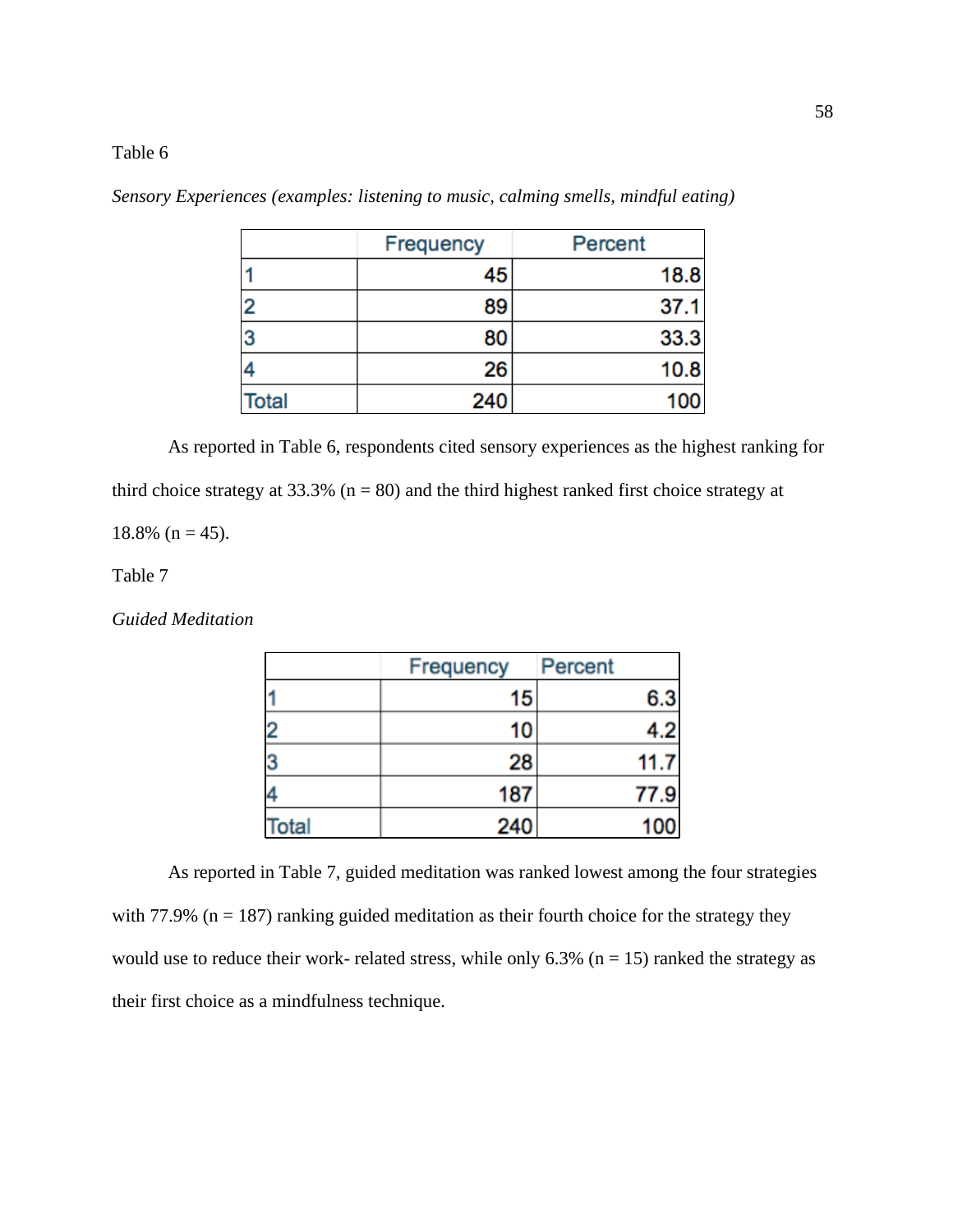#### *Descriptive Statistics*

|                                                                                                    |     |                |                |        | Std.             |
|----------------------------------------------------------------------------------------------------|-----|----------------|----------------|--------|------------------|
|                                                                                                    | Ν   | <b>Minimum</b> | <b>Maximum</b> | Mean   | <b>Deviation</b> |
| <b>Mindful breathing</b>                                                                           | 240 |                | 4              | 1.9583 | 1.00122          |
| <b>Guided meditation</b>                                                                           | 240 |                |                | 3.6125 | 0.83582          |
| Movement (examples:<br>yoga, walking,<br>stretching)                                               | 240 |                | 4              | 2.0667 | 0.86526          |
| <b>Sensory experiences</b><br>(examples: listening to<br>music, calming smells,<br>mindful eating) | 240 |                | 4              | 2.3625 | 0.90896          |

Table 8 reveals that the first-choice rankings align with rank mean scores of 1.96 for mindful breathing, 2.06 for mindful movement, 2.36 for sensory experiences, and 3.61 guided meditation. In both measurements, mindful breathing and movement were ranked as the most likely preferences for participants to use to reduce their work-related stress.

**Research question 5**. What did select Minnesota elementary school teachers report as the benefits, challenges, and recommendations for other teachers in their use of mindfulness strategies?

There were four volunteer participants for research question five. The interview questions were:

- 1. What is your training/professional development regarding mindfulness strategies? Please describe.
- 2. How do you use mindfulness strategies to reduce your work-related stress?
- 3. What benefits in your work-related stress can you attribute to the use of mindfulness strategies?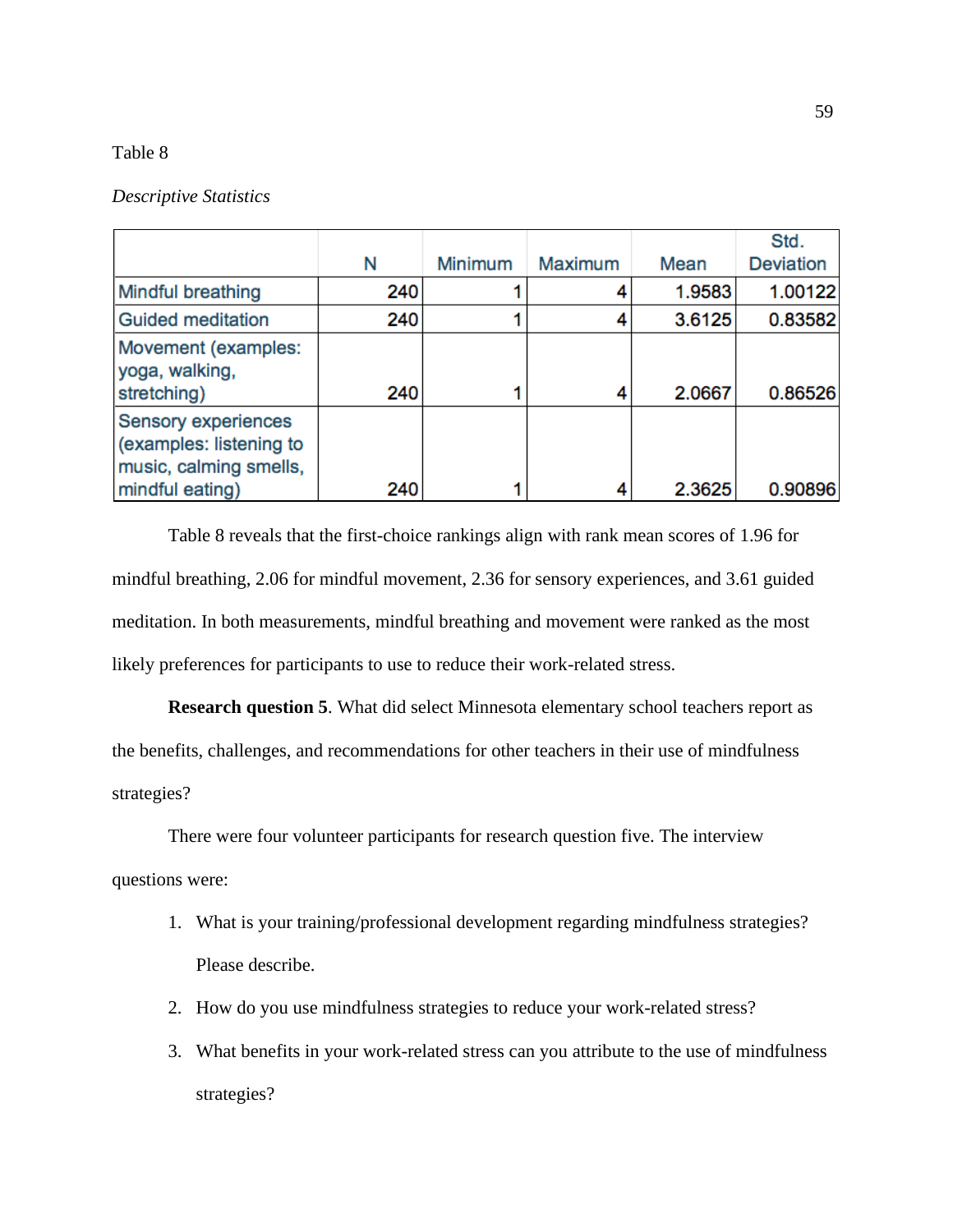- 4. Have you experienced barriers with regard to your use of mindfulness practices? If yes, what kind?
- 5. Would you recommend mindfulness to other educators and if so, which strategies? If not, why not?

Prompts were utilized in certain interviews, based on how interviewees responded to questions (Appendix B).

The first interview question was, "What is your training/professional development regarding mindfulness strategies? Please describe." Three of the four participants reported that they did not have formal training at school for mindfulness strategies. One participant reported having formal training at school. Participant A reported having completed three trainings at school during staff meetings. On another occasion someone had come to the classroom to work one-on-one regarding mindfulness practices. One of the trainings was conducted during a professional development opportunity, and the other two were attended by choice. Participant A reported having found the training sessions to be useful:

The more comfortable I get with it (mindfulness), the more I try and bring it in and I just find it really helps during transitions. Just an example, we had art adventure, kids were wound up. I went right into 5 calming breaths, and then we are going to put legs up on our chair, close our eyes and take time. It just changed the room. I wouldn't be comfortable doing that 2 years ago, so I feel like every training I get helps increase that and gives me more tools in my toolkit to reach in and pull out.

Participants B, C, and D reported they did not have formal training at their school regarding mindfulness practices. Participant B described practicing yoga for personal stress management and reading about mindfulness in magazines or books and then stated, "I just try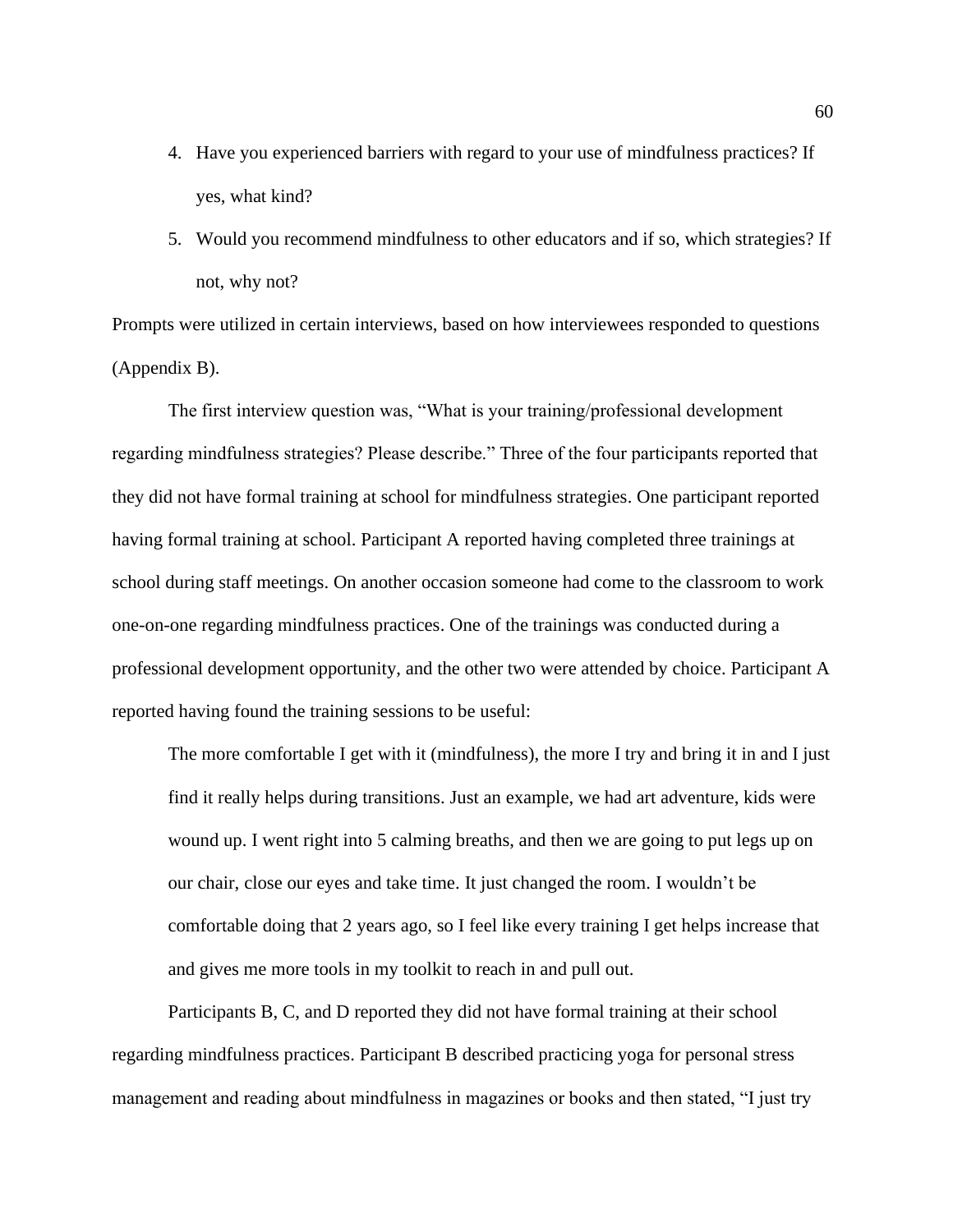and practice it in my own life and incorporate it into my classroom too." Participant C participated in district training district and learned about various stress management techniques in college classes which included mindfulness. Participant C talked about how mindfulness came to them, "naturally on my own with my interests is how it came to be." Participant D also reported that mindfulness has been a personal journey. This respondent had been involved in yoga for 25 years and as a certified yoga instructor has taught and is currently teaching yoga to a variety of levels (kids to adults).

The second interview question was, "How do you use mindfulness strategies to reduce your work-related stress?" All four participants reported they used mindfulness strategies to reduce their work-related stress. Additionally, all four participants mentioned mindfulness techniques they used in their classrooms with students. They all believed mindfulness was helpful in their classroom with their students and for themselves.

Participant A explained trying to take the strategies used at school and applying them for use in their personal life as well. This respondent also an app on their phone for mindfulness strategies and was considering incorporating mindful movement exercises into their routine at home. Participant A said, "I find any of it (mindfulness) really helps the kids and it helps me."

Participant B practices meditation and yoga at home and affirmed a preference for practicing yoga before school because it makes days go better. In talking about mindfulness in relation to managing stress Participant B stated, "I am mindful of when I need a break and I know what to do to get myself back on track."

Participant D stated "I would say for me, ultimately, understanding the importance of your breath and how powerful that is, to be able to take that pause." In the classroom, the respondent utilized sound, light and movement techniques as well as teaching students about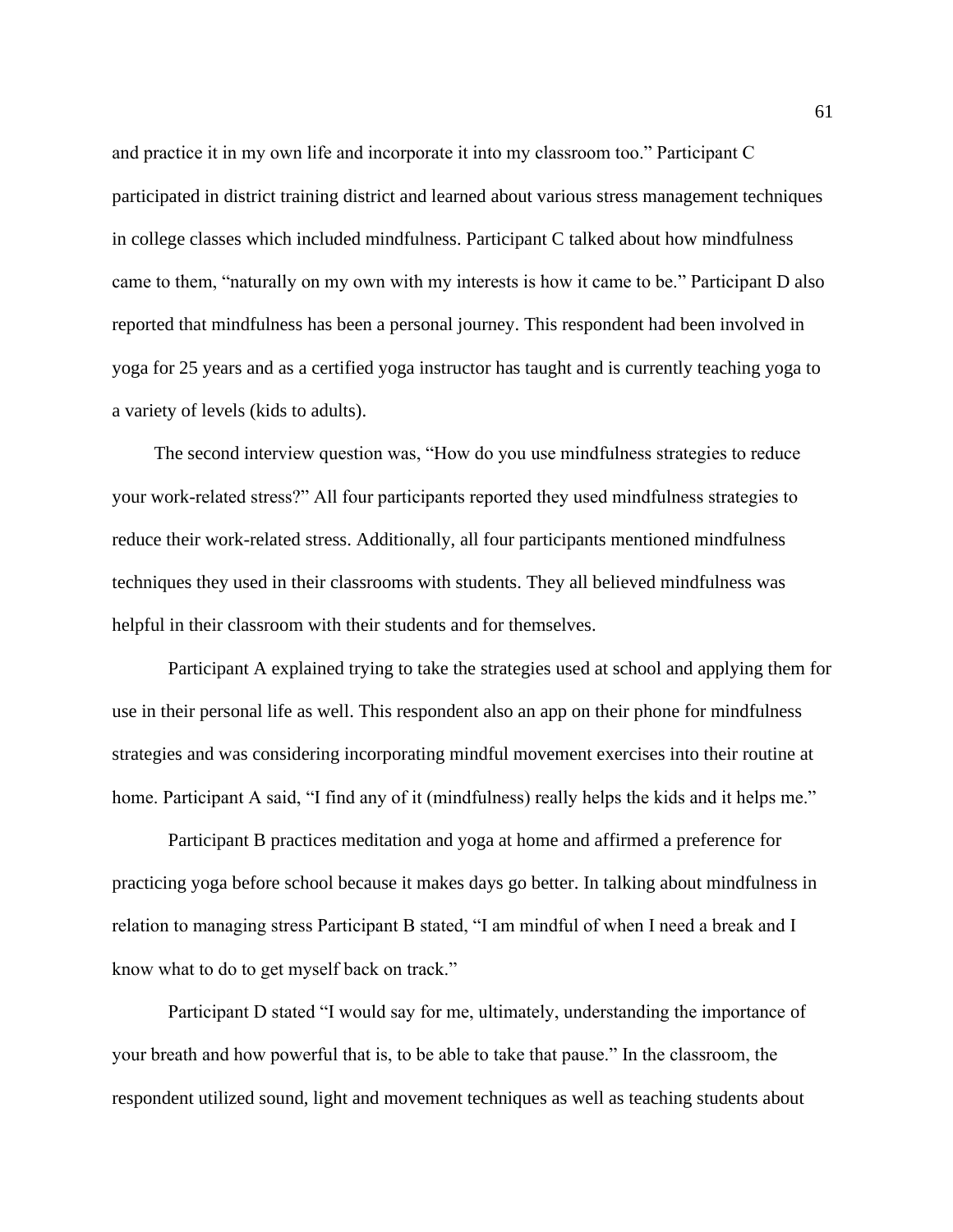breathing stating, "part of it is just showing up, for the kids to understand how much it means to me, when you really do value it, they know it's part of you and they really just take it on."

Participant C emphasized the incorporation of mindfulness into the classroom to insure sure the respondent was also practicing the strategies, "when I am calm, the whole day is a little bit calmer." Each day after lunch, the participant and students do their meditation together. Additionally, they add mindfulness exercises as needed, "throughout the day if me or any of the students are getting worked up, we kind of all come back together and breathe together slowly. It's just a lot of breathing we are able to do." The respondent described how the students were very much a part of the teacher's mindfulness practice.

The third interview question was, "Have you seen benefits in your work-related stress that can you attribute to the use of mindfulness strategies?" All four teachers reported positive changes in their work-related stress due to mindfulness strategies.

Participant A described how the Yoga Calm curriculum was personally used, "when I get them (students) calm, I feel better after trying something like that because I feel like I am not nagging at them, I don't have to try ten different strategies to get them to focus on me, it's usually the one strategy that usually works really quickly." The respondent went on to describe how the strategies that were used, set the tone for the day and helped in relaxing and sleeping better at night. Participant A also talked about having less stressful dreams about school and seeing other positive changes in overall stress level.

Participants B and C both revealed how mindfulness strategies have helped them with managing challenging behavior in students. Participant B said, "I don't get as frustrated with my students, like if they are misbehaving. I can take a calmer approach in dealing with it and even help them come up with strategies to get them back on track." Participant C stated that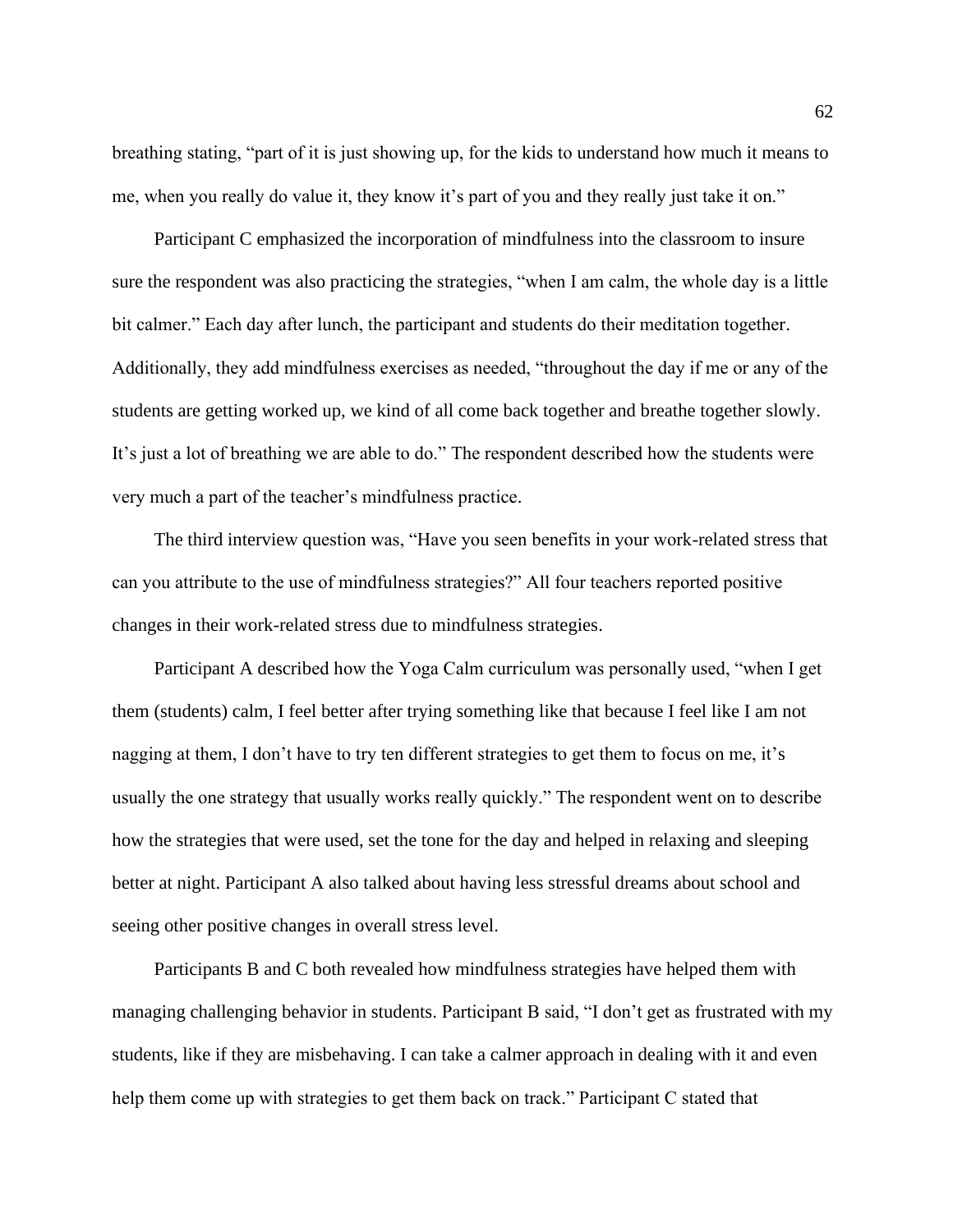practicing meditation at home and at school helps them personally in slowing down and taking a breath before responding to situations.

Participant C described:

I find it's (mindfulness) most beneficial when you are in those almost crisis moments and you need to get control of yourself before engaging with the students. Thinking through what I am bringing to the situation, it's definitely helped a lot with behavior management or connecting with students when they are escalating.

Participant D answered this question with a yes and no, stating that the job (teaching) is just so intense and went on to explain:

I just think, unfortunately, that our students and our society are in such a different state and that is much more dire and we need to start doing something. I think for myself, I have had to seek for myself, my own ways of knowing that I need that mental break away from work, whether it's meditation or mindfulness after work hours. And figuring out ways that I can handle it.

Overall, Participant D identified the practice of being present as the most helpful part of mindfulness.

The fourth interview question, "Have you experienced barriers with regard to your use of mindfulness practices? If yes, what kind?" All four participants identified time as a barrier to their practice of mindfulness techniques. Participant C, who practices mindfulness activities with the students because there wouldn't be time otherwise a preference for having time built into the school day. The respondent wanted mindfulness to become something that "of course" everyone (teachers) would be doing, instead of "what's going on in there?"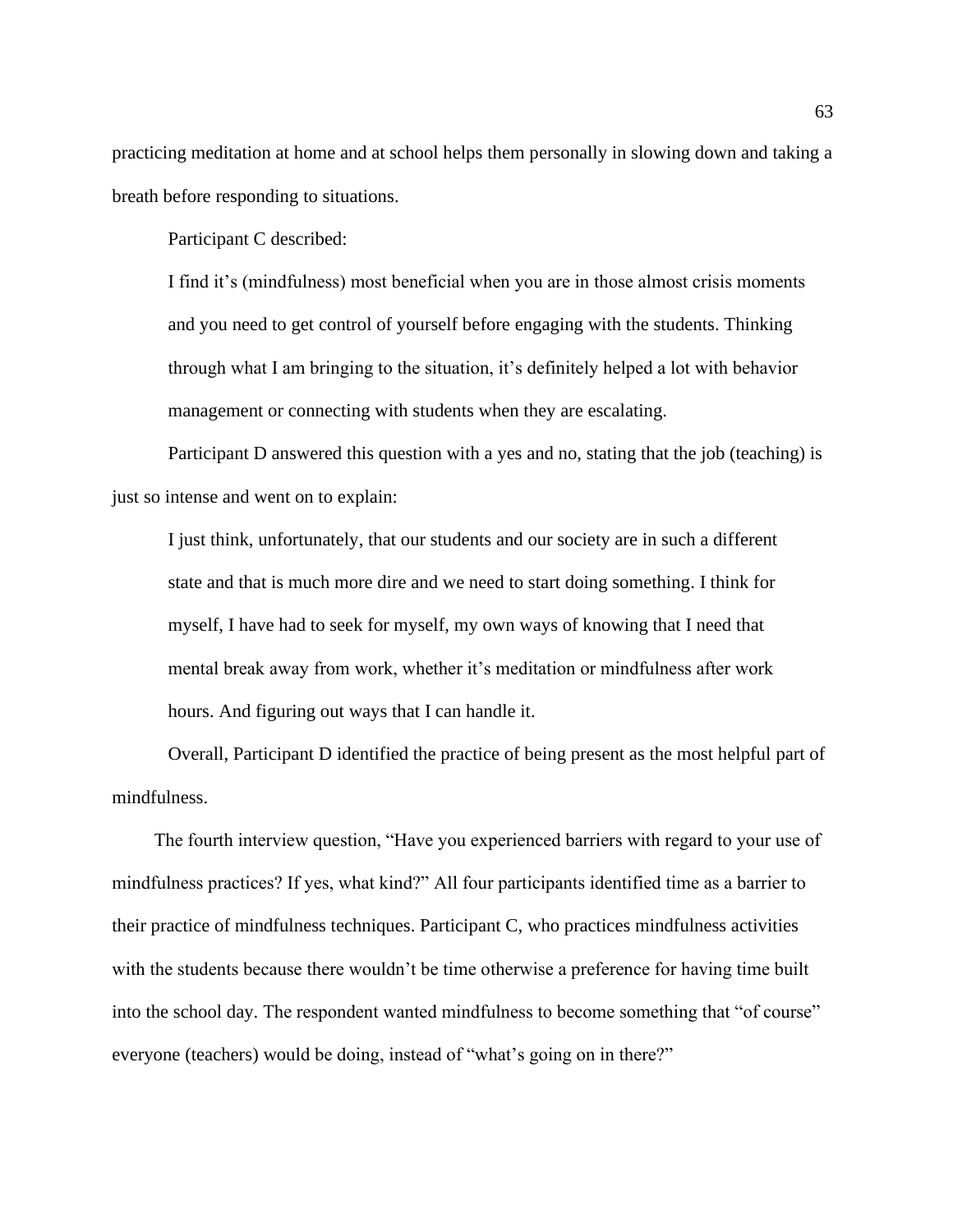Participant C continued:

It really would be nice if there was just a formal expectation that at some point in the day we are all going to need to take time to breathe and relax and get ourselves centered. If that was more of the culture, you wouldn't feel so strange to sit at your desk looking like you're not doing anything. It is, it feels funny to do that without students here. I feel like people would walk by and wonder what I'm doing, it would feel odd."

Participant B expressed how the training is offered, but since it's on your own and with all the other required trainings, the respondent felt trained out and, thus, hasn't yet participated. Specifically, a desire was expressed for wanting to incorporate additional mindfulness strategies into the classroom, but the respondent lacked the confidence given a lack of training and practice with certain mindfulness strategies. Participant B felt there was not enough time in the day to incorporate all the desired strategies. Participant D also talked about time being a barrier:

The time that is expected and that is put on teachers, if you kind of graph how often the teacher gets to be off and how often on. That's tricky. I've taken my prep and walk, my prep might not look as productive as maybe some other people but I think I am doing it to regulate for the afternoon and what's to come.

Participant A described how not all students are comfortable with doing the mindfulness strategies like meditation. They felt this was a barrier, making sure that students knew they did not have to participate, they could instead sit quietly. Participant A thought that time was a perceptual barrier and explained: "when you actually do it (mindfulness), it takes less time than you thought. The kids calm down faster, and you can get to what you wanted to get to sooner."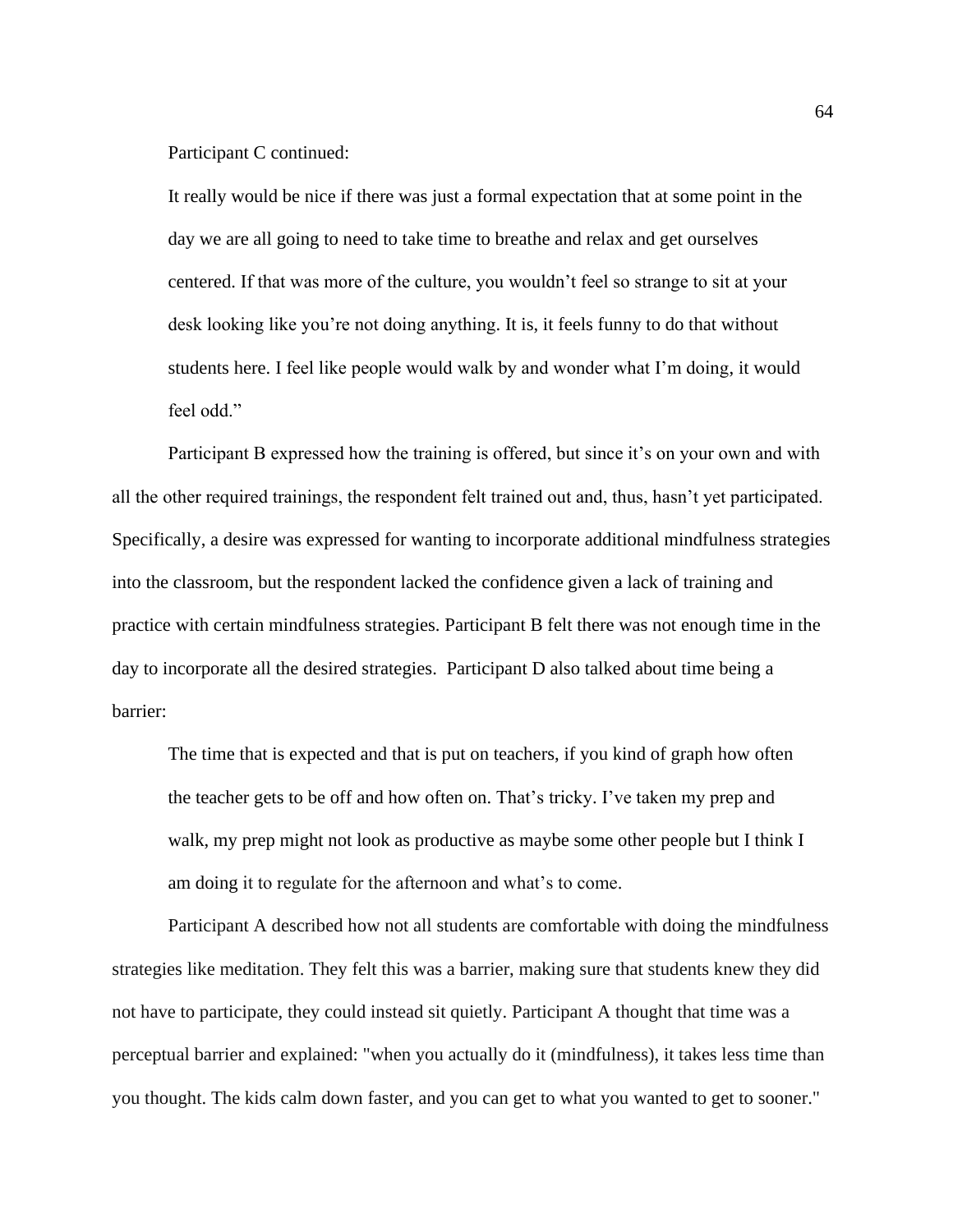The final interview question was, "Would you recommend mindfulness to other educators and if so, which strategies? If not, why not?" All four participants said yes, they would recommend mindfulness to other educators. Participant D answered: "I would say yes, 100%, I think it's something that I've become really passionate about just due to where our society is at."

Participant A described:

Any of it that brings them, centers them and helps them focus. I mean in this day and age when they are so attuned to videos and games and the stuff they play which is moving at such a fast clip, when you get them to slow down and breath and focus, I think it is hugely helpful. I would tell anyone to do it.

Participant B discussed how, in teaching, there is a lot of multi-tasking and how mindfulness helps her get focused again and re-centered on the task on hand. Mindfulness strategies were also recommended by Participant C:

Yes, I absolutely would and I know I would love if there was some sort of training brought into the school to kind of guide some of that. Like I said, I just go off of my personal past experience or hobbies. I would say breathing is the quickest and easiest to incorporate into the day. But I guess my personal favorite would be more like that progressive muscle relaxation. I feel like we just carry so much tension in our bodies. So when I am home that's more what I focus on how to fully let that go and I think as teachers I see all of us walking around all hunched over and how to purposely let that go we carry so much in our bodies.

Participant B commented: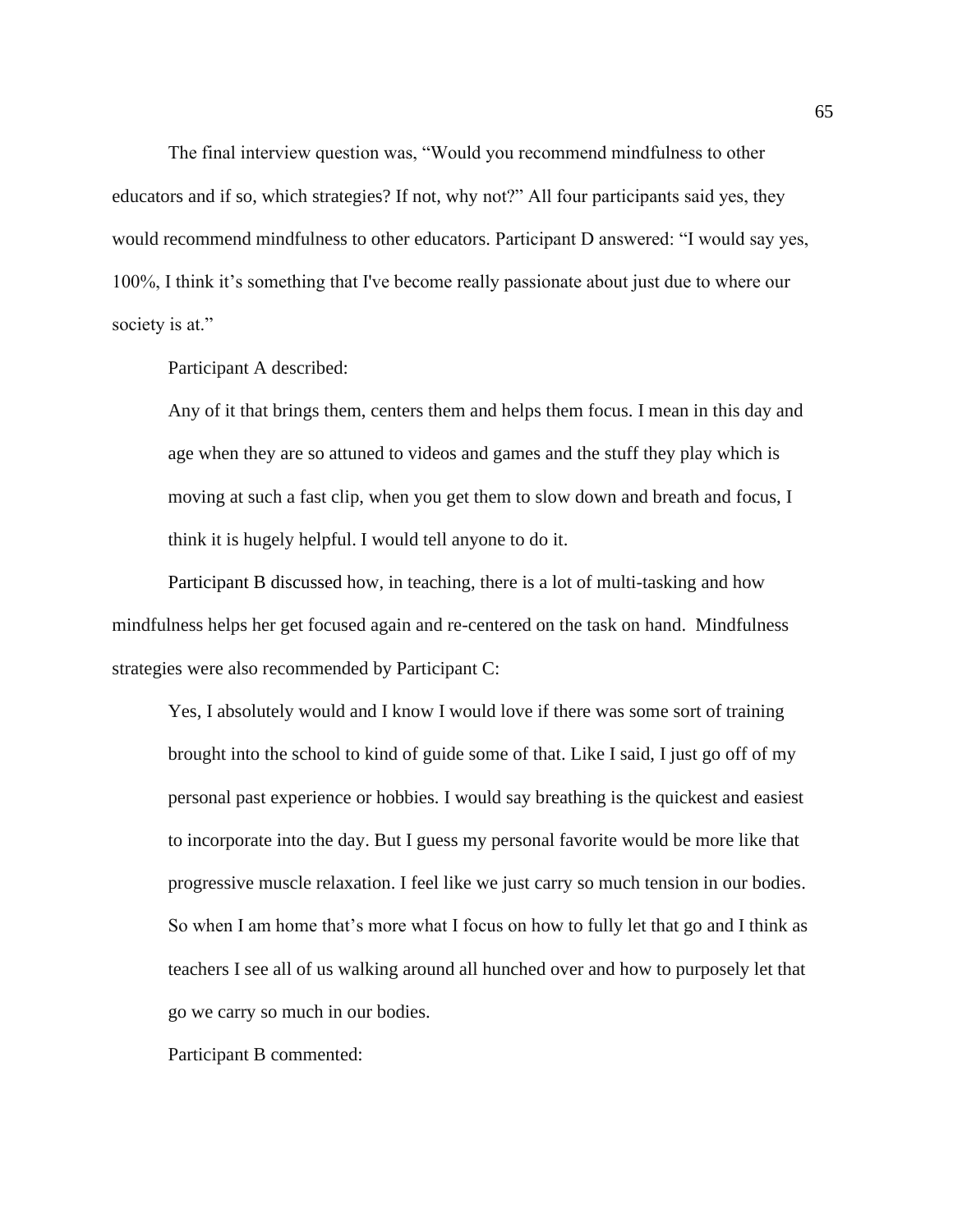Yes, I would recommend it...I guess sometimes you've got to work on yourself and then you can deal with the rest of life. Whether you've been trained to do it with kids or not, I definitely see a benefit of my stress relief while at school and with my family too. In my personal life. I would definitely recommend it, going to class, you don't even need training, you can learn as you go.

Participant D illustrated:

I read a great quote the other day. The list just keeps growing and no one is asking us to take anything off. And so, it's hard enough being a parent with one child or if you have a family with 3-4... like this year, for instance, I have 28 (students), so to remain in the level of calm on top of the academics and social-emotional...I've really tried to focus on energy. When I don't have it, I use up so much more energy that it's not worth it. I come home so depleted.

Participant C went on to describe a belief that, if staff practiced mindfulness strategies together, it would help with the morale and bring the staff together.

#### **Summary of Results**

Data from 265 kindergarten through grade five licensed Minnesota select elementary school teachers were collected regarding work related stress and their awareness of and/or use of mindfulness strategies to mitigate work-related stress. Additionally, the study examined teachers' exposure to mindfulness strategies through training/professional development and their reported likelihood of using mindfulness strategies to reduce work-related stress. Chapter IV reported the findings from the five research questions.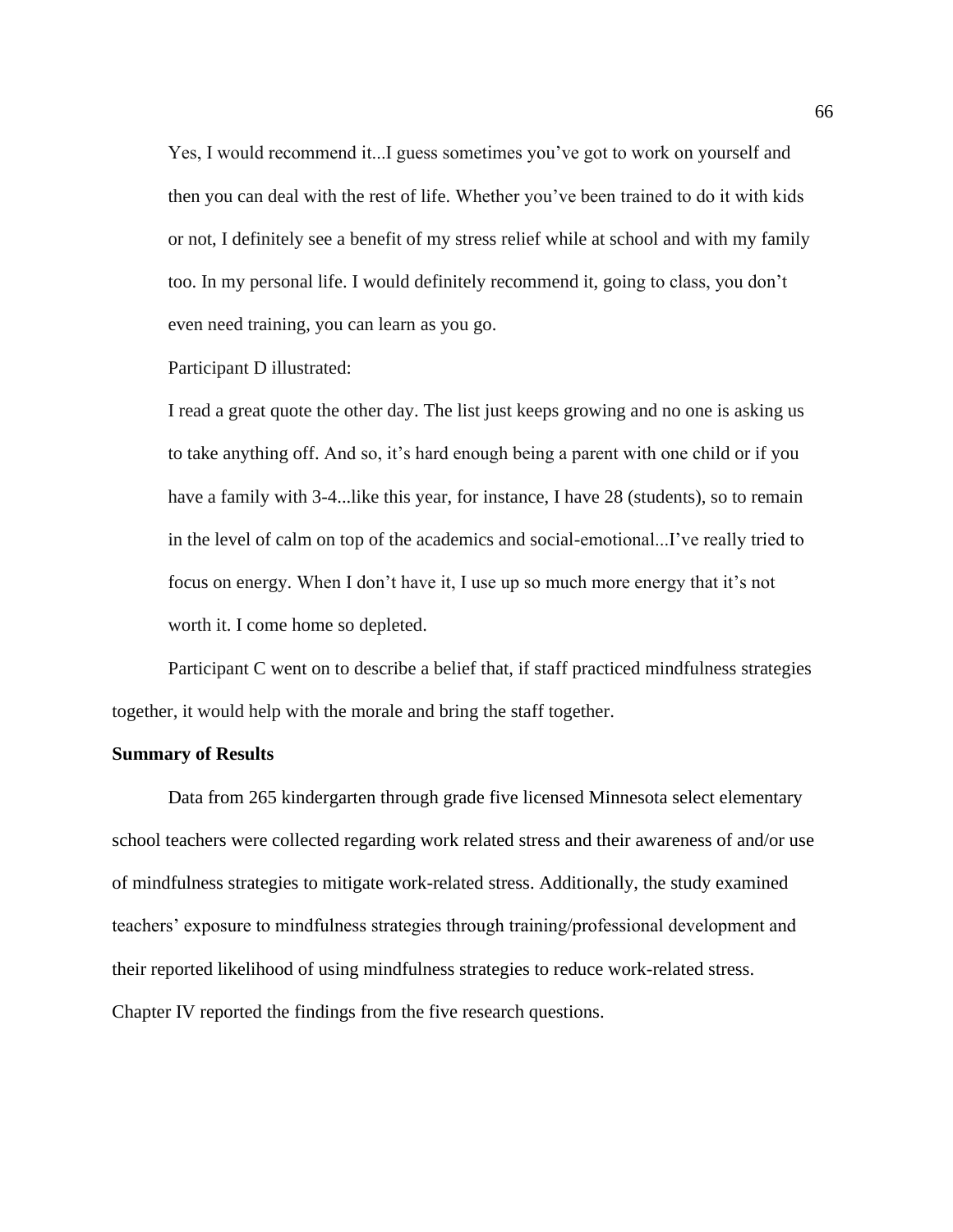The data for the first research questions revealed that 82.9% ( $n = 208$ ) of respondents reported they either frequently or always experienced stress at work, illustrating a high stress level for this group of elementary school teachers.

The data from the second research question on respondents' knowledge of mindfulness strategies found of the 250 participants who answered the survey question,  $98.4\%$  (n = 246) had at least some knowledge or awareness of mindfulness strategies.

Data for the third research question identified that respondents had minimal training/ professional development on mindfulness strategies  $(69.3\%, n = 174)$ .

The fourth research question results revealed that 112 of the 240 participants or 46.7% identified mindful breathing as the strategy they would be most likely to use to reduce their work-related stress. Additionally,  $28.3\%$  (n = 68) reported mindful movement, 18.8% (n = 45) identified sensory experiences, and  $6.3\%$  (n = 15) guided meditation as the mindfulness strategies they would be most likely to use to reduce their work-related stress.

Interviews were conducted to secure a more comprehensive understanding of teachers' application of mindfulness strategies. Four voluntary participants were asked five open-ended interview questions. The interview questions provided data to answer the fifth research question: What did select Minnesota elementary teachers report as the benefits, challenges, and recommendations for other teachers in using mindfulness strategies? These questions provided respondents with an opportunity to express their beliefs about the benefits, challenges, and recommendations for employing mindfulness strategies in education.

 According to all four voluntary teacher participants, they used mindfulness strategies to reduce their work-related stress. Additionally, all four participants discussed mindfulness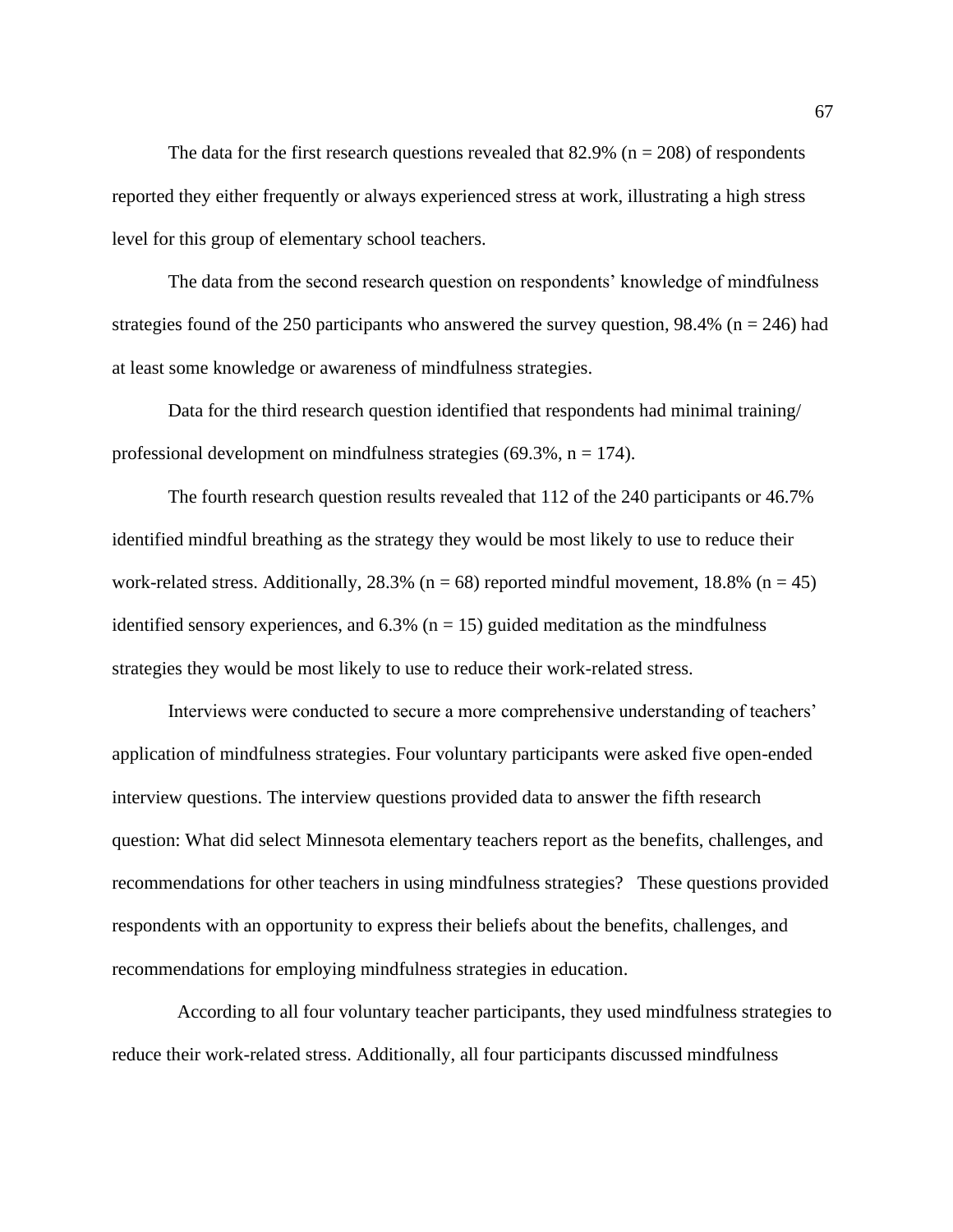techniques they used in their classrooms with students. They all believed mindfulness was helpful in their classrooms with their students and for themselves.

Participant A explained trying to take strategies used at school and incorporate them into their personal life as well. The participant offered, "I find any of it really helps the kids and it helps me."

Participant D stated "I would say for me, ultimately, understanding the importance of your breath and how powerful that is, to be able to take that pause."

All four participants identified time as a barrier to their practice of mindfulness techniques. Participant C described practicing with students would be undertaken because there would not be time otherwise, describing, "when I am calm, the whole day is a little bit calmer."

Participant A described the initial shyness by students and observed this as a barrier for the implementation of mindfulness practices. The participant alleviated the discomfort by assuring students about the voluntary participation and if they wished, they could just sit quietly. Further, the participant pointed out the importance of the perception of time on attitudes and in terms of class schedule. According to Participant A, when one actually does the mindfulness exercises, it takes less time than perceived. It was explained how the exercises assist students to calm down faster and then the teacher can accomplish classroom goals sooner.

All four participants said yes, they would recommend mindfulness to other educators. Participant D highlighted, "I would say yes, 100%, I think it's something that I've become really passionate about just due to where our society is at."

Participant C also said yes, mindfulness strategies were recommended and expressed a desire for mindfulness training be brought into their school.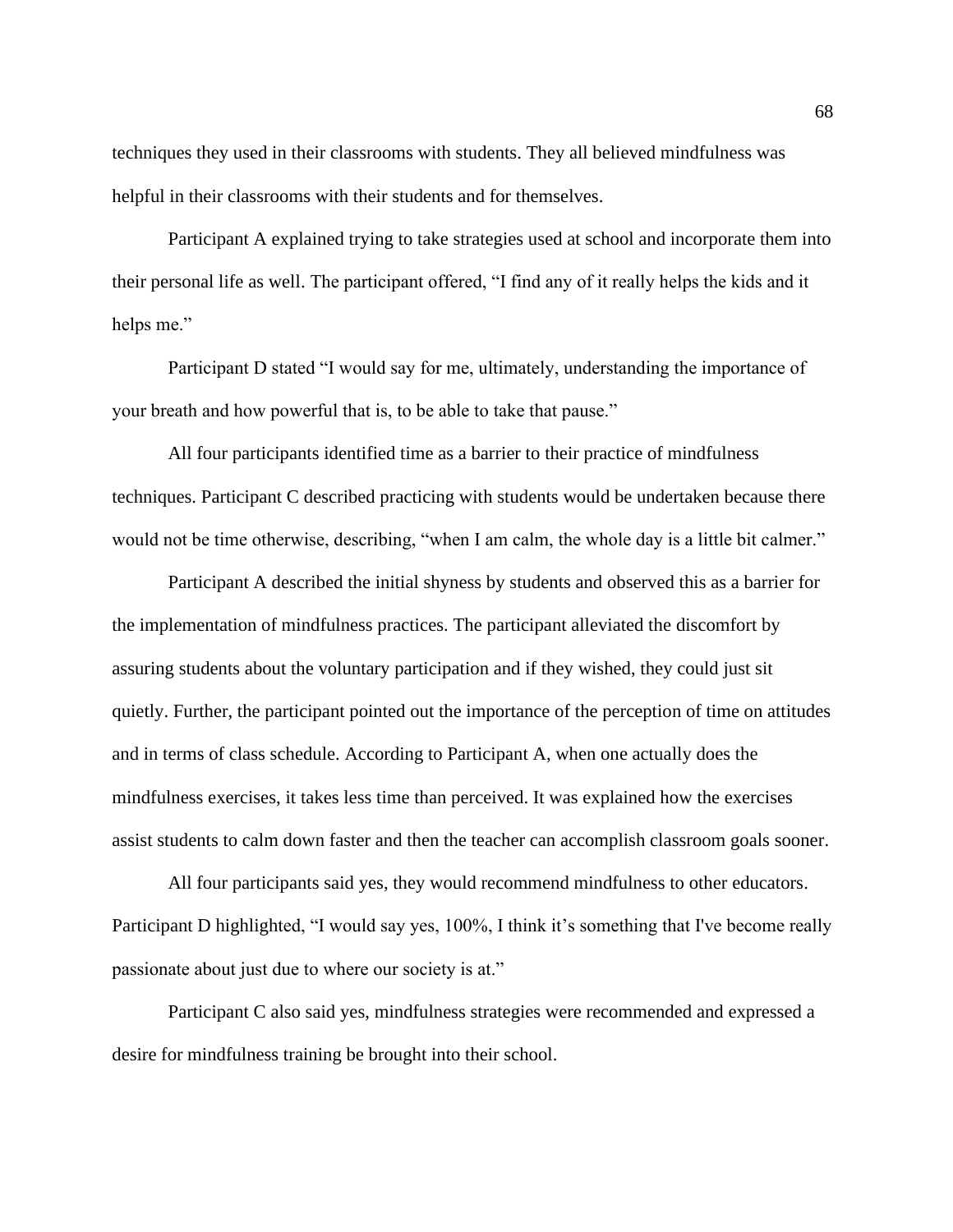Participant B commented that mindfulness training would be recommended because benefits were observed in their own stress relief at home and at school.

A recommendation was made for more training by two of the participants. Participant A reported finding the trainings in which participation had occurred to be useful: "the more comfortable I get with it (mindfulness), the more I try and bring it in and I just find it really helps during transitions."

Participant B expressed finding time and training to be barriers in the usage of mindfulness strategies in the classroom. Participant C suggested mindfulness activities to be incorporated into the school day. It was recommended mindfulness to become a regular practice, something everyone (teachers) would be doing, instead of "what's going on in there?" In the opinion of the same respondent, if staff are expected to practice mindfulness strategies, it will bring staff together as a collective and improve morale.

#### **Summary**

The majority of respondents,  $82.9\%$  (n = 208), reported that they either frequently or always experienced stress at work, illustrating a high stress level for this group of elementary school teachers. Of the 250 participants,  $98.4\%$  (n = 246) had at least some knowledge or awareness of mindfulness strategies while  $14.4\%$  (n = 36) reported using mindfulness strategies frequently to reduce their work-related stress.

According to all four voluntary teacher interview participants, they used mindfulness strategies to reduce their work-related stresses. Additionally, all four participants discussed mindfulness techniques they used in their classrooms with students. They all believed mindfulness was helpful in their classroom with their students and for themselves. All four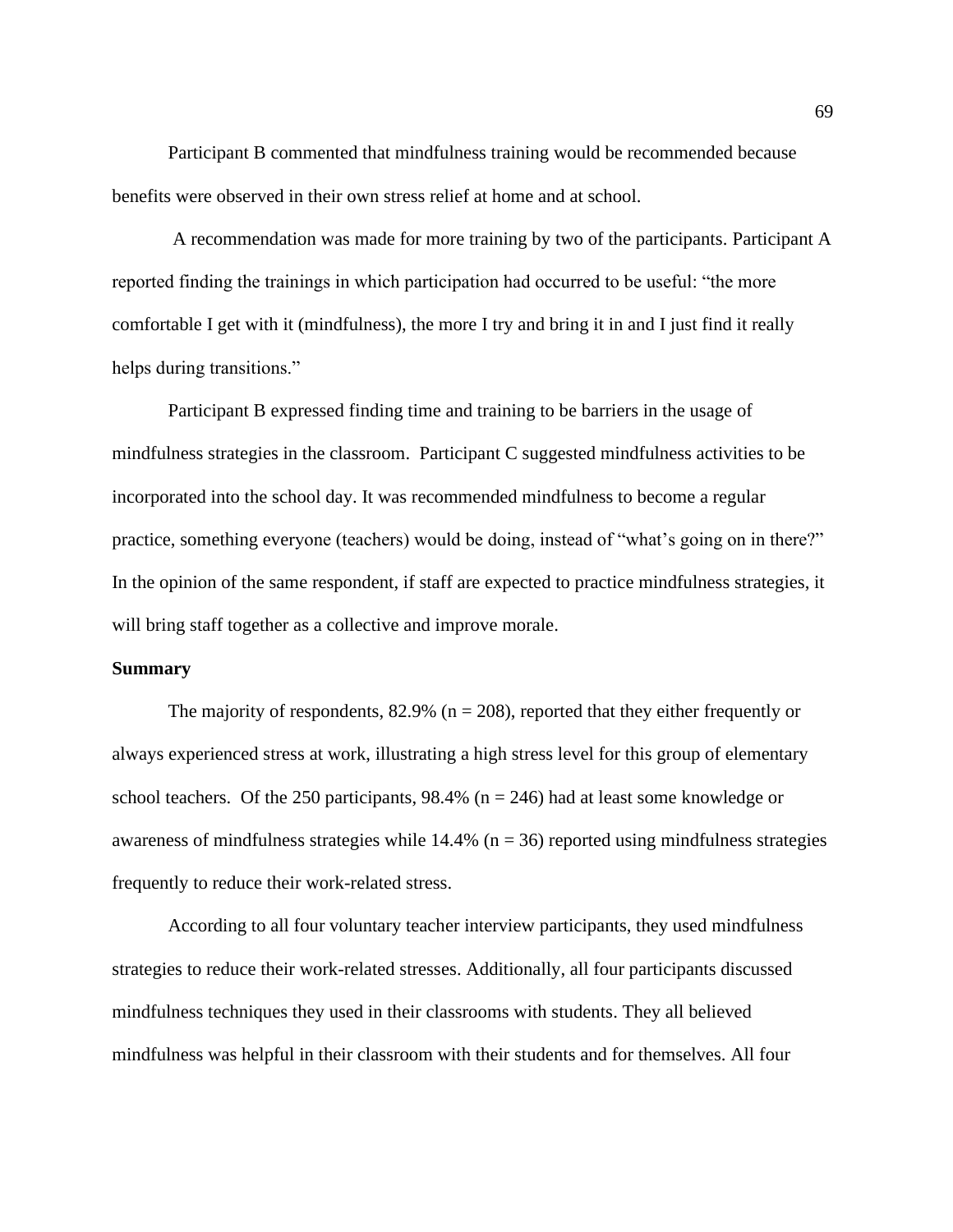participants said they would recommend mindfulness to other educators. All four participants identified time as a barrier to their practicing mindfulness techniques.

Chapter V includes the conclusions, discussion, limitations, and recommendations. Findings in Chapter V are based on the study conclusions as well as correlations to the literature review. Additionally, the researcher presents recommendations for future research into mindfulness strategies in education.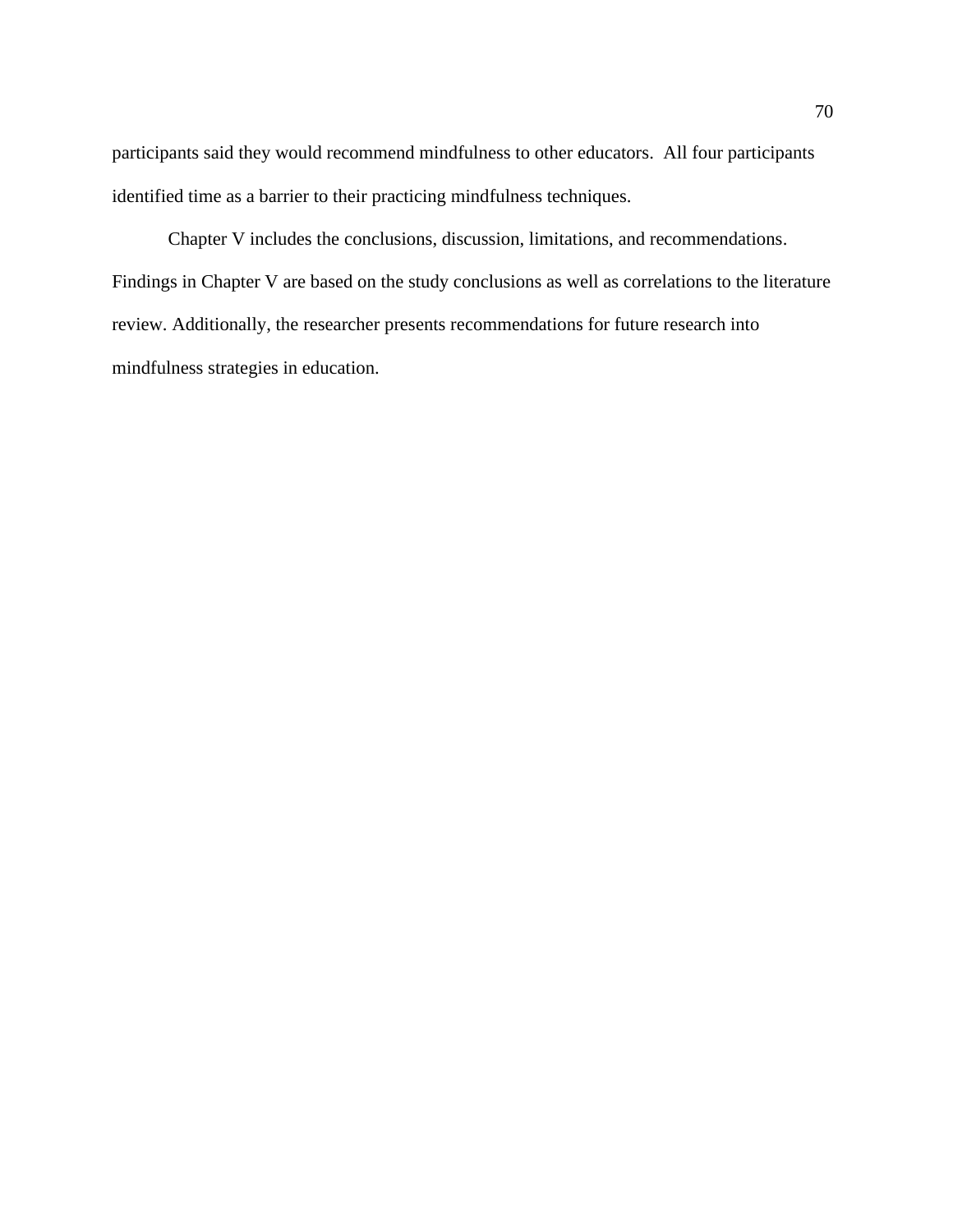# **Chapter V: Conclusions, Discussion, Limitations, and Recommendations Introduction**

According to Franco et al. (2010), teaching is one of the professions most impacted by psychological issues with numerous teachers experiencing significant distress due to requirements at work. Teaching is often described as an emotionally demanding profession. The stress and exhaustion associated with teaching can lead to professional burnout (Roeser et al., 2013). The work of a teacher is "uncertain and emotionally demanding," making it important to develop the skills necessary to meet the needs of students (Roseser et al., 2012).

Numerous studies demonstrate the effectiveness of mindfulness strategies. Mindfulness techniques have been linked to lowering levels of distress and increasing job satisfaction (Friedman, 2000; Hülsheger et al., 2013; Luken & Sammons, 2016; Roeser et al, 2013). However, little is known regarding the number of teachers aware of and/or use mindfulness strategies to reduce their work-related stress.

The purpose of the study was to examine the frequency with which a select group of Minnesota elementary school teachers reported they experienced work-related stress and to determine their awareness of and/or use of mindfulness strategies to mitigate their work-related stress. Additionally, the study examined teachers' exposure to mindfulness strategies through training/professional development and their reported likelihood of using mindfulness strategies to reduce work-related stress.

To secure a more comprehensive understanding of teachers' application of mindfulness strategies, four voluntary participants were asked open-ended interview questions. These questions provided respondents with an opportunity to express their beliefs about the benefits of, challenges with, and recommendations for employing mindfulness strategies in education.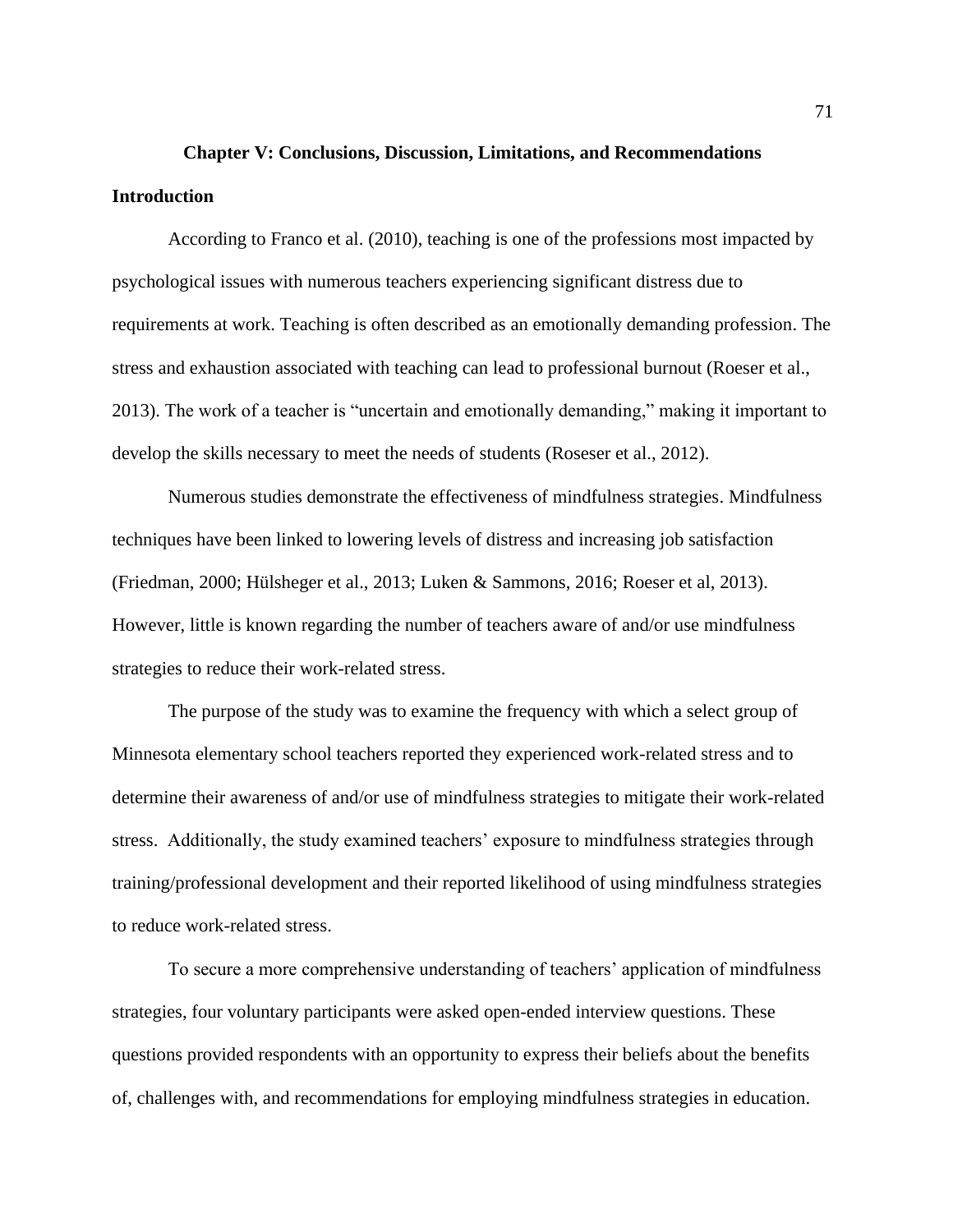The results of the study were intended to furnish school administrators with an understanding of teacher usage of mindfulness strategies and those teachers' perceptions of the effectiveness of those strategies in reducing their job-related stress. The findings of the study may reveal select mindfulness strategies for mitigating work-related stresses experienced by Minnesota elementary school teachers.

The study was guided by the following research questions:

- 1. How frequently did select Minnesota elementary school teachers report they experienced work-related stress?
- 2. What did select Minnesota elementary school teachers report as their level of awareness and use of mindfulness strategies as a means of reducing work-related stress?
- 3. What did select Minnesota elementary school teachers report as their level of training/professional development on mindfulness strategies?
- 4. How did select Minnesota elementary school teachers rank their likelihood of using specific mindfulness strategies to reduce stress in the work environment?
- 5. What did select Minnesota elementary school teachers report as the benefits, challenges, and recommendations for other teachers in their use of mindfulness strategies?

This chapter includes the conclusions, discussion, limitations and recommendations for further research. Findings in this chapter are based on the study conclusions as well as correlations to the literature review.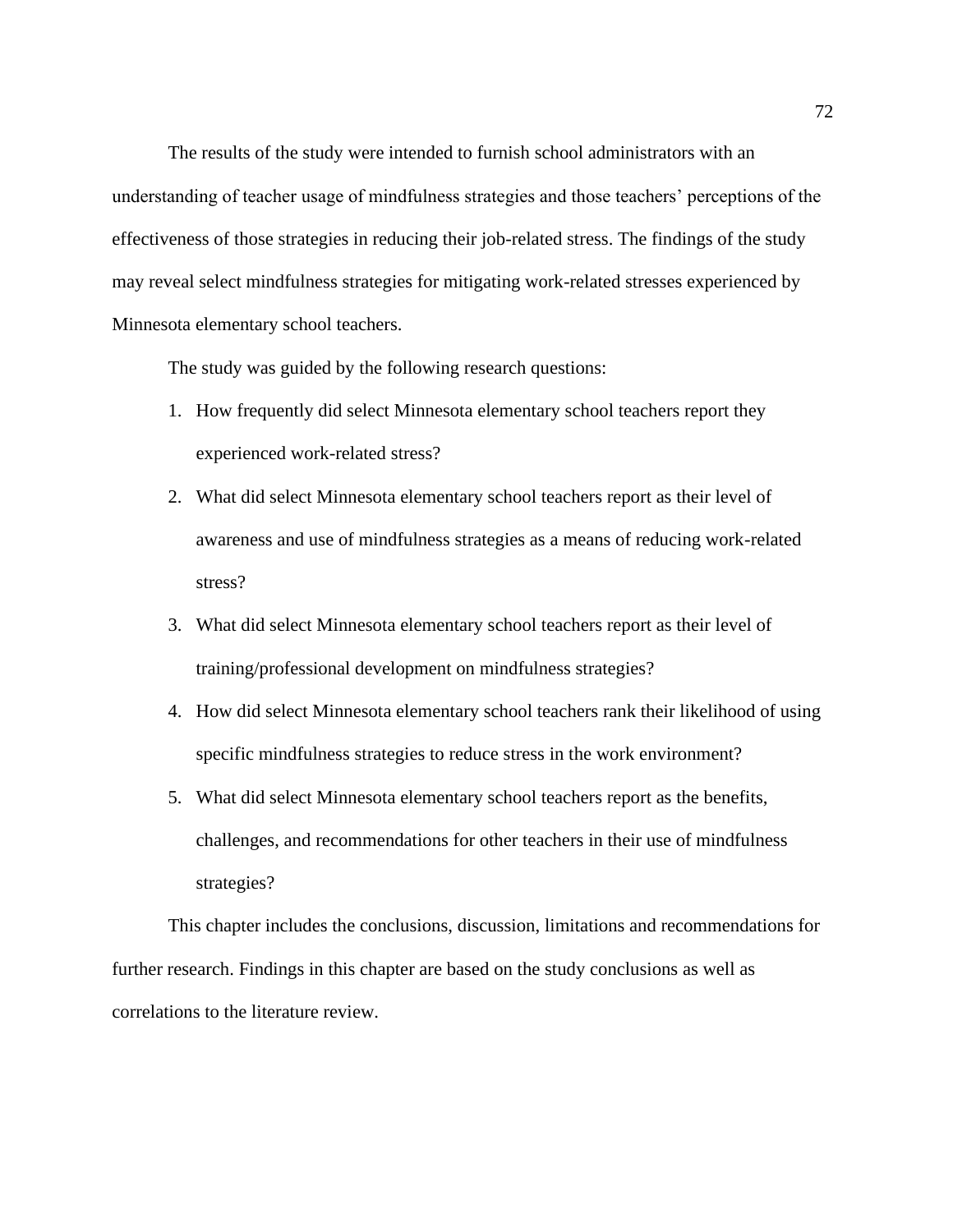### **Conclusions and Discussion**

This section presents the results and related literature for each research question. The researcher also provides their feedback about the outcomes of the study.

**Research question 1**. How frequently did select Minnesota elementary school teachers report they experienced work-related stress*?* 

The research question was answered through responses to the first survey question: how often do you experience work-related stress. The response descriptions were: "Never, Sometimes, Frequently, or Always." There were 251 valid responses to the first survey question. Of that total 82.9% ( $n = 208$ ) of the respondents reported that they either frequently or always experienced stress at work, illustrating a high stress level among this group of elementary school teachers.

The findings affirm the research. Elder et al. (2014) identified teachers as "professionals who may experience a tremendous amount of stress in their work environment" (p. 19). Teaching is often described as an emotionally demanding profession, the stress and exhaustion associated with teaching can lead to professional burnout (Roeser et al., 2013).

According to Franco et al. (2010), teaching is one of the professions most impacted by psychological issues; significant numbers of teachers experience significant distress due to demands at work. As a result, teachers may leave the profession, or they may cope by staying but operating in a stressed state which is often accompanied with decreased teaching performance. In either case, teacher burnout can have negative consequences for students as well as the district and community (Jennings & Greenberg, 2009). In addition, teachers experiencing a large amount of stress have a higher likelihood of absenteeism, dissatisfaction with their work, and exiting the profession altogether (Roeser et al., 2013).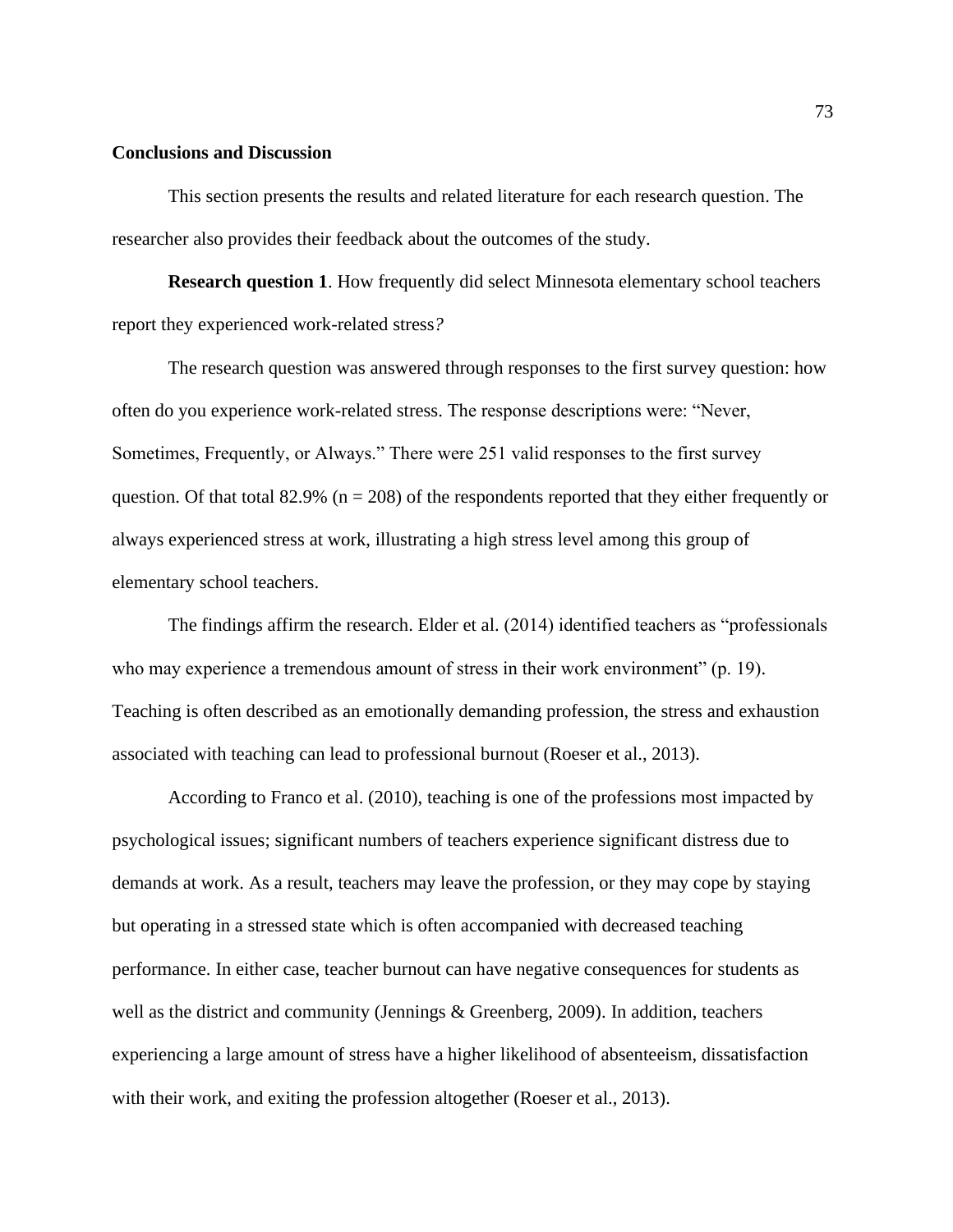Participants in the interviews were not directly asked about their stress levels at work, although they were asked how mindfulness impacted their stress level at work. Participant D talked about how the job (teaching) was just so intense.

I just think, unfortunately, that our students and our society are in such a different state and that is much more dire and we need to start doing something. I think for myself, I have had to seek for myself my own ways of knowing that I need that mental break away from work, whether it's meditation or mindfulness after work hours. And figuring out ways that I can handle it.

In a later interview question, Participant D described:

Where teachers are it... the list just keeps growing, and no one is asking us to take anything off. And so, it's hard enough being a parent with one child or if you have a family with 3-4...this year, for instance, I have 28 (students), so to remain in the level of calm on top of the academics and social-emotional, all of those parts, I've really tried to focus on energy. When I don't have it, I use up so much more energy that it's not worth it. I come home so depleted.

Participant A talked about having stress dreams about work and went on to describe how doing mindfulness strategies has caused the dreams to decrease.

Prolonged stress at work can lead to burnout. Goddard et al. (2006) explained the burnout phenomenon as a result of physical, emotional and mental exhaustion due to intensifying demands of work. The consequences of burnout can be severe for the workers, the clients, and the organizations employing them. Burnout has been linked to a variety of consequences including lowered level of job performance, higher turnover, increased absences as well as debilitated functioning in a staff's personal life (Banerjee & Mehta, 2016; Maslach et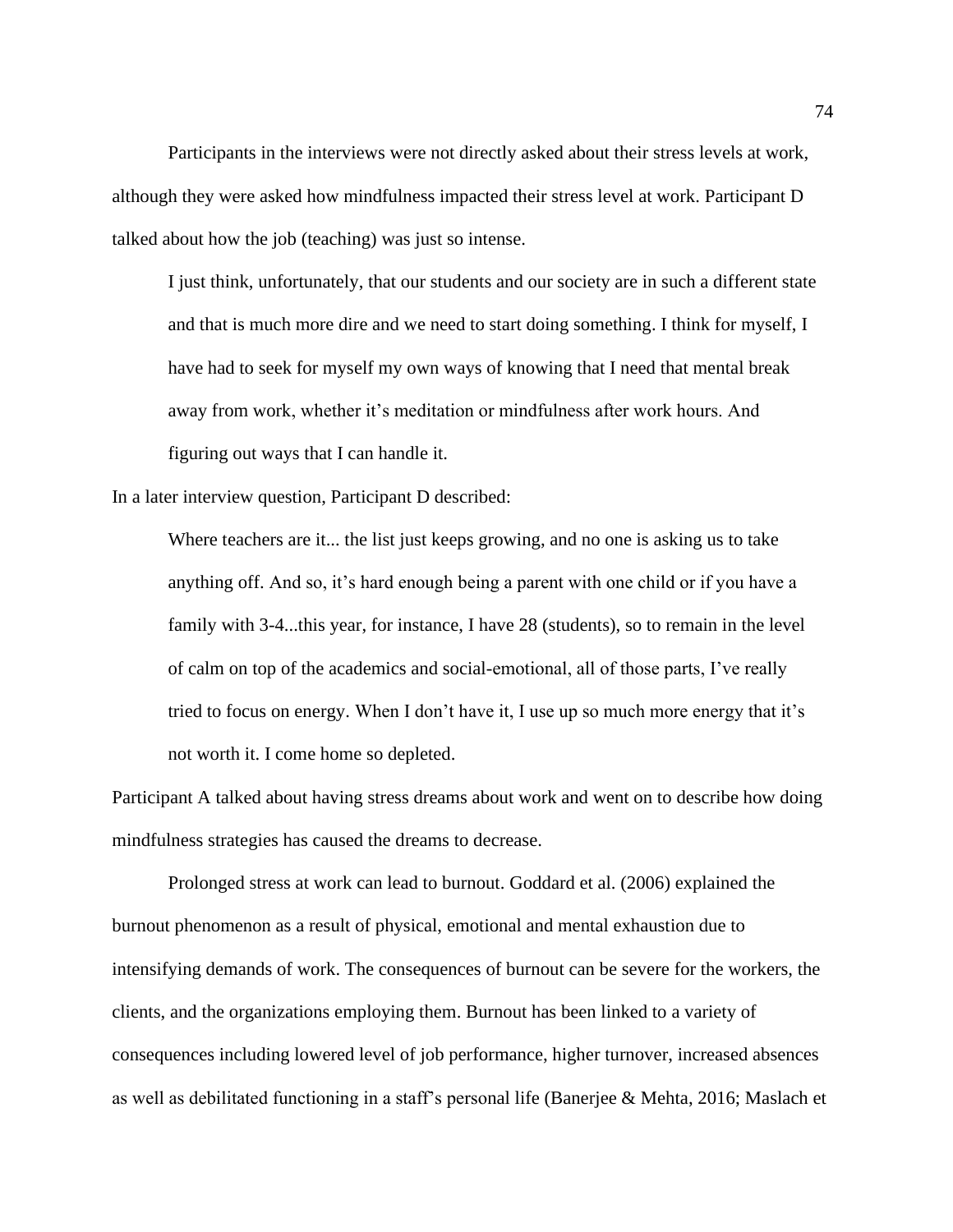al., 1996). As the literature suggested, teacher work stress left untreated can have negative consequences for the teacher, students, and community.

**Research question 2**. What did select Minnesota elementary school teachers report as their level of awareness and use of mindfulness strategies as a means of reducing work-related stress?

The survey question stated: How would you describe your awareness and use of mindfulness strategies as a means of reducing work-related stress? For this question, participants selected responses from among the following options: "I don't know what it is; I am somewhat aware but do not practice these strategies; I practice mindfulness strategies on occasion to reduce work-related stress; I practice mindfulness strategies frequently to reduce work-related stress."

Of the 250 participants who responded to this survey question, 98.4% ( $n = 246$ ), reported they had at least some knowledge or awareness of mindfulness strategies, indicating that most of the responding elementary school teachers were aware of mindfulness strategies. Additionally,  $70\%$  (n = 175) of the respondents reported they practiced such strategies on occasion or frequently to reduce their work-related stress.

Kabat-Zinn (2013) described mindfulness as a method to change the way people see and respond to situations. The goal is to lower stress and improve an individual's coping mechanisms and overall health. There is growing evidence supporting the use of mindfulness techniques for employees in the educational field (Luken & Sammons, 2016). Mindfulness strategies improve job satisfaction and help people working in emotionally taxing jobs avoid burnout by improving their emotional exhaustion levels (Hülsheger et al., 2013). Teachers with an opportunity to learn stress management practices could potentially offset the strain and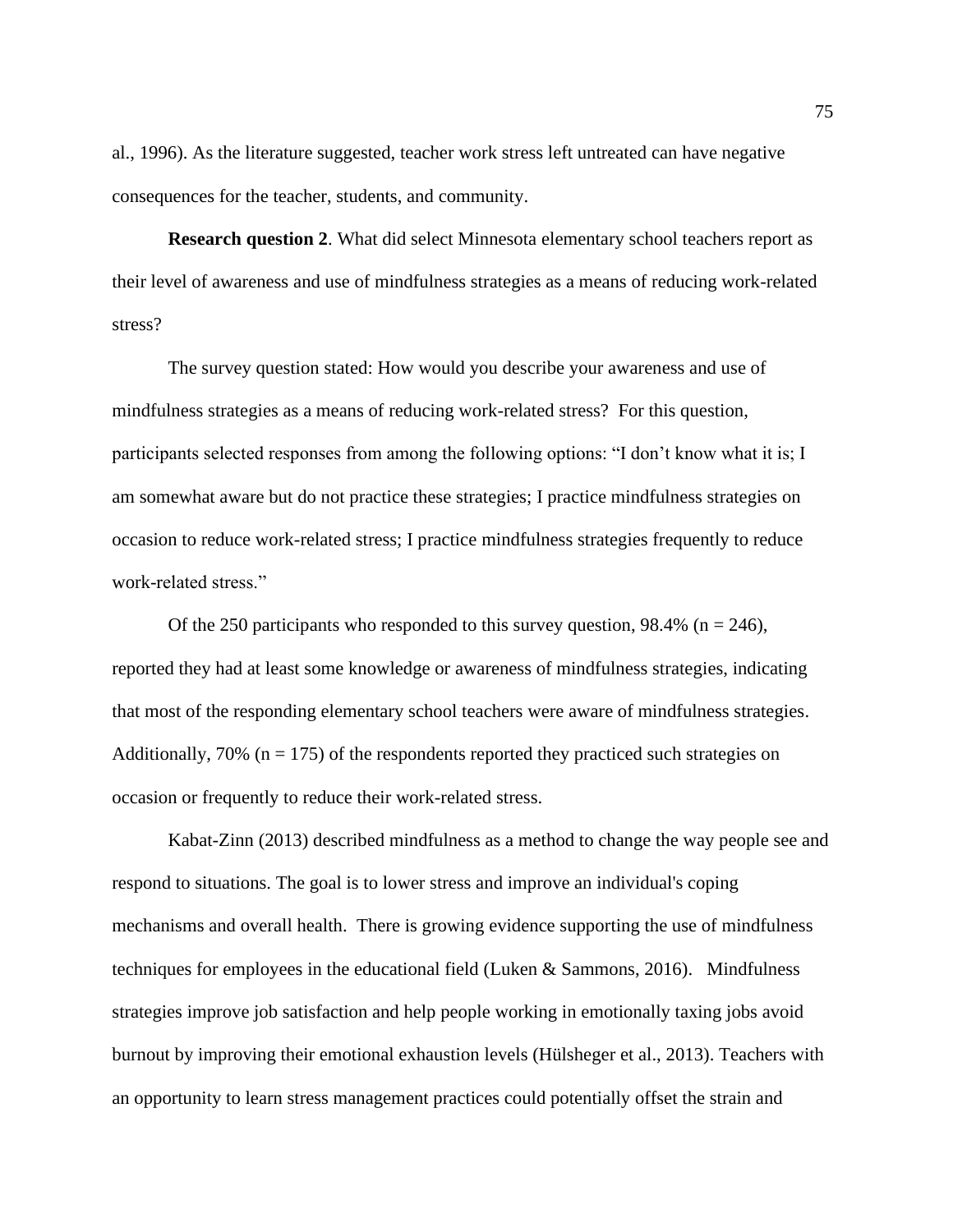distress of being an educator (Franco et al., 2010; Roeser et al., 2012; Roeser et al., 2013). Learning mindfulness can help teachers cope and in addition, allows them to bring their learning of mindfulness strategies to the students (Poulin et al., 2008).

Although many survey respondents knew what mindfulness was and practiced those strategies at times, 14.4% reported using the strategies frequently to reduce their stress levels. This suggests potential for growth in allowing teachers to learn and\or practice mindfulness strategies. All four participants in the follow-up interviews reported that they used mindfulness strategies to reduce their work-related stresses. Additionally, all four participants talked about mindfulness techniques they used in their classrooms with students. They all believed mindfulness was helpful in their classrooms with their students and for themselves.

Participant A described how using the mindfulness strategies set the tone for their day and resulted in a decrease in their personal stress level. Participant B practices meditation and yoga at home and revealed a preference for doing yoga before school because it resulted in making days go better. Participant B commented that mindfulness helps in managing stress, "I am mindful of when I need a break, and I know what to do to get myself back on track."

There are numerous factors provoking stress and leading to teacher burnout. Teachers identified the sizes of their class and difficult student behaviors as being two pervasive causes of stress (Bauer et al., 2006). Similarly, Haberman (2005) identified classroom management and discipline as having the greatest influence on teacher burnout with perceived lack of administrative support as second. Participants B and C both mentioned how mindfulness strategies have helped them in managing challenging behavior. Participant B explained, "I don't get as frustrated with my students, like if they are misbehaving, I can take a calmer approach in dealing with it and even help them come up with strategies to get them back on track."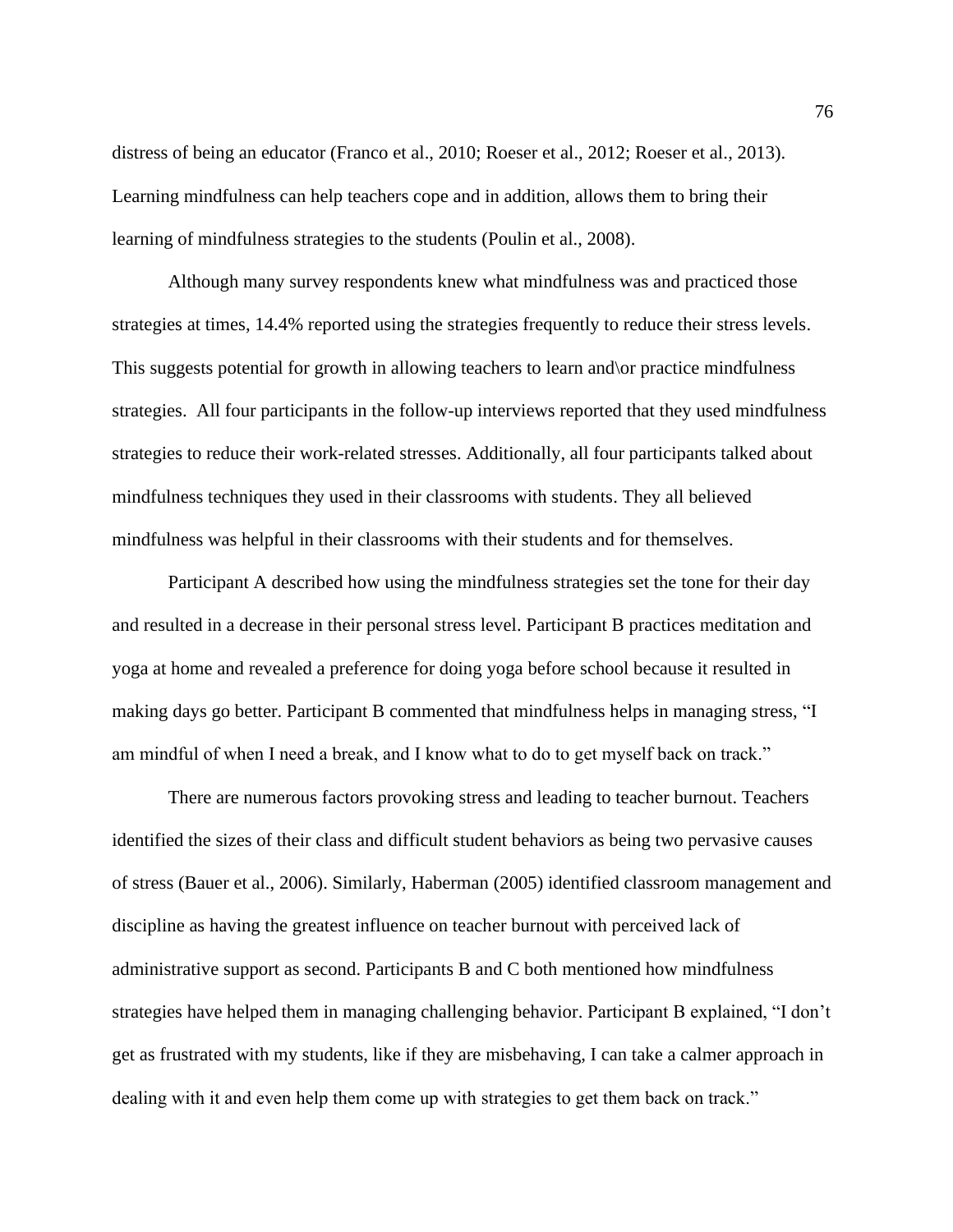Participant C stated that practicing meditation at home and at school helps in slowing down and taking a breath before responding to situations.

Participant C further described:

I find it's (mindfulness) most beneficial when you are in those almost crisis moments and you need to get control of yourself before engaging with the students. Thinking through what I am bringing to the situation, it's definitely helped a lot with behavior management or connecting with students when they are escalating.

Participant C emphasized that incorporating mindfulness into their classroom was a way to make sure of personally practicing the strategies, "when I am calm, the whole day is a little bit calmer." In a later question, all four teachers identified time as a barrier in their practicing mindfulness techniques.

**Research question 3**. What did select Minnesota elementary school teachers report as their level of training/professional development on mindfulness strategies?

The survey item related to the research question was as follows: How would you describe your training/professional development on mindfulness strategies? Response options were as follows: "None, Minimal, or Extensive." This question had 251 valid responses. The respondents most frequent response  $69.3\%$  (n = 174) was that they received minimal training/professional development on mindfulness strategies. Respondents who reported no training/professional developed totaled 16.7% ( $n = 42$ ) while 13.9% ( $n = 35$ ) reported they had extensive training/professional development on mindfulness strategies.

The findings were consistent with the interview responses of three of the four participants who reported they did not have formal training at school on mindfulness practices. One participant reported having formal training at school.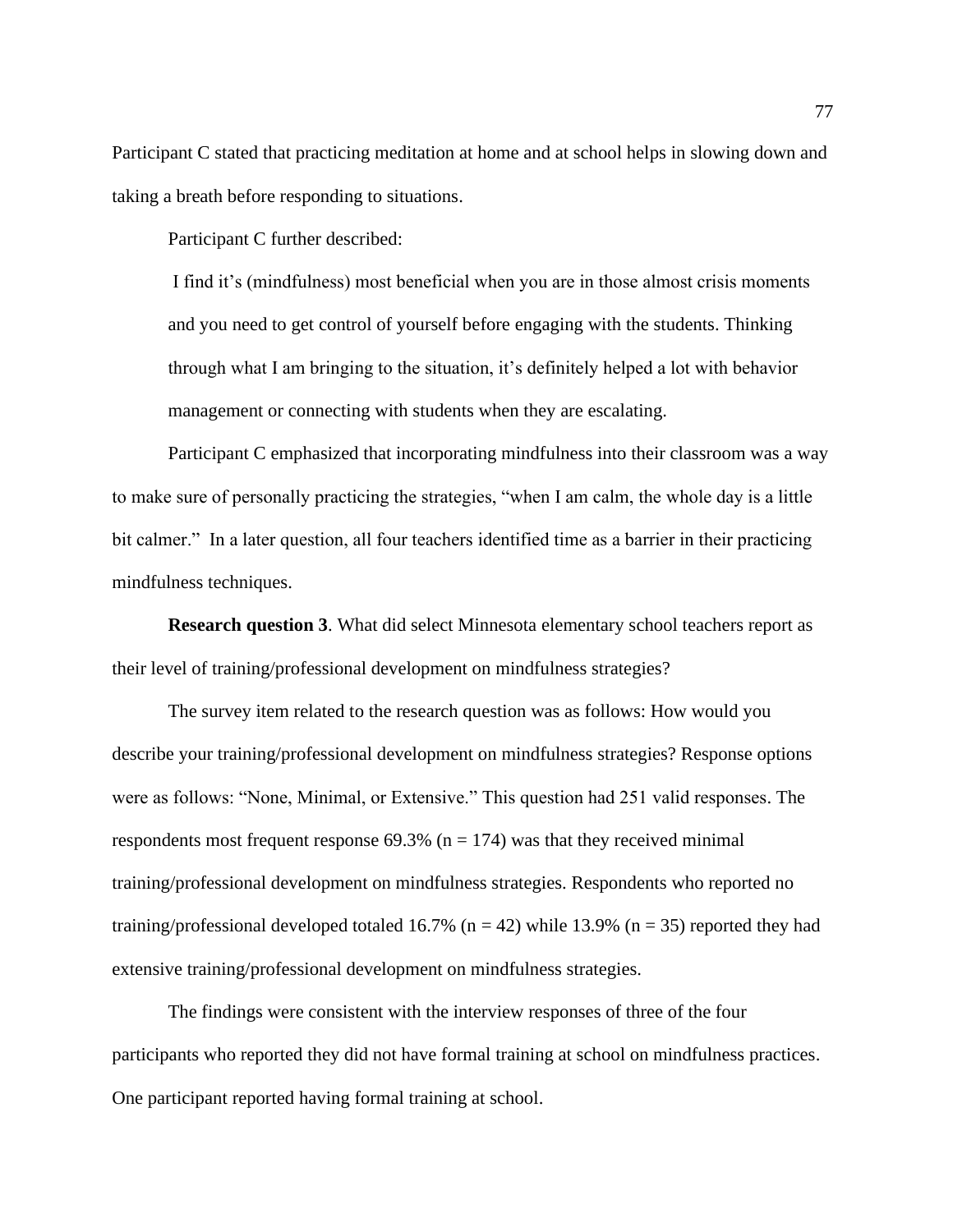Participant A described having participated in three trainings at school (one of the trainings was during a professional development opportunity, and in two instances, teachers were invited to join by choice). Participant A also had someone come to the classroom and work individually with them on mindfulness practices. Participant A found the trainings useful, "the more comfortable I get with it (mindfulness), the more I try and bring it in and I just find it really helps during transitions."

Participants B, C, and D reported they did not have formal training at their school regarding mindfulness practices. Participant B described practicing yoga for personal stress management and reading about mindfulness in magazines or books. Participant B expanded, "I just try and practice it in my own life and incorporate it into my classroom too." Participant C participated in training in a previous district and also learned about various stress management (including mindfulness) techniques in college classes. Participant D reported that mindfulness had been a personal journey, first as a yogi and then as a yoga teacher.

Hartwick and Kang (2013) recommended requirements for future teachers to develop a plan for managing their stress and encouraged school leaders to provide a supportive place in the school where teachers could utilize their plans. Miller and Nozawa (2005) also advocated for contemplative practices to be included in teacher education. Results showed meditation as valuable to future educators as they gained more self-awareness, possessed increased stress management skills, and engaged in less power struggles with students (Miller & Nozawa, 2005). Mindfulness training was identified as an area to introduce through teacher professional development due to its ability to help future teachers manage their stress levels (Dorman, 2015; Miller & Nozawa, 2005; Winzelberg & Luskin, 1999).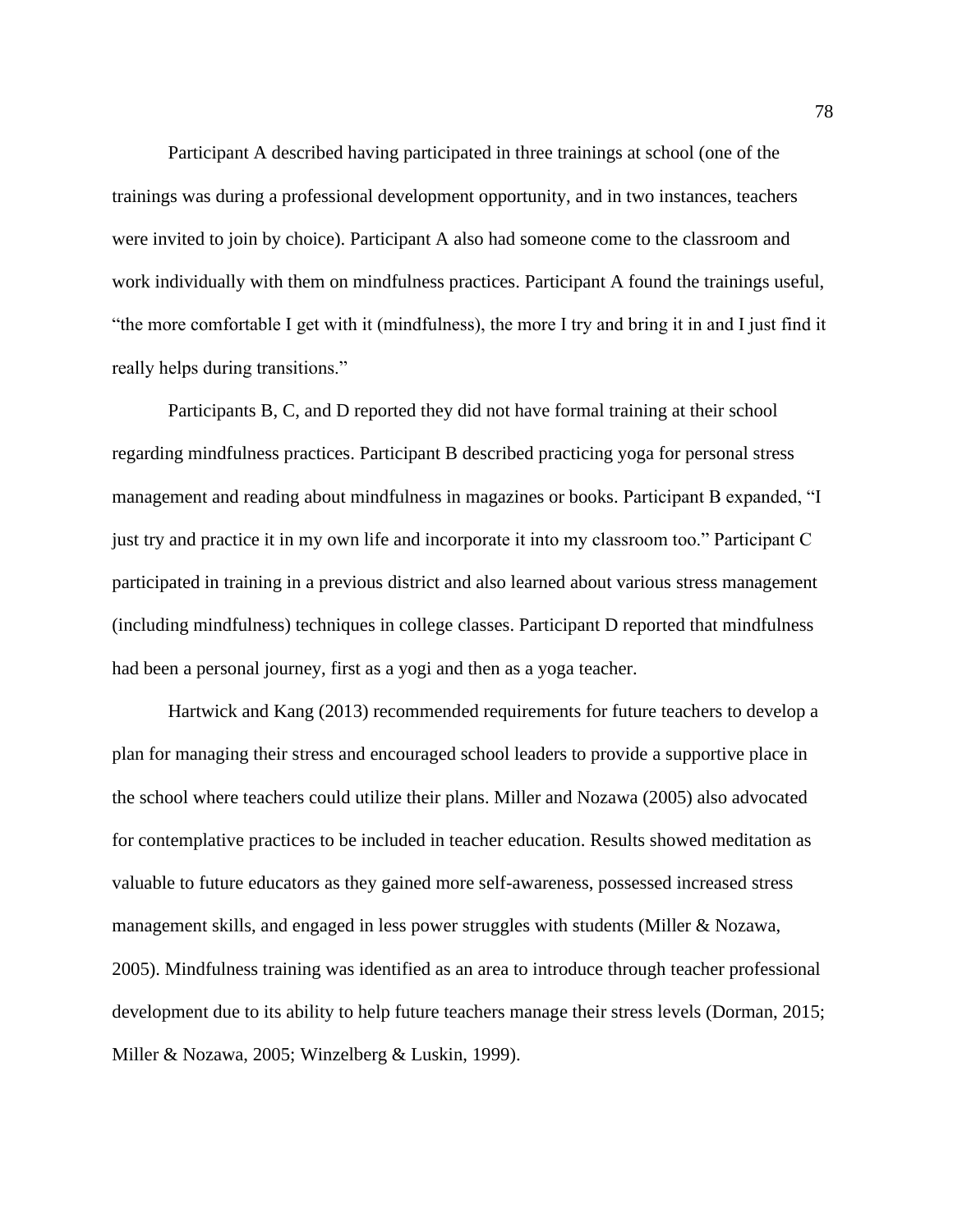**Research question 4**. How did select Minnesota elementary school teachers rank their likelihood of using specific mindfulness strategies to reduce stress in the work environment?

In this section of the survey, participants were asked to rank order four mindfulness strategies according to the likelihood of using them to reduce work stress. The four mindfulness strategies were as follows: mindful breathing; guided meditation; movement (examples: yoga, walking, stretching); and sensory experiences (examples: listening to music, calming smells, mindful eating). Of the 240 participants who completed the question, 46.7% ( $n = 112$ ) of participants ranked mindful breathing as the strategy they would be most likely to use to reduce their work-related stress, and  $28.3\%$  ( $n = 68$ ) reported mindful movement as most likely to be used to reduce work-related stress.

As revealed in the literature, mindfulness programs in education vary in length and content in incorporating mindfulness techniques. Kabat-Zinn (2013) described MBSR as an 8 week program with once-a-week meetings to encourage participants' practice of daily meditation including mindfulness practices and mindful breathing (sitting for a specified number of minutes and focusing on breathing). At the program's completion participants are encouraged to continue their own practice in their lives (Kabat-Zinn, 2013).

Mindfulness can be practiced in a variety of ways. People can practice in formal or informal ways; they can practice on their own, with a partner, or in a group. Sometimes people learn mindfulness techniques by researching on their own and developing an individual practice. In other instances, people participate in a formal training class or program, spiritually based or secular (Luken & Sammons, 2016).

This research question findings indicate that administrators who desire to support mindfulness practices in their school could begin with mindful breathing since that was the most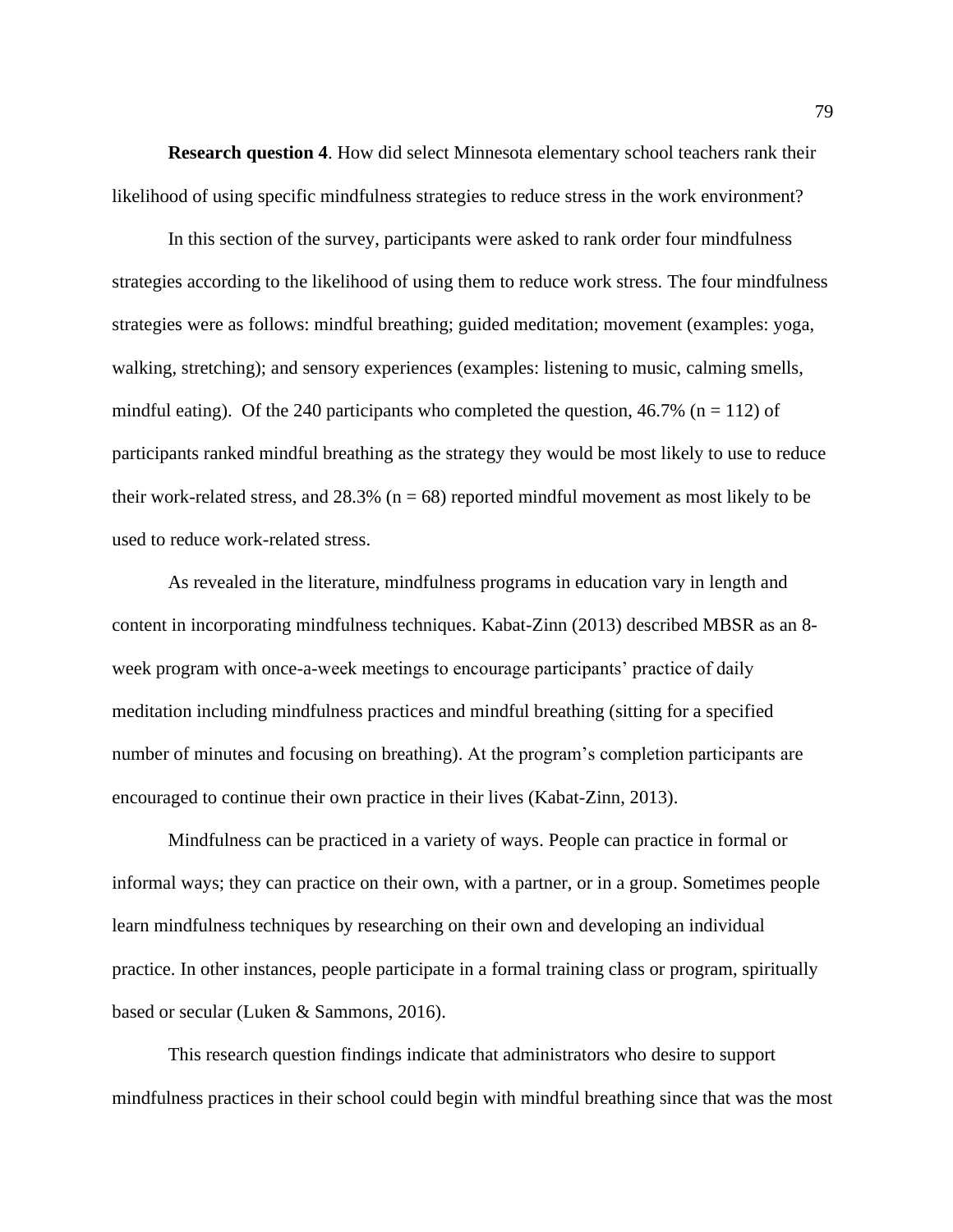highly ranked strategy by study participants. Mindfulness is very adaptable and can be used in a variety of ways and tailored to meet the needs of staff at a specific school building.

**Research question 5**. What did select Minnesota elementary school teachers report as the benefits, challenges, and recommendations for other teachers in their use of mindfulness strategies?

The interview questions provided data to answer the fifth research question: What did select Minnesota elementary teachers report as the benefits, challenges, and recommendations for other teachers in using mindfulness strategies?

Benefits: All four participants reported that they used mindfulness strategies to reduce their work-related stress. Additionally, all four participants talked about mindfulness techniques that they used in their classrooms with students. They all felt mindfulness was helpful in their classrooms with their students and for themselves.

Participant A described using YogaCalm, "when I get them (students) calm, I feel better after trying something like that because I feel like I am not nagging at them. I don't have to try ten different strategies to get them to focus on me. It's usually the one strategy that usually works really quickly." Participant A explained trying to employ the mindfulness strategies used in school in the participant's personal life as well. "I find any of it really helps the kids and it helps me."

Participant D stated "I would say for me, ultimately, understanding the importance of your breath and how powerful that is, to be able to take that pause." In the classroom, the participant utilized sound, light and movement techniques as well as teaching students about breathing. Participant C emphasized the incorporation of mindfulness into the classroom as a way to make sure they practiced the strategies. "When I am calm, the whole day is a little bit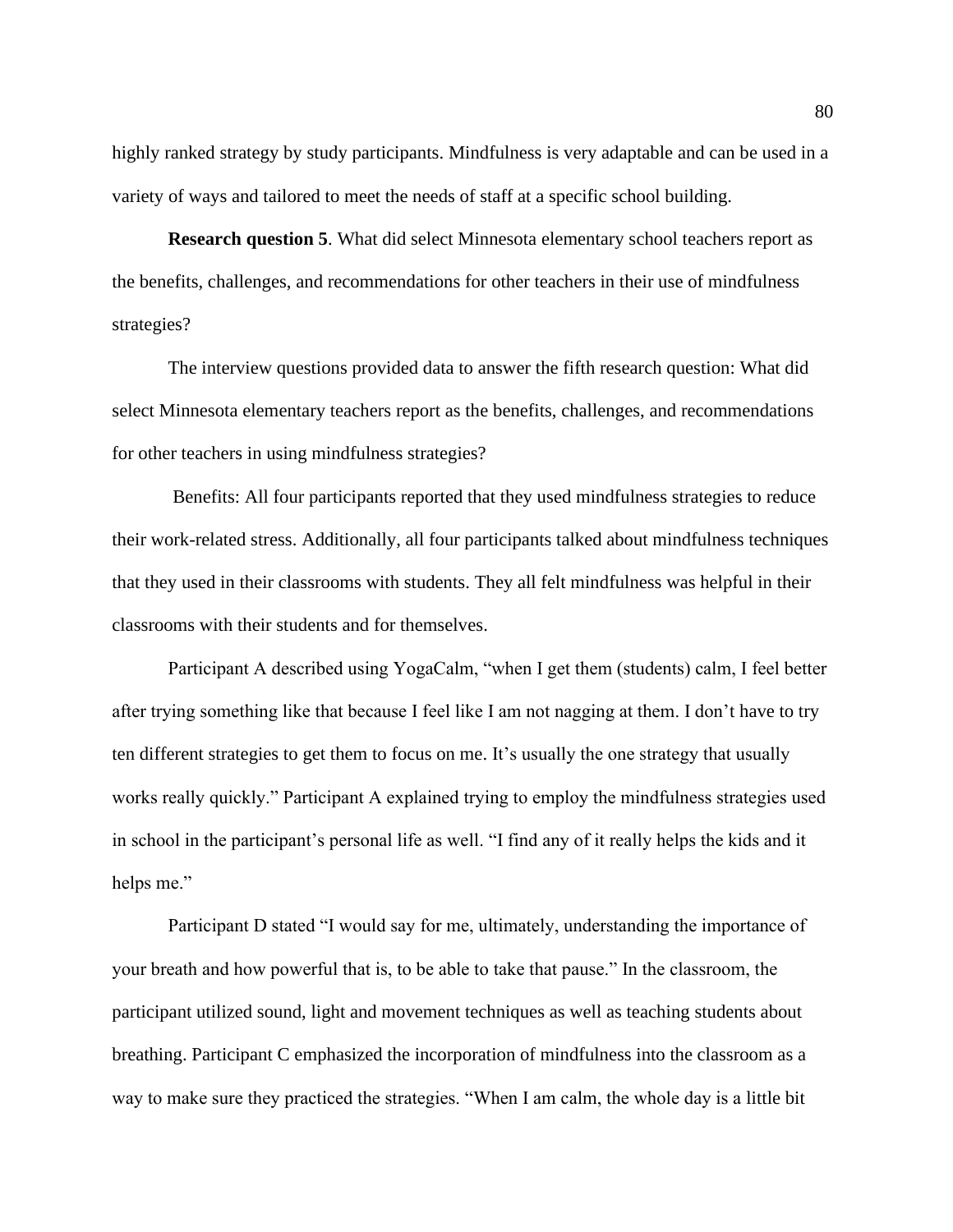calmer." Each day after lunch, the teacher and students do a meditation together. Additionally, this interviewee added mindfulness exercises as needed. "Throughout the day if me or any of the students are getting worked up, we kind of all come back together and breathe together slowly. It's just a lot of breathing we are able to do." Further describing how the students are very much a part of the mindfulness practice.

**Challenges**. All four participants identified time as a barrier to their practicing of mindfulness techniques. Participant C, who practices with the students because there would not be time otherwise, expressed that it would be desirable to have time built into the school day. Participant C wanted mindfulness to become something that "of course" everyone (teachers) would be doing, instead of "what's going on in there?"

Participant C continued:

It really would be nice if there was just a formal expectation that at some point in the day we are all going to need to take time to breathe and relax and get ourselves centered. If that was more of the culture, you wouldn't feel so strange to sit at your desk looking like you're not doing anything. It feels funny to do that without students here. I feel like people would walk by and wonder what I'm doing. It would feel odd.

Participant B expressed that mindfulness training is offered on your own time and with all the other required trainings, teachers feel trained out. Therefore, the participant has not yet participated in the formal training. With more time and training, Participant B wanted to incorporate additional mindfulness strategies into the classroom but found time and training to be barriers.

Participant D also mentioned time as a barrier as: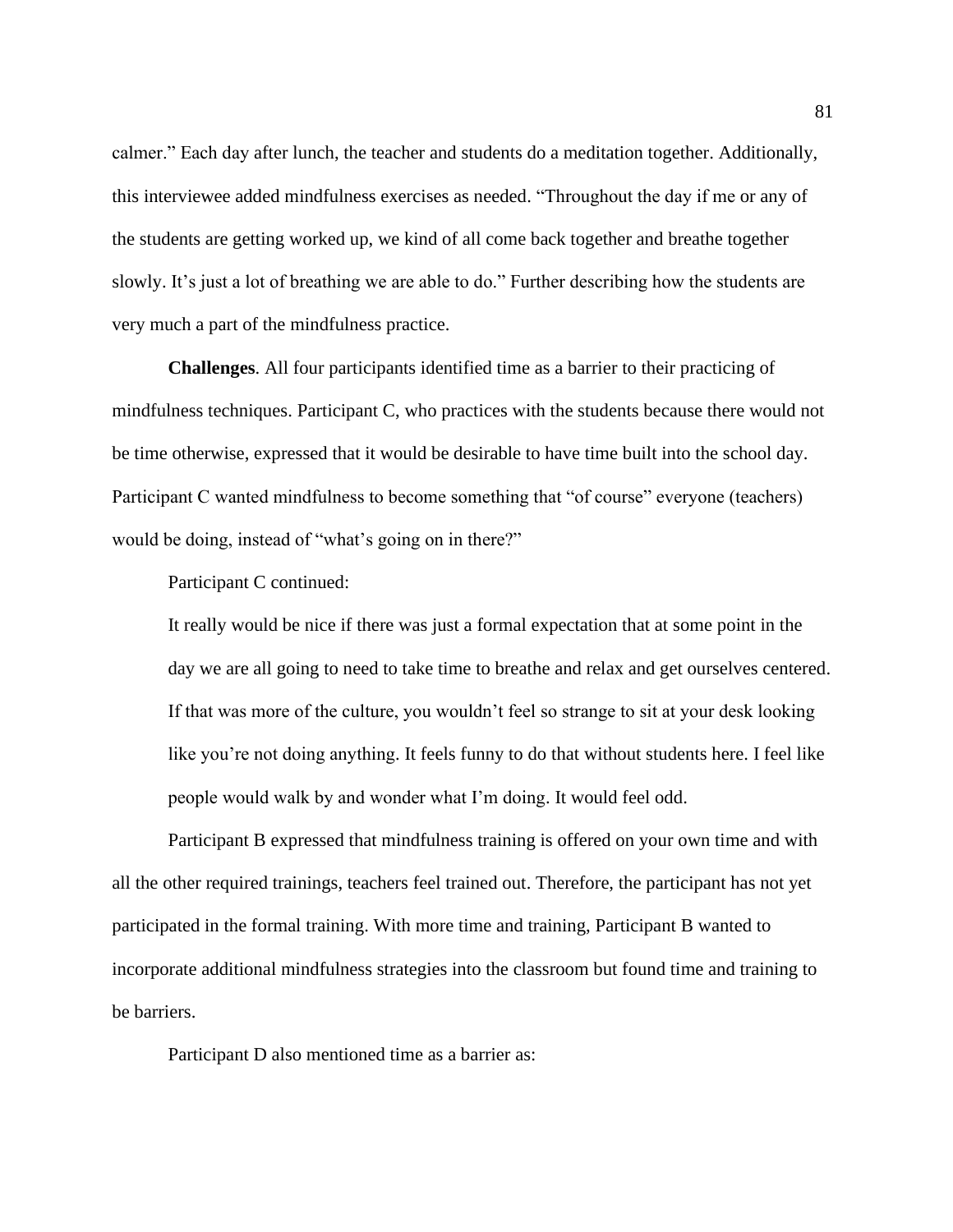The time that is expected and that is put on teachers, if you kind of graph how often does the teacher get to be off and how often on, that's tricky. I've taken my prep and walk, my prep might not look as productive as maybe some other people, but I think I am doing it to regulate for the afternoon and what's to come.

Participant A described how not all students are comfortable with mindfulness and believed that could be a barrier. Participant A made sure that students knew they did not have to participate and could just sit quietly instead. In terms of time, Participant A thought that was a barrier in terms of the perception of time, stating "when you actually do it (mindfulness), it takes less time than you thought. The kids calm down faster and you can get to what you wanted to get to sooner."

**Recommendations**. All four participants said they would recommend mindfulness to other educators. Participant D, "I would say yes, 100%, I think it's something that I've become really passionate about just due to where our society is at."

Participant A described:

Any of it that brings them, centers them and helps them focus. I mean in this day and age when they are so attuned to videos and games, and the stuff they play which is moving at such a fast clip, when you get them to slow down and breath and focus, I think it is hugely helpful. I would tell anyone to do it.

 Participant B said there is a lot of multi-tasking in teaching and mindfulness helps students to stay focused and re-centered on the task on hand. Participant C also recommended mindfulness strategies:

Yes, I absolutely would and I know I would love if there was some sort of training brought into the school to kind of guide some of that. Like I said, I just go off of you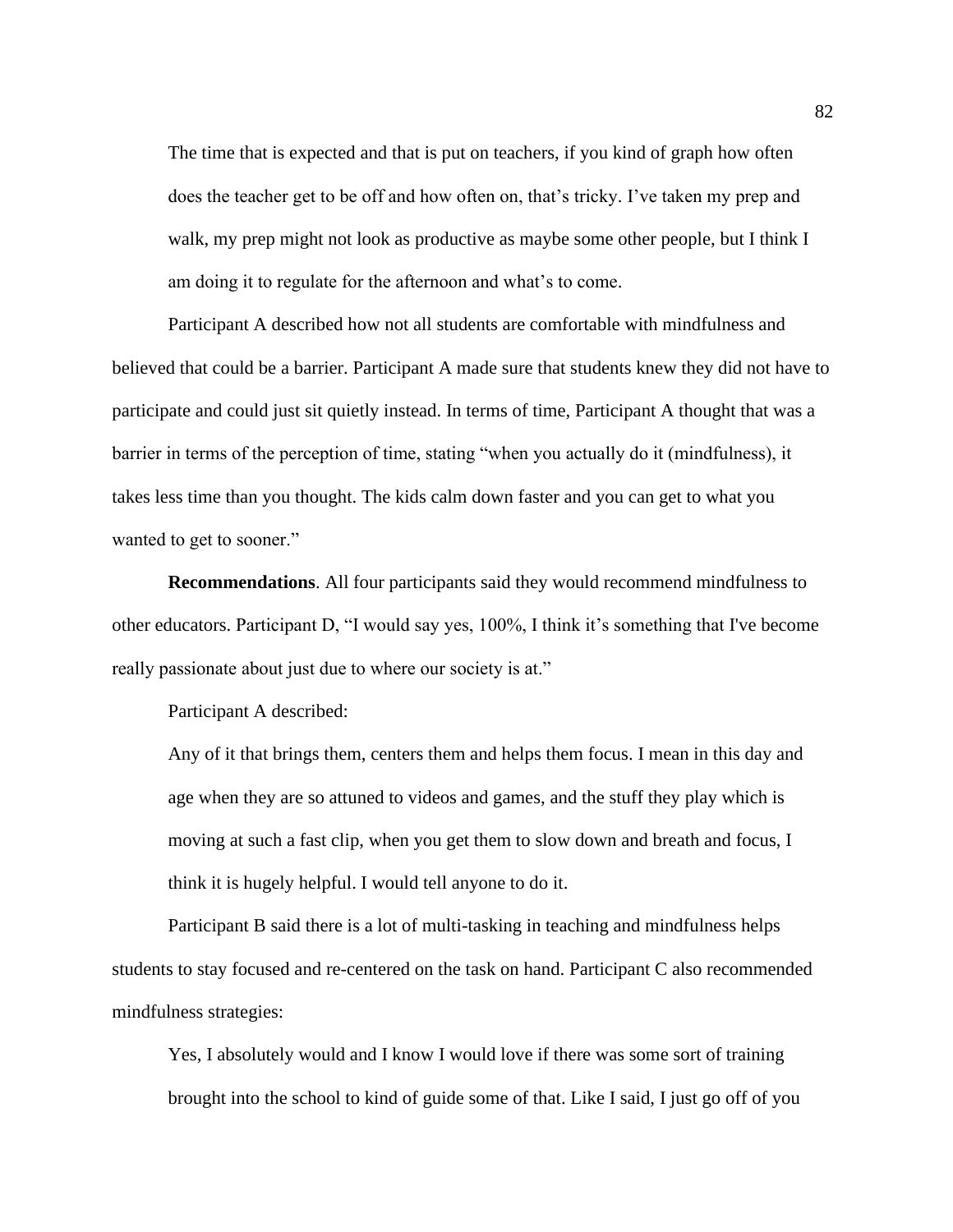know my personal past experience or hobbies. I would say breathing is the quickest and easiest to incorporate into the day. But I guess my personal favorite would be more like that progressive muscle relaxation, I feel like we just carry so much tension in our bodies. So when I am home that's more what I focus on how to fully let that go and I think as teachers I see all of us walking around all hunched over and how to purposely let that go we carry so much in our bodies.

Participant B commented,

Yes, I would recommend it. I think that, I guess sometimes you've got to work on yourself and then you can deal with the rest of life. Whether you've been trained to do it with kids or not, I definitely see a benefit of my stress relief while at school and with my family too. In my personal life. I would definitely recommend it, going to class, you don't even need training, you can learn as you go.

Another recommendation made by participants was for more training. Participant A reported they found the trainings they have participated in to be useful: "the more comfortable I get with it (mindfulness), the more I try and bring it in and I just find it really helps during transitions." Participant C believed that if staff were supported and practiced mindfulness strategies together, it would help with the morale and bring the staff together.

#### **Limitations**

Limitations in a study are factors which the researcher cannot control, "particular features of your study that you know may negatively affect the results or your ability to generalize" (Roberts, 2010, p. 162). Limitations for the study included:

• The survey was open for a period of 12 days. Extending the window for responses and sending additional reminders would likely have increased participation.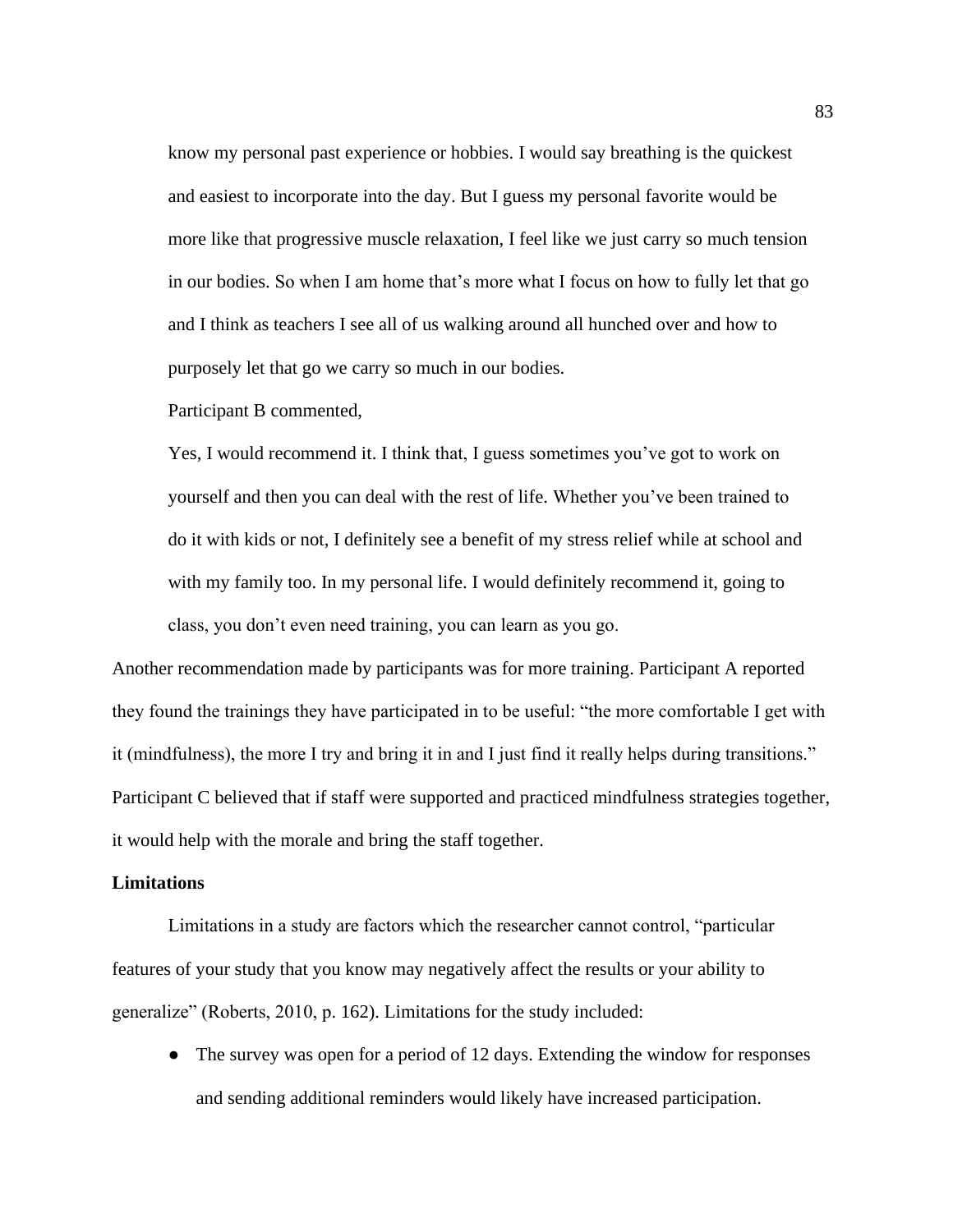- The researcher did not attain a 50% response rate as originally planned but due to the number of teachers (1212 teachers) who received the survey, the researcher deemed there was an acceptable number of teachers who responded to the survey (265 teachers).
- The small sample size, 21.86%, in the online survey and four participants in the interviews limit the ability to generalize the study's findings to all teachers in the district.

#### **Recommendations for Further Research**

Recommendations for future research include:

- It is recommended that at least a few more questions could be to be added to the study survey to be able to increase the amount of data gathered from the survey results for analysis. One example would be to add survey questions to answer Research Question 5: What did select Minnesota elementary school teachers report as the benefits, challenges, and recommendations for other teachers in their use of mindfulness strategies?
- It is recommended to allow survey participants an opportunity to comment on their responses after each survey question; add a blank space for comments after the question and response.
- It is recommended that the study be replicated with secondary teachers.
- It is recommended that a case study be conducted on a school that has provided staff members with mindfulness training/strategies in order to ascertain their perceptions of their stress level and usage of mindfulness before and after the training.
- It is recommended to conduct a replication of the study but increase the number of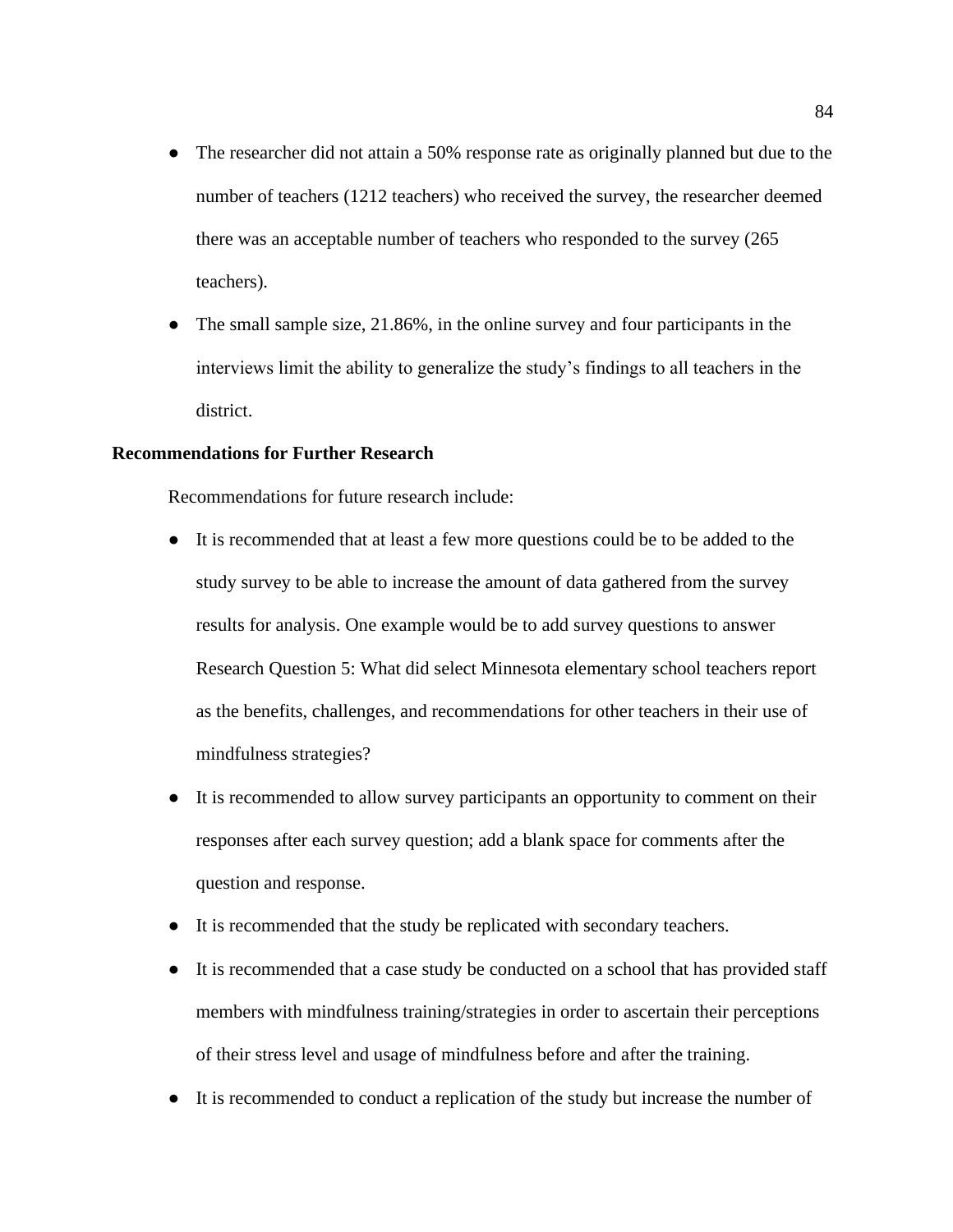interviewees to six or more to further the understanding of interviewees' views on the benefits, challenges and recommendations of mindfulness strategies.

#### **Recommendations for Practice**

The following recommendations are based on information gained from the related literature review as well as the study results. Recommendations for practitioners and administrators include:

- From the study data, the researcher concluded that the teachers in the study were experiencing a high level of stress while at work with no respondent reporting no stress at work. It is recommended for administrators or districts to survey the stress levels of the teachers at their own buildings.
- Based on the literature suggesting that mindfulness techniques are a strategy to lower teacher stress and time being a factor in terms of teachers practicing the techniques, the researcher suggests that districts or administrators incorporate mindfulness into the school day to support teachers and thus students.
- Conclusions from the literature suggested that administrators and school leaders can increase retention and efficacy by seeking ways to support teachers' self-care and learning of mindfulness techniques. It is recommended that school district leaders should consider allowing time and space for teachers to practice mindfulness strategies on their own.
- It is recommended a specific mindfulness program be implemented in a school and to administer pre-test and post-tests to staff participants to identify their perceived value of the mindfulness program in reducing work-related stress.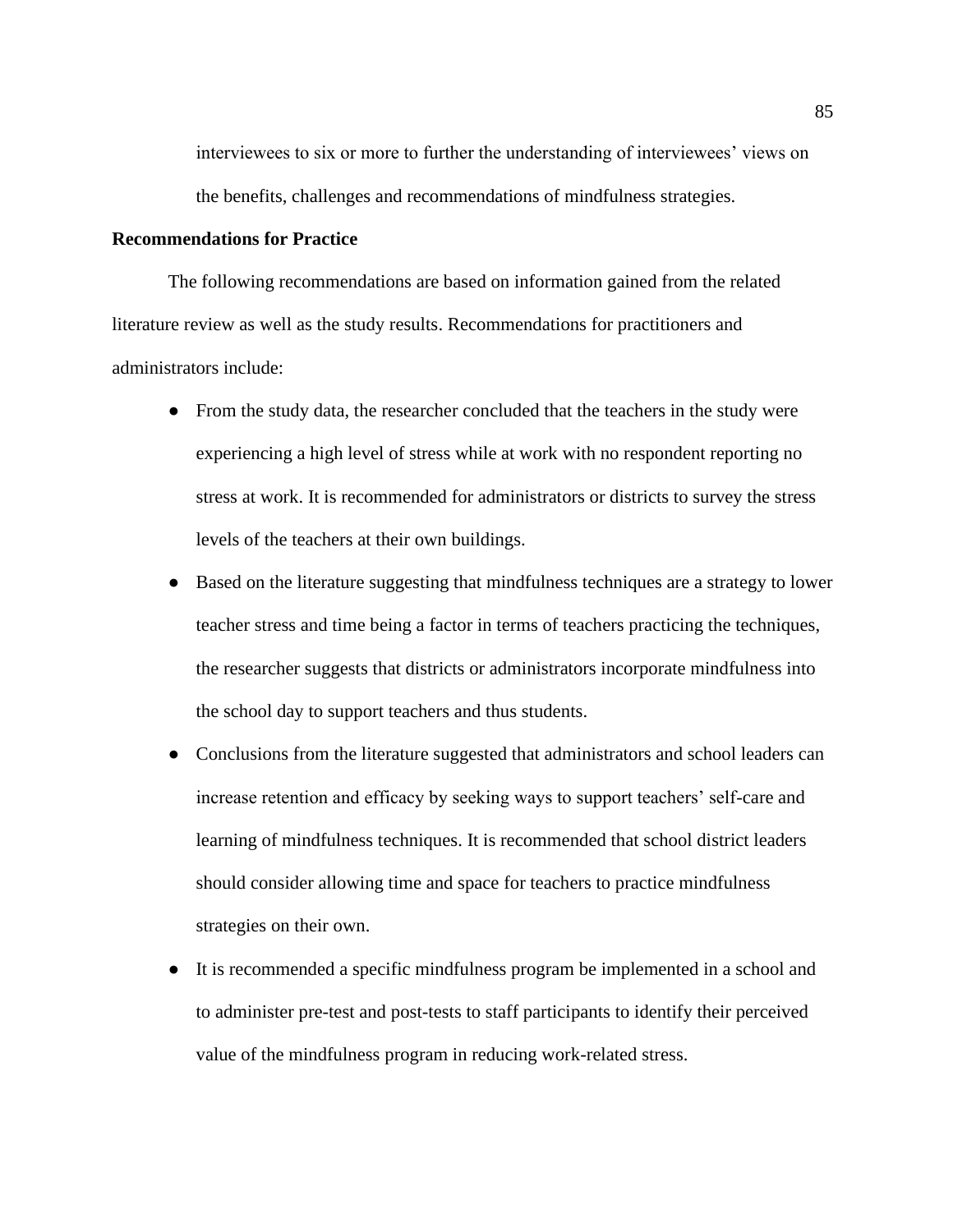- It is recommended that school district leaders identify professional development opportunities on mindfulness strategies that may be made available to teachers for use in their classrooms.
- It is suggested that teachers explore with their administrators/professional development committees the possibility of offering mindfulness trainings in their school districts and schools.
- It is recommended for educational leaders to survey staff members regarding their work stress levels and identify mindfulness strategies that staff members would utilize, if offered.

#### **Summary**

The purpose of the study was to examine the frequency with which a select group of Minnesota elementary school teachers reported they experienced work related stress and to determine their awareness of and/or use of mindfulness strategies to mitigate their work-related stresses. Further, the study examined teachers' exposure to mindfulness strategies through training/professional development and their reported likelihood of using mindfulness strategies to reduce work-related stresses.

From the study data, the researcher concluded that study participants had experienced high levels of stress while at work with none of the respondents reported no stress at work. Although many survey respondents knew what mindfulness is and practiced it at times, only 14.4% reported using mindfulness strategies frequently to reduce their stress levels. This suggests potential for growth in allowing teachers time and space to learn and\or practice mindfulness strategies.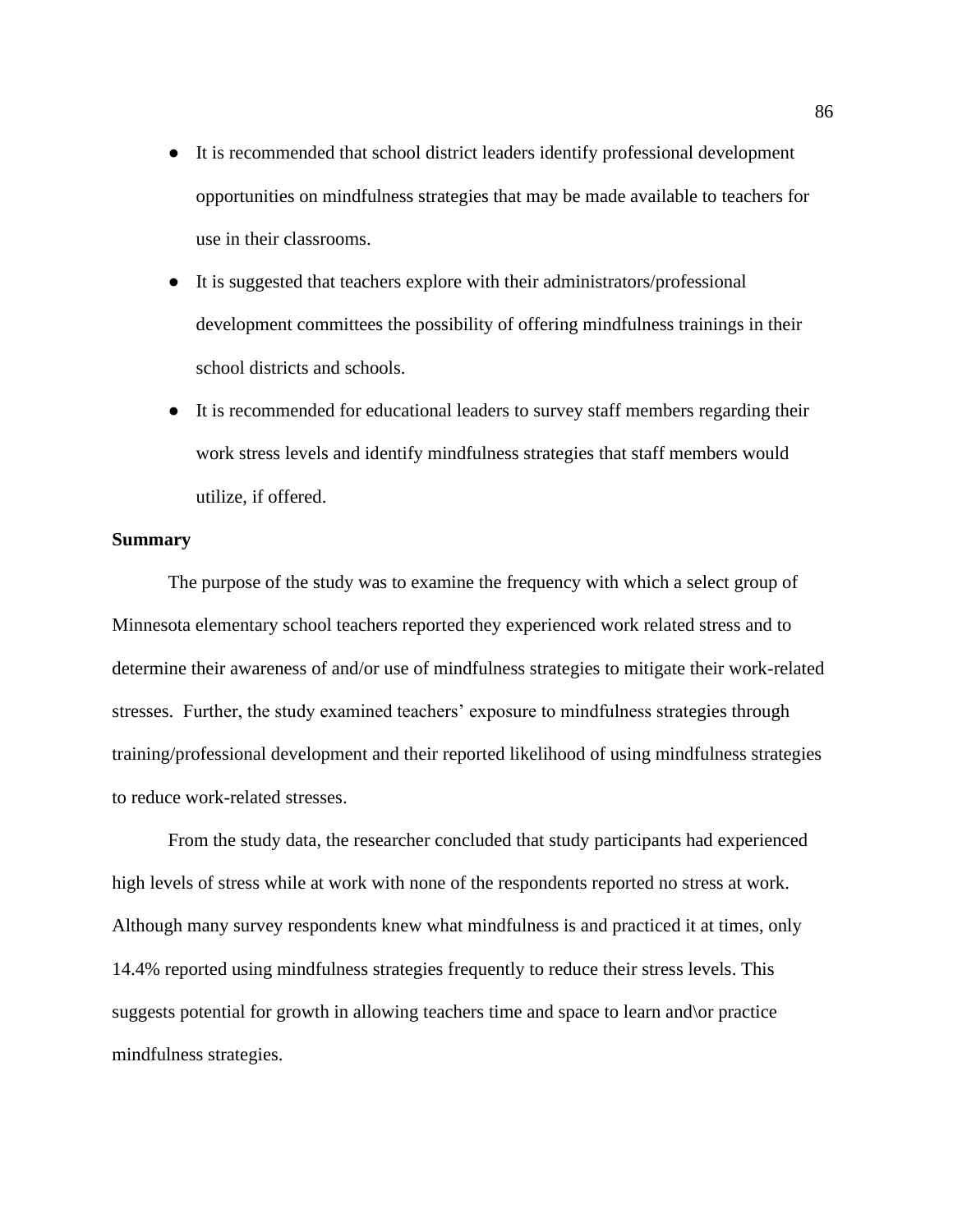If teachers were provided the resources (especially time) to practice and incorporate mindfulness strategies into their school days, they could experience positive results in reducing their stress levels in their classrooms as they target and managed student behavior. Mindfulness is very adaptable, can be used in a variety of ways and tailored to meet the needs of the specific school employees. It is recommended that educational leaders survey their employees concerning their work-related stress levels and identify those mindfulness strategies they would utilize. One teacher interviewee believed that if staff members were supported and practiced mindfulness strategies together it would strengthen staff morale and contribute to staff cohesion.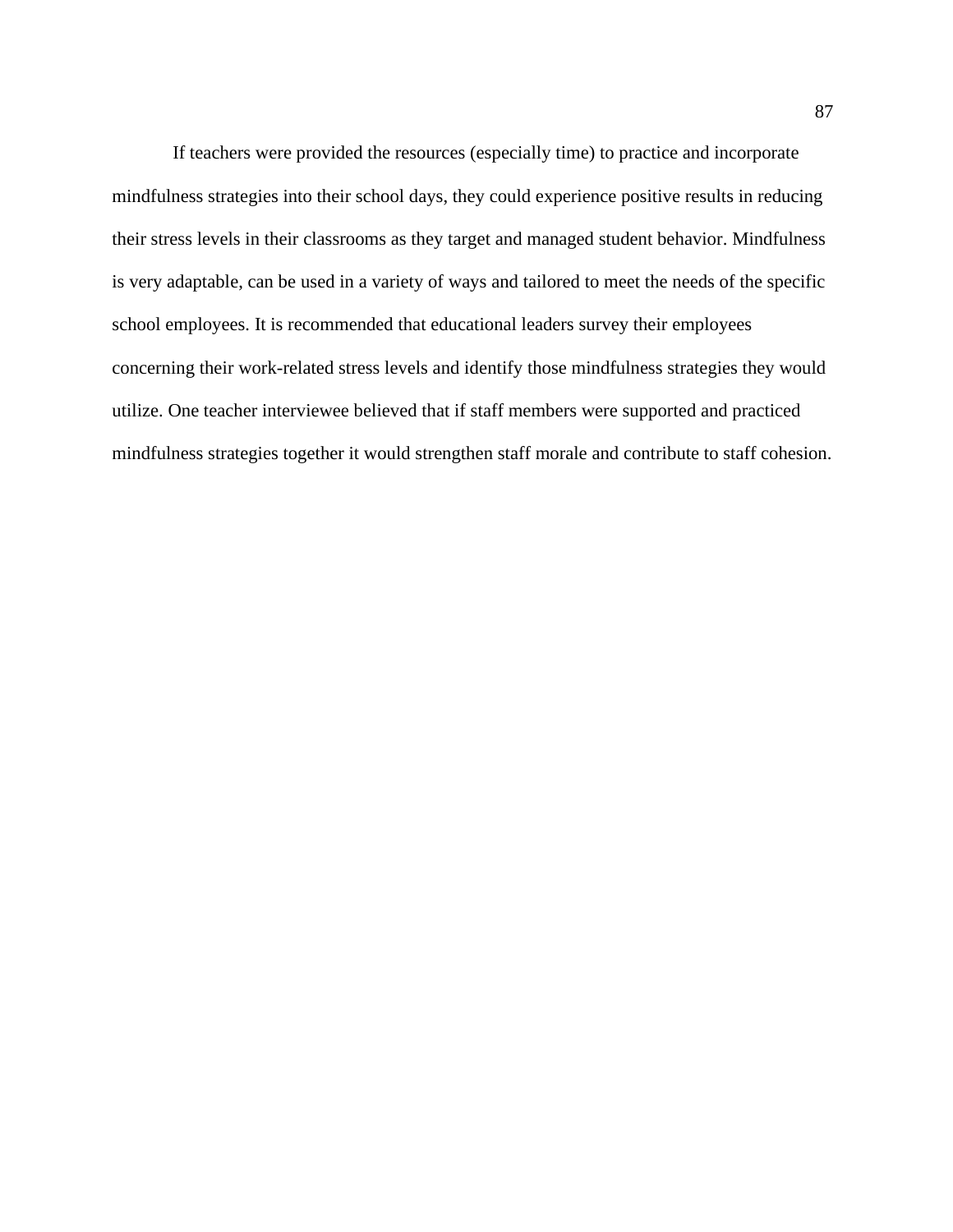#### **References**

- Abenavoli, R. M., Harris, A. R., Katz, D. A., Jennings, P. A., & Greenberg, M. T. (2014). Mindfulness promotes educators' efficacy in the classroom. *Society for Research on Educational Effectiveness,* pp. 1-4.
- Aloe, A., Amo, L., & Shanahan, M. (2014). Classroom management self-efficacy and burnout: A multivariate meta-analysis. *Educational Psychology Review, 26*(1), 101-126.
- Banerjee, S., & Mehta, P. (2016). Determining the antecedents of job stress and their impact on job performance: A study among faculty members. *IUP Journal of Organizational Behavior, 15*(2), 7-24.
- Baruch, Y., & Holtom, B. C. (2008). Survey response rate levels and trends in organizational research. *Human Relations, 61*(8), 1139-1160.
- Bauer, J., Stamm, A., Virnich, K., Wissing, K., Müller, U., Wirsching, M., & Schaarschmidt, U. (2006). Correlation between burnout syndrome and psychological and psychosomatic symptoms among teachers. *International Archives of Occupational and Environmental Health, 79*(3), 199-204.
- Benn, R., Akiva, T., Arel, S., & Roeser, R. W. (2012). Mindfulness training effects for parents and educators of children with special needs. *Developmental Psychology, 48*(5), 1-12.
- Bishop, S. R., Lau, M., Shapiro, S., Carlson, L., Anderson, N. D., Carmody, J., … & Devins, G. (2004). Mindfulness: A proposed operational definition. *Clinical psychology: Science and Practice*, *11*(3), 230-241.
- Brackett, M. A., Palomera, R., Mojsa‐Kaja, J., Reyes, M. R., & Salovey, P. (2010). Emotion‐ regulation ability, burnout, and job satisfaction among British secondary‐school teachers. *Psychology in the Schools, 47*(4), 406-417.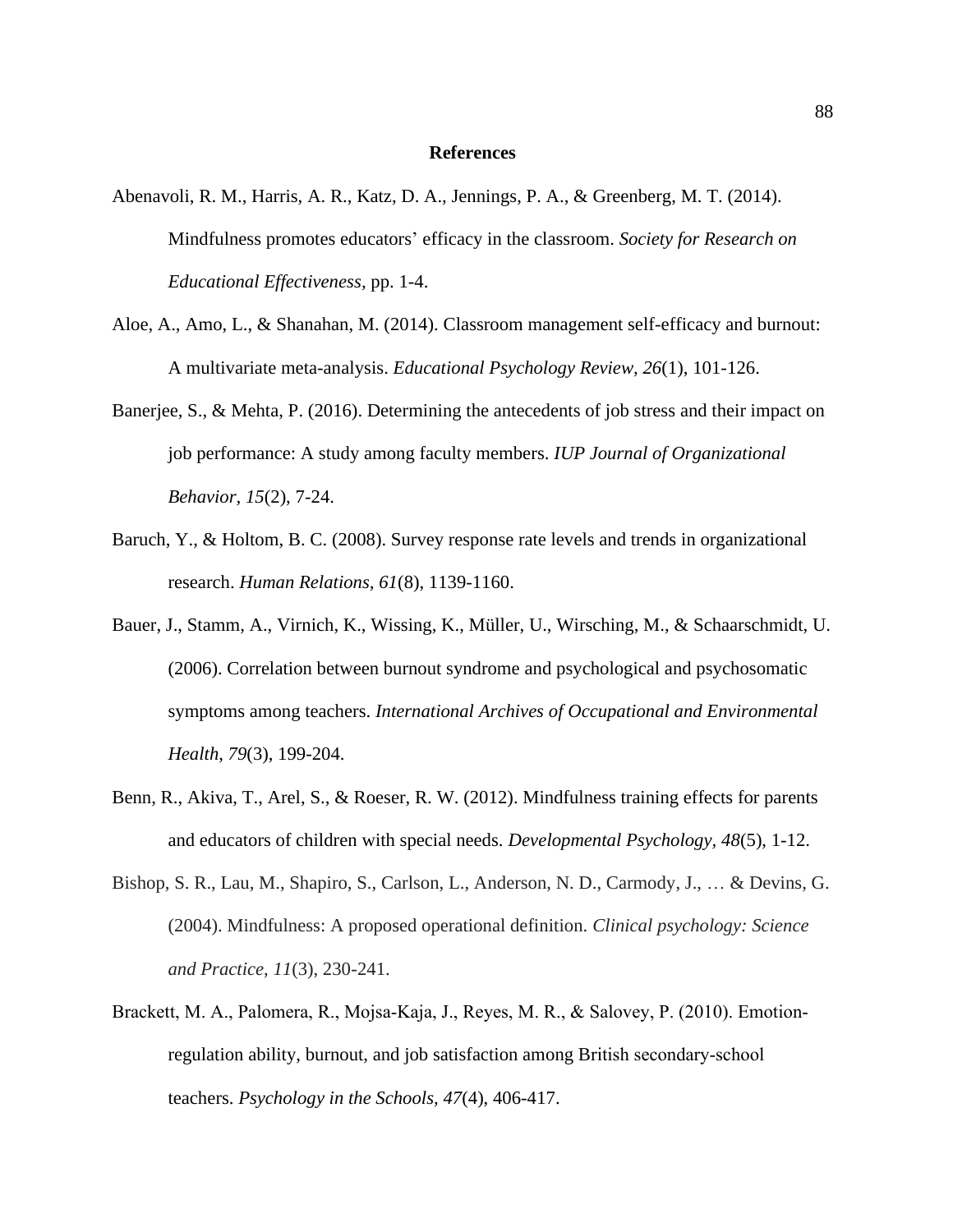Brady, R. (2004). Schooled in the moment. *Independent School, 64*(1), 82-87.

- Brady, R. (2007). Learning to stop, stopping to learn: Discovering the contemplative dimension in education. *Journal of Transformative Education*, *5*(4), 372-394.
- Brown, K. W., Ryan, R. M., & Creswell, J. D. (2007). Mindfulness: Theoretical foundations and evidence for its salutary effects. *Psychological Inquiry, 18*(4), 211-237.
- Brunsting, N. C., Sreckovic, M. A., & Lane, K. L. (2014). Special education teacher burnout: A synthesis of research from 1979 to 2013. *Education and Treatment of Children, 37*(4), 681-711.
- Burrows, L. (2011). Relational mindfulness in education. *Encounter, 24*(4), 24-29.
- Burrows, L. (2015). Inner alchemy: Transforming dilemmas in education through mindfulness. *Journal of Transformative Education, 13*(2), 127-139.
- Buttle, H. (2015). Measuring a journey without goal: meditation, spirituality, and physiology. *BioMed research international*. 1-8.
- Campbell, J. C., & Christopher, J. C. (2012). Teaching mindfulness to create effective counselors *American Mental Health Counselors Association, 34*(3), 213-226.
- Chambers, R., Gullone, E., & Allen, N. B. (2009). Mindful emotion regulation: An integrative review. *Clinical Psychology Review, 29*(6), 560-572.
- Chiesa, A. (2013). The difficulty of defining mindfulness: Current thought and critical issues. *Mindfulness, 4*(3), 255-268.
- Chiesa, A., & Malinowski, P. (2011). Mindfulness‐based approaches: Are they all the same? *Journal of Clinical Psychology, 67*(4), 404-424.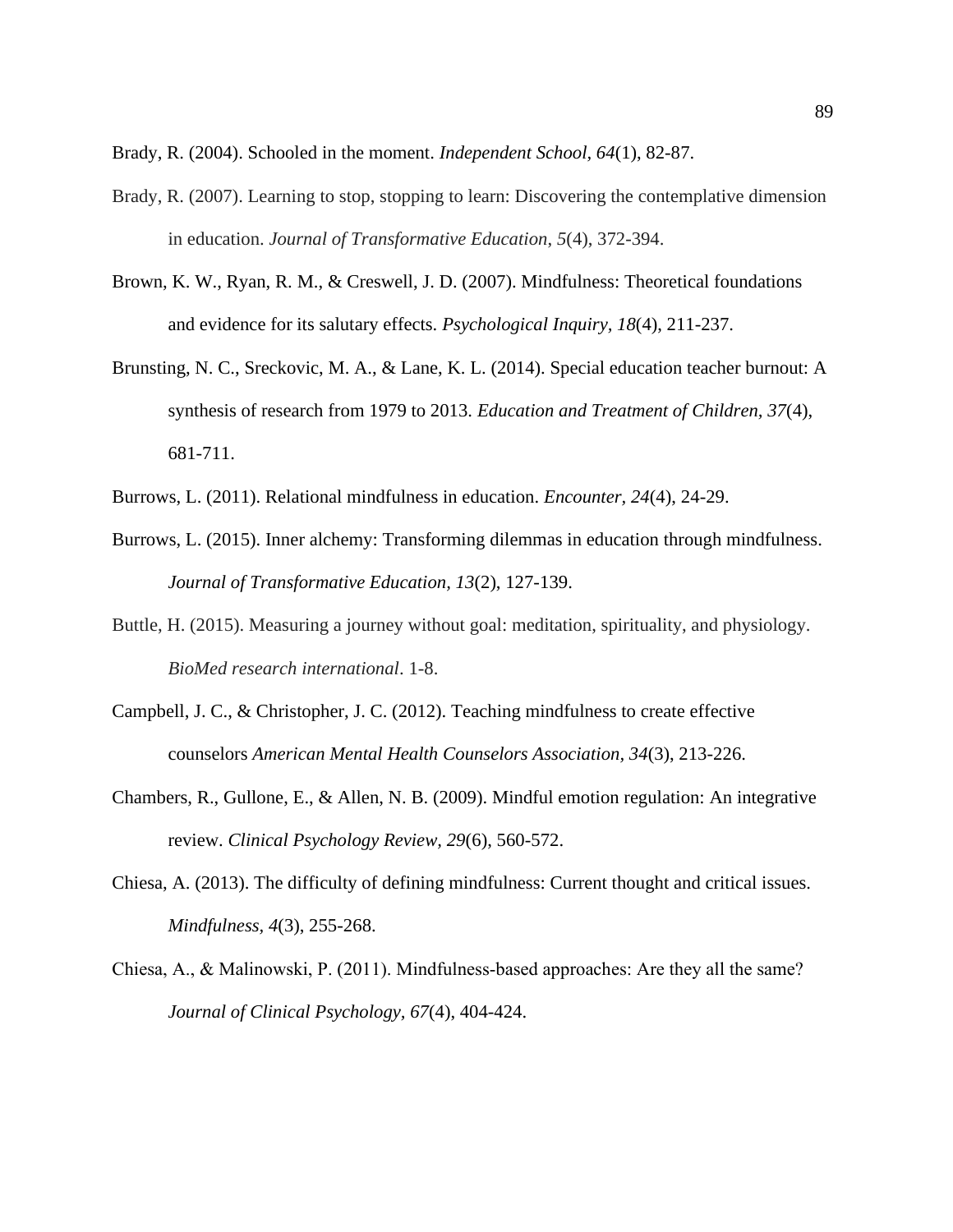- Chiesa, A., & Serretti, A. (2009). Mindfulness-based stress reduction for stress management in healthy people: A review and meta-analysis. *The Journal of Alternative and Complementary Medicine, 15*(5), 593-600.
- Cullen, M. (2011). Mindfulness-based interventions: An emerging phenomenon. *Mindfulness, 2*(3), 186-193.
- Dakwar, E., & Levin, F. R. (2009). The emerging role of meditation in addressing psychiatric illness, with a focus on substance use disorders. *Harvard Review of Psychiatry*, *17*(4), 254-267.
- Davidson, R. J., Kabat-Zinn, J., Schumacher, J., Rosenkranz, M., Muller, D., Santorelli, S. F., … & Sheridan, J. F. (2003). Alterations in brain and immune function produced by mindfulness meditation. *Psychosomatic Medicine, 65*(4), 564-570.
- Dorman, E. (2015). Building teachers' social-emotional competence through mindfulness practices. *Curriculum & Teaching Dialogue, 17*(1), 103-120.
- Elder, C., Nidich, S., Moriarty, F., & Nidich, R. (2014). Effect of transcendental meditation on employee stress, depression, and burnout: A randomized controlled study. *The Permanente Journal, 18*(1), 19-23.
- Etikan, I., Musa, S. A., & Alkassim, R. S. (2016). Comparison of convenience sampling and purposive sampling. *American Journal of Theoretical and Applied Statistics*, *5*(1), 1-4.
- Fisher, M. H. (2011). Factors influencing stress, burnout, and retention of secondary teachers. *Current Issues in Education, 14*(1). 1-37.
- Fjorback, L. O., Arendt, M., Ørnbøl, E., Fink, P., & Walach, H. (2011). Mindfulness-based stress reduction and mindfulness‐based cognitive therapy–a systematic review of randomized controlled trials. *Acta Psychiatrica Scandinavica*, *124*(2), 102-119.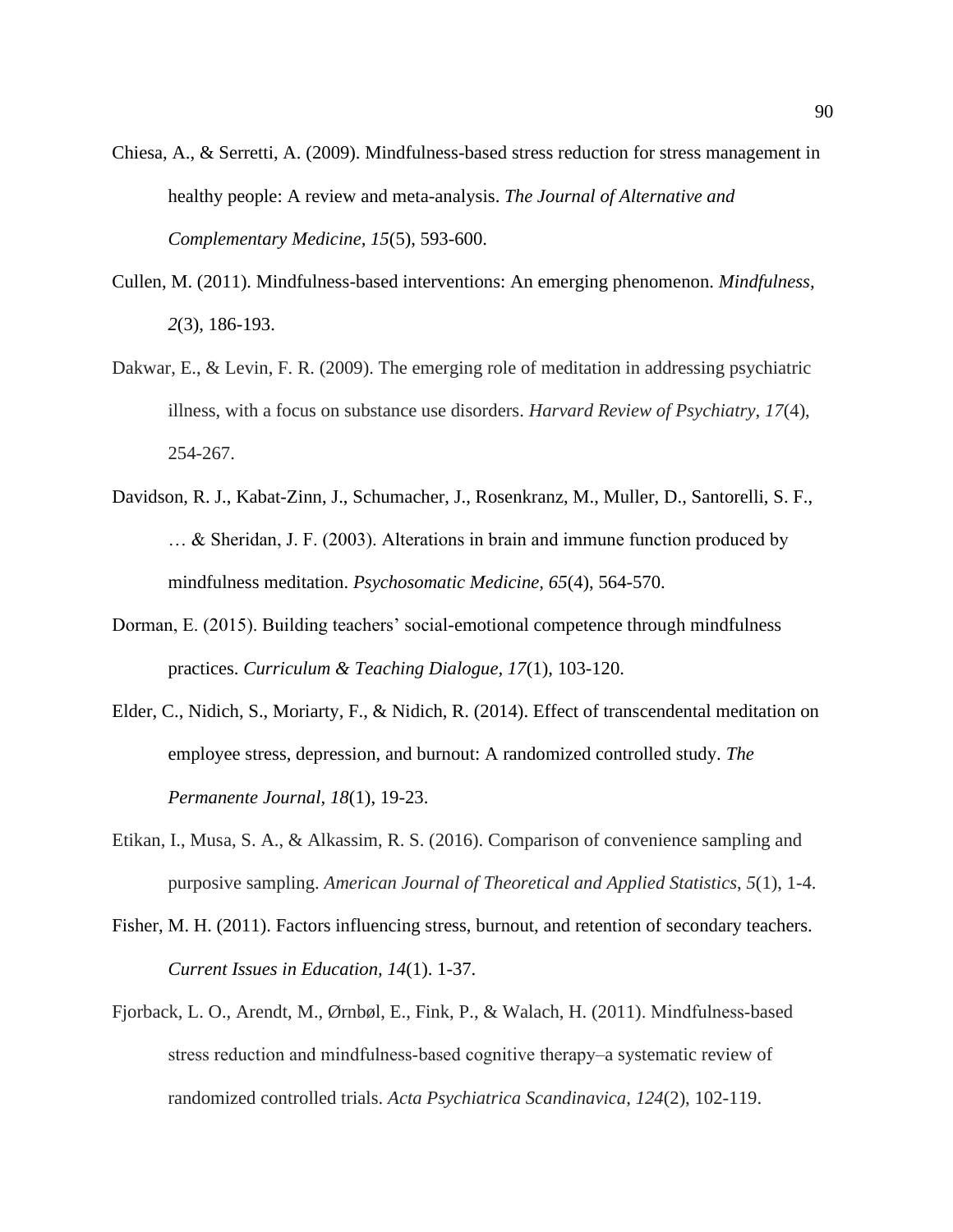- Flook, L., Goldberg, S. B., Pinger, L., Bonus, K., & Davidson, R. J. (2013). Mindfulness for teachers: A pilot study to assess effects on stress, burnout, and teaching efficacy. *Mind, Brain, and Education, 7*(3), 182-195.
- Fore, C., Martin, C., & Bender, W. N. (2002). Teacher burnout in special education: The causes and the recommended solutions. *The High School Journal*, *86*(1), 36-44.
- Franco, C., Mañas, I., Cangas, A. J., Moreno, E., & Gallego, J. (2010). Reducing teachers' psychological distress through a mindfulness training program. *The Spanish Journal of Psychology, 13*(02), 655-666.
- Fried, L. (2011). Teaching teachers about emotion regulation in the classroom. *Australian Journal of Teacher Education (Online), 36*(3), 1-11.
- Friedman, I. A. (2000). Burnout in teachers: Shattered dreams of impeccable professional performance. *Journal of Clinical Psychology, 56*(5), 595-606.
- Germer, C. (2004). What is mindfulness. *Insight Journal, 22*, 24-29.
- Goddard, R., O'Brien, P., & Goddard, M. (2006). Work environment predictors of beginning teacher burnout. *British Educational Research Journal, 32*(6), 857-874.
- Gold, E., Smith, A., Hopper, I., Herne, D., Tansey, G., & Hulland, C. (2010). Mindfulnessbased stress reduction (MBSR) for primary school teachers. *Journal of Child & Family Studies, 19*(2), 184-189.
- Grossman, P., Niemann, L., Schmidt, S., & Walach, H. (2004). Mindfulness-based stress reduction and health benefits: A meta-analysis. *Journal of Psychosomatic Research, 57*(1), 35-43.
- Haberman, M. (2005). Teacher burnout in black and white. *The New Educator, 1*(3), 153-175.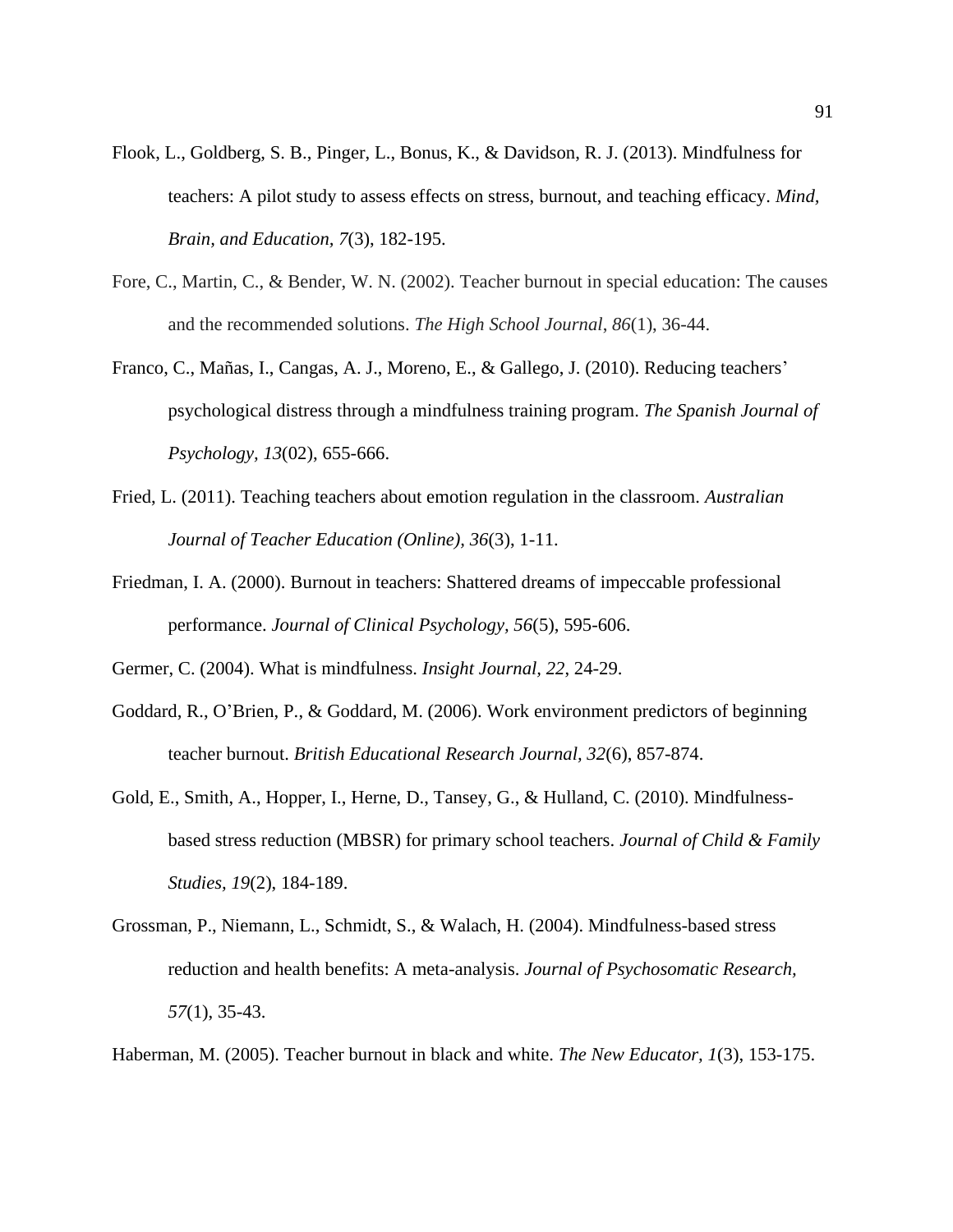- Harris, D. (2014). *10% happier: How I tamed the voice in my head, reduced stress without losing my edge, and found self-help that actually works—A true story.* Hachette UK.
- Hartwick, J. M. M., & Kang, S. J. (2013). Spiritual practices as a means of coping with and ameliorating stress to reduce teacher attrition. *Journal of Research on Christian Education, 22*(2), 165-188. doi:10.1080/10656219.2013.808979
- Hölzel, B. K., Lazar, S. W., Gard, T., Schuman-Olivier, Z., Vago, D. R., & Ott, U. (2011). How does mindfulness meditation work? proposing mechanisms of action from a conceptual and neural perspective. *Perspectives on Psychological Science, 6*(6), 537-559.
- Hülsheger, U. R., Alberts, H. J., Feinholdt, A., & Lang, J. W. (2013). Benefits of mindfulness at work: The role of mindfulness in emotion regulation, emotional exhaustion, and job satisfaction. *Journal of Applied Psychology, 98*(2), 310-325.
- Jain, S., Shapiro, S. L., Swanick, S., Roesch, S. C., Mills, P. J., Bell, I., & Schwartz, G. E. (2007). A randomized controlled trial of mindfulness meditation versus relaxation training: Effects on distress, positive states of mind, rumination, and distraction. *Annals of Behavioral Medicine, 33*(1), 11-21.
- Jennings, P. A., & Greenberg, M. T. (2009). The prosocial classroom: Teacher social and emotional competence in relation to student and classroom outcomes. *Review of Educational Research, 79*(1), 491-525.
- Johnson, R. B., & Onwuegbuzie, A. J. (2004). Mixed methods research: A research paradigm whose time has come. *Educational Researcher, 33*(7), 14-26.
- Kabat-Zinn, J. (1982). An outpatient program in behavioral medicine for chronic pain patients based on the practice of mindfulness meditation: Theoretical considerations and preliminary results. *General Hospital Psychiatry, 4*(1), 33-47.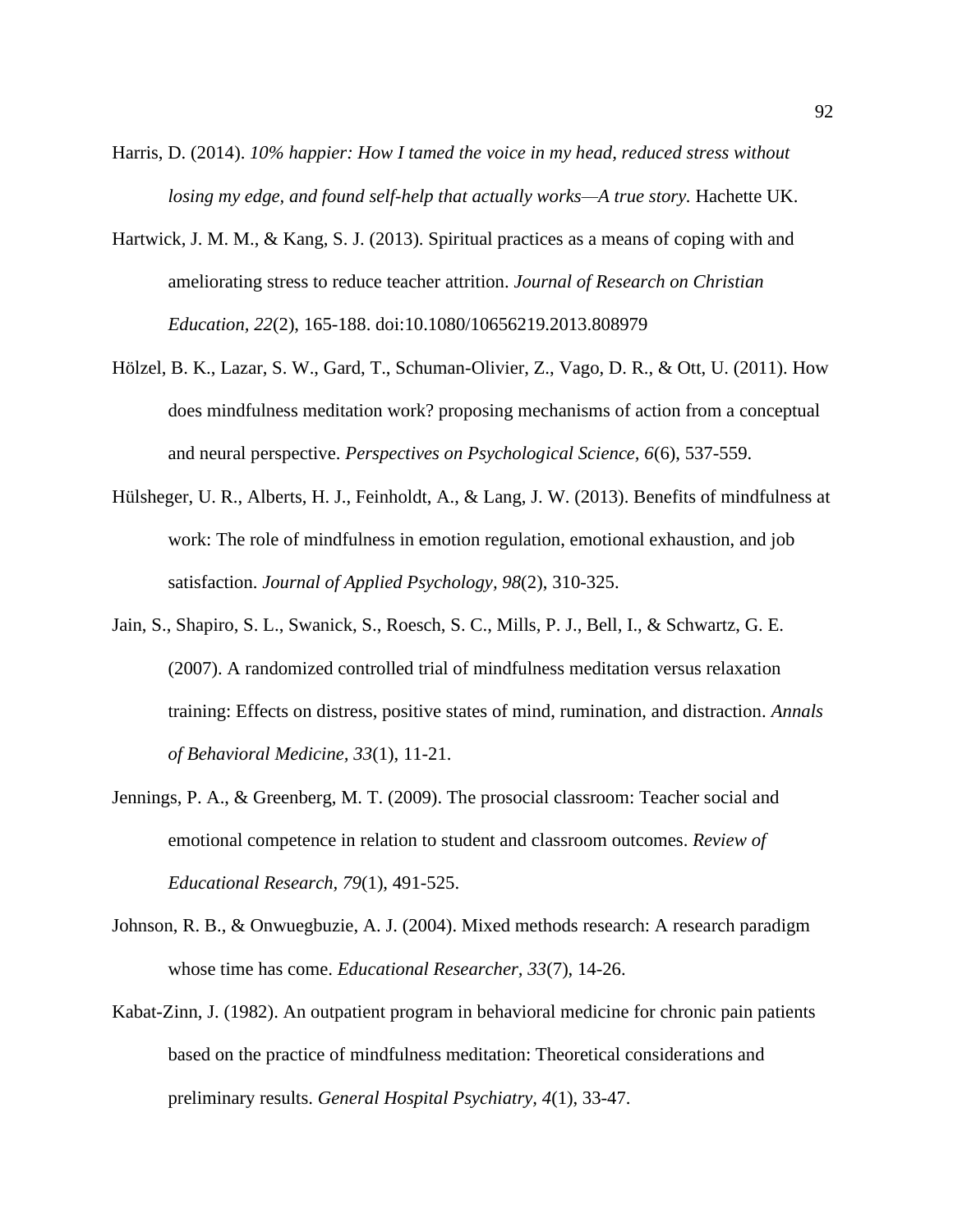- Kabat-Zinn, J. (2003). Mindfulness-based interventions in context: Past, present, and future. *Clinical Psychology: Science and Practice, 10*(2), 144-156.
- Kabat-Zinn, J. (2009). *Full catastrophe living: Using the wisdom of your body and mind to face stress, pain, and illness* (rev. ed.). Preface by T. N. Hanh. Random Books.
- Kabat-Zinn, J. (2013) *Full catastrophe living: Using the wisdom of your body and mind to face stress, pain, and illness*. New York. Bantam Books.
- Kemeny, M. E., Foltz, C., Cavanagh, J. F., Cullen, M., Giese-Davis, J., Jennings, P., ... & Wallace, B. A. (2012). Contemplative/emotion training reduces negative emotional behavior and promotes prosocial responses. *Emotion, 12*(2), 338-350.
- Latifoglu, A. (2016). Staying or leaving? an analysis of career trajectories of beginning teachers. *International Studies in Educational Administration (Commonwealth Council for Educational Administration & Management (CCEAM)), 44*(1), 55-70.
- Lea, J., Cadman, L., & Philo, C. (2015). Changing the habits of a lifetime? mindfulness meditation and habitual geographies. *Cultural Geographies, 22*(1), 49-65.
- Ludwig, D. S., & Kabat-Zinn, J. (2008). Mindfulness in medicine. *Jama, 300*(11), 1350-1352.
- Luken, M., & Sammons, A. (2016). Systematic review of mindfulness practice for reducing job burnout. *American Journal of Occupational Therapy*, *70*(2), 7002250020p1- 7002250020p10.
- Marchand, W. R. (2012). Mindfulness-based stress reduction, mindfulness-based cognitive therapy, and zen meditation for depression, anxiety, pain, and psychological distress. *Journal of Psychiatric Practice, 18*(4), 233-252. doi:10.1097/01.pra. 0000416014.53215.86 [doi]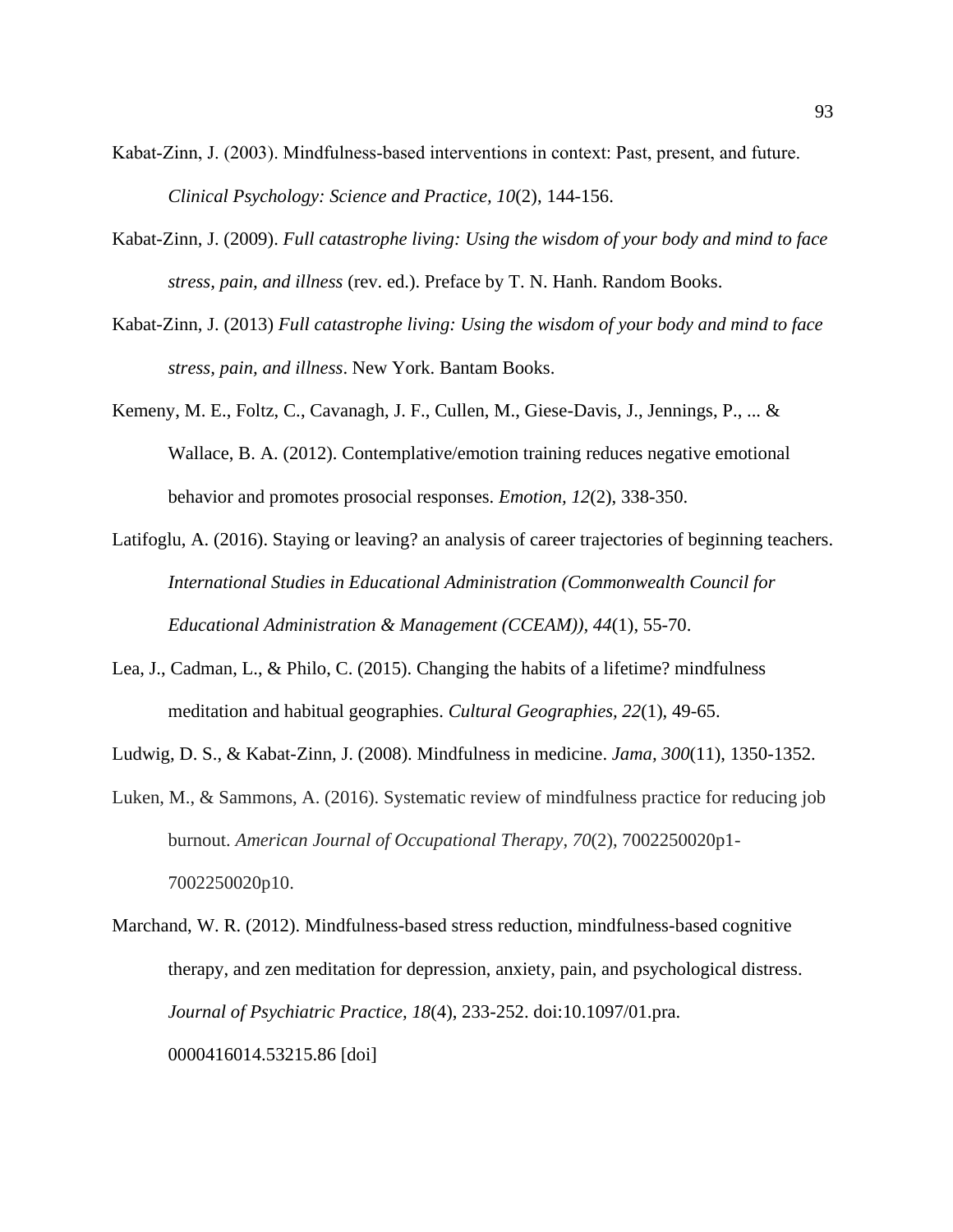- Martínez-Mesa, J., González-Chica, D. A., Duquia, R. P., Bonamigo, R. R., & Bastos, J. L. (2016). Sampling: How to select participants in my research study? *Anais Brasileiros De Dermatologia, 91*(3), 326-330.
- Maslach, C., Jackson, S. E., & Leiter, M. P. (1996). *MBI: Maslach burnout inventory*. Sunnyvale (CA): CPP, Inc.
- Mayo Clinic. (2009, October 10). Meditation: Calming a troubled mind. *May Clinic Health Letter, 27*.
- McLean, L., & Connor, C. M. (2015). Depressive symptoms in third-grade teachers: Relations to classroom quality and student achievement. *Child Development, 86*(3), 945-954.
- McLean, P. (2001). Perceptions of the impact of meditation on learning. *Pastoral Care in Education, 19*(1), 31.
- Meiklejohn, J., Phillips, C., Freedman, M. L., Griffin, M. L., Biegel, G., Roach, A., ... & Soloway, G. (2012). Integrating mindfulness training into K-12 education: Fostering the resilience of teachers and students. *Mindfulness, 3*(4), 291-307.
- Merriam-Webster.com. (n.d.). *Stress*. Retrieved from [www.merriam-webster.com/](http://www.merriam-webster.com/%20dictionary/stress)  [dictionary/stress](http://www.merriam-webster.com/%20dictionary/stress)
- Miller, J. P., & Nozawa, A. (2005). Contemplative practices in teacher education. *Encounter, 18*(1), 42-48.
- Napoli, M. (2004). Mindfulness training for teachers: A pilot program. *Complementary Health Practice Review, 9*(1), 31-42.
- Oberle, E., & Schonert-Reichl, K. A. (2016). Stress contagion in the classroom? the link between classroom teacher burnout and morning cortisol in elementary school students.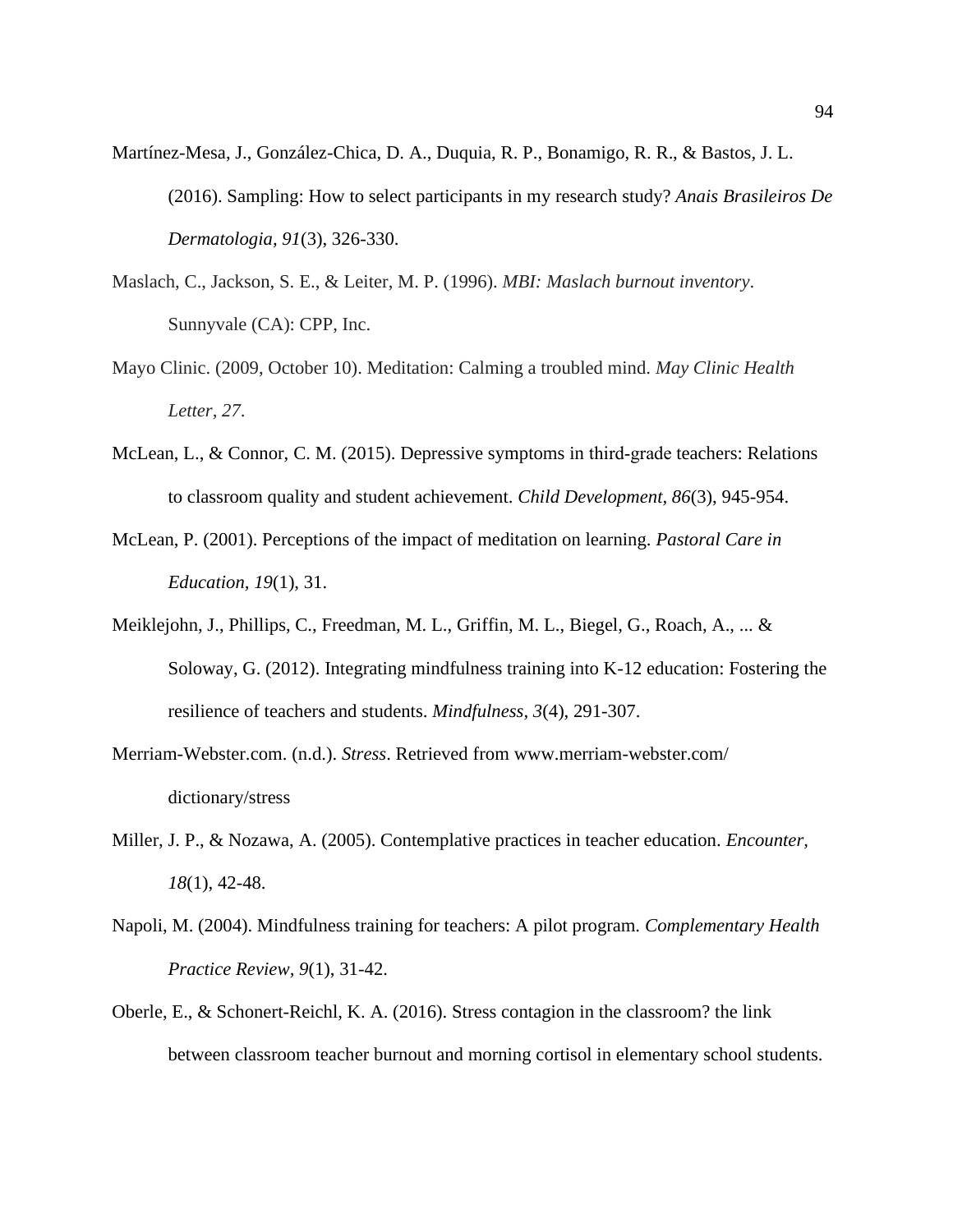*Social Science & Medicine, 159*, 30-37. doi: http://dx.doi.org.libproxy.stcloudstate. edu/10.1016/j.socscimed.2016.04.031

- Oman, D., Shapiro, S. L., Thoresen, C. E., Plante, T. G., & Flinders, T. (2008). Meditation lowers stress and supports forgiveness among college students: A randomized controlled trial. *Journal of American College Health, 56*(5), 569-578.
- Plano Clark, V. L., & Creswell, J. W. (2015). Understanding research: a consumer's guide (2<sup>nd</sup>) ed.). Upper Saddle River, NJ: Pearson Education, Inc.
- Poulin, P. A., Mackenzie, C. S., Soloway, G., & Karayolas, E. (2008). Mindfulness training as an evidenced-based approach to reducing stress and promoting well-being among human services professionals. *International Journal of Health Promotion and Education, 46*(2), 72-80.
- Praissman, S. (2008). Mindfulness-based stress reduction: A literature review and clinician's guide. *Journal of the American Academy of Nurse Practitioners, 20*(4), 212-216. doi:10.1111/j.1745-7599.2008.00306.x
- Roberts, C. M. (2010). *The dissertation journey: A practical and comprehensive guide to planning, writing, and defending your dissertation*. Corwin Press.
- Roeser, R. W., Schonert-Reichl, K. A., Jha, A., Cullen, M., Wallace, L., Wilensky, R., ... & Harrison, J. (2013). Mindfulness training and reductions in teacher stress and burnout: Results from two randomized, waitlist-control field trials. *Journal of Educational Psychology, 105*(3), 787.
- Roeser, R. W., Skinner, E., Beers, J., & Jennings, P. A. (2012). Mindfulness training and teachers' professional development: An emerging area of research and practice. *Child Development Perspectives, 6*(2), 167-173.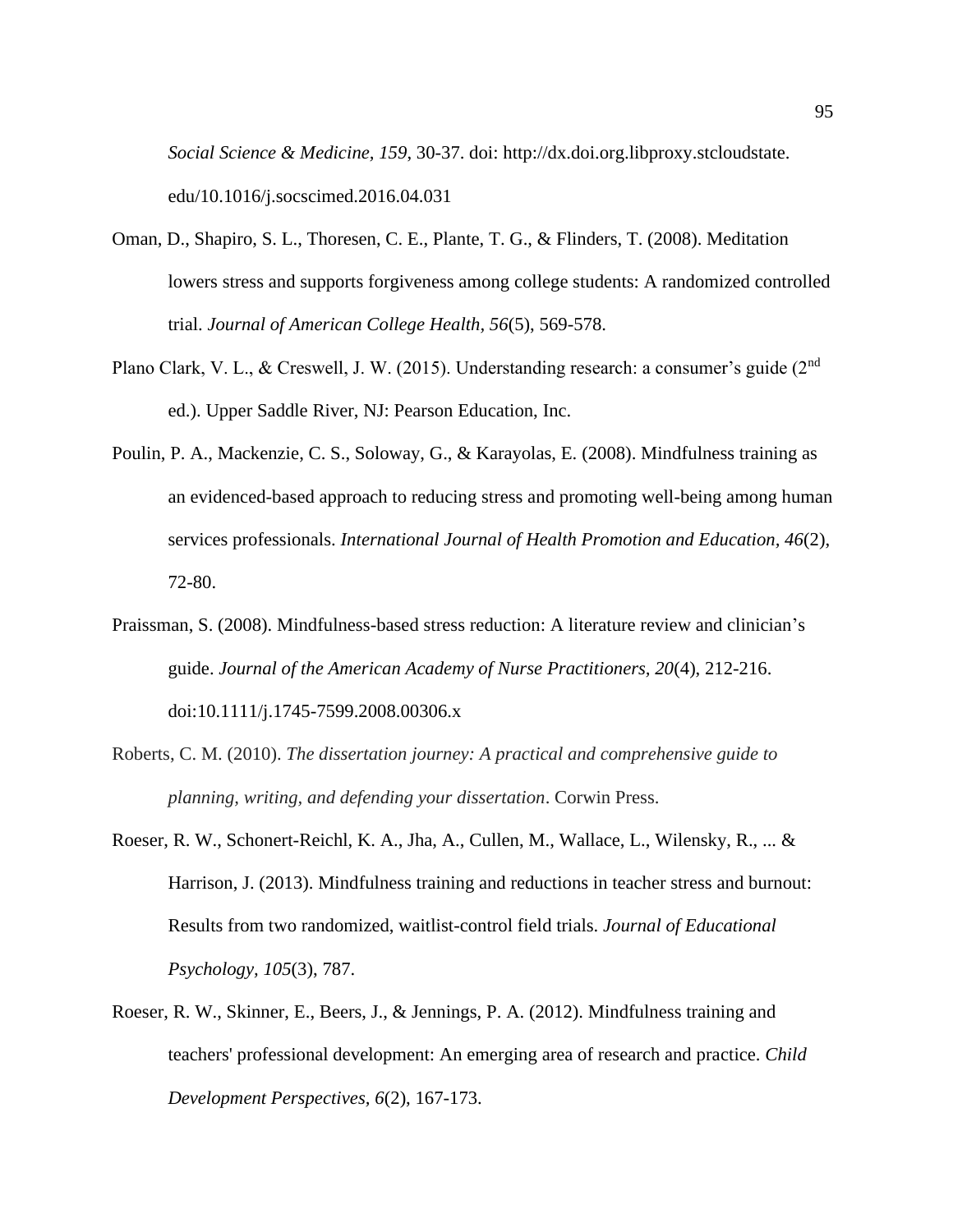- Sale, J. E., Lohfeld, L. H., & Brazil, K. (2002). Revisiting the quantitative-qualitative debate: Implications for mixed-methods research. *Quality and Quantity, 36*(1), 43-53.
- Schaufeli, W. B., Leiter, M. P., & Maslach, C. (2009). Burnout: 35 years of research and practice. *Career Development International, 14*(3), 204-220.

Schlanger, Z. (2015, August 5). The neuroscience of meditation, and the virtues of shutting up. *Newsweek Magazine*. Retrieved fro[m](http://www.newsweek.com/2015/08/14/meditation-and-being-quiet-359641.html) <http://www.newsweek.com/2015/08/14/meditation-and-being-quiet-359641.html>

- Shapiro, S. L., Brown, K. W., & Biegel, G. M. (2007). Teaching self-care to caregivers: Effects of mindfulness-based stress reduction on the mental health of therapists in training. *Training and Education in Professional Psychology, 1*(2), 105.
- Siegel, R. D., Germer, C. K., & Olendzki, A. (2009). Mindfulness: What is it? where did it come from? In D. Fabrizio (Ed.), *Clinical handbook of mindfulness* (pp. 17-35). New York: Springer.
- Simon, M. K., & Goes, J. (2013). Assumptions, limitations, delimitations, and scope of the study*. Dissertation and scholarly research: Recipes for success.* Seattle, WA: Dissertation Success LLC.
- Stanley, A. Q. (2011). Benefits of teacher 'connections' in stressful educational settings. *International Journal of Children's Spirituality, 16*(1), 47-58.
- Steinhardt, M. A., Jaggars, S. E. S., Faulk, K. E., & Gloria, C. T. (2011). Chronic work stress and depressive symptoms: Assessing the mediating role of teacher burnout. *Stress and Health*, *27*(5), 420-429.
- Sutton, R. E., Mudrey-Camino, R., & Knight, C. C. (2009). Teachers' emotion regulation and classroom management. *Theory into Practice, 48*(2), 130-137.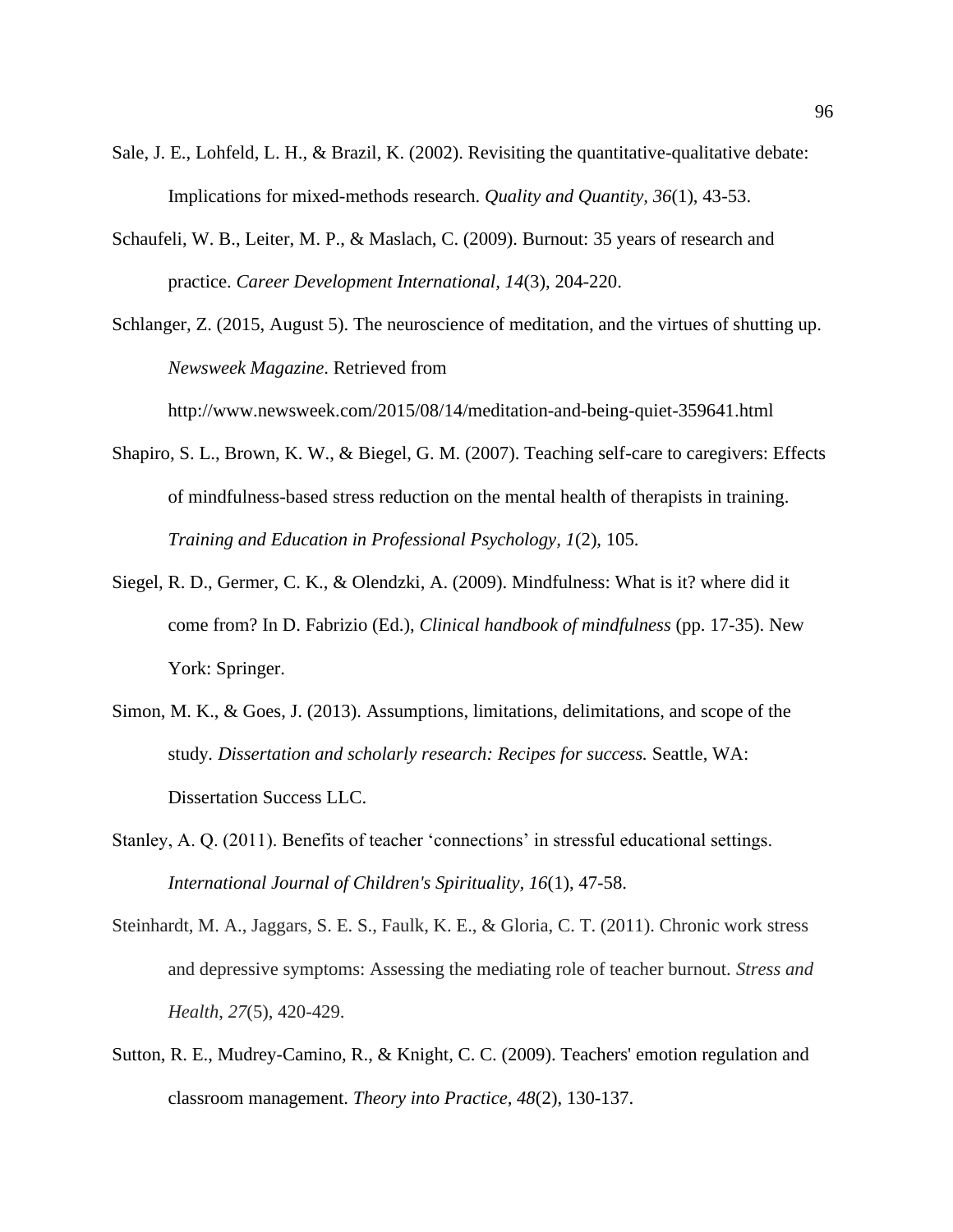- Teper, R., Segal, Z. V., & Inzlicht, M. (2013). Inside the mindful mind: How mindfulness enhances emotion regulation through improvements in executive control. *Current Directions in Psychological Science, 22*(6), 449-454.
- Vago, D. R. (2014). Mapping modalities of self‐awareness in mindfulness practice: A potential mechanism for clarifying habits of mind. *Annals of the New York Academy of Sciences, 1307*(1), 28-42.
- Vanderslice, R. (2010). ABC's of keeping the best: Attrition, burnout, and climate. *Childhood Education,* (5), 298.
- Williams, J., & Dikes, C. (2015). The implications of demographic variables as related to burnout among a sample of special education teachers. *Education, 135*(3), 337-345.
- Williams, J. M. G., & Kabat-Zinn, J. (2011). Mindfulness: Diverse perspectives on its meaning, origins, and multiple applications at the intersection of science and dharma. *Contemporary Buddhism, 12*(01), 1-18.
- Winzelberg, A. J., & Luskin, F. M. (1999). The effect of a meditation training in stress levels in secondary school teachers. *Stress Medicine, 15*(2), 69-77.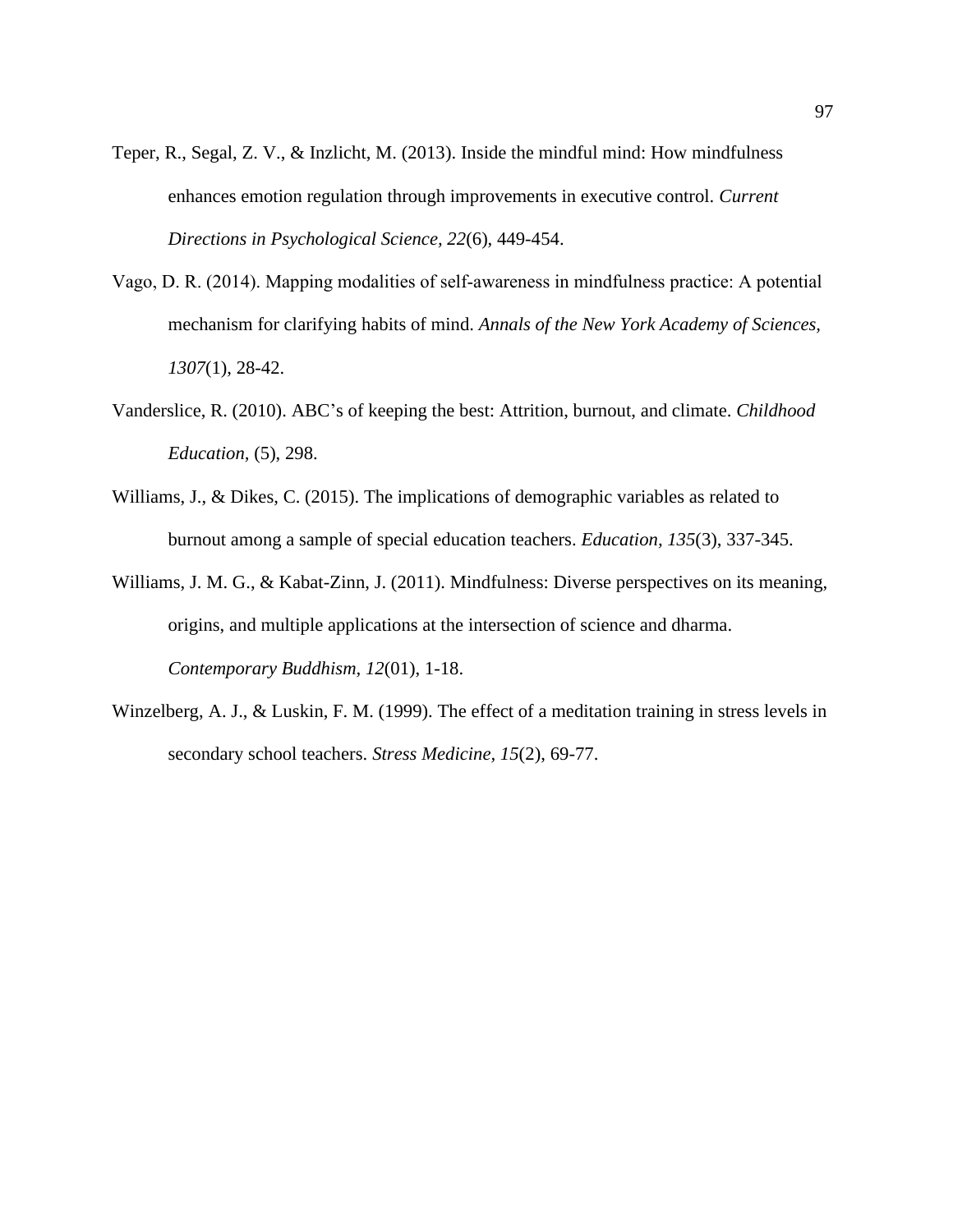#### **Appendix A: St. Cloud State University IRB Approval Form**



Kelsey Milne Name:

Email: kamilne@stcloudstate.edu **Institutional Review Board (IRB)** 

720 4th Avenue South AS 210, St. Cloud, MN 56301-4498

# **IRB PROTOCOL DETERMINATION: Exempt Review**

Project Title: Stress and Teacher Bumout: Impact of Mindfulness Strategies

Advisor Kay Worner

The Institutional Review Board has reviewed your protocol to conduct research involving human subjects. Your project has been: APPROVED

Please note the following important information concerning IRB projects:

- The principal investigator assumes the responsibilities for the protection of participants in this project. Any adverse events must be reported to the IRB as soon as possible (ex. research related injuries, harmful outcomes, significant withdrawal of subject population, etc.).

- For expedited or full board review, the principal investigator must submit a Continuing Review/Final Report form in advance of the expiration date indicated on this letter to report conclusion of the research or request an extension.

-Exempt review only requires the submission of a Continuing Review/Final Report form in advance of the expiration date indicated in this letter if an extension of time is needed.

- Approved consent forms display the official IRB stamp which documents approval and expiration dates. If a renewal is requested and approved, new consent forms will be officially stamped and reflect the new approval and expiration dates.

- The principal investigator must seek approval for any changes to the study (ex. research design, consent process, survey/interview instruments, funding source, etc.). The IRB reserves the right to review the research at any time.

If we can be of further assistance, feel free to contact the IRB at 320-308-4932 or email ResearchNow@stcloudstate.edu and please reference the SCSU IRB number when corresponding.

IRB Chair:

**IRB Institutional Official:** 

athe Dr. Latha Ramakrishnan

Dr. Benjamin Witts Associate Professor- Applied Behavior Analysis Interim Associate Provostfor Research Department of Community Psychology, Counseling, and Family Therapy Dean of Graduate Studies

OFFICE USE ONLY

SCSU IRB# 1870 - 2398 1st Year Approval Date: 2/19/2019 1st Year Expiration Date:

Type: Exempt Review 2nd Year Approval Date: 2nd Year Expiration Date:

Today's Date: 2/19/2019 3rd Year Approval Date: 3rd Year Expiration Date: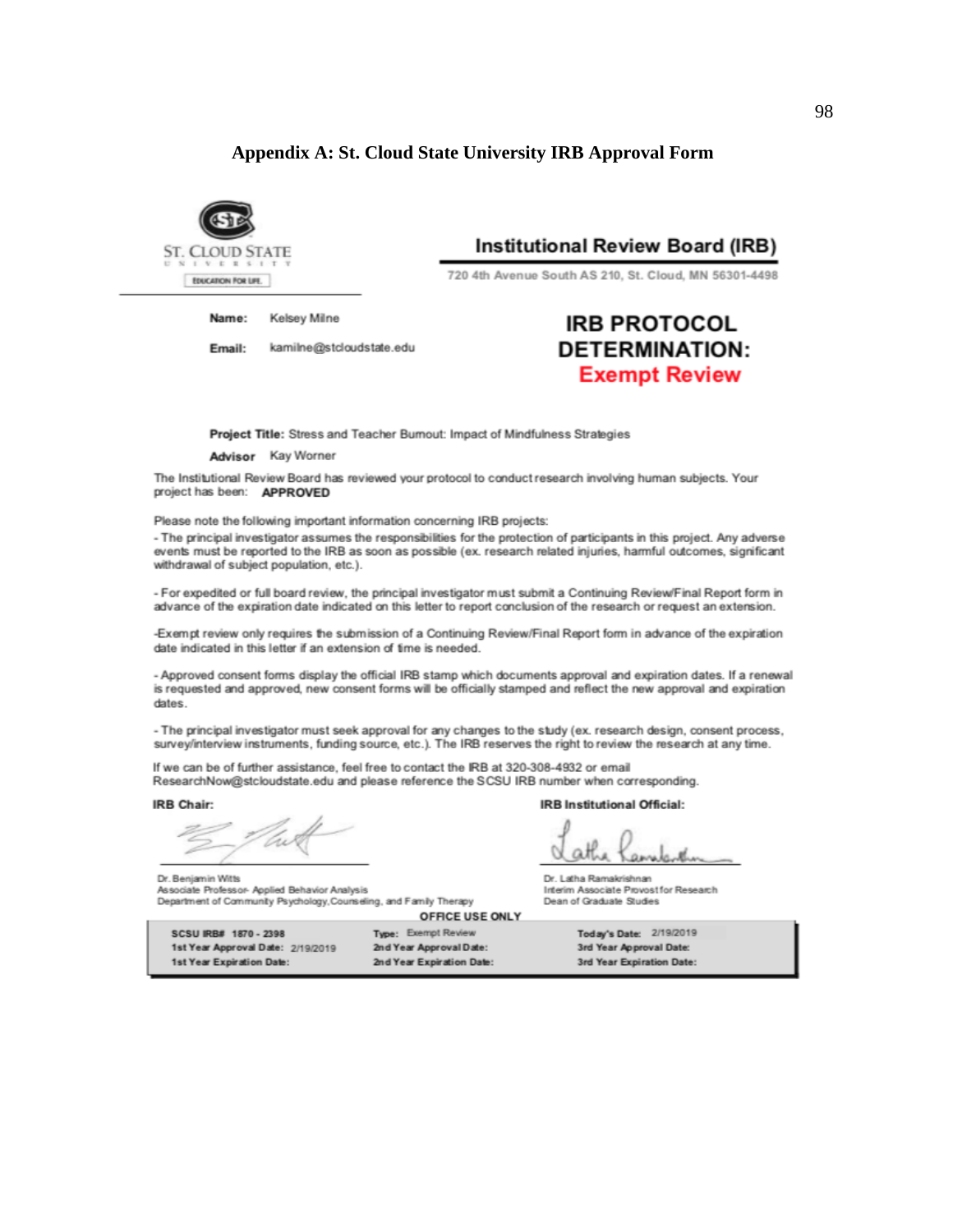### **Appendix B: Survey Consent Form**

Informed Consent for Participation in this Survey Stress and Teacher Burnout: Impact of Mindfulness Strategies

You are invited to participate in a research study intended to better understand teacher stress and teacher use of and perceived effectiveness of mindfulness strategies.

The information on this page is required to inform you of the background, potential risks and the voluntary nature of the survey. By clicking on "next" and answering the survey questions, you are agreeing to participate in the study.

Purpose: The purpose of the study is to examine the level of stress reported by a select group of Minnesota elementary teachers and to determine their awareness of and/or use of mindfulness strategies to mitigate their work-related stress level.

Procedures: If you participate, you will complete a four-question online survey through the tool SurveyMonkey. The survey will take approximately 2-3 minutes. No names or identifying information is collected in this survey

Benefits: The results of the study are intended to furnish school administrators with an understanding of teachers' usage of mindfulness strategies and their perceptions of the effectiveness of those strategies to reduce job-related stress. The findings of the study may reveal select strategies for mitigating work-related stress experienced by Minnesota elementary school teachers.

Risks: There are no foreseeable risks associated with participation in this study.

Confidentiality: The survey is confidential.

Voluntary Participation: Participants will be free to withdraw from the survey at any time.

Research Results and Contact Information: This research project is being conducted by Kelsey Milne to satisfy the requirements of a doctoral degree in Educational Administration and Leadership at St. Cloud State University. If you are interested in learning the results of study or have questions regarding the survey, please contact the researcher Kelsey Milne at kelseyamilne@gmail.com. The advisor for this study, Dr. Kay Worner of St. Cloud State University, can be reached at ktworner@stcloudstate.edu.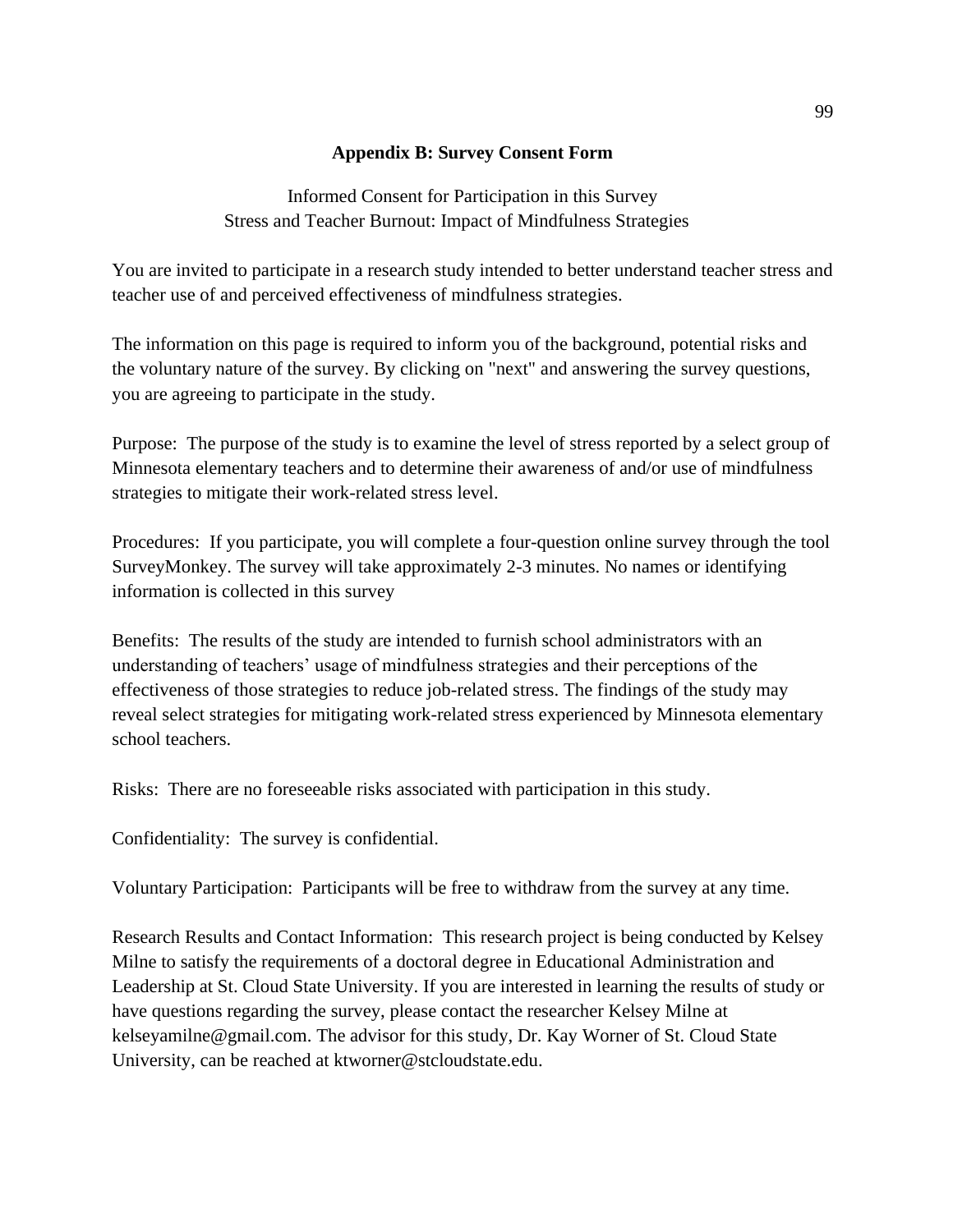Your completion of the survey indicates that you consent to participate in this survey. Thank you in advance for your participation.

If you choose to provide your contact information at the end of the survey, you may be chosen to participate in an interview. The interview will consist of five open ended questions as a follow-up to survey responses and the interview will last approximately 30 minutes.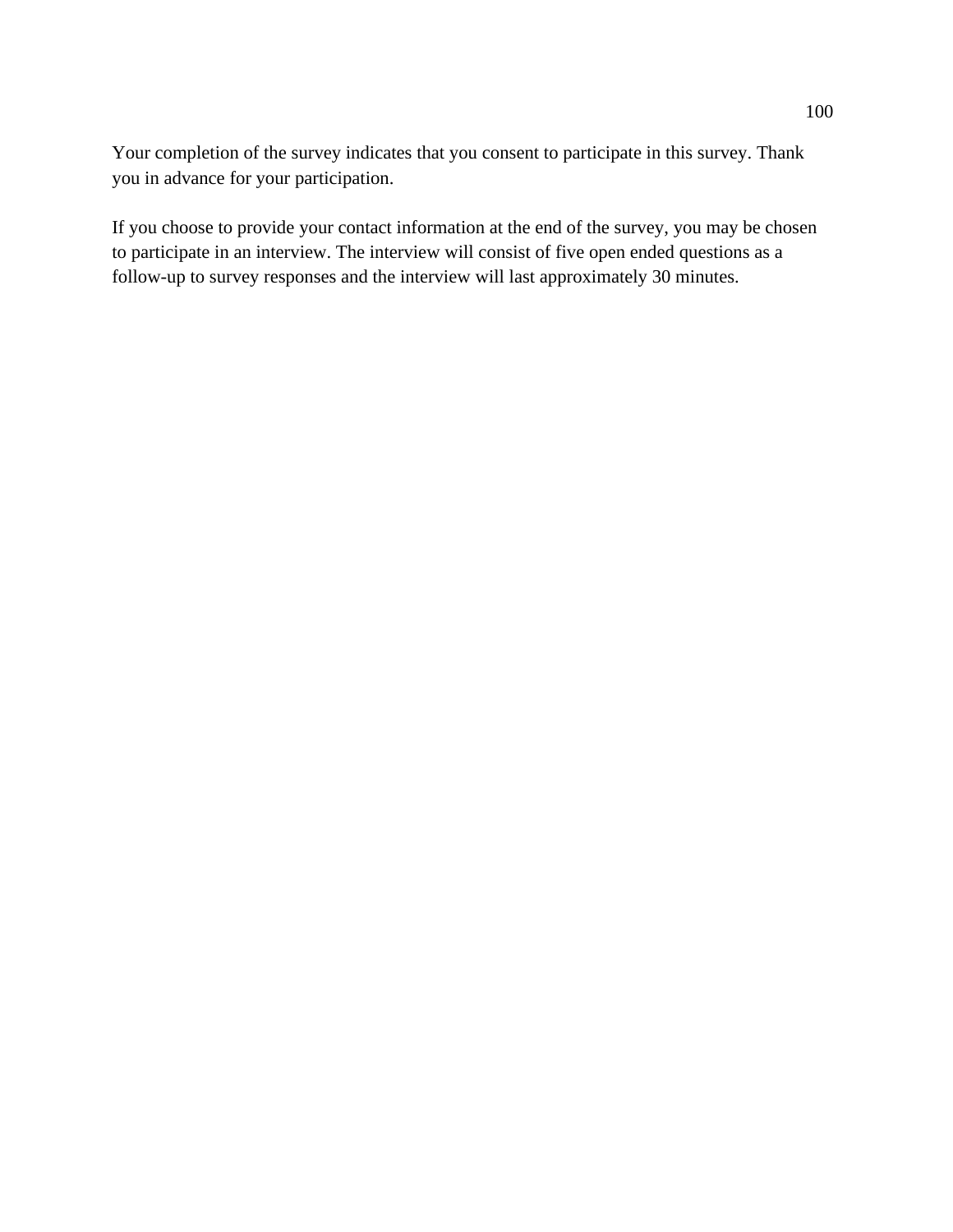## **Appendix C: Survey**

### **Stress and Mindfulness Survey**

For the purposes of the study, mindfulness strategies are any of the following activities: mindful breathing, guided meditation, mindful movement (yoga), and mindfulness through sensory experiences (eating, smelling, listening).

### **Please select the item that best describes your response to the three questions listed below.**

1. How often do you experience work-related stress?

- ❏ Never
- ❏ Sometimes
- ❏ Frequently
- ❏ Always
- 2. How you would describe your awareness and use of mindfulness strategies as a means of reducing work-related stress?
	- ❏ I don't know what it is
	- ❏ I am somewhat aware but do not practice these strategies
	- ❏ I practice mindfulness strategies on occasion to reduce work-related stress
	- ❏ I practice mindfulness strategies frequently to reduce work-related stress
- 3. How you would describe your training/professional development on mindfulness strategies?
	- ❏ None
	- ❏ Minimal
	- ❏ Extensive

### **Please rank the following strategies in terms of your likelihood of using them to reduce your stress level at work: (1-4 ranking scale: 1= most likely to use)**

- \_\_\_ Mindful breathing
- \_\_\_ Guided Meditation

\_\_\_ Movement (examples: yoga, walking, stretching)

\_\_\_ Sensory experiences (examples: listening to music, calming smells, mindful eating)

# **Thank you for taking the time to complete the survey.**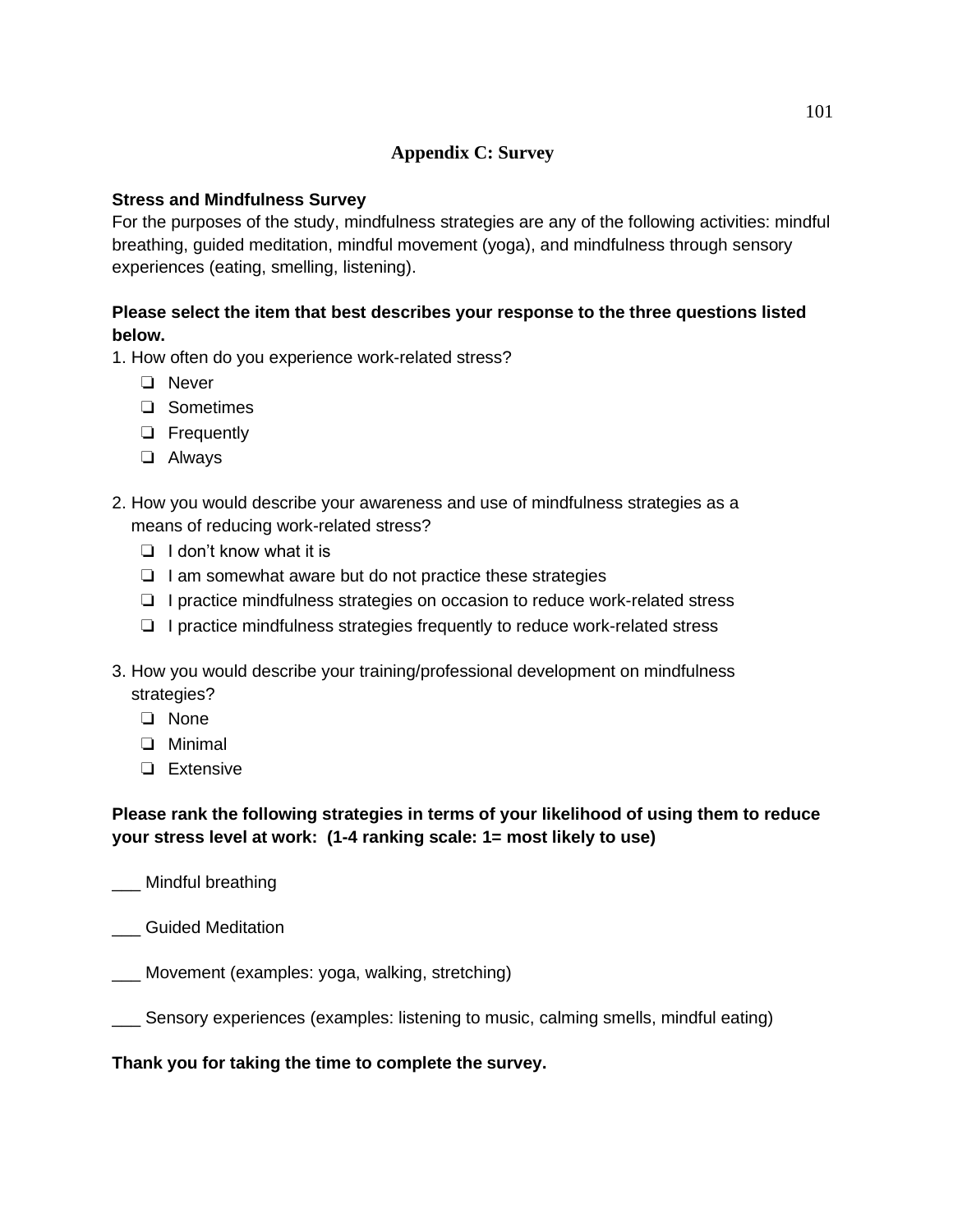I would like to conduct a limited number of follow up interviews (approximately 30 minutes) with respondents who identify that they use mindfulness strategies as a means of reducing workrelated stress. If you would be interested in participating in the follow-up interview, please fill out the following information: your personal information will not be used as part of the study and will be destroyed right after the interview.

Name: Email Address: Phone Number: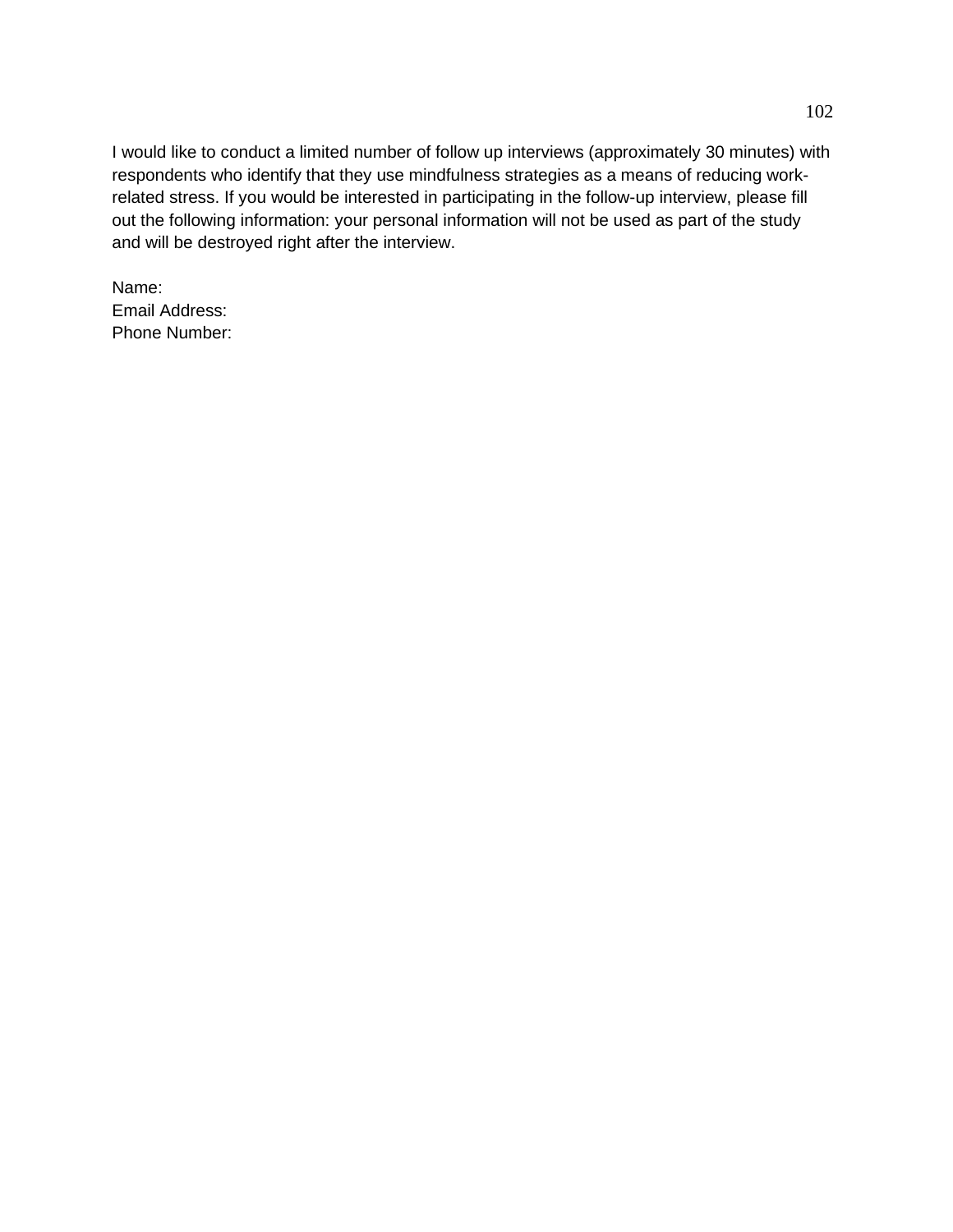### **Appendix D: Consent Form for Interview**

Informed Consent for Participation in this Study Stress and Teacher Burnout: Impact of Mindfulness Strategies

Thank you for providing your contact information and agreeing to be interviewed. The purpose of this interview is to secure a more comprehensive understanding of teachers' application of mindfulness strategies. The questions asked as part of the interview will provide respondents with an opportunity to express their beliefs about the benefits, challenges, and recommendations for employing mindfulness strategies in education.

The information on this page is required to inform you of the background, potential risks and the voluntary nature of the interview.

Purpose: The purpose of the study is to examine the level of stress reported by a select group of Minnesota elementary teachers and to determine their awareness of and/or use of mindfulness strategies to mitigate their work-related stress level.

Procedures: You will be asked five interview questions regarding your experiences with mindfulness strategies. The interview will take approximately 30 minutes to complete.

Benefits: The information gained in this interview will add depth and understanding to the research related to teacher usage of mindfulness strategies by a select group of Minnesota elementary school educators. The results of the study are intended to furnish school administrators with an understanding of teachers' usage of mindfulness strategies and those teachers' perceptions of the effectiveness of those strategies to reduce job-related stress. The findings of the study may reveal select strategies for mitigating work-related stress experienced by Minnesota elementary school teachers.

Compensation: There is no monetary compensation per participant.

Risks: There are no foreseeable risks associated with participation in this study.

Confidentiality: This is a confidential interview. Individuals will be identified by letters in any published materials (example: Teacher A, Teacher B). Direct quotations from individual interviews may be used in the dissertation and will be de-identified. No information that could identify an individual will be reported.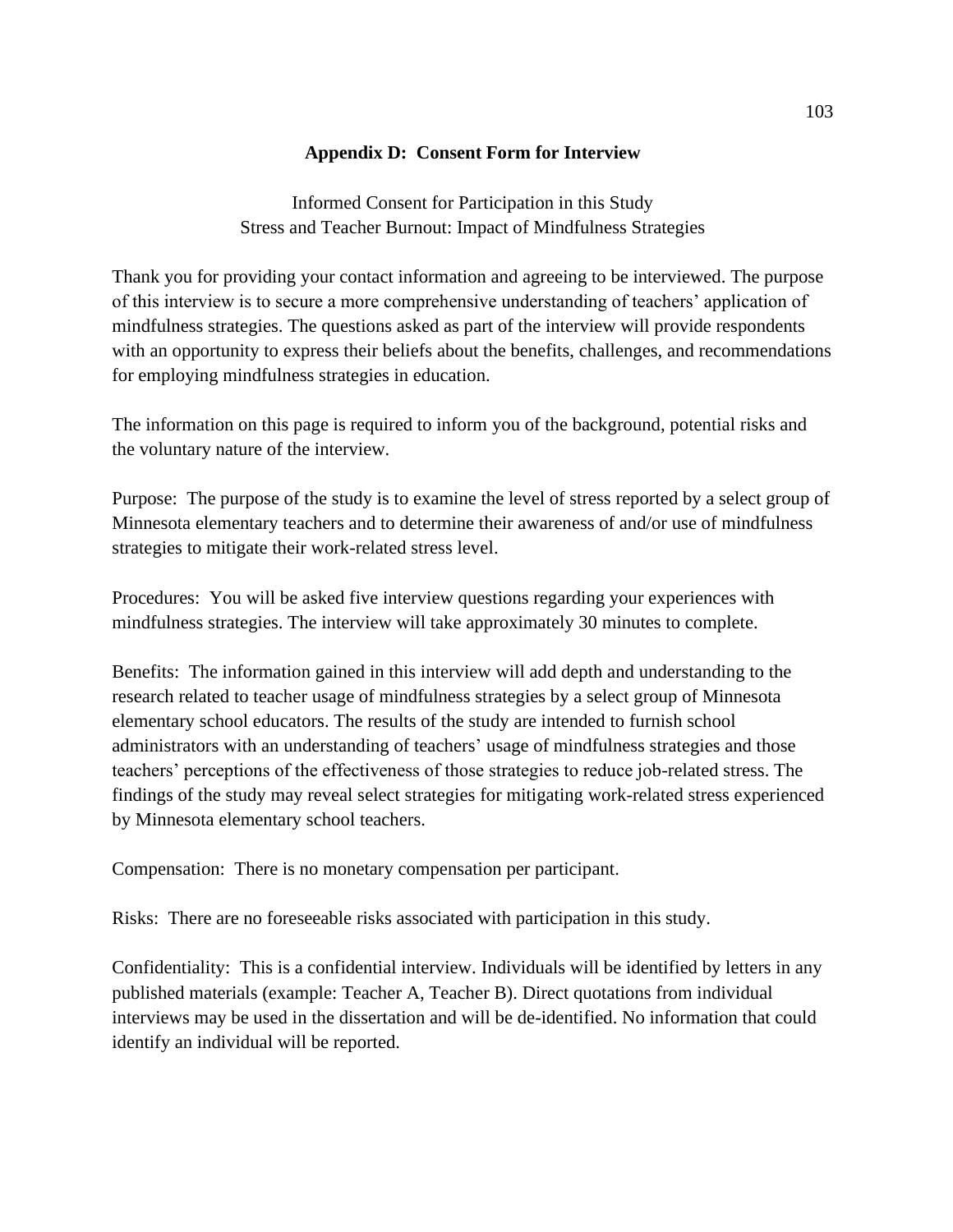Voluntary Participation: Participation in the interview is voluntary. If you decide to complete the interview and there are any questions that you are not comfortable in answering, you do not need to answer them.

Research Results and Contact Information: This research project is being conducted by Kelsey Milne to satisfy the requirements of a doctoral degree in Educational Administration and Leadership at St. Cloud State University. If you are interested in learning the results of study or have questions regarding the survey, please contact the researcher Kelsey Milne at kelseyamilne@gmail.com. The advisor for this study, Dr. Kay Worner of St. Cloud State University, can be reached at ktworner@stcloudstate.edu.

Informed Consent for Participation in this Interview: Acceptance to Participate Your completion of the interview indicates that you consent to participate in the interview. Thank you in advance.